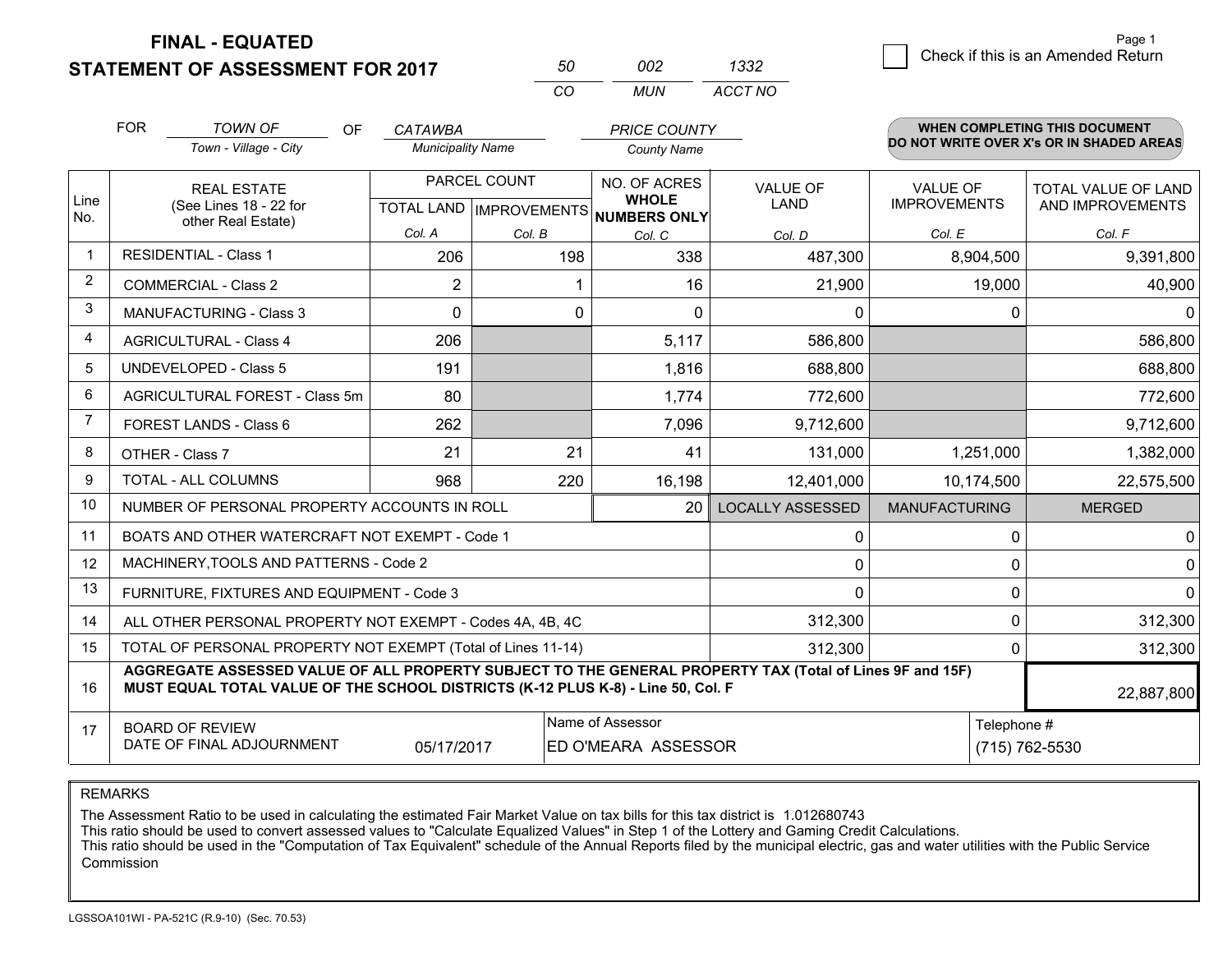*YEAR CO MUN ACCT NO* 2017 50 002 1332 Page 2

Do not confuse FOREST LANDS (Line 7) with FOREST CROPS (in this section) - They are **NOT** the same

|    |                                                               |                 |  | Private Forest Crop - Reg Class @ 10¢ per acre                                 |                 | Private Forest Crop - Reg Class @ \$2.52 per acre |                                    |                    |               |                                                                              |
|----|---------------------------------------------------------------|-----------------|--|--------------------------------------------------------------------------------|-----------------|---------------------------------------------------|------------------------------------|--------------------|---------------|------------------------------------------------------------------------------|
| 18 | (a) PARCELS                                                   | (b) ACRES       |  | (c) ASSESSED VALUE                                                             |                 | (d) PARCELS                                       | (e) ACRES                          |                    |               | (f) ASSESSED VALUE                                                           |
|    |                                                               | 40              |  | 48.000                                                                         |                 | 56                                                |                                    | 2,235.54           |               | 3,009,400                                                                    |
|    |                                                               |                 |  | Private Forest Crop - Special Class @ 20¢ per acre                             |                 |                                                   |                                    |                    |               | Entered Before 2005 Managed Forest - Ferrous Mining CLOSED @ \$8.27 per acre |
| 19 | (a) PARCELS                                                   | (b) ACRES       |  | (c) ASSESSED VALUE                                                             |                 | (d) PARCELS                                       | (e) ACRES                          |                    |               | (f) ASSESSED VALUE                                                           |
|    |                                                               |                 |  |                                                                                |                 |                                                   |                                    |                    |               |                                                                              |
|    |                                                               |                 |  | Entered Before 2005 Managed Forest - OPEN @ \$.79 per acre                     |                 |                                                   |                                    |                    |               | Entered Before 2005 Managed Forest - CLOSED @ \$1.87 per acre                |
| 20 | (a) PARCELS                                                   | (b) ACRES       |  | (c) ASSESSED VALUE                                                             |                 | (d) PARCELS                                       |                                    | (e) ACRES          |               | (f) ASSESSED VALUE                                                           |
|    | 87                                                            | 3.375.92        |  | 4,786,400                                                                      | 63              | 2.338.42                                          |                                    | 3,296,300          |               |                                                                              |
|    | Entered After 2004 Managed Forest - OPEN @<br>\$2.14 per acre |                 |  |                                                                                |                 |                                                   |                                    |                    |               | Entered After 2004 Managed Forest - CLOSED @ \$10.68 per acre                |
| 21 | (a) PARCELS                                                   | (b) ACRES       |  | (c) ASSESSED VALUE                                                             |                 | (d) PARCELS<br>(e) ACRES                          |                                    | (f) ASSESSED VALUE |               |                                                                              |
|    |                                                               |                 |  |                                                                                |                 |                                                   |                                    |                    |               |                                                                              |
|    | 43                                                            | 1,677.41        |  | 2,459,000                                                                      | 54              |                                                   |                                    | 1.963.2            |               | 2,688,400                                                                    |
| 22 | (a) County Forest Cropland Acres                              |                 |  | (b) Federal Acres                                                              | (c) State Acres |                                                   | (d) County (NOT FOREST CROP) Acres |                    |               | (e) Other Acres                                                              |
|    | 3,704.26                                                      |                 |  |                                                                                |                 | 120.97                                            |                                    |                    |               | 336.86                                                                       |
|    |                                                               |                 |  | Assessed Value of Omitted Property From Prior Years (Sec. 70.44)               |                 |                                                   |                                    |                    |               | Assessed Value of Sec. 70.43 Corrections of Errors by Assessors              |
|    |                                                               | (a) REAL ESTATE |  | (b) PERSONAL                                                                   |                 |                                                   | (c1) REAL ESTATE                   |                    |               | (c2) PERSONAL                                                                |
| 23 |                                                               |                 |  |                                                                                |                 |                                                   |                                    |                    |               |                                                                              |
|    |                                                               |                 |  | Manufacturing Equated Value of Omitted Property From Prior Years (Sec. 70.995) |                 |                                                   |                                    |                    |               | Mfg. Equated Value of Sec.70.43 Corrections of Errors by Assessors           |
|    |                                                               | (d) REAL ESTATE |  | (e) PERSONAL                                                                   |                 | (f1) REAL ESTATE                                  |                                    |                    | (f2) PERSONAL |                                                                              |
|    |                                                               |                 |  |                                                                                |                 |                                                   |                                    |                    |               |                                                                              |

## **SPECIAL DISTRICTS**

| Line<br>No. | Enter 6-digit<br>Special District<br>Code (Col. A) | <b>Account</b><br><b>Number</b><br>(Col. B) | <b>Special District Name</b><br>(Col. C) | <b>Locally Assessed Value</b><br>of Real Estate and<br>Personal Property (Col. D) | Mfg Value of Real Estate<br>and Personal Property<br>(Col. E) | <b>Merged Value of</b><br><b>Real Estate and</b><br>Personal Property (Col. F) |
|-------------|----------------------------------------------------|---------------------------------------------|------------------------------------------|-----------------------------------------------------------------------------------|---------------------------------------------------------------|--------------------------------------------------------------------------------|
| 24          |                                                    |                                             |                                          |                                                                                   |                                                               |                                                                                |
| 25          |                                                    |                                             |                                          |                                                                                   |                                                               |                                                                                |
| 26          |                                                    |                                             |                                          |                                                                                   |                                                               |                                                                                |
| 27          |                                                    |                                             |                                          |                                                                                   |                                                               |                                                                                |
| 28          |                                                    |                                             |                                          |                                                                                   |                                                               |                                                                                |
| 29          |                                                    |                                             |                                          |                                                                                   |                                                               |                                                                                |
| 30          |                                                    |                                             |                                          |                                                                                   |                                                               |                                                                                |
| 31          |                                                    |                                             |                                          |                                                                                   |                                                               |                                                                                |
| 32          |                                                    |                                             |                                          |                                                                                   |                                                               |                                                                                |
| 33          |                                                    |                                             |                                          |                                                                                   |                                                               |                                                                                |
| 34          |                                                    |                                             |                                          |                                                                                   |                                                               |                                                                                |
| 35          |                                                    |                                             |                                          |                                                                                   |                                                               |                                                                                |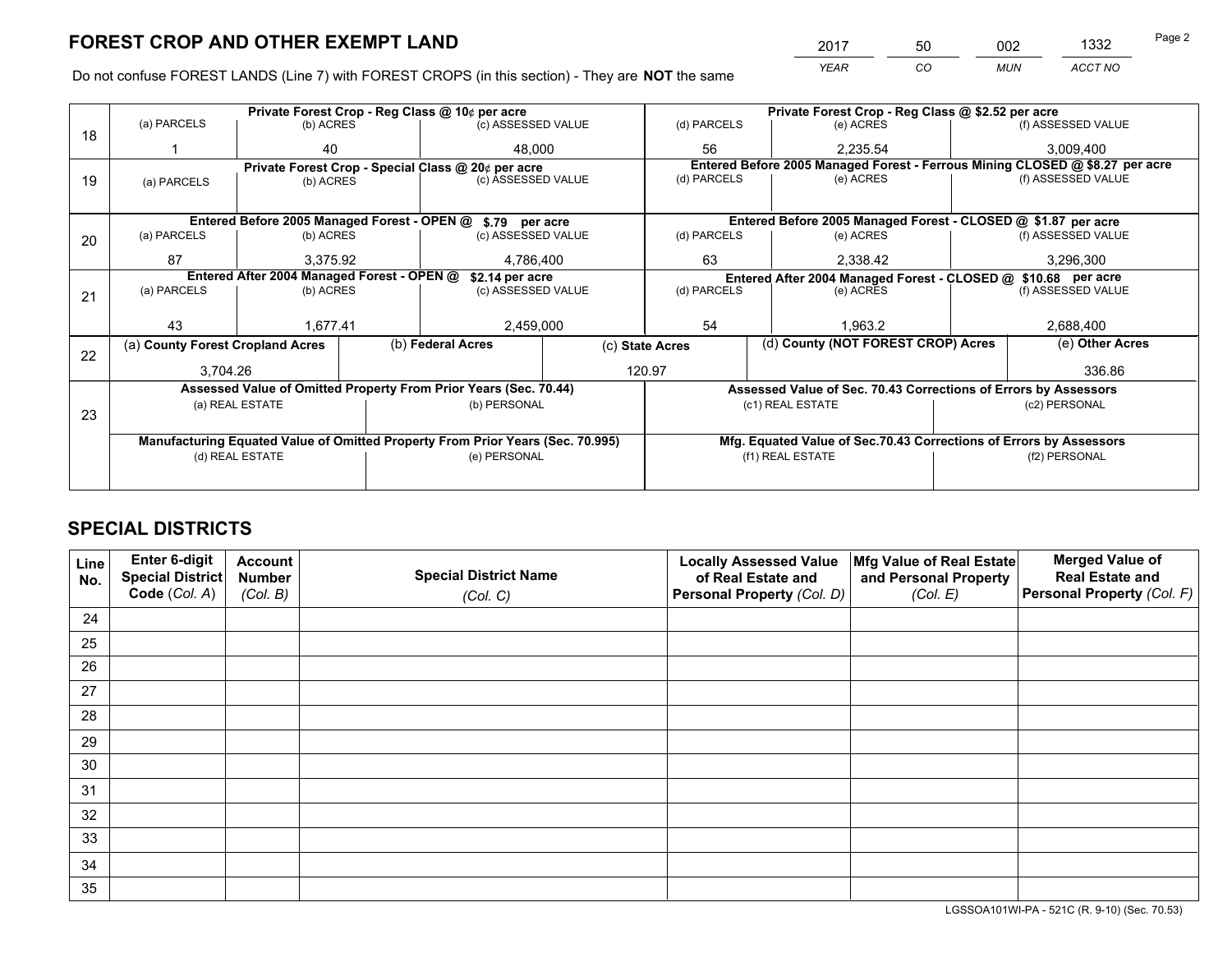|                       |                                                          |                                             |                                                         | <b>YEAR</b>                                                                       | CO<br><b>MUN</b>                                              | ACCT NO                                                                        |
|-----------------------|----------------------------------------------------------|---------------------------------------------|---------------------------------------------------------|-----------------------------------------------------------------------------------|---------------------------------------------------------------|--------------------------------------------------------------------------------|
| Line<br>No.           | Enter 6-digit<br><b>School District</b><br>Code (Col. A) | <b>Account</b><br><b>Number</b><br>(Col. B) | <b>School District Name</b><br>(Col. C)                 | <b>Locally Assessed Value</b><br>of Real Estate and<br>Personal Property (Col. D) | Mfg Value of Real Estate<br>and Personal Property<br>(Col. E) | <b>Merged Value of</b><br><b>Real Estate and</b><br>Personal Property (Col. F) |
|                       | A. SCHOOL DISTRICTS (K-8 and K-12)                       |                                             |                                                         |                                                                                   |                                                               |                                                                                |
| 36                    | 504347                                                   | 0299                                        | <b>SCH D OF PHILLIPS</b>                                | 20,513,500                                                                        |                                                               | 20,513,500                                                                     |
| 37                    | 504571                                                   | 0300                                        | <b>SCH D OF PRENTICE</b>                                | 2,374,300                                                                         |                                                               | 2,374,300                                                                      |
| 38                    |                                                          |                                             |                                                         |                                                                                   |                                                               |                                                                                |
| 39                    |                                                          |                                             |                                                         |                                                                                   |                                                               |                                                                                |
| 40                    |                                                          |                                             |                                                         |                                                                                   |                                                               |                                                                                |
| 41                    |                                                          |                                             |                                                         |                                                                                   |                                                               |                                                                                |
| 42                    |                                                          |                                             |                                                         |                                                                                   |                                                               |                                                                                |
| 43                    |                                                          |                                             |                                                         |                                                                                   |                                                               |                                                                                |
| 44                    |                                                          |                                             |                                                         |                                                                                   |                                                               |                                                                                |
| 45<br>$\overline{46}$ |                                                          |                                             |                                                         |                                                                                   |                                                               |                                                                                |
|                       |                                                          |                                             |                                                         |                                                                                   |                                                               |                                                                                |
| 47<br>48              |                                                          |                                             |                                                         |                                                                                   |                                                               |                                                                                |
| 49                    |                                                          |                                             |                                                         |                                                                                   |                                                               |                                                                                |
| 50                    |                                                          |                                             | TOTAL ASSESSED VALUE OF SCHOOL DISTRICTS (K-8 and K-12) | 22,887,800                                                                        |                                                               | 22,887,800                                                                     |
|                       | <b>B.</b><br><b>UNION HIGH SCHOOL DISTRICTS</b>          |                                             |                                                         |                                                                                   |                                                               |                                                                                |
| 51                    |                                                          |                                             |                                                         |                                                                                   |                                                               |                                                                                |
| 52                    |                                                          |                                             |                                                         |                                                                                   |                                                               |                                                                                |
| 53                    |                                                          |                                             |                                                         |                                                                                   |                                                               |                                                                                |
| 54                    |                                                          |                                             |                                                         |                                                                                   |                                                               |                                                                                |
| 55                    |                                                          |                                             | TOTAL ASSESSED VALUE OF UNION HIGH SCHOOLS              |                                                                                   |                                                               |                                                                                |
|                       | C.<br><b>TECHNICAL COLLEGE DISTRICTS</b>                 |                                             |                                                         |                                                                                   |                                                               |                                                                                |
| 56                    | 001500                                                   | 0014                                        | NORTH CENTRAL TECHNICAL COLLEGE<br><b>WAUS</b>          | 22,887,800                                                                        |                                                               | 22,887,800                                                                     |
| 57                    |                                                          |                                             |                                                         |                                                                                   |                                                               |                                                                                |
| 58                    |                                                          |                                             |                                                         |                                                                                   |                                                               |                                                                                |
| 59                    |                                                          |                                             | TOTAL ASSESSED VALUE OF TECHNICAL COLLEGES              | 22,887,800                                                                        |                                                               | 22,887,800                                                                     |

50

002

 *I hereby certify, to the best of my knowledge and belief, this form is complete and correct.*

**SCHOOL DISTRICTS**

| Print name of preparer | Title                    |                | Date (MM / DD / CCYY) |
|------------------------|--------------------------|----------------|-----------------------|
|                        |                          |                |                       |
| Signature of preparer  | Contact Telephone Number | E-mail address |                       |
|                        | $\sim$                   |                |                       |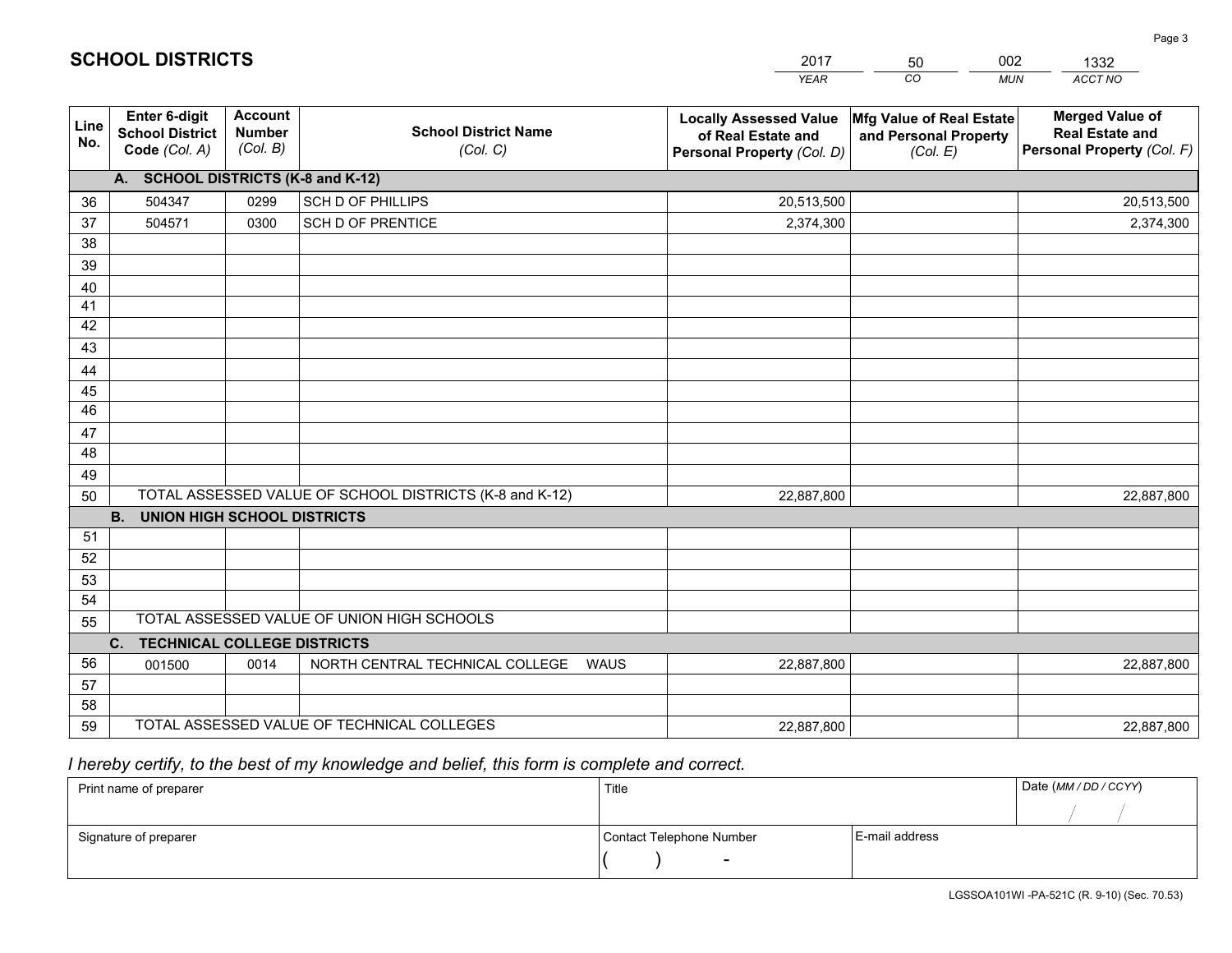### **HIGHLIGHTS**

- 1. Complete the Statement of Assessment after the Board of Review. Reflect any changes made there.
- 2. Use black ink to complete.
- 3. Line 16 must equal Line 50, Col D.
- 4. Line 55 must equal the total of K-8 schools listed on lines 36-49. Do not include K-12 schools in this comparision.
- 5. Line 59, Col. D must equal Line 16.
- 6. Special District, School District and Technical College District values must include both real estate and personal property. Examples of Special districts are: town sanitary districts, public inland lake protection and rehabilitation districts, and metropolitan sewerage districts.
- 7. DO NOT INCLUDE Manufacturing property values.DOR will print these values on the final SOA.

MARY MACHOLL TOWN OF CATAWBA N3605 COUNTY RD O CATAWBA, WI 54515

N3605 COUNTY RD O MARY MACHOLL<br>TOWN OF CATAWBA

CATAWBA, WI 54515

 8. Accuracy of this form is very important. The values reported directly affect the equalized value DOR calculates for school and special districts.

#### **Page 1:**

 If not prefilled, enter the tax year,county and municipal code,municipal type, municipal name and county name on the top of form.

Check the Amended box, if filing an amended / corrected SOA.

 Report the parcel count, acres and assessed value of taxable general property, total parcel count, (real and personal), total acres, and values from final figures set by the Board of Review.

- A. Real Estate land and improvements (buildings, etc.) is reported on lines 1 8, total line 9.
- B. Personal Property is reported on lines 11 14, Column D, total line 15.
- C. To complete this report, use the computer produced summary of the assessment roll that shows these amounts.
- D. Use whole numbers only.
- E. Add each line across and each column down to verify entries.

### **Page 2:**

- A. Report Special Items (not subject to general property tax).
- 1. Private Forest Croplands and Managed Forest Lands are reported on lines 18,19, 20 and 21. Be sure to report assessed values **NOT** taxes.
- 2. You should have copies of the orders of entry, orders of withdrawal, etc., to update your assessment roll.
	- 3. Show hundredths of acres (e.g. 39.75).
- 4. Tax exempt lands are reported on line 22.
- 5. Omitted property and sec. 70.43, Wis. Stats., corrections of errors by assessor are reported on line 23. Report real estate and personal property separately. These should be for **prior years**, not something found on the current assessment roll after the board of review.
- B. Special District (Lines 24-35) Include the value of both real and personal property.

 The Department of Revenue (DOR) preprints much of the information regarding names and codes for schools, special districts,etc. If a district is not listed, enter the name and value only, DOR will enter the proper code.

## **Page 3 School Districts:**

Include the value of both real and personal property.

Report School District (regular, elementary, union high school, and technical college).

- 1. Regular (K-12) and Elementary (K-8) school values are reported on lines 36-49, total on line 50.
- 2. Union High School (UHS) (use only if elementary schools are listed on lines 36-49) are reported on lines 51-54. UHS total value (line 55) must equal to the total **elementary school** values reported on lines 36-49. Do notinclude K-12 schools in this comparison.
- 3. Technical College values are reported on lines 56-58, total on line 59.
- 4. Use the computer summary that shows these amounts to complete this report.

#### **This form is due the second Monday in June. File this report only after your Board of Review is complete.**

 *If you have questions: Return forms to:*

 Email: lgs@wisconsin.gov Wisconsin Department of RevenueCall:  $(608)$  266-2569 or  $(608)$  264-6892 Fax number: (608) 264-6887 PO Box 8971

Local Government Services Section 6-97 Madison WI 53708-8971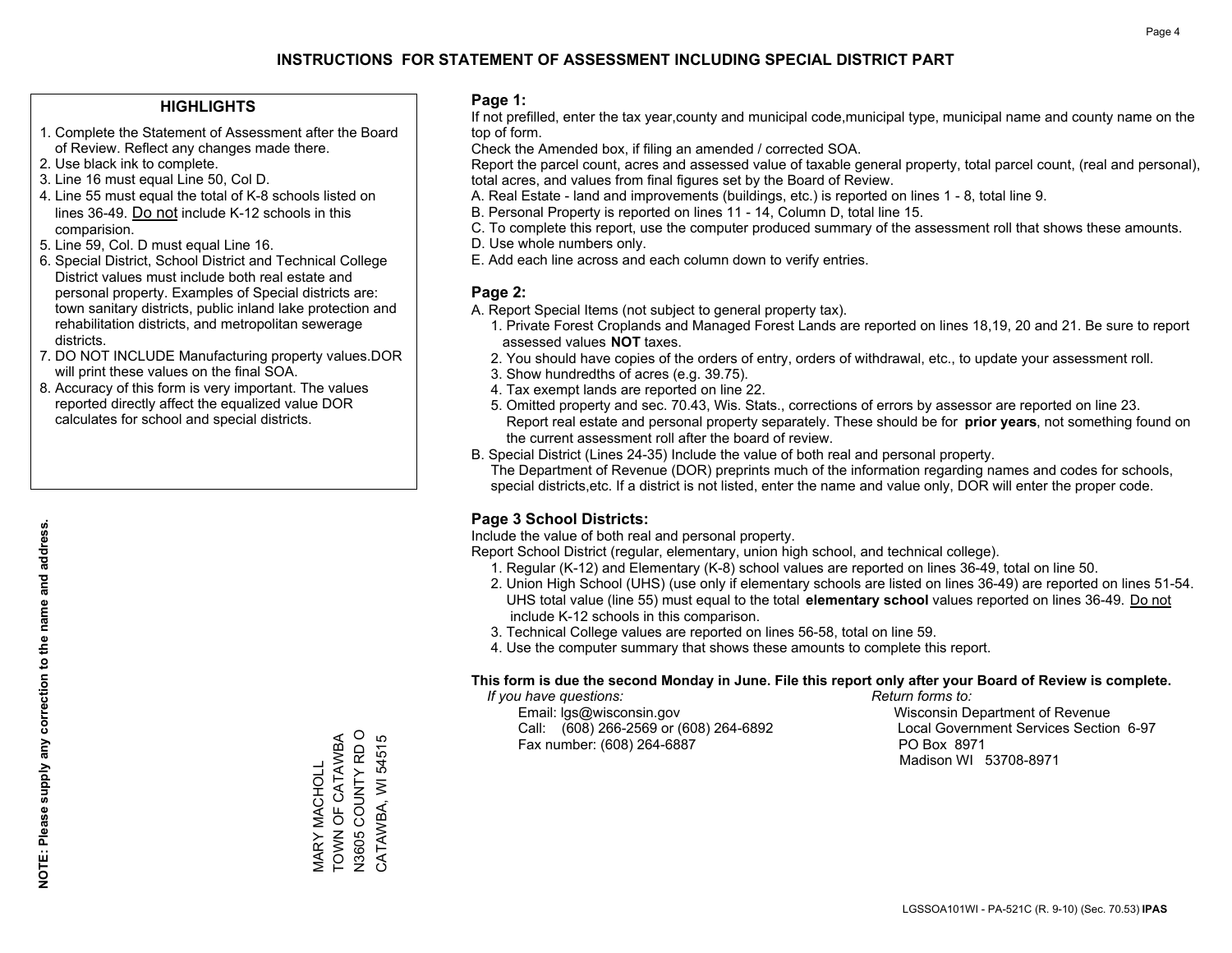**STATEMENT OF ASSESSMENT FOR 2017** 

| 50  | ∩∩4 | 1333    |
|-----|-----|---------|
| CO. | MUN | ACCT NO |

|             | <b>FOR</b>                                                                                                                                                                                   | TOWN OF<br>OF                                                | <b>EISENSTEIN</b>        |              | <b>PRICE COUNTY</b>                  |                         |                      | <b>WHEN COMPLETING THIS DOCUMENT</b>     |
|-------------|----------------------------------------------------------------------------------------------------------------------------------------------------------------------------------------------|--------------------------------------------------------------|--------------------------|--------------|--------------------------------------|-------------------------|----------------------|------------------------------------------|
|             |                                                                                                                                                                                              | Town - Village - City                                        | <b>Municipality Name</b> |              | <b>County Name</b>                   |                         |                      | DO NOT WRITE OVER X's OR IN SHADED AREAS |
| Line        |                                                                                                                                                                                              | <b>REAL ESTATE</b>                                           |                          | PARCEL COUNT | NO. OF ACRES<br><b>WHOLE</b>         | <b>VALUE OF</b>         | <b>VALUE OF</b>      | TOTAL VALUE OF LAND                      |
| No.         |                                                                                                                                                                                              | (See Lines 18 - 22 for<br>other Real Estate)                 |                          |              | TOTAL LAND IMPROVEMENTS NUMBERS ONLY | <b>LAND</b>             | <b>IMPROVEMENTS</b>  | AND IMPROVEMENTS                         |
|             |                                                                                                                                                                                              |                                                              | Col. A                   | Col. B       | Col. C                               | Col. D                  | Col. E               | Col. F                                   |
| $\mathbf 1$ | <b>RESIDENTIAL - Class 1</b>                                                                                                                                                                 |                                                              | 776                      | 577          | 1,307                                | 12,742,000              | 39,297,600           | 52,039,600                               |
| 2           |                                                                                                                                                                                              | <b>COMMERCIAL - Class 2</b>                                  | 20                       | 17           | 31                                   | 223,600                 | 1,568,400            | 1,792,000                                |
| 3           |                                                                                                                                                                                              | <b>MANUFACTURING - Class 3</b>                               | $\mathbf 0$              | 0            | $\Omega$                             | 0                       |                      | 0<br>$\mathbf 0$                         |
| 4           |                                                                                                                                                                                              | <b>AGRICULTURAL - Class 4</b>                                | 122                      |              | 1,868                                | 211,800                 |                      | 211,800                                  |
| 5           |                                                                                                                                                                                              | <b>UNDEVELOPED - Class 5</b>                                 | 466                      |              | 4,946                                | 1,298,100               |                      | 1,298,100                                |
| 6           | AGRICULTURAL FOREST - Class 5m                                                                                                                                                               |                                                              | 88                       |              | 1,306                                | 1,039,700               |                      | 1,039,700                                |
| 7           | FOREST LANDS - Class 6                                                                                                                                                                       |                                                              | 467                      |              | 7,767                                | 12,366,900              |                      | 12,366,900                               |
| 8           |                                                                                                                                                                                              | OTHER - Class 7                                              | 6                        |              | 6<br>9                               | 39,600                  | 327,500              | 367,100                                  |
| 9           |                                                                                                                                                                                              | TOTAL - ALL COLUMNS                                          | 1,945                    | 600          | 17,234                               | 27,921,700              | 41,193,500           | 69,115,200                               |
| 10          |                                                                                                                                                                                              | NUMBER OF PERSONAL PROPERTY ACCOUNTS IN ROLL                 |                          |              | 22                                   | <b>LOCALLY ASSESSED</b> | <b>MANUFACTURING</b> | <b>MERGED</b>                            |
| 11          |                                                                                                                                                                                              | BOATS AND OTHER WATERCRAFT NOT EXEMPT - Code 1               |                          |              |                                      | 0                       |                      | $\mathbf{0}$<br>0                        |
| 12          |                                                                                                                                                                                              | MACHINERY, TOOLS AND PATTERNS - Code 2                       |                          |              |                                      | 7,300                   |                      | 7,300<br>$\Omega$                        |
| 13          |                                                                                                                                                                                              | FURNITURE, FIXTURES AND EQUIPMENT - Code 3                   |                          |              |                                      | 8,600                   |                      | 0<br>8,600                               |
| 14          |                                                                                                                                                                                              | ALL OTHER PERSONAL PROPERTY NOT EXEMPT - Codes 4A, 4B, 4C    |                          |              |                                      | 192,000                 |                      | 0<br>192,000                             |
| 15          |                                                                                                                                                                                              | TOTAL OF PERSONAL PROPERTY NOT EXEMPT (Total of Lines 11-14) |                          |              |                                      | 207,900                 |                      | 207,900<br>0                             |
| 16          | AGGREGATE ASSESSED VALUE OF ALL PROPERTY SUBJECT TO THE GENERAL PROPERTY TAX (Total of Lines 9F and 15F)<br>MUST EQUAL TOTAL VALUE OF THE SCHOOL DISTRICTS (K-12 PLUS K-8) - Line 50, Col. F |                                                              |                          |              |                                      |                         | 69,323,100           |                                          |
| 17          |                                                                                                                                                                                              | <b>BOARD OF REVIEW</b>                                       |                          |              | Name of Assessor                     |                         |                      | Telephone #                              |
|             | DATE OF FINAL ADJOURNMENT<br>(715) 266-2409<br>05/08/2017<br>MIKE SCHNAUTZ ASSESSOR                                                                                                          |                                                              |                          |              |                                      |                         |                      |                                          |

REMARKS

The Assessment Ratio to be used in calculating the estimated Fair Market Value on tax bills for this tax district is 1.147638441<br>This ratio should be used to convert assessed values to "Calculate Equalized Values" in Step Commission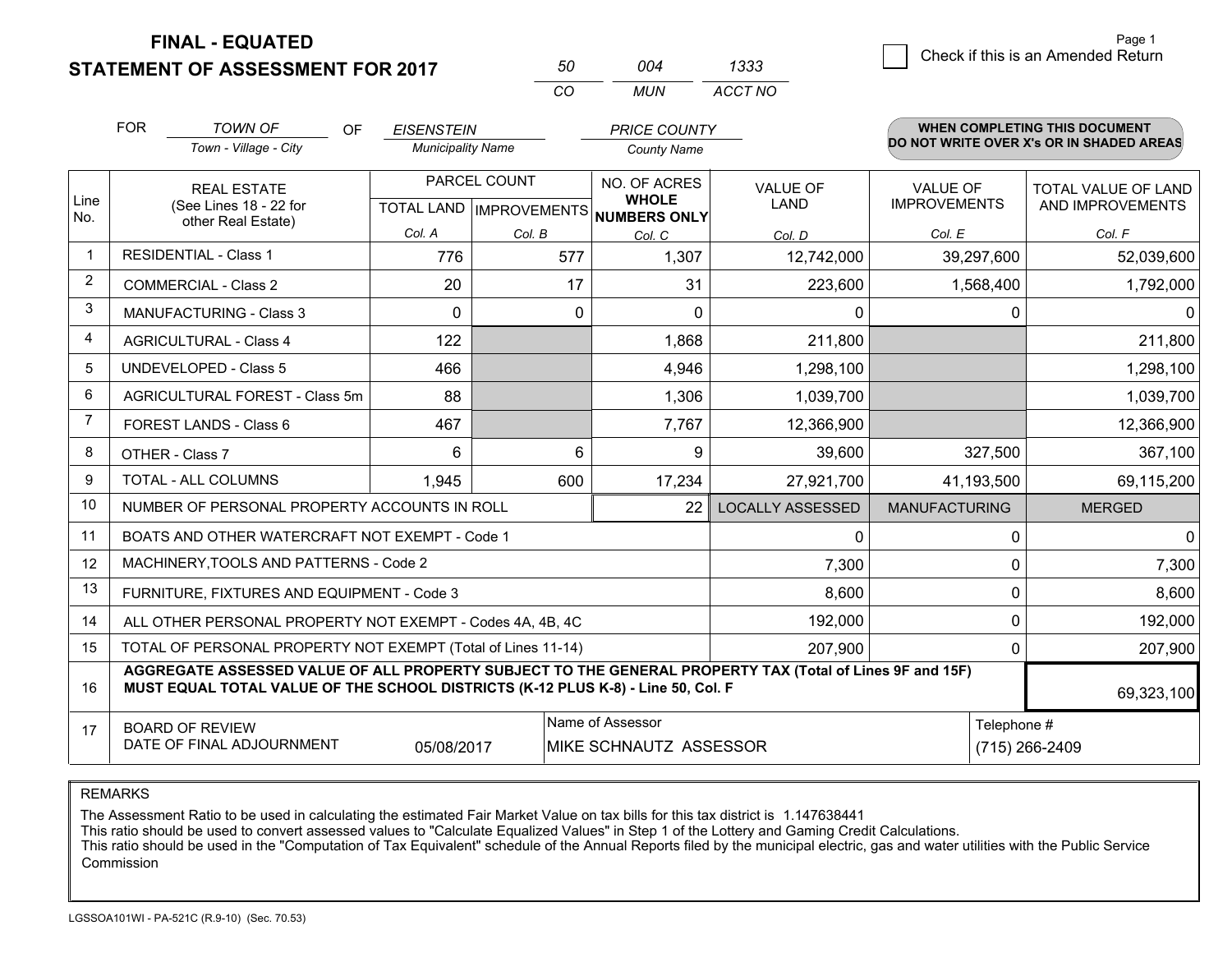*YEAR CO MUN ACCT NO* 2017 50 004 1333<br>2017 - <del>1990 1004</del>

Do not confuse FOREST LANDS (Line 7) with FOREST CROPS (in this section) - They are **NOT** the same

|    |                                                                                |                 |  | Private Forest Crop - Reg Class @ 10¢ per acre                   |                 | Private Forest Crop - Reg Class @ \$2.52 per acre                            |                                                               |                                                                    |                    |                    |
|----|--------------------------------------------------------------------------------|-----------------|--|------------------------------------------------------------------|-----------------|------------------------------------------------------------------------------|---------------------------------------------------------------|--------------------------------------------------------------------|--------------------|--------------------|
| 18 | (a) PARCELS                                                                    | (b) ACRES       |  | (c) ASSESSED VALUE                                               |                 | (d) PARCELS                                                                  |                                                               | (e) ACRES                                                          |                    | (f) ASSESSED VALUE |
|    |                                                                                |                 |  |                                                                  |                 |                                                                              |                                                               |                                                                    |                    |                    |
|    | Private Forest Crop - Special Class @ 20¢ per acre                             |                 |  |                                                                  |                 | Entered Before 2005 Managed Forest - Ferrous Mining CLOSED @ \$8.27 per acre |                                                               |                                                                    |                    |                    |
| 19 | (a) PARCELS                                                                    | (b) ACRES       |  | (c) ASSESSED VALUE                                               |                 | (d) PARCELS                                                                  |                                                               | (e) ACRES                                                          |                    | (f) ASSESSED VALUE |
|    |                                                                                |                 |  |                                                                  |                 |                                                                              |                                                               |                                                                    |                    |                    |
|    |                                                                                |                 |  | Entered Before 2005 Managed Forest - OPEN @ \$.79 per acre       |                 |                                                                              |                                                               | Entered Before 2005 Managed Forest - CLOSED @ \$1.87 per acre      |                    |                    |
| 20 | (a) PARCELS                                                                    | (b) ACRES       |  | (c) ASSESSED VALUE                                               |                 | (d) PARCELS                                                                  |                                                               | (e) ACRES                                                          |                    | (f) ASSESSED VALUE |
|    | 27                                                                             | 1.038.57        |  |                                                                  | 1,195,500       |                                                                              | 20<br>745.23                                                  |                                                                    |                    | 1,024,700          |
|    | Entered After 2004 Managed Forest - OPEN @<br>\$2.14 per acre                  |                 |  |                                                                  |                 |                                                                              | Entered After 2004 Managed Forest - CLOSED @ \$10.68 per acre |                                                                    |                    |                    |
| 21 | (a) PARCELS                                                                    | (b) ACRES       |  | (c) ASSESSED VALUE                                               |                 | (d) PARCELS                                                                  |                                                               | (e) ACRES                                                          | (f) ASSESSED VALUE |                    |
|    |                                                                                |                 |  |                                                                  |                 |                                                                              |                                                               |                                                                    |                    |                    |
|    | 19                                                                             | 675.75          |  | 835,800                                                          |                 | 34                                                                           |                                                               | 853.73                                                             |                    | 1,139,500          |
| 22 | (a) County Forest Cropland Acres                                               |                 |  | (b) Federal Acres                                                | (c) State Acres |                                                                              |                                                               | (d) County (NOT FOREST CROP) Acres                                 |                    | (e) Other Acres    |
|    | 79.16                                                                          |                 |  | 27,249.4                                                         |                 | 248.42<br>2.21                                                               |                                                               |                                                                    |                    | 742.94             |
|    |                                                                                |                 |  | Assessed Value of Omitted Property From Prior Years (Sec. 70.44) |                 |                                                                              |                                                               | Assessed Value of Sec. 70.43 Corrections of Errors by Assessors    |                    |                    |
| 23 |                                                                                | (a) REAL ESTATE |  | (b) PERSONAL                                                     |                 |                                                                              |                                                               | (c1) REAL ESTATE                                                   |                    | (c2) PERSONAL      |
|    |                                                                                |                 |  |                                                                  |                 |                                                                              |                                                               |                                                                    |                    |                    |
|    | Manufacturing Equated Value of Omitted Property From Prior Years (Sec. 70.995) |                 |  |                                                                  |                 |                                                                              |                                                               | Mfg. Equated Value of Sec.70.43 Corrections of Errors by Assessors |                    |                    |
|    | (d) REAL ESTATE                                                                |                 |  | (e) PERSONAL                                                     |                 | (f1) REAL ESTATE                                                             |                                                               |                                                                    | (f2) PERSONAL      |                    |
|    |                                                                                |                 |  |                                                                  |                 |                                                                              |                                                               |                                                                    |                    |                    |

## **SPECIAL DISTRICTS**

| <b>Line</b><br>No. | Enter 6-digit<br><b>Special District</b><br>Code (Col. A) | <b>Account</b><br><b>Number</b><br>(Col. B) | <b>Special District Name</b><br>(Col. C) | <b>Locally Assessed Value</b><br>of Real Estate and<br>Personal Property (Col. D) | Mfg Value of Real Estate<br>and Personal Property<br>(Col. E) | <b>Merged Value of</b><br><b>Real Estate and</b><br>Personal Property (Col. F) |
|--------------------|-----------------------------------------------------------|---------------------------------------------|------------------------------------------|-----------------------------------------------------------------------------------|---------------------------------------------------------------|--------------------------------------------------------------------------------|
| 24                 | 507050                                                    | 0539                                        | EISENSTEIN SANITARY DISTRICT #1          | 918,500                                                                           |                                                               | 918,500                                                                        |
| 25                 |                                                           |                                             |                                          |                                                                                   |                                                               |                                                                                |
| 26                 |                                                           |                                             |                                          |                                                                                   |                                                               |                                                                                |
| 27                 |                                                           |                                             |                                          |                                                                                   |                                                               |                                                                                |
| 28                 |                                                           |                                             |                                          |                                                                                   |                                                               |                                                                                |
| 29                 |                                                           |                                             |                                          |                                                                                   |                                                               |                                                                                |
| 30                 |                                                           |                                             |                                          |                                                                                   |                                                               |                                                                                |
| 31                 |                                                           |                                             |                                          |                                                                                   |                                                               |                                                                                |
| 32                 |                                                           |                                             |                                          |                                                                                   |                                                               |                                                                                |
| 33                 |                                                           |                                             |                                          |                                                                                   |                                                               |                                                                                |
| 34                 |                                                           |                                             |                                          |                                                                                   |                                                               |                                                                                |
| 35                 |                                                           |                                             |                                          |                                                                                   |                                                               |                                                                                |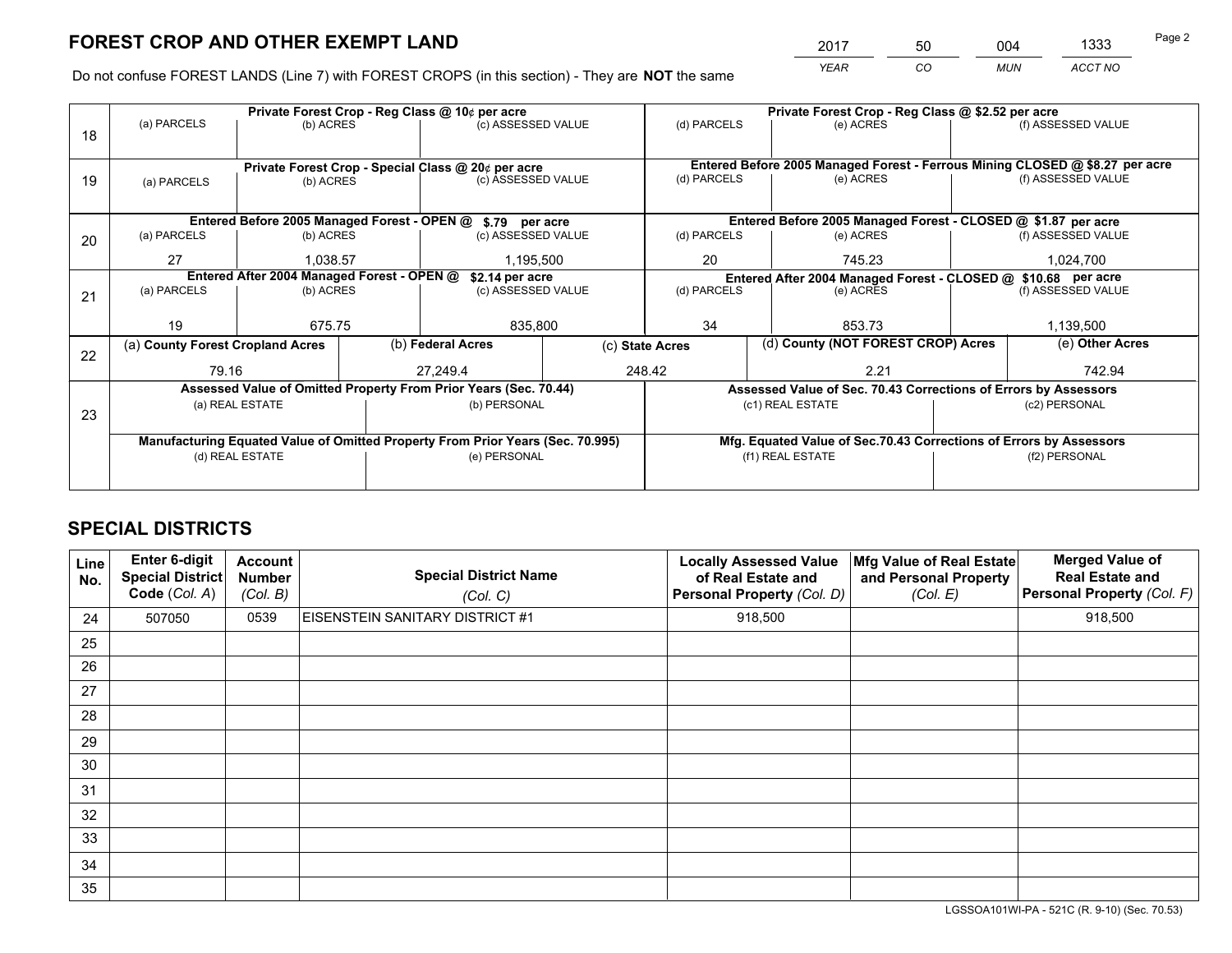|             |                                                          |                                             |                                                         | <b>YEAR</b>                                                                       | CO<br><b>MUN</b>                                              | ACCT NO                                                                        |
|-------------|----------------------------------------------------------|---------------------------------------------|---------------------------------------------------------|-----------------------------------------------------------------------------------|---------------------------------------------------------------|--------------------------------------------------------------------------------|
| Line<br>No. | Enter 6-digit<br><b>School District</b><br>Code (Col. A) | <b>Account</b><br><b>Number</b><br>(Col. B) | <b>School District Name</b><br>(Col. C)                 | <b>Locally Assessed Value</b><br>of Real Estate and<br>Personal Property (Col. D) | Mfg Value of Real Estate<br>and Personal Property<br>(Col. E) | <b>Merged Value of</b><br><b>Real Estate and</b><br>Personal Property (Col. F) |
|             | A. SCHOOL DISTRICTS (K-8 and K-12)                       |                                             |                                                         |                                                                                   |                                                               |                                                                                |
| 36          | 501071                                                   | 0447                                        | SCH D OF CHEQUAMEGON                                    | 69,323,100                                                                        |                                                               | 69,323,100                                                                     |
| 37          |                                                          |                                             |                                                         |                                                                                   |                                                               |                                                                                |
| 38          |                                                          |                                             |                                                         |                                                                                   |                                                               |                                                                                |
| 39          |                                                          |                                             |                                                         |                                                                                   |                                                               |                                                                                |
| 40          |                                                          |                                             |                                                         |                                                                                   |                                                               |                                                                                |
| 41          |                                                          |                                             |                                                         |                                                                                   |                                                               |                                                                                |
| 42          |                                                          |                                             |                                                         |                                                                                   |                                                               |                                                                                |
| 43          |                                                          |                                             |                                                         |                                                                                   |                                                               |                                                                                |
| 44          |                                                          |                                             |                                                         |                                                                                   |                                                               |                                                                                |
| 45<br>46    |                                                          |                                             |                                                         |                                                                                   |                                                               |                                                                                |
|             |                                                          |                                             |                                                         |                                                                                   |                                                               |                                                                                |
| 47<br>48    |                                                          |                                             |                                                         |                                                                                   |                                                               |                                                                                |
| 49          |                                                          |                                             |                                                         |                                                                                   |                                                               |                                                                                |
| 50          |                                                          |                                             | TOTAL ASSESSED VALUE OF SCHOOL DISTRICTS (K-8 and K-12) | 69,323,100                                                                        |                                                               | 69,323,100                                                                     |
|             | <b>B.</b><br><b>UNION HIGH SCHOOL DISTRICTS</b>          |                                             |                                                         |                                                                                   |                                                               |                                                                                |
| 51          |                                                          |                                             |                                                         |                                                                                   |                                                               |                                                                                |
| 52          |                                                          |                                             |                                                         |                                                                                   |                                                               |                                                                                |
| 53          |                                                          |                                             |                                                         |                                                                                   |                                                               |                                                                                |
| 54          |                                                          |                                             |                                                         |                                                                                   |                                                               |                                                                                |
| 55          |                                                          |                                             | TOTAL ASSESSED VALUE OF UNION HIGH SCHOOLS              |                                                                                   |                                                               |                                                                                |
|             | C.<br><b>TECHNICAL COLLEGE DISTRICTS</b>                 |                                             |                                                         |                                                                                   |                                                               |                                                                                |
| 56          | 001500                                                   | 0014                                        | NORTH CENTRAL TECHNICAL COLLEGE<br><b>WAUS</b>          | 69,323,100                                                                        |                                                               | 69,323,100                                                                     |
| 57          |                                                          |                                             |                                                         |                                                                                   |                                                               |                                                                                |
| 58          |                                                          |                                             |                                                         |                                                                                   |                                                               |                                                                                |
| 59          |                                                          |                                             | TOTAL ASSESSED VALUE OF TECHNICAL COLLEGES              | 69,323,100                                                                        |                                                               | 69,323,100                                                                     |

50

004

## *I hereby certify, to the best of my knowledge and belief, this form is complete and correct.*

**SCHOOL DISTRICTS**

| Print name of preparer | Title                    |                | Date (MM / DD / CCYY) |
|------------------------|--------------------------|----------------|-----------------------|
|                        |                          |                |                       |
| Signature of preparer  | Contact Telephone Number | E-mail address |                       |
|                        | $\overline{\phantom{0}}$ |                |                       |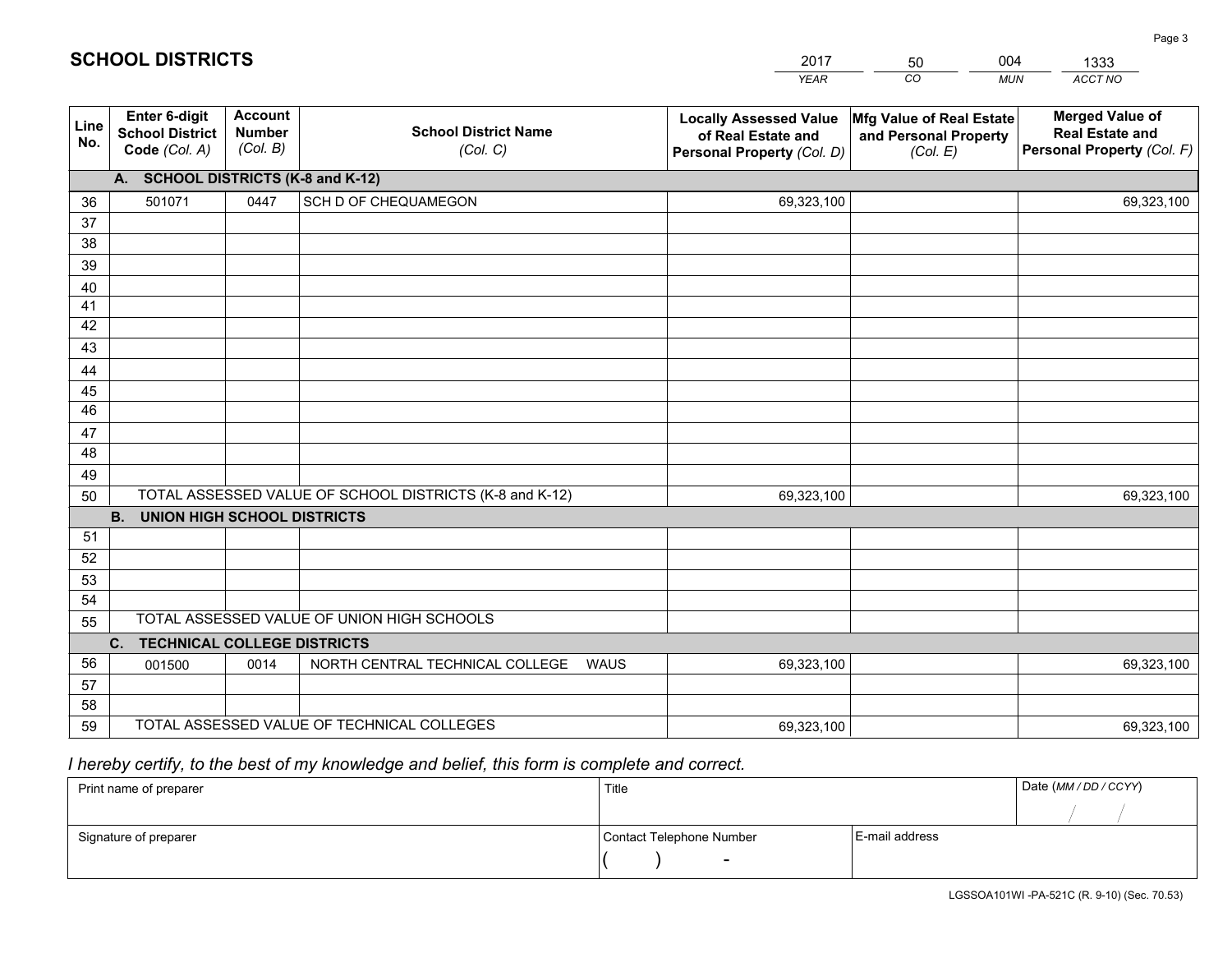### **HIGHLIGHTS**

- 1. Complete the Statement of Assessment after the Board of Review. Reflect any changes made there.
- 2. Use black ink to complete.
- 3. Line 16 must equal Line 50, Col D.
- 4. Line 55 must equal the total of K-8 schools listed on lines 36-49. Do not include K-12 schools in this comparision.
- 5. Line 59, Col. D must equal Line 16.
- 6. Special District, School District and Technical College District values must include both real estate and personal property. Examples of Special districts are: town sanitary districts, public inland lake protection and rehabilitation districts, and metropolitan sewerage districts.
- 7. DO NOT INCLUDE Manufacturing property values.DOR will print these values on the final SOA.

ELIZABETH PALECEK TOWN OF EISENSTEIN W6115 STATE RD 182 PARK FALLS, WI 54552

ELIZABETH PALECEK<br>TOWN OF EISENSTEIN<br>W6115 STATE RD 182

PARK FALLS, WI 54552

 8. Accuracy of this form is very important. The values reported directly affect the equalized value DOR calculates for school and special districts.

#### **Page 1:**

 If not prefilled, enter the tax year,county and municipal code,municipal type, municipal name and county name on the top of form.

Check the Amended box, if filing an amended / corrected SOA.

 Report the parcel count, acres and assessed value of taxable general property, total parcel count, (real and personal), total acres, and values from final figures set by the Board of Review.

- A. Real Estate land and improvements (buildings, etc.) is reported on lines 1 8, total line 9.
- B. Personal Property is reported on lines 11 14, Column D, total line 15.
- C. To complete this report, use the computer produced summary of the assessment roll that shows these amounts.
- D. Use whole numbers only.
- E. Add each line across and each column down to verify entries.

## **Page 2:**

- A. Report Special Items (not subject to general property tax).
- 1. Private Forest Croplands and Managed Forest Lands are reported on lines 18,19, 20 and 21. Be sure to report assessed values **NOT** taxes.
- 2. You should have copies of the orders of entry, orders of withdrawal, etc., to update your assessment roll.
	- 3. Show hundredths of acres (e.g. 39.75).
- 4. Tax exempt lands are reported on line 22.
- 5. Omitted property and sec. 70.43, Wis. Stats., corrections of errors by assessor are reported on line 23. Report real estate and personal property separately. These should be for **prior years**, not something found on the current assessment roll after the board of review.
- B. Special District (Lines 24-35) Include the value of both real and personal property.

 The Department of Revenue (DOR) preprints much of the information regarding names and codes for schools, special districts,etc. If a district is not listed, enter the name and value only, DOR will enter the proper code.

## **Page 3 School Districts:**

Include the value of both real and personal property.

Report School District (regular, elementary, union high school, and technical college).

- 1. Regular (K-12) and Elementary (K-8) school values are reported on lines 36-49, total on line 50.
- 2. Union High School (UHS) (use only if elementary schools are listed on lines 36-49) are reported on lines 51-54. UHS total value (line 55) must equal to the total **elementary school** values reported on lines 36-49. Do notinclude K-12 schools in this comparison.
- 3. Technical College values are reported on lines 56-58, total on line 59.
- 4. Use the computer summary that shows these amounts to complete this report.

#### **This form is due the second Monday in June. File this report only after your Board of Review is complete.**

 *If you have questions: Return forms to:*

 Email: lgs@wisconsin.gov Wisconsin Department of RevenueCall:  $(608)$  266-2569 or  $(608)$  264-6892 Fax number: (608) 264-6887 PO Box 8971

Local Government Services Section 6-97 Madison WI 53708-8971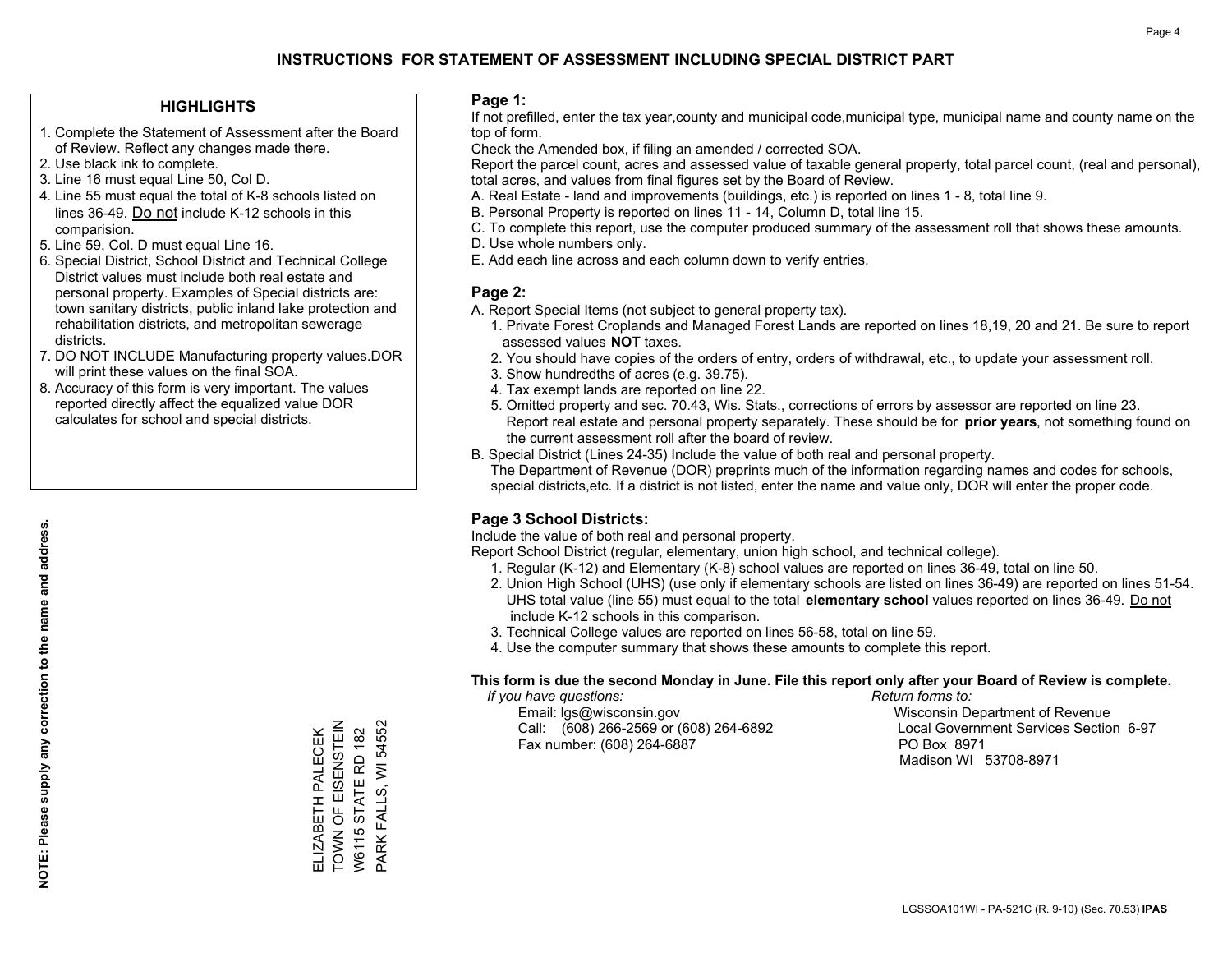**STATEMENT OF ASSESSMENT FOR 2017** 

| 50  | ററഞ  | 1334    |
|-----|------|---------|
| CO. | MUN. | ACCT NO |

|                | <b>FOR</b>                                                                                                                                                                                                  | <b>TOWN OF</b><br><b>OF</b>                               | <b>ELK</b>               |              | <b>PRICE COUNTY</b>                                  |                         |                      | <b>WHEN COMPLETING THIS DOCUMENT</b>     |
|----------------|-------------------------------------------------------------------------------------------------------------------------------------------------------------------------------------------------------------|-----------------------------------------------------------|--------------------------|--------------|------------------------------------------------------|-------------------------|----------------------|------------------------------------------|
|                |                                                                                                                                                                                                             | Town - Village - City                                     | <b>Municipality Name</b> |              | <b>County Name</b>                                   |                         |                      | DO NOT WRITE OVER X's OR IN SHADED AREAS |
|                |                                                                                                                                                                                                             | <b>REAL ESTATE</b>                                        |                          | PARCEL COUNT | NO. OF ACRES                                         | <b>VALUE OF</b>         | <b>VALUE OF</b>      | <b>TOTAL VALUE OF LAND</b>               |
| Line<br>No.    |                                                                                                                                                                                                             | (See Lines 18 - 22 for<br>other Real Estate)              |                          |              | <b>WHOLE</b><br>TOTAL LAND IMPROVEMENTS NUMBERS ONLY | <b>LAND</b>             | <b>IMPROVEMENTS</b>  | AND IMPROVEMENTS                         |
|                |                                                                                                                                                                                                             |                                                           | Col. A                   | Col. B       | Col. C                                               | Col. D                  | Col. E               | Col. F                                   |
| $\mathbf 1$    |                                                                                                                                                                                                             | <b>RESIDENTIAL - Class 1</b>                              | 1,201                    | 968          | 1,750                                                | 44,416,000              | 81,467,900           | 125,883,900                              |
| 2              |                                                                                                                                                                                                             | <b>COMMERCIAL - Class 2</b>                               | 35                       | 35           | 129                                                  | 2,104,700               | 4,313,100            | 6,417,800                                |
| 3              |                                                                                                                                                                                                             | <b>MANUFACTURING - Class 3</b>                            |                          |              | 7                                                    | 22,100                  | 14,200               | 36,300                                   |
| 4              |                                                                                                                                                                                                             | <b>AGRICULTURAL - Class 4</b>                             | 202                      |              | 3,444                                                | 373,300                 |                      | 373,300                                  |
| 5              |                                                                                                                                                                                                             | <b>UNDEVELOPED - Class 5</b>                              | 487                      |              | 6,192                                                | 1,727,000               |                      | 1,727,000                                |
| 6              |                                                                                                                                                                                                             | AGRICULTURAL FOREST - Class 5m                            | 105                      |              | 2,052                                                | 1,567,200               |                      | 1,567,200                                |
| $\overline{7}$ | FOREST LANDS - Class 6                                                                                                                                                                                      |                                                           | 501                      |              | 8,884                                                | 14,642,500              |                      | 14,642,500                               |
| 8              |                                                                                                                                                                                                             | OTHER - Class 7                                           | 13                       | 13           | 34                                                   | 135,800                 | 1,026,600            | 1,162,400                                |
| 9              |                                                                                                                                                                                                             | TOTAL - ALL COLUMNS                                       | 2,545                    | 1,017        | 22,492                                               | 64,988,600              | 86,821,800           | 151,810,400                              |
| 10             |                                                                                                                                                                                                             | NUMBER OF PERSONAL PROPERTY ACCOUNTS IN ROLL              |                          |              | 56                                                   | <b>LOCALLY ASSESSED</b> | <b>MANUFACTURING</b> | <b>MERGED</b>                            |
| 11             |                                                                                                                                                                                                             | BOATS AND OTHER WATERCRAFT NOT EXEMPT - Code 1            |                          |              |                                                      | 12,200                  | $\Omega$             | 12,200                                   |
| 12             |                                                                                                                                                                                                             | MACHINERY, TOOLS AND PATTERNS - Code 2                    |                          |              |                                                      | 202,500                 | 1,900                | 204,400                                  |
| 13             |                                                                                                                                                                                                             | FURNITURE, FIXTURES AND EQUIPMENT - Code 3                |                          |              |                                                      | 53,100                  | $\Omega$             | 53,100                                   |
| 14             |                                                                                                                                                                                                             | ALL OTHER PERSONAL PROPERTY NOT EXEMPT - Codes 4A, 4B, 4C |                          |              |                                                      | 180,200                 | 200                  | 180,400                                  |
| 15             | TOTAL OF PERSONAL PROPERTY NOT EXEMPT (Total of Lines 11-14)<br>448,000                                                                                                                                     |                                                           |                          |              |                                                      |                         | 2,100                | 450,100                                  |
| 16             | AGGREGATE ASSESSED VALUE OF ALL PROPERTY SUBJECT TO THE GENERAL PROPERTY TAX (Total of Lines 9F and 15F)<br>MUST EQUAL TOTAL VALUE OF THE SCHOOL DISTRICTS (K-12 PLUS K-8) - Line 50, Col. F<br>152,260,500 |                                                           |                          |              |                                                      |                         |                      |                                          |
| 17             | Name of Assessor<br>Telephone #<br><b>BOARD OF REVIEW</b><br>DATE OF FINAL ADJOURNMENT<br>09/23/2017<br><b>EDWARD O'MEARA ASSESSOR</b>                                                                      |                                                           |                          |              |                                                      |                         |                      | (715) 762-5530                           |

REMARKS

The Assessment Ratio to be used in calculating the estimated Fair Market Value on tax bills for this tax district is 1.033261857

This ratio should be used to convert assessed values to "Calculate Equalized Values" in Step 1 of the Lottery and Gaming Credit Calculations.<br>This ratio should be used in the "Computation of Tax Equivalent" schedule of the Commission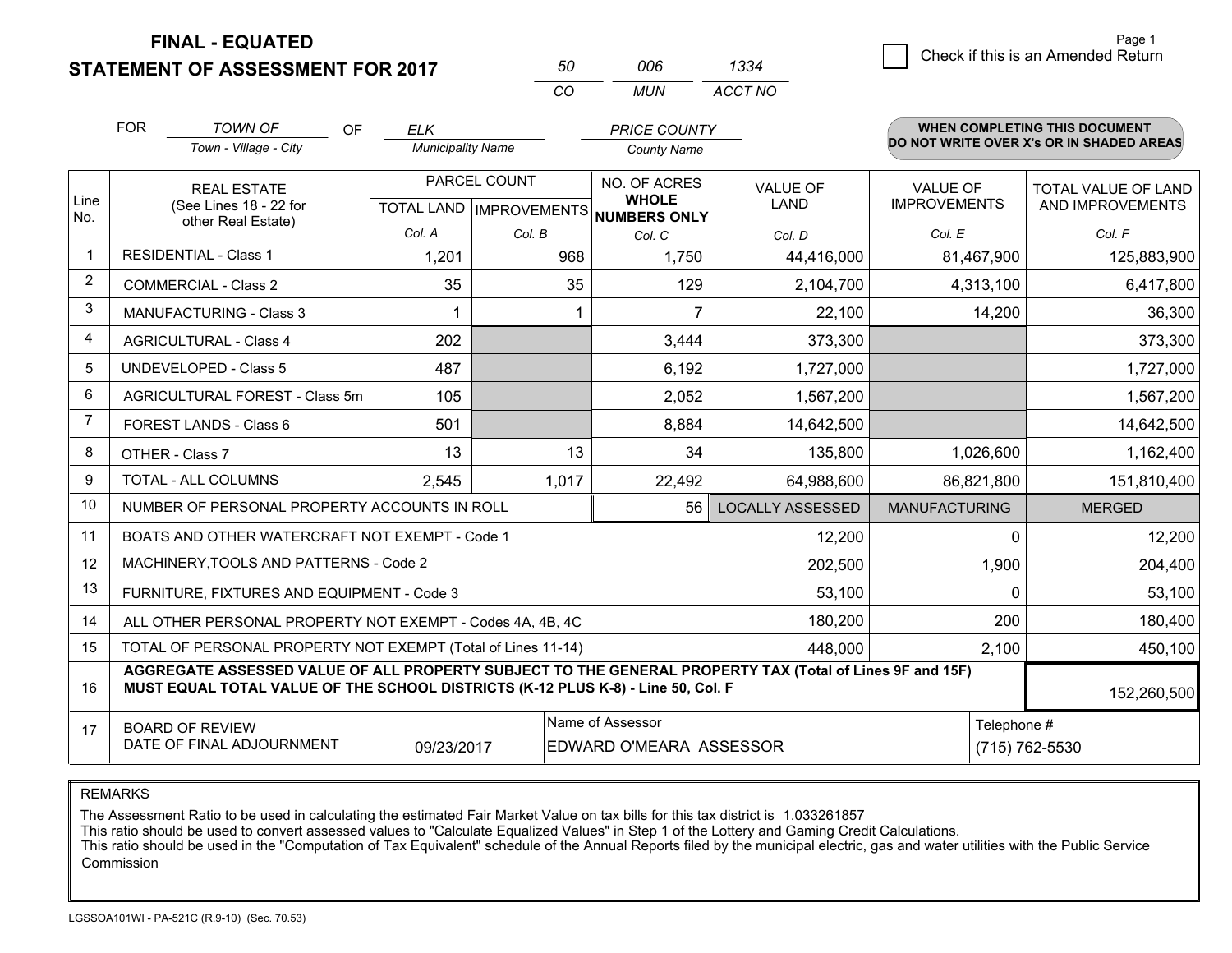*YEAR CO MUN ACCT NO* 2017 50 006 1334

Do not confuse FOREST LANDS (Line 7) with FOREST CROPS (in this section) - They are **NOT** the same

| (f) ASSESSED VALUE<br>57,600<br>Entered Before 2005 Managed Forest - Ferrous Mining CLOSED @ \$8.27 per acre<br>(f) ASSESSED VALUE<br>Entered Before 2005 Managed Forest - CLOSED @ \$1.87 per acre<br>(f) ASSESSED VALUE |  |  |  |  |
|---------------------------------------------------------------------------------------------------------------------------------------------------------------------------------------------------------------------------|--|--|--|--|
|                                                                                                                                                                                                                           |  |  |  |  |
|                                                                                                                                                                                                                           |  |  |  |  |
|                                                                                                                                                                                                                           |  |  |  |  |
|                                                                                                                                                                                                                           |  |  |  |  |
|                                                                                                                                                                                                                           |  |  |  |  |
|                                                                                                                                                                                                                           |  |  |  |  |
|                                                                                                                                                                                                                           |  |  |  |  |
| 3,256,900                                                                                                                                                                                                                 |  |  |  |  |
| Entered After 2004 Managed Forest - CLOSED @ \$10.68 per acre                                                                                                                                                             |  |  |  |  |
| (f) ASSESSED VALUE                                                                                                                                                                                                        |  |  |  |  |
|                                                                                                                                                                                                                           |  |  |  |  |
| 3,816,300                                                                                                                                                                                                                 |  |  |  |  |
| (e) Other Acres                                                                                                                                                                                                           |  |  |  |  |
| 108.75                                                                                                                                                                                                                    |  |  |  |  |
| Assessed Value of Sec. 70.43 Corrections of Errors by Assessors                                                                                                                                                           |  |  |  |  |
| (c2) PERSONAL                                                                                                                                                                                                             |  |  |  |  |
|                                                                                                                                                                                                                           |  |  |  |  |
| Mfg. Equated Value of Sec.70.43 Corrections of Errors by Assessors                                                                                                                                                        |  |  |  |  |
| (f2) PERSONAL                                                                                                                                                                                                             |  |  |  |  |
|                                                                                                                                                                                                                           |  |  |  |  |
|                                                                                                                                                                                                                           |  |  |  |  |

## **SPECIAL DISTRICTS**

| Line<br>No. | Enter 6-digit<br>Special District<br>Code (Col. A) | <b>Account</b><br><b>Number</b><br>(Col. B) | <b>Special District Name</b><br>(Col. C) | <b>Locally Assessed Value</b><br>of Real Estate and<br>Personal Property (Col. D) | Mfg Value of Real Estate<br>and Personal Property<br>(Col. E) | <b>Merged Value of</b><br><b>Real Estate and</b><br>Personal Property (Col. F) |
|-------------|----------------------------------------------------|---------------------------------------------|------------------------------------------|-----------------------------------------------------------------------------------|---------------------------------------------------------------|--------------------------------------------------------------------------------|
| 24          |                                                    |                                             |                                          |                                                                                   |                                                               |                                                                                |
| 25          |                                                    |                                             |                                          |                                                                                   |                                                               |                                                                                |
| 26          |                                                    |                                             |                                          |                                                                                   |                                                               |                                                                                |
| 27          |                                                    |                                             |                                          |                                                                                   |                                                               |                                                                                |
| 28          |                                                    |                                             |                                          |                                                                                   |                                                               |                                                                                |
| 29          |                                                    |                                             |                                          |                                                                                   |                                                               |                                                                                |
| 30          |                                                    |                                             |                                          |                                                                                   |                                                               |                                                                                |
| 31          |                                                    |                                             |                                          |                                                                                   |                                                               |                                                                                |
| 32          |                                                    |                                             |                                          |                                                                                   |                                                               |                                                                                |
| 33          |                                                    |                                             |                                          |                                                                                   |                                                               |                                                                                |
| 34          |                                                    |                                             |                                          |                                                                                   |                                                               |                                                                                |
| 35          |                                                    |                                             |                                          |                                                                                   |                                                               |                                                                                |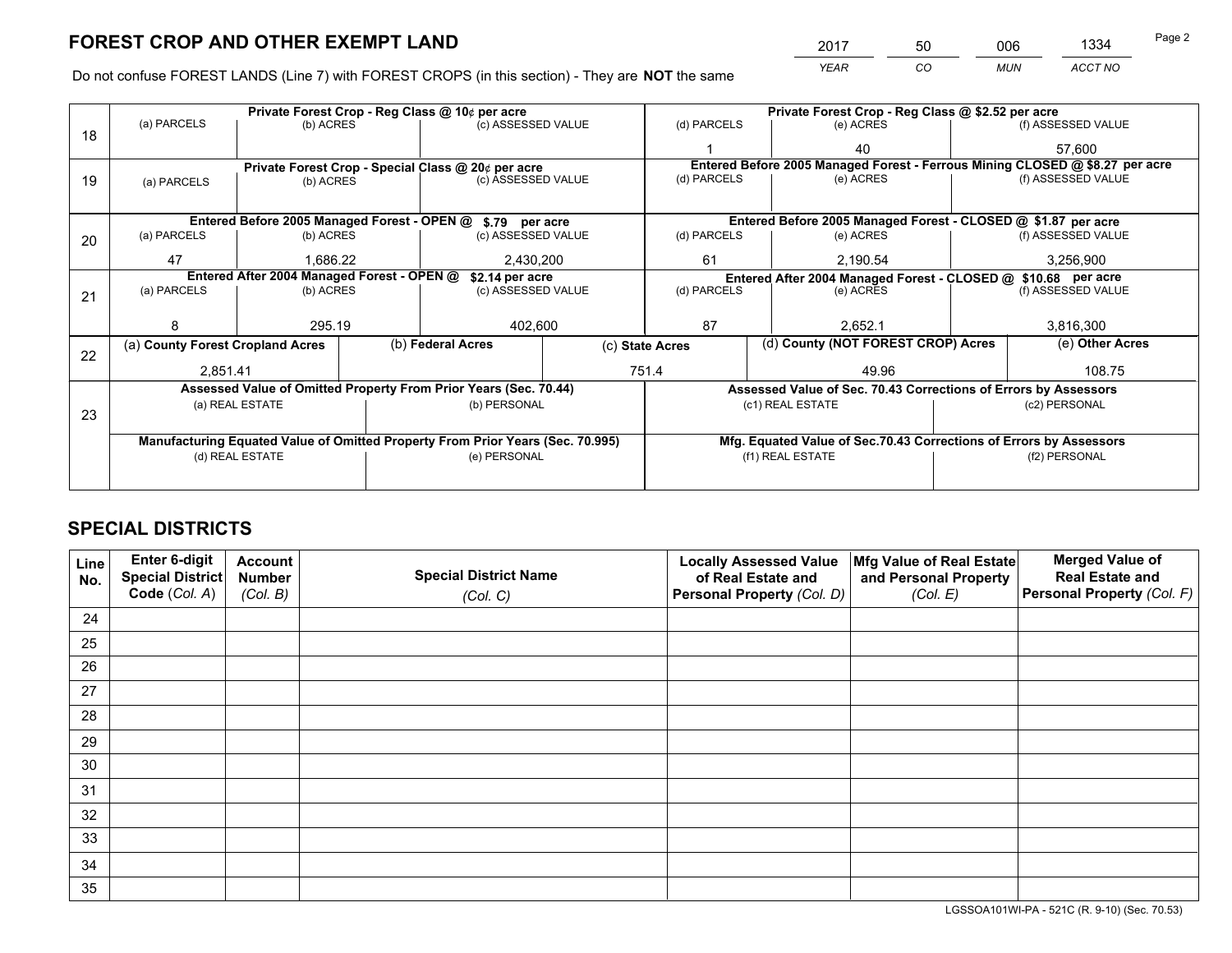|             |                                                                 |                                             |                                                         | <b>YEAR</b>                                                                       | CO<br><b>MUN</b>                                              | ACCT NO                                                                        |
|-------------|-----------------------------------------------------------------|---------------------------------------------|---------------------------------------------------------|-----------------------------------------------------------------------------------|---------------------------------------------------------------|--------------------------------------------------------------------------------|
| Line<br>No. | <b>Enter 6-digit</b><br><b>School District</b><br>Code (Col. A) | <b>Account</b><br><b>Number</b><br>(Col. B) | <b>School District Name</b><br>(Col. C)                 | <b>Locally Assessed Value</b><br>of Real Estate and<br>Personal Property (Col. D) | Mfg Value of Real Estate<br>and Personal Property<br>(Col. E) | <b>Merged Value of</b><br><b>Real Estate and</b><br>Personal Property (Col. F) |
|             | A. SCHOOL DISTRICTS (K-8 and K-12)                              |                                             |                                                         |                                                                                   |                                                               |                                                                                |
| 36          | 504347                                                          | 0299                                        | SCH D OF PHILLIPS                                       | 152,222,100                                                                       | 38,400                                                        | 152,260,500                                                                    |
| 37          |                                                                 |                                             |                                                         |                                                                                   |                                                               |                                                                                |
| 38          |                                                                 |                                             |                                                         |                                                                                   |                                                               |                                                                                |
| 39          |                                                                 |                                             |                                                         |                                                                                   |                                                               |                                                                                |
| 40          |                                                                 |                                             |                                                         |                                                                                   |                                                               |                                                                                |
| 41          |                                                                 |                                             |                                                         |                                                                                   |                                                               |                                                                                |
| 42          |                                                                 |                                             |                                                         |                                                                                   |                                                               |                                                                                |
| 43          |                                                                 |                                             |                                                         |                                                                                   |                                                               |                                                                                |
| 44<br>45    |                                                                 |                                             |                                                         |                                                                                   |                                                               |                                                                                |
| 46          |                                                                 |                                             |                                                         |                                                                                   |                                                               |                                                                                |
| 47          |                                                                 |                                             |                                                         |                                                                                   |                                                               |                                                                                |
| 48          |                                                                 |                                             |                                                         |                                                                                   |                                                               |                                                                                |
| 49          |                                                                 |                                             |                                                         |                                                                                   |                                                               |                                                                                |
| 50          |                                                                 |                                             | TOTAL ASSESSED VALUE OF SCHOOL DISTRICTS (K-8 and K-12) | 152,222,100                                                                       | 38,400                                                        | 152,260,500                                                                    |
|             | <b>B. UNION HIGH SCHOOL DISTRICTS</b>                           |                                             |                                                         |                                                                                   |                                                               |                                                                                |
| 51          |                                                                 |                                             |                                                         |                                                                                   |                                                               |                                                                                |
| 52          |                                                                 |                                             |                                                         |                                                                                   |                                                               |                                                                                |
| 53          |                                                                 |                                             |                                                         |                                                                                   |                                                               |                                                                                |
| 54          |                                                                 |                                             |                                                         |                                                                                   |                                                               |                                                                                |
| 55          |                                                                 |                                             | TOTAL ASSESSED VALUE OF UNION HIGH SCHOOLS              |                                                                                   |                                                               |                                                                                |
|             | C.<br><b>TECHNICAL COLLEGE DISTRICTS</b>                        |                                             |                                                         |                                                                                   |                                                               |                                                                                |
| 56          | 001500                                                          | 0014                                        | NORTH CENTRAL TECHNICAL COLLEGE<br><b>WAUS</b>          | 152,222,100                                                                       | 38,400                                                        | 152,260,500                                                                    |
| 57<br>58    |                                                                 |                                             |                                                         |                                                                                   |                                                               |                                                                                |
| 59          |                                                                 |                                             | TOTAL ASSESSED VALUE OF TECHNICAL COLLEGES              | 152,222,100                                                                       | 38,400                                                        | 152,260,500                                                                    |
|             |                                                                 |                                             |                                                         |                                                                                   |                                                               |                                                                                |

50

006

 *I hereby certify, to the best of my knowledge and belief, this form is complete and correct.*

**SCHOOL DISTRICTS**

| Print name of preparer | Title                    |                | Date (MM / DD / CCYY) |
|------------------------|--------------------------|----------------|-----------------------|
|                        |                          |                |                       |
| Signature of preparer  | Contact Telephone Number | E-mail address |                       |
|                        | $\sim$                   |                |                       |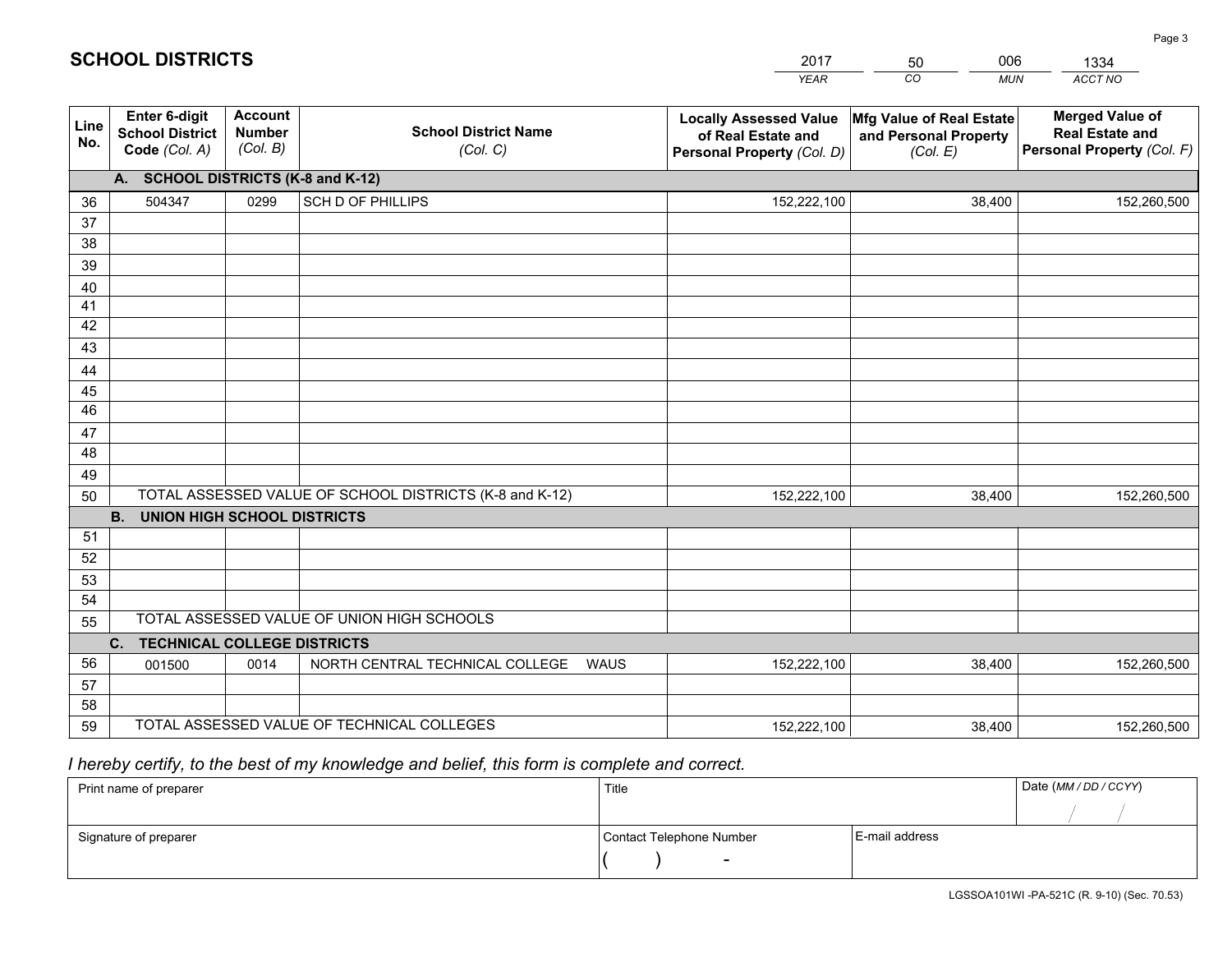### **HIGHLIGHTS**

- 1. Complete the Statement of Assessment after the Board of Review. Reflect any changes made there.
- 2. Use black ink to complete.
- 3. Line 16 must equal Line 50, Col D.
- 4. Line 55 must equal the total of K-8 schools listed on lines 36-49. Do not include K-12 schools in this comparision.
- 5. Line 59, Col. D must equal Line 16.
- 6. Special District, School District and Technical College District values must include both real estate and personal property. Examples of Special districts are: town sanitary districts, public inland lake protection and rehabilitation districts, and metropolitan sewerage districts.
- 7. DO NOT INCLUDE Manufacturing property values.DOR will print these values on the final SOA.
- 8. Accuracy of this form is very important. The values reported directly affect the equalized value DOR calculates for school and special districts.

#### **Page 1:**

 If not prefilled, enter the tax year,county and municipal code,municipal type, municipal name and county name on the top of form.

Check the Amended box, if filing an amended / corrected SOA.

 Report the parcel count, acres and assessed value of taxable general property, total parcel count, (real and personal), total acres, and values from final figures set by the Board of Review.

- A. Real Estate land and improvements (buildings, etc.) is reported on lines 1 8, total line 9.
- B. Personal Property is reported on lines 11 14, Column D, total line 15.
- C. To complete this report, use the computer produced summary of the assessment roll that shows these amounts.
- D. Use whole numbers only.
- E. Add each line across and each column down to verify entries.

#### **Page 2:**

- A. Report Special Items (not subject to general property tax).
- 1. Private Forest Croplands and Managed Forest Lands are reported on lines 18,19, 20 and 21. Be sure to report assessed values **NOT** taxes.
- 2. You should have copies of the orders of entry, orders of withdrawal, etc., to update your assessment roll.
	- 3. Show hundredths of acres (e.g. 39.75).
- 4. Tax exempt lands are reported on line 22.
- 5. Omitted property and sec. 70.43, Wis. Stats., corrections of errors by assessor are reported on line 23. Report real estate and personal property separately. These should be for **prior years**, not something found on the current assessment roll after the board of review.
- B. Special District (Lines 24-35) Include the value of both real and personal property.
- The Department of Revenue (DOR) preprints much of the information regarding names and codes for schools, special districts,etc. If a district is not listed, enter the name and value only, DOR will enter the proper code.

## **Page 3 School Districts:**

Include the value of both real and personal property.

Report School District (regular, elementary, union high school, and technical college).

- 1. Regular (K-12) and Elementary (K-8) school values are reported on lines 36-49, total on line 50.
- 2. Union High School (UHS) (use only if elementary schools are listed on lines 36-49) are reported on lines 51-54. UHS total value (line 55) must equal to the total **elementary school** values reported on lines 36-49. Do notinclude K-12 schools in this comparison.
- 3. Technical College values are reported on lines 56-58, total on line 59.
- 4. Use the computer summary that shows these amounts to complete this report.

#### **This form is due the second Monday in June. File this report only after your Board of Review is complete.**

 *If you have questions: Return forms to:*

 Email: lgs@wisconsin.gov Wisconsin Department of RevenueCall:  $(608)$  266-2569 or  $(608)$  264-6892 Fax number: (608) 264-6887 PO Box 8971

Local Government Services Section 6-97 Madison WI 53708-8971

N8314 DANISH SETTLEMENT RD<br>PHILLIPS, WI 54555 N8314 DANISH SETTLEMENT RD PHILLIPS, WI 54555 BARBARA RAMEY<br>TOWN OF ELK BARBARA RAMEY TOWN OF ELK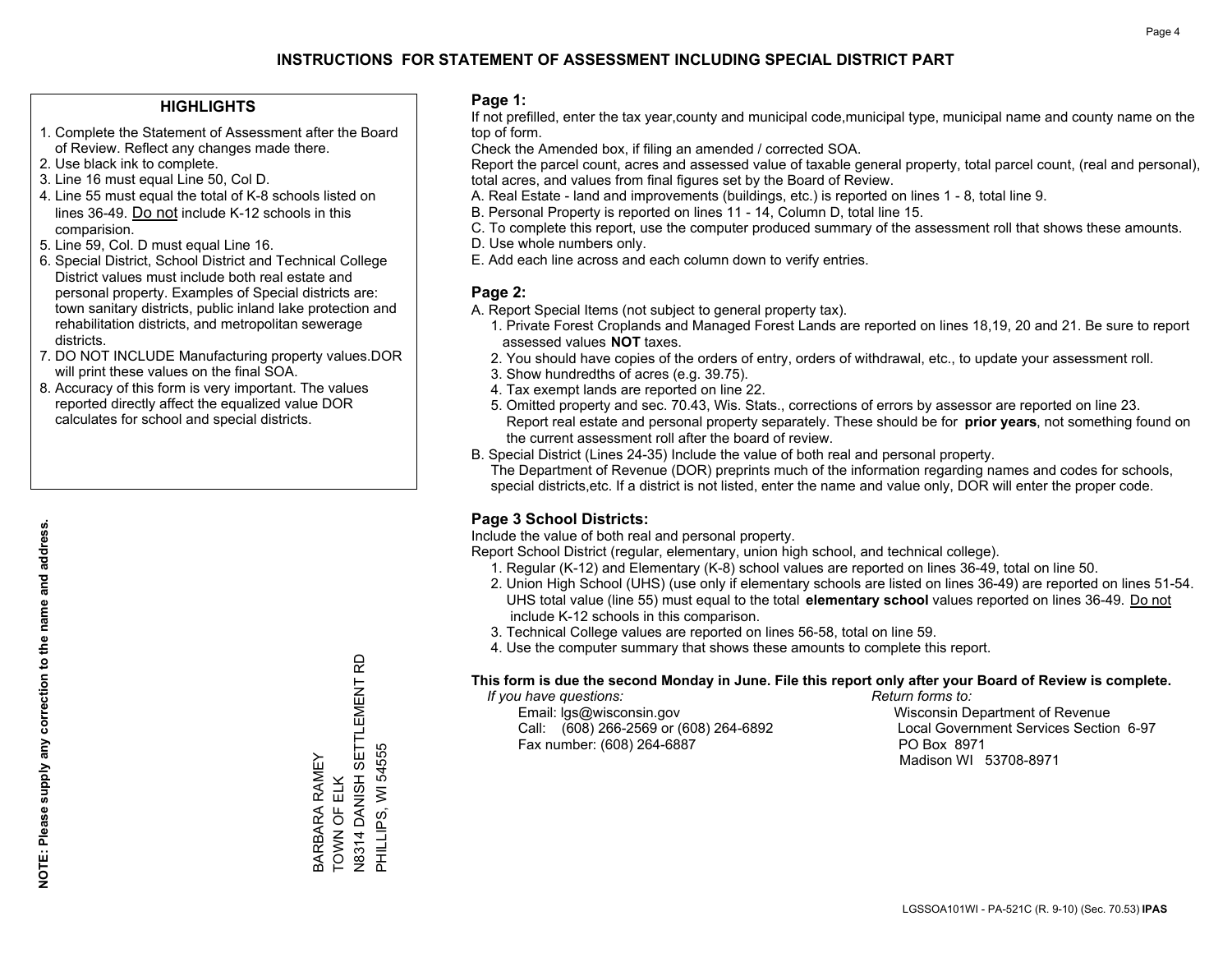**STATEMENT OF ASSESSMENT FOR 2017** 

| 50. | nnr | 1335    |
|-----|-----|---------|
| CO. | MUN | ACCT NO |

|             | <b>FOR</b>                                                                                                                                                                                   | <b>TOWN OF</b><br>OF<br>Town - Village - City                | <b>EMERY</b><br><b>Municipality Name</b>  |        | <b>PRICE COUNTY</b><br><b>County Name</b>           |                                |                                        | <b>WHEN COMPLETING THIS DOCUMENT</b><br>DO NOT WRITE OVER X's OR IN SHADED AREAS |
|-------------|----------------------------------------------------------------------------------------------------------------------------------------------------------------------------------------------|--------------------------------------------------------------|-------------------------------------------|--------|-----------------------------------------------------|--------------------------------|----------------------------------------|----------------------------------------------------------------------------------|
| Line<br>No. | <b>REAL ESTATE</b><br>(See Lines 18 - 22 for                                                                                                                                                 |                                                              | PARCEL COUNT<br>TOTAL LAND   IMPROVEMENTS |        | NO. OF ACRES<br><b>WHOLE</b><br><b>NUMBERS ONLY</b> | <b>VALUE OF</b><br><b>LAND</b> | <b>VALUE OF</b><br><b>IMPROVEMENTS</b> | TOTAL VALUE OF LAND<br>AND IMPROVEMENTS                                          |
|             |                                                                                                                                                                                              | other Real Estate)                                           | Col. A                                    | Col. B | Col. C                                              | Col. D                         | Col. E                                 | Col. F                                                                           |
|             |                                                                                                                                                                                              | <b>RESIDENTIAL - Class 1</b>                                 | 285                                       | 256    | 337                                                 | 2,431,800                      | 13,744,300                             | 16,176,100                                                                       |
| 2           |                                                                                                                                                                                              | <b>COMMERCIAL - Class 2</b>                                  | 9                                         | 4      | 30                                                  | 128,400                        | 397,400                                | 525,800                                                                          |
| 3           |                                                                                                                                                                                              | <b>MANUFACTURING - Class 3</b>                               | $\Omega$                                  | 0      | $\Omega$                                            | 0                              | $\Omega$                               | $\mathbf{0}$                                                                     |
| 4           |                                                                                                                                                                                              | <b>AGRICULTURAL - Class 4</b>                                | 209                                       |        | 2,865                                               | 449,700                        |                                        | 449,700                                                                          |
| 5           |                                                                                                                                                                                              | UNDEVELOPED - Class 5                                        | 469                                       |        | 6,494                                               | 1,547,700                      |                                        | 1,547,700                                                                        |
| 6           |                                                                                                                                                                                              | AGRICULTURAL FOREST - Class 5m                               | 155                                       |        | 2,491                                               | 1,610,700                      |                                        | 1,610,700                                                                        |
| 7           |                                                                                                                                                                                              | FOREST LANDS - Class 6                                       | 486                                       |        | 9,197                                               | 11,994,400                     |                                        | 11,994,400                                                                       |
| 8           |                                                                                                                                                                                              | OTHER - Class 7                                              | 24                                        | 24     | 44                                                  | 194,000                        | 1,651,500                              | 1,845,500                                                                        |
| 9           |                                                                                                                                                                                              | TOTAL - ALL COLUMNS                                          | 1,637                                     | 284    | 21,458                                              | 18,356,700                     | 15,793,200                             | 34,149,900                                                                       |
| 10          |                                                                                                                                                                                              | NUMBER OF PERSONAL PROPERTY ACCOUNTS IN ROLL                 |                                           |        | 15                                                  | <b>LOCALLY ASSESSED</b>        | <b>MANUFACTURING</b>                   | <b>MERGED</b>                                                                    |
| 11          |                                                                                                                                                                                              | BOATS AND OTHER WATERCRAFT NOT EXEMPT - Code 1               |                                           |        |                                                     | 0                              | 0                                      | $\mathbf 0$                                                                      |
| 12          |                                                                                                                                                                                              | MACHINERY, TOOLS AND PATTERNS - Code 2                       |                                           |        |                                                     | 13,000                         | 14,000                                 | 27,000                                                                           |
| 13          |                                                                                                                                                                                              | FURNITURE, FIXTURES AND EQUIPMENT - Code 3                   |                                           |        |                                                     | 300                            | 900                                    | 1,200                                                                            |
| 14          |                                                                                                                                                                                              | ALL OTHER PERSONAL PROPERTY NOT EXEMPT - Codes 4A, 4B, 4C    |                                           |        |                                                     | 225,700                        | 1,400                                  | 227,100                                                                          |
| 15          |                                                                                                                                                                                              | TOTAL OF PERSONAL PROPERTY NOT EXEMPT (Total of Lines 11-14) | 239,000                                   | 16,300 | 255,300                                             |                                |                                        |                                                                                  |
| 16          | AGGREGATE ASSESSED VALUE OF ALL PROPERTY SUBJECT TO THE GENERAL PROPERTY TAX (Total of Lines 9F and 15F)<br>MUST EQUAL TOTAL VALUE OF THE SCHOOL DISTRICTS (K-12 PLUS K-8) - Line 50, Col. F |                                                              |                                           |        |                                                     |                                |                                        | 34,405,200                                                                       |
| 17          | Name of Assessor<br><b>BOARD OF REVIEW</b><br>DATE OF FINAL ADJOURNMENT<br>05/24/2017<br>MICHAEL SCHNAUTZ ASSESSOR                                                                           |                                                              |                                           |        |                                                     |                                | Telephone #                            | (715) 266-2409                                                                   |

REMARKS

The Assessment Ratio to be used in calculating the estimated Fair Market Value on tax bills for this tax district is .996820161

This ratio should be used to convert assessed values to "Calculate Equalized Values" in Step 1 of the Lottery and Gaming Credit Calculations.<br>This ratio should be used in the "Computation of Tax Equivalent" schedule of the Commission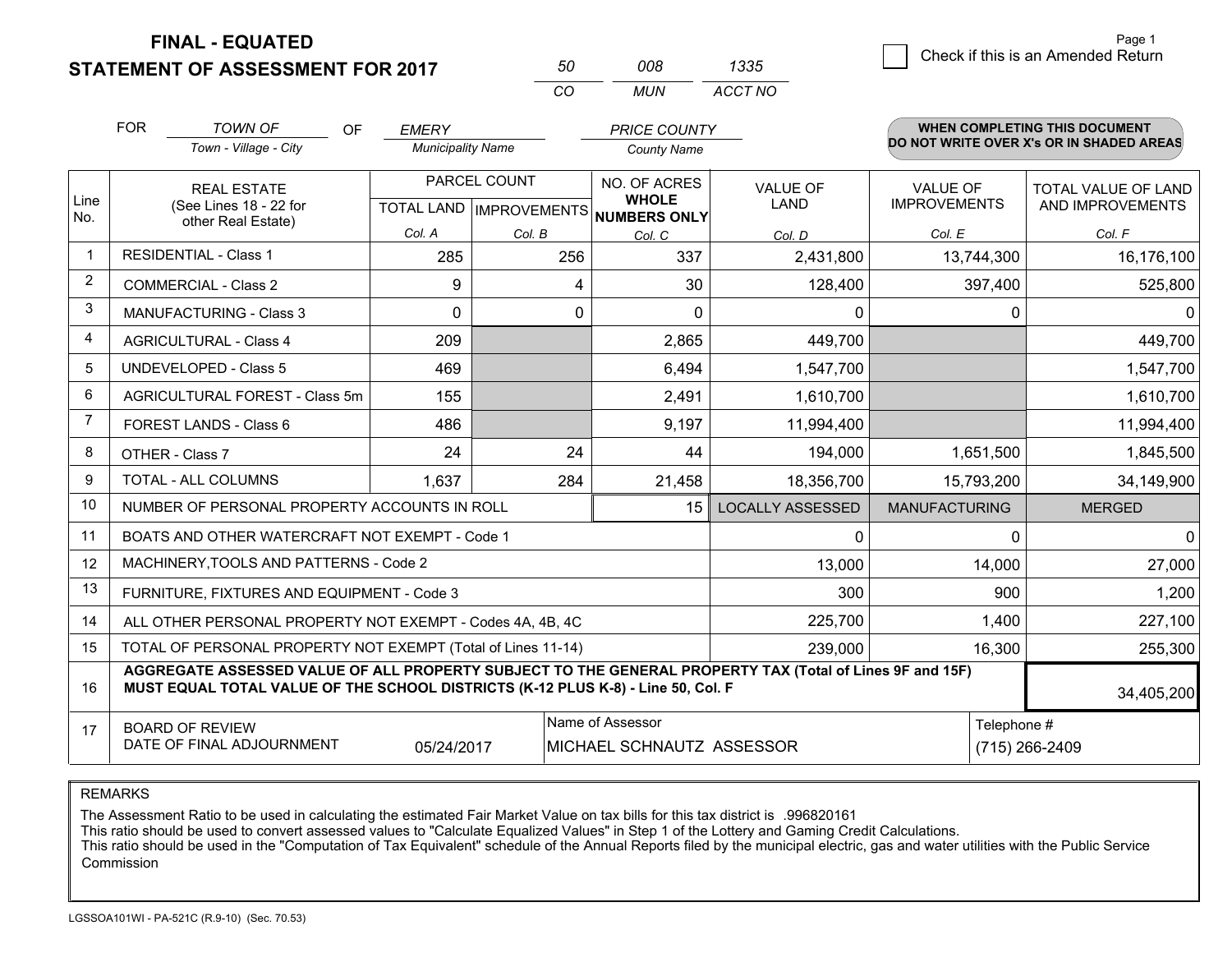*YEAR CO MUN ACCT NO* 2017 50 008 1335

Do not confuse FOREST LANDS (Line 7) with FOREST CROPS (in this section) - They are **NOT** the same

|    | Private Forest Crop - Reg Class @ 10¢ per acre                                 |                 |  |                                                                  |                    |                                                                              | Private Forest Crop - Reg Class @ \$2.52 per acre |                                                                    |               |                                                                              |
|----|--------------------------------------------------------------------------------|-----------------|--|------------------------------------------------------------------|--------------------|------------------------------------------------------------------------------|---------------------------------------------------|--------------------------------------------------------------------|---------------|------------------------------------------------------------------------------|
| 18 | (a) PARCELS                                                                    | (b) ACRES       |  | (c) ASSESSED VALUE                                               |                    | (d) PARCELS                                                                  |                                                   | (e) ACRES                                                          |               | (f) ASSESSED VALUE                                                           |
|    |                                                                                |                 |  |                                                                  |                    |                                                                              |                                                   |                                                                    |               |                                                                              |
|    |                                                                                |                 |  | Private Forest Crop - Special Class @ 20¢ per acre               |                    |                                                                              |                                                   |                                                                    |               | Entered Before 2005 Managed Forest - Ferrous Mining CLOSED @ \$8.27 per acre |
| 19 | (a) PARCELS                                                                    | (b) ACRES       |  | (c) ASSESSED VALUE                                               |                    | (d) PARCELS                                                                  |                                                   | (e) ACRES                                                          |               | (f) ASSESSED VALUE                                                           |
|    |                                                                                |                 |  |                                                                  |                    |                                                                              |                                                   |                                                                    |               |                                                                              |
|    |                                                                                |                 |  | Entered Before 2005 Managed Forest - OPEN @ \$.79 per acre       |                    |                                                                              |                                                   | Entered Before 2005 Managed Forest - CLOSED @ \$1.87 per acre      |               |                                                                              |
| 20 | (a) PARCELS                                                                    | (b) ACRES       |  | (c) ASSESSED VALUE                                               |                    | (d) PARCELS                                                                  |                                                   | (e) ACRES                                                          |               | (f) ASSESSED VALUE                                                           |
|    | 48                                                                             | 1.826.2         |  | 2,260,900                                                        |                    | 61                                                                           |                                                   | 2.219.91                                                           |               | 2,650,700                                                                    |
|    | Entered After 2004 Managed Forest - OPEN @<br>\$2.14 per acre                  |                 |  |                                                                  |                    | Entered After 2004 Managed Forest - CLOSED @ \$10.68 per acre<br>(d) PARCELS |                                                   |                                                                    |               |                                                                              |
| 21 | (a) PARCELS                                                                    | (b) ACRES       |  |                                                                  | (c) ASSESSED VALUE |                                                                              |                                                   | (e) ACRES                                                          |               | (f) ASSESSED VALUE                                                           |
|    |                                                                                |                 |  |                                                                  |                    |                                                                              |                                                   |                                                                    |               |                                                                              |
|    | 19                                                                             | 719             |  | 841,100                                                          |                    | 43                                                                           |                                                   | 1.532.46                                                           |               | 1,834,200                                                                    |
| 22 | (a) County Forest Cropland Acres                                               |                 |  | (b) Federal Acres                                                |                    | (c) State Acres                                                              |                                                   | (d) County (NOT FOREST CROP) Acres                                 |               | (e) Other Acres                                                              |
|    | 4,119.6                                                                        |                 |  | 36,569.33                                                        |                    | 1,327.62<br>4.42                                                             |                                                   |                                                                    | 98.35         |                                                                              |
|    |                                                                                |                 |  | Assessed Value of Omitted Property From Prior Years (Sec. 70.44) |                    |                                                                              |                                                   | Assessed Value of Sec. 70.43 Corrections of Errors by Assessors    |               |                                                                              |
| 23 |                                                                                | (a) REAL ESTATE |  | (b) PERSONAL                                                     |                    | (c1) REAL ESTATE                                                             |                                                   |                                                                    | (c2) PERSONAL |                                                                              |
|    |                                                                                | 37.000          |  |                                                                  |                    |                                                                              |                                                   |                                                                    |               |                                                                              |
|    | Manufacturing Equated Value of Omitted Property From Prior Years (Sec. 70.995) |                 |  |                                                                  |                    |                                                                              |                                                   | Mfg. Equated Value of Sec.70.43 Corrections of Errors by Assessors |               |                                                                              |
|    |                                                                                | (d) REAL ESTATE |  | (e) PERSONAL                                                     |                    |                                                                              |                                                   | (f1) REAL ESTATE                                                   | (f2) PERSONAL |                                                                              |
|    |                                                                                |                 |  |                                                                  |                    |                                                                              |                                                   |                                                                    |               |                                                                              |

## **SPECIAL DISTRICTS**

| Line<br>No. | Enter 6-digit<br><b>Special District</b> | <b>Account</b><br><b>Number</b> | <b>Special District Name</b> | <b>Locally Assessed Value</b><br>of Real Estate and | Mfg Value of Real Estate<br>and Personal Property | <b>Merged Value of</b><br><b>Real Estate and</b> |
|-------------|------------------------------------------|---------------------------------|------------------------------|-----------------------------------------------------|---------------------------------------------------|--------------------------------------------------|
|             | Code (Col. A)                            | (Col. B)                        | (Col. C)                     | Personal Property (Col. D)                          | (Col. E)                                          | Personal Property (Col. F)                       |
| 24          |                                          |                                 |                              |                                                     |                                                   |                                                  |
| 25          |                                          |                                 |                              |                                                     |                                                   |                                                  |
| 26          |                                          |                                 |                              |                                                     |                                                   |                                                  |
| 27          |                                          |                                 |                              |                                                     |                                                   |                                                  |
| 28          |                                          |                                 |                              |                                                     |                                                   |                                                  |
| 29          |                                          |                                 |                              |                                                     |                                                   |                                                  |
| 30          |                                          |                                 |                              |                                                     |                                                   |                                                  |
| 31          |                                          |                                 |                              |                                                     |                                                   |                                                  |
| 32          |                                          |                                 |                              |                                                     |                                                   |                                                  |
| 33          |                                          |                                 |                              |                                                     |                                                   |                                                  |
| 34          |                                          |                                 |                              |                                                     |                                                   |                                                  |
| 35          |                                          |                                 |                              |                                                     |                                                   |                                                  |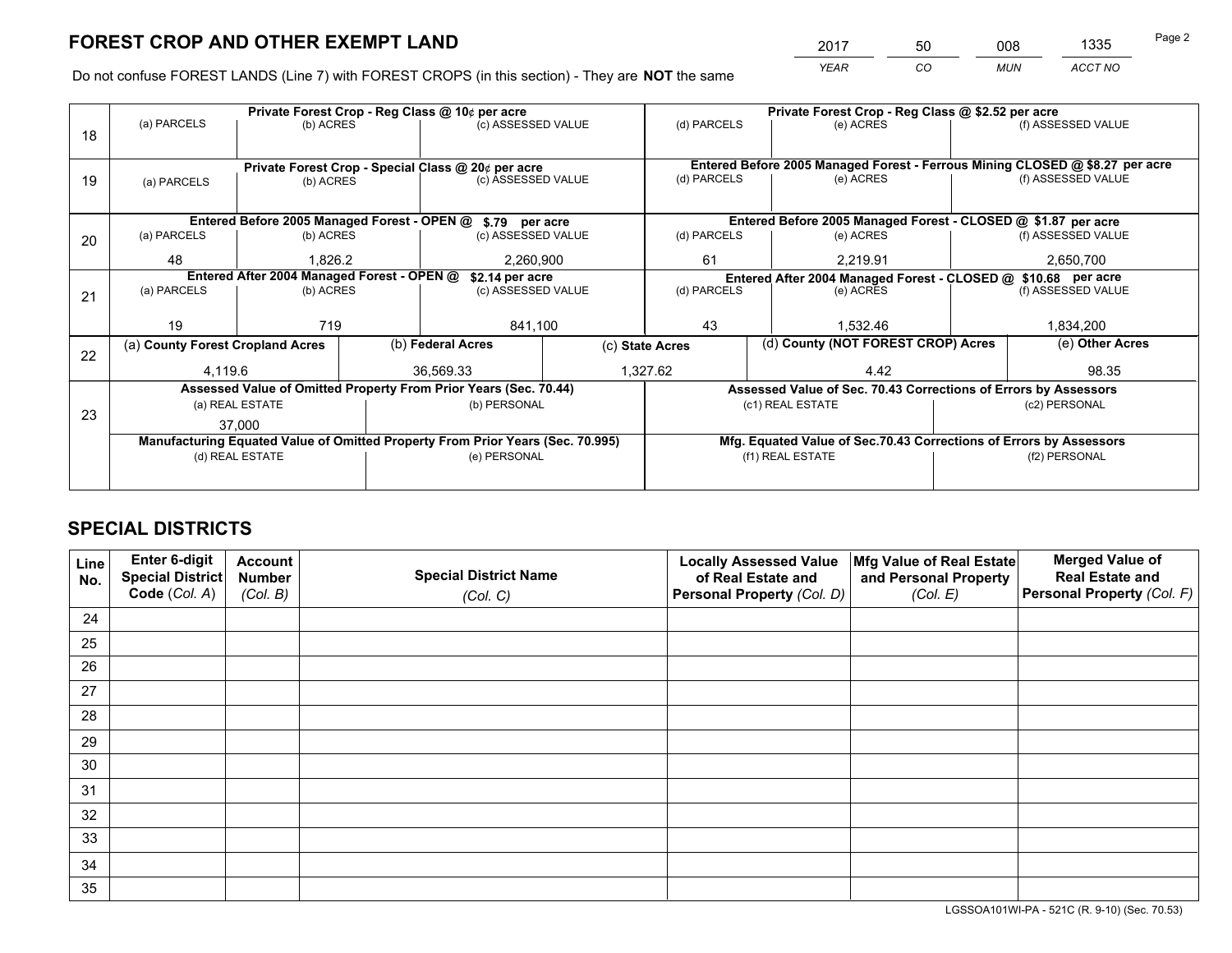|             |                                                                 |                                             |                                                         | <b>YEAR</b>                                                                       | CO<br><b>MUN</b>                                              | ACCT NO                                                                        |
|-------------|-----------------------------------------------------------------|---------------------------------------------|---------------------------------------------------------|-----------------------------------------------------------------------------------|---------------------------------------------------------------|--------------------------------------------------------------------------------|
| Line<br>No. | <b>Enter 6-digit</b><br><b>School District</b><br>Code (Col. A) | <b>Account</b><br><b>Number</b><br>(Col. B) | <b>School District Name</b><br>(Col. C)                 | <b>Locally Assessed Value</b><br>of Real Estate and<br>Personal Property (Col. D) | Mfg Value of Real Estate<br>and Personal Property<br>(Col. E) | <b>Merged Value of</b><br><b>Real Estate and</b><br>Personal Property (Col. F) |
|             | A. SCHOOL DISTRICTS (K-8 and K-12)                              |                                             |                                                         |                                                                                   |                                                               |                                                                                |
| 36          | 504347                                                          | 0299                                        | SCH D OF PHILLIPS                                       | 34,388,900                                                                        | 16,300                                                        | 34,405,200                                                                     |
| 37          |                                                                 |                                             |                                                         |                                                                                   |                                                               |                                                                                |
| 38          |                                                                 |                                             |                                                         |                                                                                   |                                                               |                                                                                |
| 39          |                                                                 |                                             |                                                         |                                                                                   |                                                               |                                                                                |
| 40          |                                                                 |                                             |                                                         |                                                                                   |                                                               |                                                                                |
| 41<br>42    |                                                                 |                                             |                                                         |                                                                                   |                                                               |                                                                                |
| 43          |                                                                 |                                             |                                                         |                                                                                   |                                                               |                                                                                |
| 44          |                                                                 |                                             |                                                         |                                                                                   |                                                               |                                                                                |
| 45          |                                                                 |                                             |                                                         |                                                                                   |                                                               |                                                                                |
| 46          |                                                                 |                                             |                                                         |                                                                                   |                                                               |                                                                                |
| 47          |                                                                 |                                             |                                                         |                                                                                   |                                                               |                                                                                |
| 48          |                                                                 |                                             |                                                         |                                                                                   |                                                               |                                                                                |
| 49          |                                                                 |                                             |                                                         |                                                                                   |                                                               |                                                                                |
| 50          |                                                                 |                                             | TOTAL ASSESSED VALUE OF SCHOOL DISTRICTS (K-8 and K-12) | 34,388,900                                                                        | 16,300                                                        | 34,405,200                                                                     |
|             | <b>B. UNION HIGH SCHOOL DISTRICTS</b>                           |                                             |                                                         |                                                                                   |                                                               |                                                                                |
| 51<br>52    |                                                                 |                                             |                                                         |                                                                                   |                                                               |                                                                                |
| 53          |                                                                 |                                             |                                                         |                                                                                   |                                                               |                                                                                |
| 54          |                                                                 |                                             |                                                         |                                                                                   |                                                               |                                                                                |
| 55          |                                                                 |                                             | TOTAL ASSESSED VALUE OF UNION HIGH SCHOOLS              |                                                                                   |                                                               |                                                                                |
|             | C.<br><b>TECHNICAL COLLEGE DISTRICTS</b>                        |                                             |                                                         |                                                                                   |                                                               |                                                                                |
| 56          | 001500                                                          | 0014                                        | NORTH CENTRAL TECHNICAL COLLEGE<br><b>WAUS</b>          | 34,388,900                                                                        | 16,300                                                        | 34,405,200                                                                     |
| 57          |                                                                 |                                             |                                                         |                                                                                   |                                                               |                                                                                |
| 58          |                                                                 |                                             |                                                         |                                                                                   |                                                               |                                                                                |
| 59          |                                                                 |                                             | TOTAL ASSESSED VALUE OF TECHNICAL COLLEGES              | 34,388,900                                                                        | 16,300                                                        | 34,405,200                                                                     |

50

008

 *I hereby certify, to the best of my knowledge and belief, this form is complete and correct.*

**SCHOOL DISTRICTS**

| Print name of preparer | Title                    |                | Date (MM/DD/CCYY) |
|------------------------|--------------------------|----------------|-------------------|
|                        |                          |                |                   |
| Signature of preparer  | Contact Telephone Number | E-mail address |                   |
|                        | $\overline{\phantom{0}}$ |                |                   |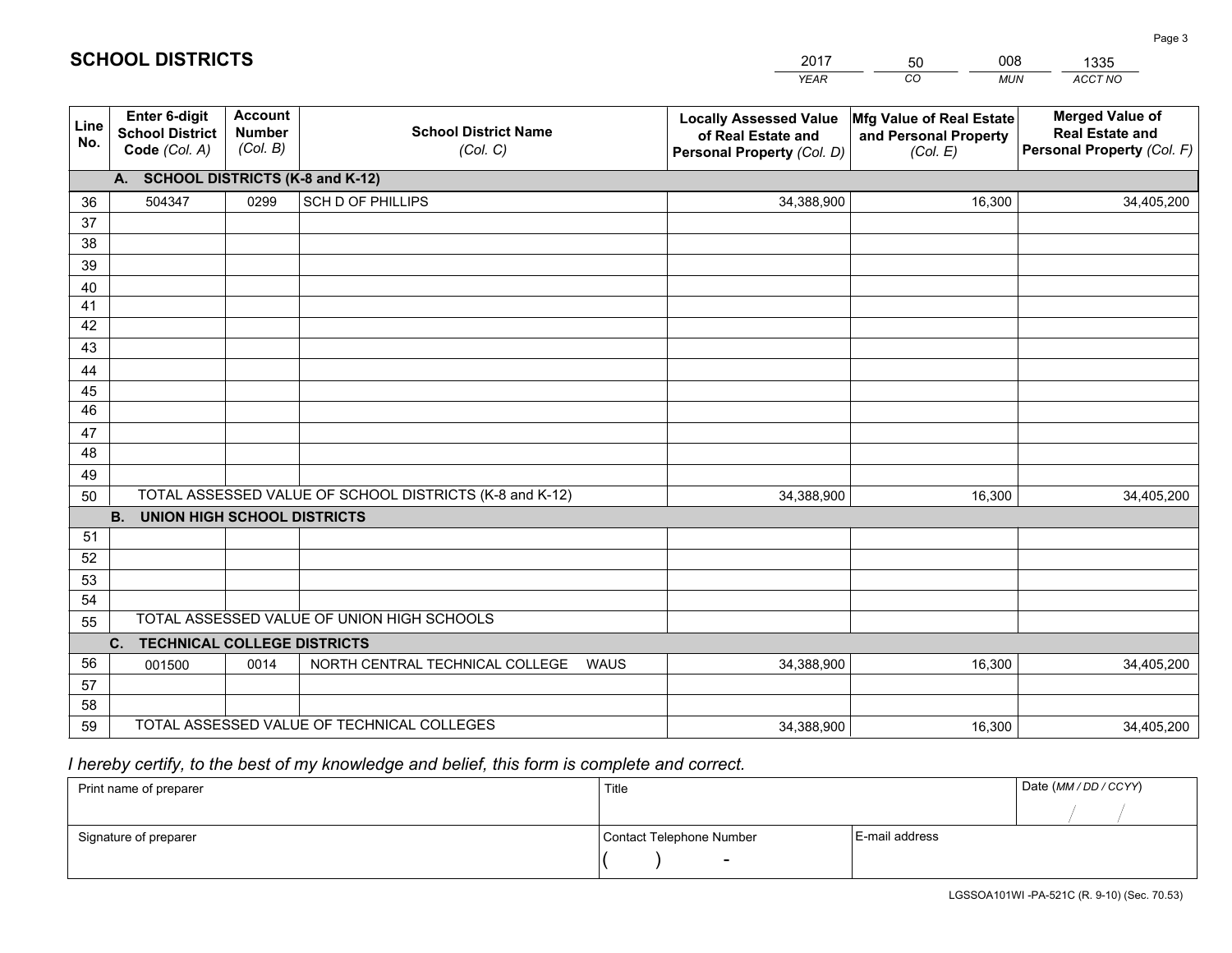### **HIGHLIGHTS**

- 1. Complete the Statement of Assessment after the Board of Review. Reflect any changes made there.
- 2. Use black ink to complete.
- 3. Line 16 must equal Line 50, Col D.
- 4. Line 55 must equal the total of K-8 schools listed on lines 36-49. Do not include K-12 schools in this comparision.
- 5. Line 59, Col. D must equal Line 16.
- 6. Special District, School District and Technical College District values must include both real estate and personal property. Examples of Special districts are: town sanitary districts, public inland lake protection and rehabilitation districts, and metropolitan sewerage districts.
- 7. DO NOT INCLUDE Manufacturing property values.DOR will print these values on the final SOA.

REGGIE DISTIN TOWN OF EMERY W3114 MARTINS DRIVE PHILLIPS, WI 54555

REGGIE DISTIN<br>TOWN OF EMERY<br>W3114 MARTINS DRIVE

PHILLIPS, WI 54555

 8. Accuracy of this form is very important. The values reported directly affect the equalized value DOR calculates for school and special districts.

#### **Page 1:**

 If not prefilled, enter the tax year,county and municipal code,municipal type, municipal name and county name on the top of form.

Check the Amended box, if filing an amended / corrected SOA.

 Report the parcel count, acres and assessed value of taxable general property, total parcel count, (real and personal), total acres, and values from final figures set by the Board of Review.

- A. Real Estate land and improvements (buildings, etc.) is reported on lines 1 8, total line 9.
- B. Personal Property is reported on lines 11 14, Column D, total line 15.
- C. To complete this report, use the computer produced summary of the assessment roll that shows these amounts.
- D. Use whole numbers only.
- E. Add each line across and each column down to verify entries.

### **Page 2:**

- A. Report Special Items (not subject to general property tax).
- 1. Private Forest Croplands and Managed Forest Lands are reported on lines 18,19, 20 and 21. Be sure to report assessed values **NOT** taxes.
- 2. You should have copies of the orders of entry, orders of withdrawal, etc., to update your assessment roll.
	- 3. Show hundredths of acres (e.g. 39.75).
- 4. Tax exempt lands are reported on line 22.
- 5. Omitted property and sec. 70.43, Wis. Stats., corrections of errors by assessor are reported on line 23. Report real estate and personal property separately. These should be for **prior years**, not something found on the current assessment roll after the board of review.
- B. Special District (Lines 24-35) Include the value of both real and personal property.

 The Department of Revenue (DOR) preprints much of the information regarding names and codes for schools, special districts,etc. If a district is not listed, enter the name and value only, DOR will enter the proper code.

## **Page 3 School Districts:**

Include the value of both real and personal property.

Report School District (regular, elementary, union high school, and technical college).

- 1. Regular (K-12) and Elementary (K-8) school values are reported on lines 36-49, total on line 50.
- 2. Union High School (UHS) (use only if elementary schools are listed on lines 36-49) are reported on lines 51-54. UHS total value (line 55) must equal to the total **elementary school** values reported on lines 36-49. Do notinclude K-12 schools in this comparison.
- 3. Technical College values are reported on lines 56-58, total on line 59.
- 4. Use the computer summary that shows these amounts to complete this report.

#### **This form is due the second Monday in June. File this report only after your Board of Review is complete.**

 *If you have questions: Return forms to:*

 Email: lgs@wisconsin.gov Wisconsin Department of RevenueCall:  $(608)$  266-2569 or  $(608)$  264-6892 Fax number: (608) 264-6887 PO Box 8971

Local Government Services Section 6-97 Madison WI 53708-8971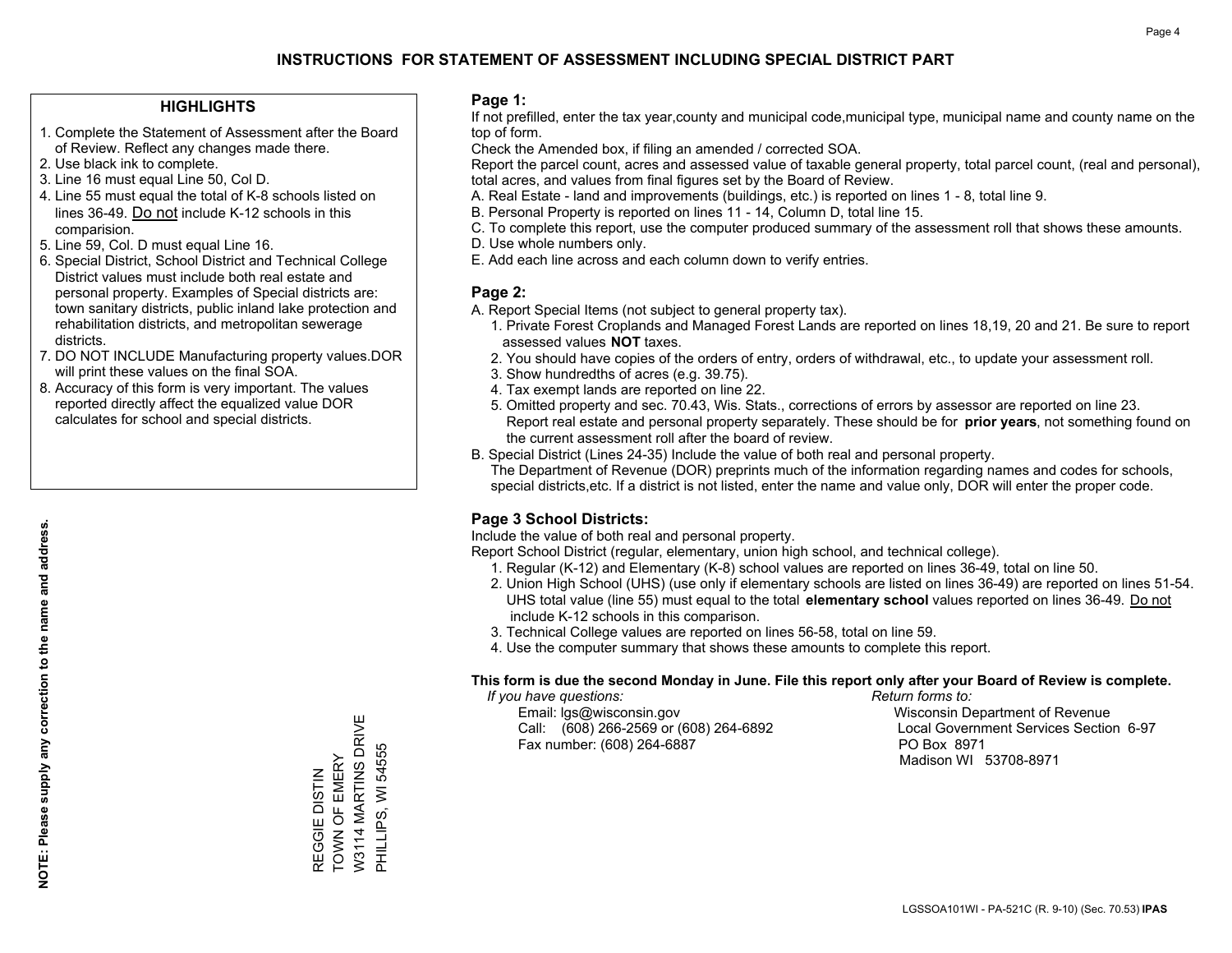**STATEMENT OF ASSESSMENT FOR 2017** 

| 571      | 010 | 1336    |
|----------|-----|---------|
| $\cdots$ | MUN | ACCT NO |

|                | <b>FOR</b>                                                                                                                                                                                                  | <b>TOWN OF</b><br><b>OF</b>                               | <b>FIFIELD</b>           |                           | <b>PRICE COUNTY</b>                 |                         |                      | <b>WHEN COMPLETING THIS DOCUMENT</b>     |
|----------------|-------------------------------------------------------------------------------------------------------------------------------------------------------------------------------------------------------------|-----------------------------------------------------------|--------------------------|---------------------------|-------------------------------------|-------------------------|----------------------|------------------------------------------|
|                |                                                                                                                                                                                                             | Town - Village - City                                     | <b>Municipality Name</b> |                           | <b>County Name</b>                  |                         |                      | DO NOT WRITE OVER X's OR IN SHADED AREAS |
|                |                                                                                                                                                                                                             | <b>REAL ESTATE</b>                                        |                          | PARCEL COUNT              | NO. OF ACRES                        | <b>VALUE OF</b>         | <b>VALUE OF</b>      | TOTAL VALUE OF LAND                      |
| Line<br>No.    |                                                                                                                                                                                                             | (See Lines 18 - 22 for<br>other Real Estate)              |                          | TOTAL LAND   IMPROVEMENTS | <b>WHOLE</b><br><b>NUMBERS ONLY</b> | <b>LAND</b>             | <b>IMPROVEMENTS</b>  | AND IMPROVEMENTS                         |
|                |                                                                                                                                                                                                             |                                                           | Col. A                   | Col. B                    | Col. C                              | Col. D                  | Col. E               | Col. F                                   |
| -1             |                                                                                                                                                                                                             | <b>RESIDENTIAL - Class 1</b>                              | 1,362                    | 960                       | 2,663                               | 58,308,800              | 77,845,900           | 136, 154, 700                            |
| 2              |                                                                                                                                                                                                             | <b>COMMERCIAL - Class 2</b>                               | 81                       | 65                        | 114                                 | 1,724,500               | 4,132,700            | 5,857,200                                |
| 3              |                                                                                                                                                                                                             | <b>MANUFACTURING - Class 3</b>                            | $\overline{2}$           |                           | 65                                  | 119,500                 | 153,000              | 272,500                                  |
| 4              |                                                                                                                                                                                                             | <b>AGRICULTURAL - Class 4</b>                             | 104                      |                           | 1,506                               | 167,500                 |                      | 167,500                                  |
| 5              |                                                                                                                                                                                                             | UNDEVELOPED - Class 5                                     | 620                      |                           | 8,884                               | 2,226,700               |                      | 2,226,700                                |
| 6              |                                                                                                                                                                                                             | AGRICULTURAL FOREST - Class 5m                            | 65                       |                           | 883                                 | 638,300                 |                      | 638,300                                  |
| $\overline{7}$ |                                                                                                                                                                                                             | FOREST LANDS - Class 6                                    | 524                      |                           | 8,678                               | 12,898,700              |                      | 12,898,700                               |
| 8              |                                                                                                                                                                                                             | OTHER - Class 7                                           | 28                       | 28                        | 98                                  | 469,900                 | 1,333,300            | 1,803,200                                |
| 9              |                                                                                                                                                                                                             | TOTAL - ALL COLUMNS                                       | 2,786                    | 1,054                     | 22,891                              | 76,553,900              | 83,464,900           | 160,018,800                              |
| 10             |                                                                                                                                                                                                             | NUMBER OF PERSONAL PROPERTY ACCOUNTS IN ROLL              |                          |                           | 42                                  | <b>LOCALLY ASSESSED</b> | <b>MANUFACTURING</b> | <b>MERGED</b>                            |
| 11             |                                                                                                                                                                                                             | BOATS AND OTHER WATERCRAFT NOT EXEMPT - Code 1            |                          |                           |                                     | 0                       | 0                    | $\overline{0}$                           |
| 12             |                                                                                                                                                                                                             | MACHINERY, TOOLS AND PATTERNS - Code 2                    |                          |                           |                                     | 95,400                  | 169,200              | 264,600                                  |
| 13             |                                                                                                                                                                                                             | FURNITURE, FIXTURES AND EQUIPMENT - Code 3                |                          |                           |                                     | 75,500                  | 2,500                | 78,000                                   |
| 14             |                                                                                                                                                                                                             | ALL OTHER PERSONAL PROPERTY NOT EXEMPT - Codes 4A, 4B, 4C |                          |                           | 226,700                             | 1,200                   | 227,900              |                                          |
| 15             | TOTAL OF PERSONAL PROPERTY NOT EXEMPT (Total of Lines 11-14)<br>397,600                                                                                                                                     |                                                           |                          |                           |                                     |                         | 172,900              | 570,500                                  |
| 16             | AGGREGATE ASSESSED VALUE OF ALL PROPERTY SUBJECT TO THE GENERAL PROPERTY TAX (Total of Lines 9F and 15F)<br>MUST EQUAL TOTAL VALUE OF THE SCHOOL DISTRICTS (K-12 PLUS K-8) - Line 50, Col. F<br>160,589,300 |                                                           |                          |                           |                                     |                         |                      |                                          |
| 17             |                                                                                                                                                                                                             | <b>BOARD OF REVIEW</b>                                    |                          |                           | Name of Assessor                    |                         | Telephone #          |                                          |
|                |                                                                                                                                                                                                             | DATE OF FINAL ADJOURNMENT                                 | 05/30/2017               |                           | ASSOCIATED APPRAISAL                |                         |                      | (800) 721-4157                           |

REMARKS

The Assessment Ratio to be used in calculating the estimated Fair Market Value on tax bills for this tax district is .9866892

This ratio should be used to convert assessed values to "Calculate Equalized Values" in Step 1 of the Lottery and Gaming Credit Calculations.<br>This ratio should be used in the "Computation of Tax Equivalent" schedule of the Commission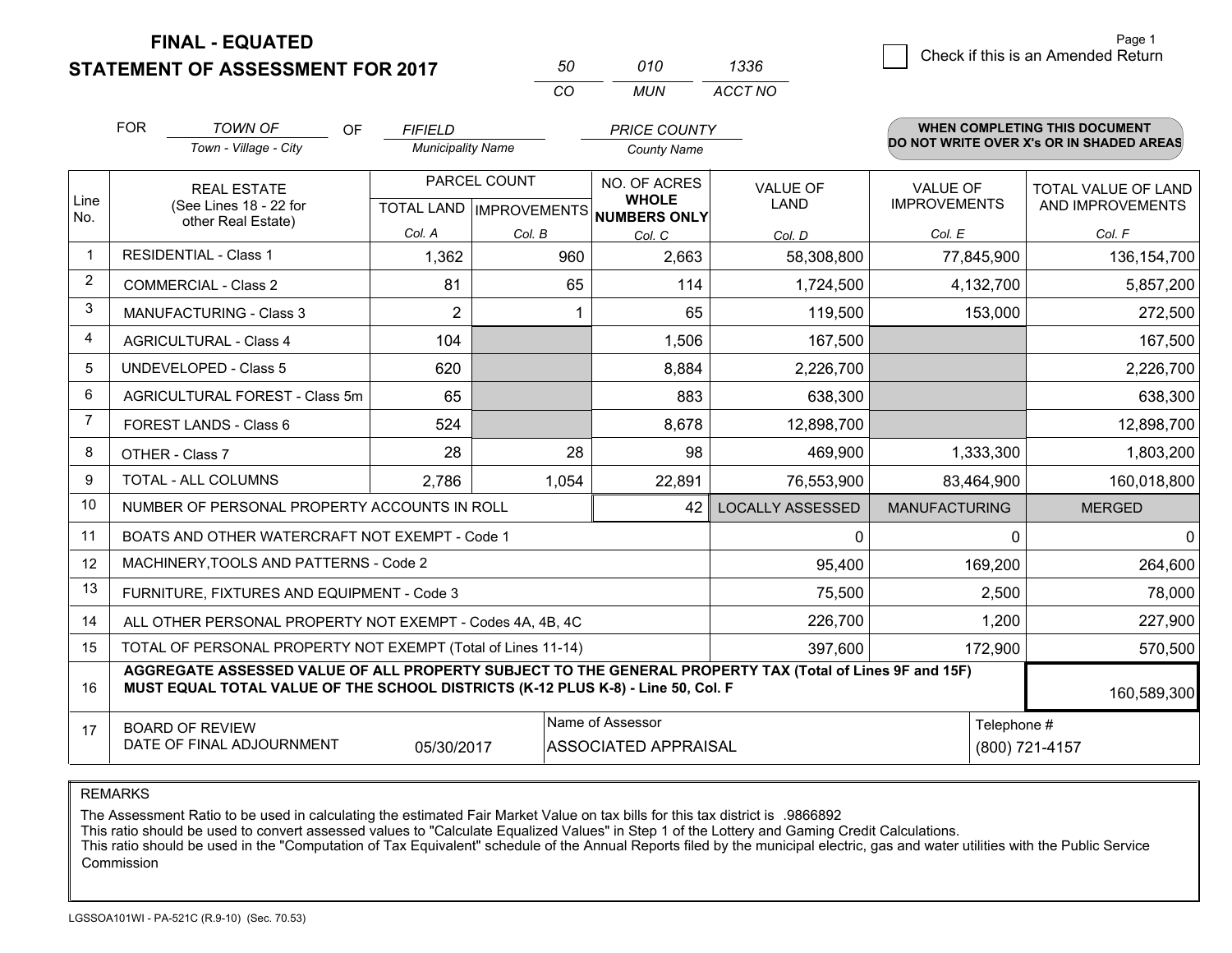*YEAR CO MUN ACCT NO* <sup>2017</sup> <sup>50</sup> <sup>010</sup> <sup>1336</sup>

Do not confuse FOREST LANDS (Line 7) with FOREST CROPS (in this section) - They are **NOT** the same

|    |                                                                                |                                            |  | Private Forest Crop - Reg Class @ 10¢ per acre                   |  |                                                               | Private Forest Crop - Reg Class @ \$2.52 per acre |                                                                    |       |                                                                              |
|----|--------------------------------------------------------------------------------|--------------------------------------------|--|------------------------------------------------------------------|--|---------------------------------------------------------------|---------------------------------------------------|--------------------------------------------------------------------|-------|------------------------------------------------------------------------------|
| 18 | (a) PARCELS<br>(b) ACRES                                                       |                                            |  | (c) ASSESSED VALUE                                               |  | (d) PARCELS                                                   |                                                   | (e) ACRES                                                          |       | (f) ASSESSED VALUE                                                           |
|    |                                                                                |                                            |  |                                                                  |  |                                                               |                                                   | 80                                                                 |       | 75,500                                                                       |
|    |                                                                                |                                            |  | Private Forest Crop - Special Class @ 20¢ per acre               |  |                                                               |                                                   |                                                                    |       | Entered Before 2005 Managed Forest - Ferrous Mining CLOSED @ \$8.27 per acre |
| 19 | (a) PARCELS                                                                    | (b) ACRES                                  |  | (c) ASSESSED VALUE                                               |  | (d) PARCELS                                                   |                                                   | (e) ACRES                                                          |       | (f) ASSESSED VALUE                                                           |
|    |                                                                                |                                            |  |                                                                  |  |                                                               |                                                   |                                                                    |       |                                                                              |
|    |                                                                                |                                            |  | Entered Before 2005 Managed Forest - OPEN @ \$.79 per acre       |  |                                                               |                                                   | Entered Before 2005 Managed Forest - CLOSED @ \$1.87 per acre      |       |                                                                              |
| 20 | (a) PARCELS                                                                    | (b) ACRES                                  |  | (c) ASSESSED VALUE                                               |  | (d) PARCELS                                                   |                                                   | (e) ACRES                                                          |       | (f) ASSESSED VALUE                                                           |
|    | 56                                                                             | 2,226.49                                   |  | 1,483,800                                                        |  | 43                                                            |                                                   | 1,474.89                                                           |       | 1,724,600                                                                    |
|    |                                                                                | Entered After 2004 Managed Forest - OPEN @ |  | \$2.14 per acre                                                  |  | Entered After 2004 Managed Forest - CLOSED @ \$10.68 per acre |                                                   |                                                                    |       |                                                                              |
| 21 | (a) PARCELS                                                                    | (b) ACRES                                  |  | (c) ASSESSED VALUE                                               |  | (d) PARCELS                                                   |                                                   | (e) ACRES                                                          |       | (f) ASSESSED VALUE                                                           |
|    |                                                                                |                                            |  |                                                                  |  |                                                               |                                                   |                                                                    |       |                                                                              |
|    | 15                                                                             | 520                                        |  | 549,000                                                          |  | 45                                                            |                                                   | 1.224.27                                                           |       | 2,050,700                                                                    |
|    | (a) County Forest Cropland Acres                                               |                                            |  | (b) Federal Acres                                                |  | (c) State Acres                                               |                                                   | (d) County (NOT FOREST CROP) Acres                                 |       | (e) Other Acres                                                              |
| 22 | 2.316.08                                                                       |                                            |  | 66.293.63                                                        |  | 573.72<br>11.91                                               |                                                   |                                                                    | 215.2 |                                                                              |
|    |                                                                                |                                            |  | Assessed Value of Omitted Property From Prior Years (Sec. 70.44) |  |                                                               |                                                   | Assessed Value of Sec. 70.43 Corrections of Errors by Assessors    |       |                                                                              |
|    |                                                                                | (a) REAL ESTATE                            |  | (b) PERSONAL                                                     |  |                                                               |                                                   | (c1) REAL ESTATE                                                   |       | (c2) PERSONAL                                                                |
| 23 |                                                                                |                                            |  |                                                                  |  |                                                               |                                                   |                                                                    |       |                                                                              |
|    | Manufacturing Equated Value of Omitted Property From Prior Years (Sec. 70.995) |                                            |  |                                                                  |  |                                                               |                                                   | Mfg. Equated Value of Sec.70.43 Corrections of Errors by Assessors |       |                                                                              |
|    | (d) REAL ESTATE                                                                |                                            |  | (e) PERSONAL                                                     |  |                                                               |                                                   | (f1) REAL ESTATE                                                   |       | (f2) PERSONAL                                                                |
|    |                                                                                |                                            |  |                                                                  |  |                                                               |                                                   |                                                                    |       |                                                                              |

## **SPECIAL DISTRICTS**

| Line<br>No. | Enter 6-digit<br>Special District<br>Code (Col. A) | <b>Account</b><br><b>Number</b><br>(Col. B) | <b>Special District Name</b><br>(Col. C) | <b>Locally Assessed Value</b><br>of Real Estate and<br><b>Personal Property (Col. D)</b> | Mfg Value of Real Estate<br>and Personal Property<br>(Col. E) | <b>Merged Value of</b><br><b>Real Estate and</b><br>Personal Property (Col. F) |
|-------------|----------------------------------------------------|---------------------------------------------|------------------------------------------|------------------------------------------------------------------------------------------|---------------------------------------------------------------|--------------------------------------------------------------------------------|
| 24          | 507020                                             | 0308                                        | FIFIELD SANITARY DISTRICT #1             | 6,615,300                                                                                | 302,200                                                       | 6,917,500                                                                      |
| 25          | 508020                                             | 0540                                        | <b>COCHRAN LAKE MANAGEMENT DISTRICT</b>  | 10,873,800                                                                               |                                                               | 10,873,800                                                                     |
| 26          |                                                    |                                             |                                          |                                                                                          |                                                               |                                                                                |
| 27          |                                                    |                                             |                                          |                                                                                          |                                                               |                                                                                |
| 28          |                                                    |                                             |                                          |                                                                                          |                                                               |                                                                                |
| 29          |                                                    |                                             |                                          |                                                                                          |                                                               |                                                                                |
| 30          |                                                    |                                             |                                          |                                                                                          |                                                               |                                                                                |
| 31          |                                                    |                                             |                                          |                                                                                          |                                                               |                                                                                |
| 32          |                                                    |                                             |                                          |                                                                                          |                                                               |                                                                                |
| 33          |                                                    |                                             |                                          |                                                                                          |                                                               |                                                                                |
| 34          |                                                    |                                             |                                          |                                                                                          |                                                               |                                                                                |
| 35          |                                                    |                                             |                                          |                                                                                          |                                                               |                                                                                |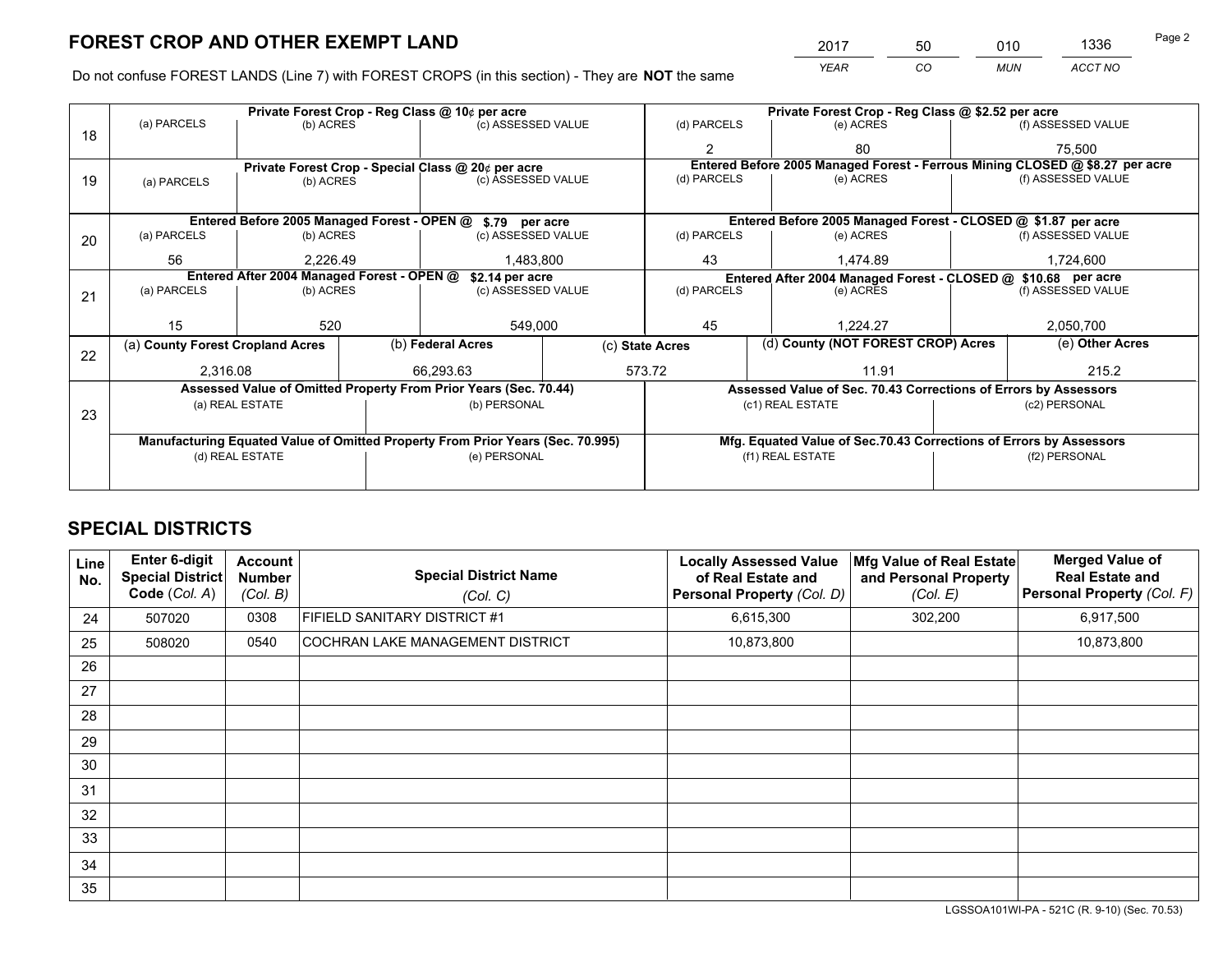|             |                                                          |                                             |                                                         | <b>YEAR</b>                                                                       | CO<br><b>MUN</b>                                              | ACCT NO                                                                        |
|-------------|----------------------------------------------------------|---------------------------------------------|---------------------------------------------------------|-----------------------------------------------------------------------------------|---------------------------------------------------------------|--------------------------------------------------------------------------------|
| Line<br>No. | Enter 6-digit<br><b>School District</b><br>Code (Col. A) | <b>Account</b><br><b>Number</b><br>(Col. B) | <b>School District Name</b><br>(Col. C)                 | <b>Locally Assessed Value</b><br>of Real Estate and<br>Personal Property (Col. D) | Mfg Value of Real Estate<br>and Personal Property<br>(Col. E) | <b>Merged Value of</b><br><b>Real Estate and</b><br>Personal Property (Col. F) |
|             | A. SCHOOL DISTRICTS (K-8 and K-12)                       |                                             |                                                         |                                                                                   |                                                               |                                                                                |
| 36          | 501071                                                   | 0447                                        | SCH D OF CHEQUAMEGON                                    | 160,143,900                                                                       | 445,400                                                       | 160,589,300                                                                    |
| 37          |                                                          |                                             |                                                         |                                                                                   |                                                               |                                                                                |
| 38          |                                                          |                                             |                                                         |                                                                                   |                                                               |                                                                                |
| 39          |                                                          |                                             |                                                         |                                                                                   |                                                               |                                                                                |
| 40          |                                                          |                                             |                                                         |                                                                                   |                                                               |                                                                                |
| 41<br>42    |                                                          |                                             |                                                         |                                                                                   |                                                               |                                                                                |
| 43          |                                                          |                                             |                                                         |                                                                                   |                                                               |                                                                                |
|             |                                                          |                                             |                                                         |                                                                                   |                                                               |                                                                                |
| 44<br>45    |                                                          |                                             |                                                         |                                                                                   |                                                               |                                                                                |
| 46          |                                                          |                                             |                                                         |                                                                                   |                                                               |                                                                                |
| 47          |                                                          |                                             |                                                         |                                                                                   |                                                               |                                                                                |
| 48          |                                                          |                                             |                                                         |                                                                                   |                                                               |                                                                                |
| 49          |                                                          |                                             |                                                         |                                                                                   |                                                               |                                                                                |
| 50          |                                                          |                                             | TOTAL ASSESSED VALUE OF SCHOOL DISTRICTS (K-8 and K-12) | 160,143,900                                                                       | 445,400                                                       | 160,589,300                                                                    |
|             | <b>B.</b><br><b>UNION HIGH SCHOOL DISTRICTS</b>          |                                             |                                                         |                                                                                   |                                                               |                                                                                |
| 51          |                                                          |                                             |                                                         |                                                                                   |                                                               |                                                                                |
| 52          |                                                          |                                             |                                                         |                                                                                   |                                                               |                                                                                |
| 53          |                                                          |                                             |                                                         |                                                                                   |                                                               |                                                                                |
| 54          |                                                          |                                             |                                                         |                                                                                   |                                                               |                                                                                |
| 55          |                                                          |                                             | TOTAL ASSESSED VALUE OF UNION HIGH SCHOOLS              |                                                                                   |                                                               |                                                                                |
|             | C.<br><b>TECHNICAL COLLEGE DISTRICTS</b>                 |                                             |                                                         |                                                                                   |                                                               |                                                                                |
| 56          | 001500                                                   | 0014                                        | NORTH CENTRAL TECHNICAL COLLEGE<br>WAUS                 | 160,143,900                                                                       | 445,400                                                       | 160,589,300                                                                    |
| 57<br>58    |                                                          |                                             |                                                         |                                                                                   |                                                               |                                                                                |
| 59          |                                                          |                                             | TOTAL ASSESSED VALUE OF TECHNICAL COLLEGES              | 160,143,900                                                                       | 445,400                                                       | 160,589,300                                                                    |
|             |                                                          |                                             |                                                         |                                                                                   |                                                               |                                                                                |

 *I hereby certify, to the best of my knowledge and belief, this form is complete and correct.*

| Print name of preparer | Title                    |                | Date (MM / DD / CCYY) |
|------------------------|--------------------------|----------------|-----------------------|
|                        |                          |                |                       |
| Signature of preparer  | Contact Telephone Number | E-mail address |                       |
|                        | $\sim$                   |                |                       |

Page 3

| 2017 | 50 | 010   | 1336           |
|------|----|-------|----------------|
| YEAR | CО | MI IN | <b>ACCT NO</b> |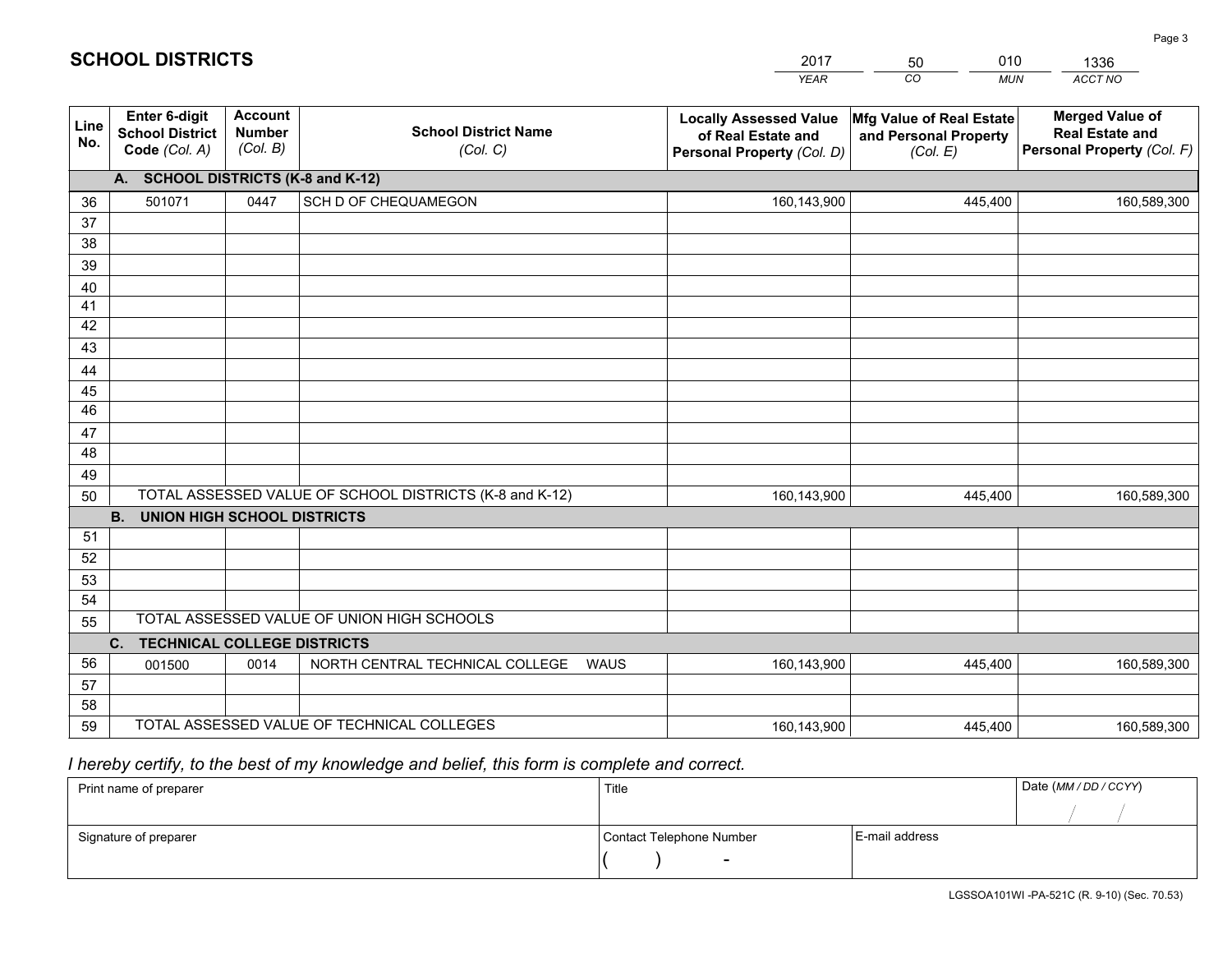### **HIGHLIGHTS**

- 1. Complete the Statement of Assessment after the Board of Review. Reflect any changes made there.
- 2. Use black ink to complete.
- 3. Line 16 must equal Line 50, Col D.
- 4. Line 55 must equal the total of K-8 schools listed on lines 36-49. Do not include K-12 schools in this comparision.
- 5. Line 59, Col. D must equal Line 16.
- 6. Special District, School District and Technical College District values must include both real estate and personal property. Examples of Special districts are: town sanitary districts, public inland lake protection and rehabilitation districts, and metropolitan sewerage districts.
- 7. DO NOT INCLUDE Manufacturing property values.DOR will print these values on the final SOA.

SALLY PUTNAM TOWN OF FIFIELD P O BOX 241

SALLY PUTNAM<br>TOWN OF FIFIELD

FIFIELD, WI 54524 - 0241

FIFIELD, WI 54524 O BOX 241

 $\mathbf{a}$ 

 $-0241$ 

 8. Accuracy of this form is very important. The values reported directly affect the equalized value DOR calculates for school and special districts.

#### **Page 1:**

 If not prefilled, enter the tax year,county and municipal code,municipal type, municipal name and county name on the top of form.

Check the Amended box, if filing an amended / corrected SOA.

 Report the parcel count, acres and assessed value of taxable general property, total parcel count, (real and personal), total acres, and values from final figures set by the Board of Review.

- A. Real Estate land and improvements (buildings, etc.) is reported on lines 1 8, total line 9.
- B. Personal Property is reported on lines 11 14, Column D, total line 15.
- C. To complete this report, use the computer produced summary of the assessment roll that shows these amounts.
- D. Use whole numbers only.
- E. Add each line across and each column down to verify entries.

### **Page 2:**

- A. Report Special Items (not subject to general property tax).
- 1. Private Forest Croplands and Managed Forest Lands are reported on lines 18,19, 20 and 21. Be sure to report assessed values **NOT** taxes.
- 2. You should have copies of the orders of entry, orders of withdrawal, etc., to update your assessment roll.
	- 3. Show hundredths of acres (e.g. 39.75).
- 4. Tax exempt lands are reported on line 22.
- 5. Omitted property and sec. 70.43, Wis. Stats., corrections of errors by assessor are reported on line 23. Report real estate and personal property separately. These should be for **prior years**, not something found on the current assessment roll after the board of review.
- B. Special District (Lines 24-35) Include the value of both real and personal property.

 The Department of Revenue (DOR) preprints much of the information regarding names and codes for schools, special districts,etc. If a district is not listed, enter the name and value only, DOR will enter the proper code.

## **Page 3 School Districts:**

Include the value of both real and personal property.

Report School District (regular, elementary, union high school, and technical college).

- 1. Regular (K-12) and Elementary (K-8) school values are reported on lines 36-49, total on line 50.
- 2. Union High School (UHS) (use only if elementary schools are listed on lines 36-49) are reported on lines 51-54. UHS total value (line 55) must equal to the total **elementary school** values reported on lines 36-49. Do notinclude K-12 schools in this comparison.
- 3. Technical College values are reported on lines 56-58, total on line 59.
- 4. Use the computer summary that shows these amounts to complete this report.

#### **This form is due the second Monday in June. File this report only after your Board of Review is complete.**

 *If you have questions: Return forms to:*

 Email: lgs@wisconsin.gov Wisconsin Department of RevenueCall:  $(608)$  266-2569 or  $(608)$  264-6892 Fax number: (608) 264-6887 PO Box 8971

Local Government Services Section 6-97 Madison WI 53708-8971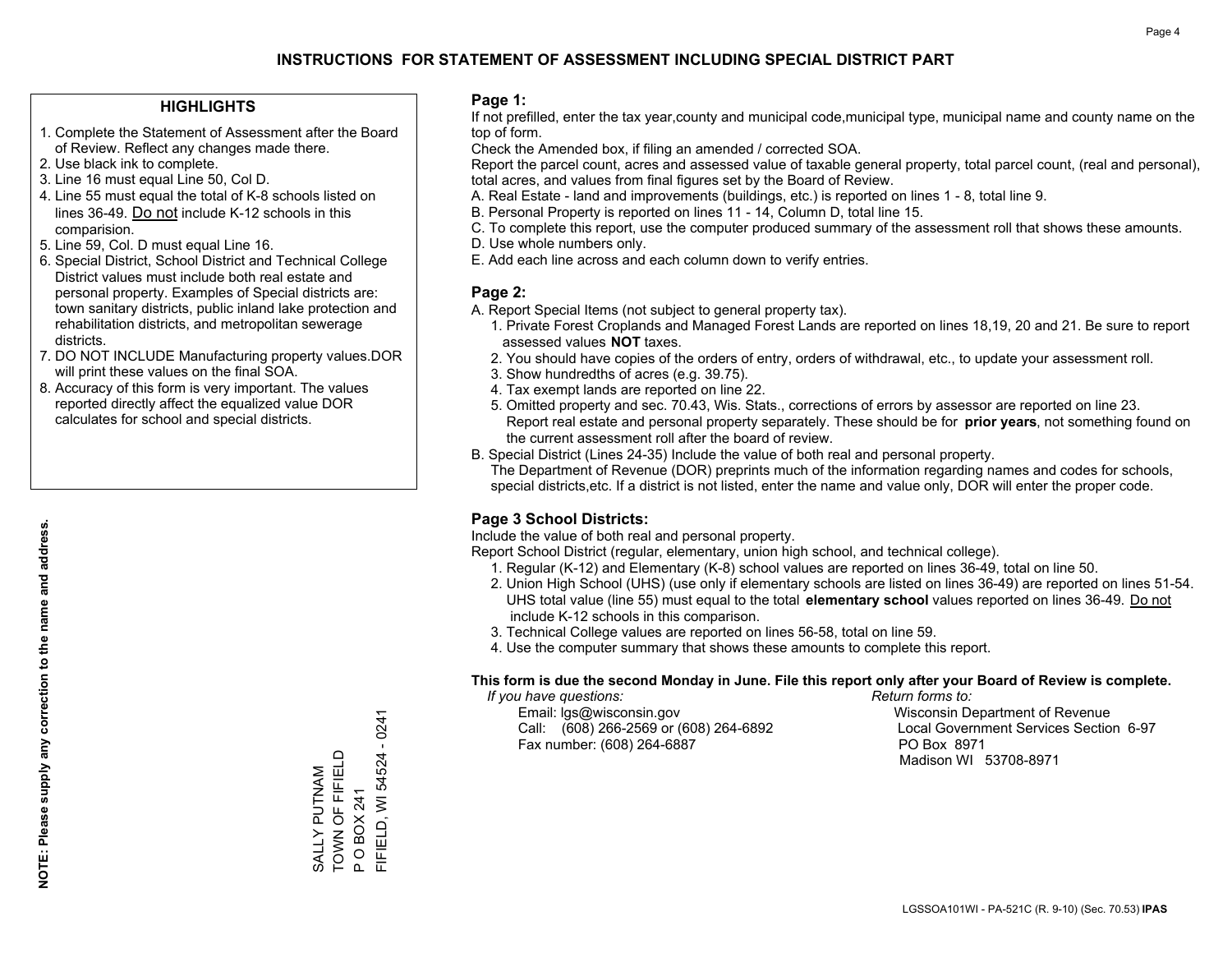**STATEMENT OF ASSESSMENT FOR 2017** 

| 50       | (112) | 1337    |
|----------|-------|---------|
| $\cdots$ | MUN   | ACCT NO |

|      | <b>FOR</b><br><b>TOWN OF</b><br><b>OF</b><br>Town - Village - City                                                                                                                                         | <b>FLAMBEAU</b><br><b>Municipality Name</b> |                | <b>PRICE COUNTY</b><br><b>County Name</b>                                       |                                |                                        | <b>WHEN COMPLETING THIS DOCUMENT</b><br>DO NOT WRITE OVER X's OR IN SHADED AREAS |  |
|------|------------------------------------------------------------------------------------------------------------------------------------------------------------------------------------------------------------|---------------------------------------------|----------------|---------------------------------------------------------------------------------|--------------------------------|----------------------------------------|----------------------------------------------------------------------------------|--|
| Line | <b>REAL ESTATE</b><br>(See Lines 18 - 22 for                                                                                                                                                               |                                             | PARCEL COUNT   | <b>NO. OF ACRES</b><br><b>WHOLE</b><br>TOTAL LAND   IMPROVEMENTS   NUMBERS ONLY | <b>VALUE OF</b><br><b>LAND</b> | <b>VALUE OF</b><br><b>IMPROVEMENTS</b> | TOTAL VALUE OF LAND<br>AND IMPROVEMENTS                                          |  |
| No.  | other Real Estate)                                                                                                                                                                                         | Col. A                                      | Col. B         | Col. C                                                                          | Col. D                         | Col. E                                 | Col. F                                                                           |  |
|      | <b>RESIDENTIAL - Class 1</b>                                                                                                                                                                               | 751                                         | 503            | 1,735                                                                           | 10,264,500                     | 29,476,300                             | 39,740,800                                                                       |  |
| 2    | <b>COMMERCIAL - Class 2</b>                                                                                                                                                                                | 21                                          | 18             | 79                                                                              | 709,300                        | 1,807,800                              | 2,517,100                                                                        |  |
| 3    | <b>MANUFACTURING - Class 3</b>                                                                                                                                                                             | $\Omega$                                    | 0              | $\Omega$                                                                        | $\mathbf{0}$                   | $\Omega$                               | $\Omega$                                                                         |  |
| 4    | <b>AGRICULTURAL - Class 4</b>                                                                                                                                                                              | 191                                         |                | 2,742                                                                           | 336,100                        |                                        | 336,100                                                                          |  |
| 5    | <b>UNDEVELOPED - Class 5</b>                                                                                                                                                                               | 663                                         |                | 7,255                                                                           | 1,783,800                      |                                        | 1,783,800                                                                        |  |
| 6    | AGRICULTURAL FOREST - Class 5m                                                                                                                                                                             | 135                                         |                | 2,232                                                                           | 1,779,700                      |                                        | 1,779,700                                                                        |  |
| 7    | FOREST LANDS - Class 6                                                                                                                                                                                     | 726                                         |                | 15,151                                                                          | 23,950,000                     |                                        | 23,950,000                                                                       |  |
| 8    | OTHER - Class 7                                                                                                                                                                                            | 23                                          | 23             | 42                                                                              | 134,100                        | 1,689,500                              | 1,823,600                                                                        |  |
| 9    | TOTAL - ALL COLUMNS                                                                                                                                                                                        | 2,510                                       | 544            | 29,236                                                                          | 38,957,500                     | 32,973,600                             | 71,931,100                                                                       |  |
| 10   | NUMBER OF PERSONAL PROPERTY ACCOUNTS IN ROLL                                                                                                                                                               |                                             |                | 33                                                                              | <b>LOCALLY ASSESSED</b>        | <b>MANUFACTURING</b>                   | <b>MERGED</b>                                                                    |  |
| 11   | BOATS AND OTHER WATERCRAFT NOT EXEMPT - Code 1                                                                                                                                                             |                                             |                |                                                                                 | 74,000                         | $\Omega$                               | 74,000                                                                           |  |
| 12   | MACHINERY, TOOLS AND PATTERNS - Code 2                                                                                                                                                                     |                                             |                |                                                                                 | 133,200                        | 55,200                                 | 188,400                                                                          |  |
| 13   | FURNITURE, FIXTURES AND EQUIPMENT - Code 3                                                                                                                                                                 |                                             |                |                                                                                 | 44,000                         | 2,700                                  | 46,700                                                                           |  |
| 14   | ALL OTHER PERSONAL PROPERTY NOT EXEMPT - Codes 4A, 4B, 4C                                                                                                                                                  |                                             |                |                                                                                 | 471,400                        | 9,500                                  | 480,900                                                                          |  |
| 15   | TOTAL OF PERSONAL PROPERTY NOT EXEMPT (Total of Lines 11-14)                                                                                                                                               | 67,400                                      | 790,000        |                                                                                 |                                |                                        |                                                                                  |  |
| 16   | AGGREGATE ASSESSED VALUE OF ALL PROPERTY SUBJECT TO THE GENERAL PROPERTY TAX (Total of Lines 9F and 15F)<br>MUST EQUAL TOTAL VALUE OF THE SCHOOL DISTRICTS (K-12 PLUS K-8) - Line 50, Col. F<br>72,721,100 |                                             |                |                                                                                 |                                |                                        |                                                                                  |  |
| 17   | <b>BOARD OF REVIEW</b><br>DATE OF FINAL ADJOURNMENT                                                                                                                                                        | Telephone #                                 | (715) 266-2409 |                                                                                 |                                |                                        |                                                                                  |  |

REMARKS

The Assessment Ratio to be used in calculating the estimated Fair Market Value on tax bills for this tax district is 1.044952983

This ratio should be used to convert assessed values to "Calculate Equalized Values" in Step 1 of the Lottery and Gaming Credit Calculations.<br>This ratio should be used in the "Computation of Tax Equivalent" schedule of the Commission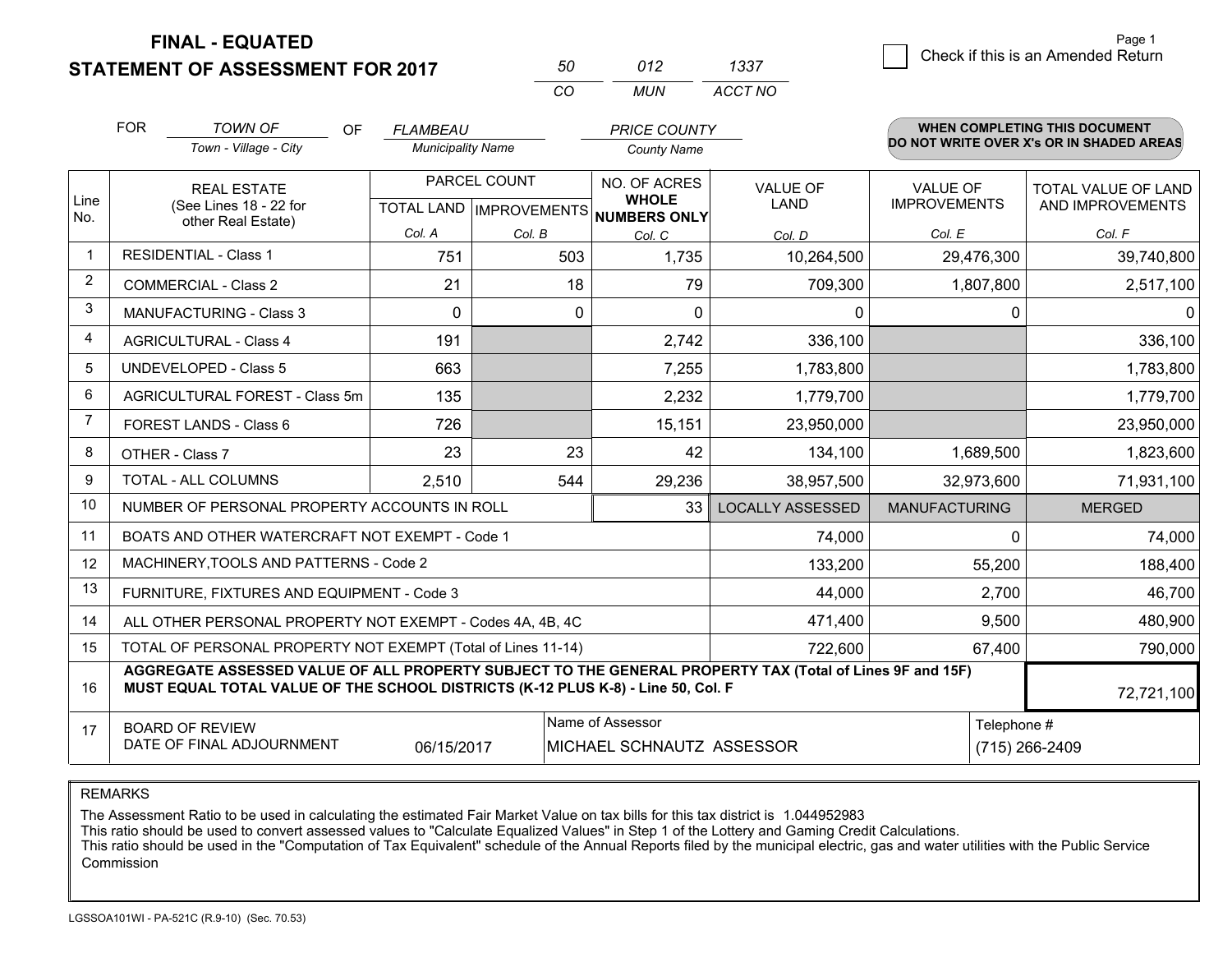*YEAR CO MUN ACCT NO* 2017 50 012 1337

Do not confuse FOREST LANDS (Line 7) with FOREST CROPS (in this section) - They are **NOT** the same

|    |                                                               |                 |  | Private Forest Crop - Reg Class @ 10¢ per acre                                 |                    |                                                                    | Private Forest Crop - Reg Class @ \$2.52 per acre                            |               |                    |  |
|----|---------------------------------------------------------------|-----------------|--|--------------------------------------------------------------------------------|--------------------|--------------------------------------------------------------------|------------------------------------------------------------------------------|---------------|--------------------|--|
| 18 | (a) PARCELS                                                   | (b) ACRES       |  | (c) ASSESSED VALUE                                                             |                    | (d) PARCELS                                                        | (e) ACRES                                                                    |               | (f) ASSESSED VALUE |  |
|    | 12                                                            | 500.73          |  | 555,200                                                                        |                    |                                                                    |                                                                              |               |                    |  |
|    |                                                               |                 |  | Private Forest Crop - Special Class @ 20¢ per acre                             |                    |                                                                    | Entered Before 2005 Managed Forest - Ferrous Mining CLOSED @ \$8.27 per acre |               |                    |  |
| 19 | (a) PARCELS                                                   | (b) ACRES       |  | (c) ASSESSED VALUE                                                             |                    | (d) PARCELS                                                        | (e) ACRES                                                                    |               | (f) ASSESSED VALUE |  |
|    |                                                               |                 |  |                                                                                |                    |                                                                    |                                                                              |               |                    |  |
|    |                                                               |                 |  | Entered Before 2005 Managed Forest - OPEN @ \$.79 per acre                     |                    |                                                                    | Entered Before 2005 Managed Forest - CLOSED @ \$1.87 per acre                |               |                    |  |
| 20 | (a) PARCELS                                                   | (b) ACRES       |  | (c) ASSESSED VALUE                                                             |                    | (d) PARCELS                                                        | (e) ACRES                                                                    |               | (f) ASSESSED VALUE |  |
|    | 188                                                           | 7.374.7         |  | 8,484,100                                                                      |                    | 103                                                                | 3.740.04                                                                     |               | 4,730,600          |  |
|    | Entered After 2004 Managed Forest - OPEN @<br>\$2.14 per acre |                 |  |                                                                                |                    | Entered After 2004 Managed Forest - CLOSED @ \$10.68 per acre      |                                                                              |               |                    |  |
| 21 | (a) PARCELS                                                   | (b) ACRES       |  |                                                                                | (c) ASSESSED VALUE |                                                                    | (e) ACRES                                                                    |               | (f) ASSESSED VALUE |  |
|    |                                                               |                 |  |                                                                                |                    |                                                                    |                                                                              |               |                    |  |
|    | 57                                                            | 2,051.27        |  | 2,533,000                                                                      |                    | 64                                                                 | 2.074.39                                                                     |               | 2,584,800          |  |
| 22 | (a) County Forest Cropland Acres                              |                 |  | (b) Federal Acres                                                              |                    | (c) State Acres                                                    | (d) County (NOT FOREST CROP) Acres                                           |               | (e) Other Acres    |  |
|    | 4,507.69                                                      |                 |  |                                                                                |                    | 12,114.79<br>36.43                                                 |                                                                              | 340.93        |                    |  |
|    |                                                               |                 |  | Assessed Value of Omitted Property From Prior Years (Sec. 70.44)               |                    |                                                                    | Assessed Value of Sec. 70.43 Corrections of Errors by Assessors              |               |                    |  |
| 23 |                                                               | (a) REAL ESTATE |  | (b) PERSONAL                                                                   |                    | (c1) REAL ESTATE                                                   |                                                                              | (c2) PERSONAL |                    |  |
|    |                                                               |                 |  |                                                                                |                    |                                                                    |                                                                              |               |                    |  |
|    |                                                               |                 |  | Manufacturing Equated Value of Omitted Property From Prior Years (Sec. 70.995) |                    | Mfg. Equated Value of Sec.70.43 Corrections of Errors by Assessors |                                                                              |               |                    |  |
|    | (d) REAL ESTATE                                               |                 |  | (e) PERSONAL                                                                   |                    |                                                                    | (f1) REAL ESTATE                                                             |               | (f2) PERSONAL      |  |
|    |                                                               |                 |  |                                                                                |                    |                                                                    |                                                                              |               |                    |  |

## **SPECIAL DISTRICTS**

| Line<br>No. | Enter 6-digit<br><b>Special District</b> | <b>Account</b><br><b>Number</b> | <b>Special District Name</b> | <b>Locally Assessed Value</b><br>of Real Estate and | Mfg Value of Real Estate<br>and Personal Property | <b>Merged Value of</b><br><b>Real Estate and</b> |
|-------------|------------------------------------------|---------------------------------|------------------------------|-----------------------------------------------------|---------------------------------------------------|--------------------------------------------------|
|             | Code (Col. A)                            | (Col. B)                        | (Col. C)                     | Personal Property (Col. D)                          | (Col. E)                                          | Personal Property (Col. F)                       |
| 24          |                                          |                                 |                              |                                                     |                                                   |                                                  |
| 25          |                                          |                                 |                              |                                                     |                                                   |                                                  |
| 26          |                                          |                                 |                              |                                                     |                                                   |                                                  |
| 27          |                                          |                                 |                              |                                                     |                                                   |                                                  |
| 28          |                                          |                                 |                              |                                                     |                                                   |                                                  |
| 29          |                                          |                                 |                              |                                                     |                                                   |                                                  |
| 30          |                                          |                                 |                              |                                                     |                                                   |                                                  |
| 31          |                                          |                                 |                              |                                                     |                                                   |                                                  |
| 32          |                                          |                                 |                              |                                                     |                                                   |                                                  |
| 33          |                                          |                                 |                              |                                                     |                                                   |                                                  |
| 34          |                                          |                                 |                              |                                                     |                                                   |                                                  |
| 35          |                                          |                                 |                              |                                                     |                                                   |                                                  |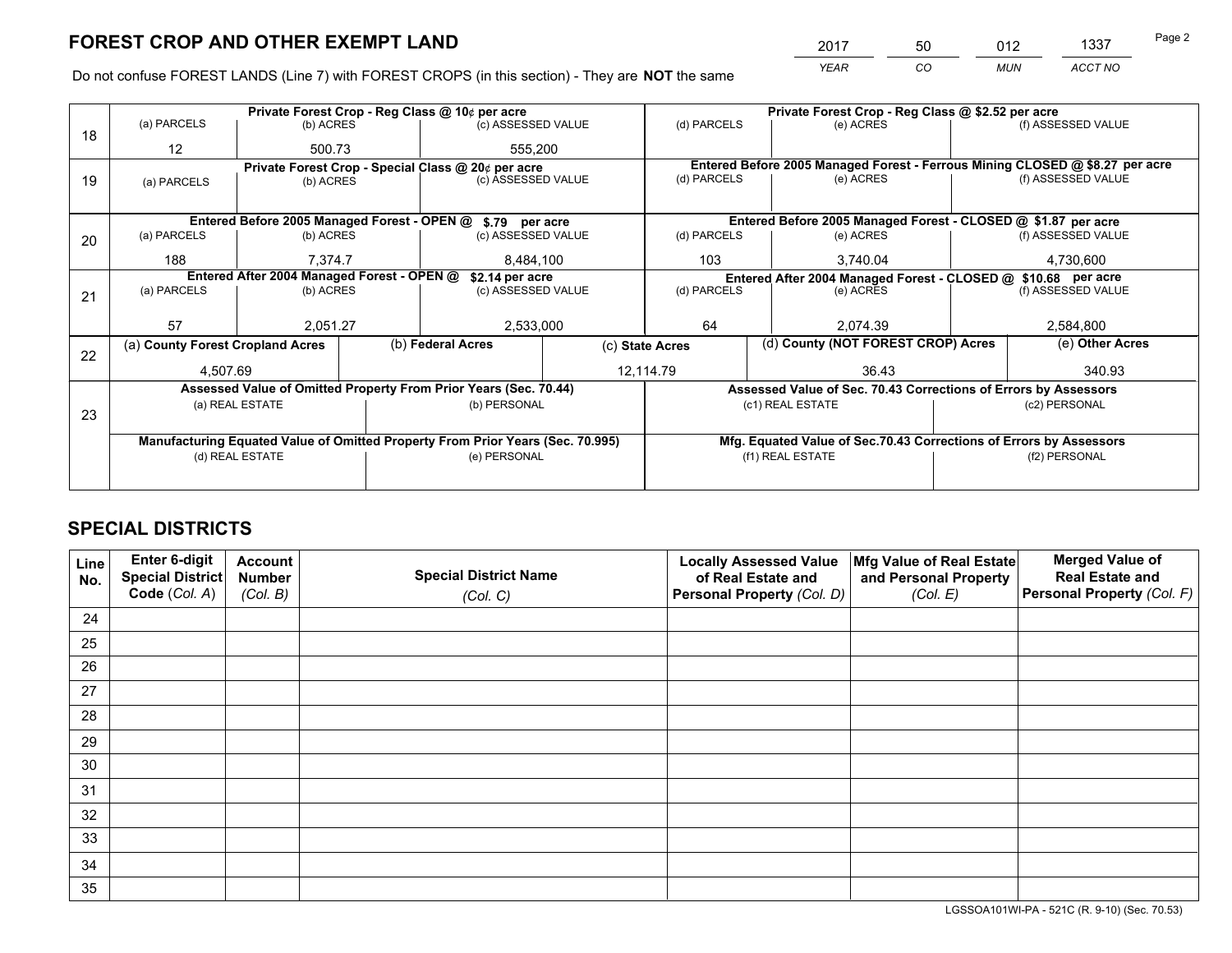|             |                                                                 |                                             |                                                         | <b>YEAR</b>                                                                       | CO<br><b>MUN</b>                                              | ACCT NO                                                                        |
|-------------|-----------------------------------------------------------------|---------------------------------------------|---------------------------------------------------------|-----------------------------------------------------------------------------------|---------------------------------------------------------------|--------------------------------------------------------------------------------|
| Line<br>No. | <b>Enter 6-digit</b><br><b>School District</b><br>Code (Col. A) | <b>Account</b><br><b>Number</b><br>(Col. B) | <b>School District Name</b><br>(Col. C)                 | <b>Locally Assessed Value</b><br>of Real Estate and<br>Personal Property (Col. D) | Mfg Value of Real Estate<br>and Personal Property<br>(Col. E) | <b>Merged Value of</b><br><b>Real Estate and</b><br>Personal Property (Col. F) |
|             | A. SCHOOL DISTRICTS (K-8 and K-12)                              |                                             |                                                         |                                                                                   |                                                               |                                                                                |
| 36          | 504347                                                          | 0299                                        | <b>SCH D OF PHILLIPS</b>                                | 72,653,700                                                                        | 67,400                                                        | 72,721,100                                                                     |
| 37          |                                                                 |                                             |                                                         |                                                                                   |                                                               |                                                                                |
| 38          |                                                                 |                                             |                                                         |                                                                                   |                                                               |                                                                                |
| 39          |                                                                 |                                             |                                                         |                                                                                   |                                                               |                                                                                |
| 40          |                                                                 |                                             |                                                         |                                                                                   |                                                               |                                                                                |
| 41<br>42    |                                                                 |                                             |                                                         |                                                                                   |                                                               |                                                                                |
| 43          |                                                                 |                                             |                                                         |                                                                                   |                                                               |                                                                                |
| 44          |                                                                 |                                             |                                                         |                                                                                   |                                                               |                                                                                |
| 45          |                                                                 |                                             |                                                         |                                                                                   |                                                               |                                                                                |
| 46          |                                                                 |                                             |                                                         |                                                                                   |                                                               |                                                                                |
| 47          |                                                                 |                                             |                                                         |                                                                                   |                                                               |                                                                                |
| 48          |                                                                 |                                             |                                                         |                                                                                   |                                                               |                                                                                |
| 49          |                                                                 |                                             |                                                         |                                                                                   |                                                               |                                                                                |
| 50          |                                                                 |                                             | TOTAL ASSESSED VALUE OF SCHOOL DISTRICTS (K-8 and K-12) | 72,653,700                                                                        | 67,400                                                        | 72,721,100                                                                     |
|             | <b>B. UNION HIGH SCHOOL DISTRICTS</b>                           |                                             |                                                         |                                                                                   |                                                               |                                                                                |
| 51<br>52    |                                                                 |                                             |                                                         |                                                                                   |                                                               |                                                                                |
| 53          |                                                                 |                                             |                                                         |                                                                                   |                                                               |                                                                                |
| 54          |                                                                 |                                             |                                                         |                                                                                   |                                                               |                                                                                |
| 55          |                                                                 |                                             | TOTAL ASSESSED VALUE OF UNION HIGH SCHOOLS              |                                                                                   |                                                               |                                                                                |
|             | C.<br><b>TECHNICAL COLLEGE DISTRICTS</b>                        |                                             |                                                         |                                                                                   |                                                               |                                                                                |
| 56          | 001500                                                          | 0014                                        | NORTH CENTRAL TECHNICAL COLLEGE<br><b>WAUS</b>          | 72,653,700                                                                        | 67,400                                                        | 72,721,100                                                                     |
| 57          |                                                                 |                                             |                                                         |                                                                                   |                                                               |                                                                                |
| 58          |                                                                 |                                             |                                                         |                                                                                   |                                                               |                                                                                |
| 59          |                                                                 |                                             | TOTAL ASSESSED VALUE OF TECHNICAL COLLEGES              | 72,653,700                                                                        | 67,400                                                        | 72,721,100                                                                     |

50

012

 *I hereby certify, to the best of my knowledge and belief, this form is complete and correct.*

**SCHOOL DISTRICTS**

| Print name of preparer | Title                    | Date (MM / DD / CCYY) |  |
|------------------------|--------------------------|-----------------------|--|
|                        |                          |                       |  |
| Signature of preparer  | Contact Telephone Number | E-mail address        |  |
|                        | $\sim$                   |                       |  |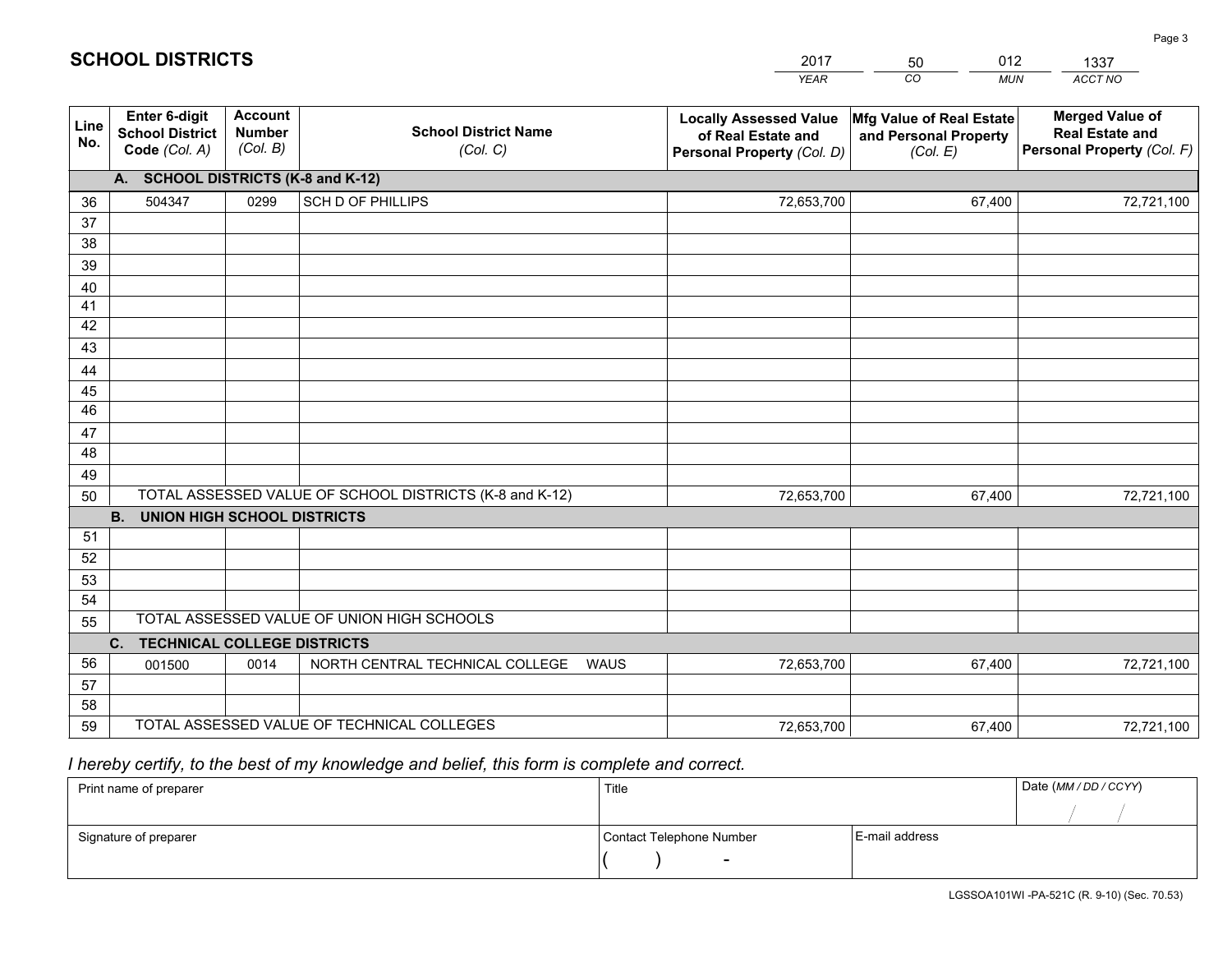### **HIGHLIGHTS**

- 1. Complete the Statement of Assessment after the Board of Review. Reflect any changes made there.
- 2. Use black ink to complete.
- 3. Line 16 must equal Line 50, Col D.
- 4. Line 55 must equal the total of K-8 schools listed on lines 36-49. Do not include K-12 schools in this comparision.
- 5. Line 59, Col. D must equal Line 16.
- 6. Special District, School District and Technical College District values must include both real estate and personal property. Examples of Special districts are: town sanitary districts, public inland lake protection and rehabilitation districts, and metropolitan sewerage districts.
- 7. DO NOT INCLUDE Manufacturing property values.DOR will print these values on the final SOA.
- 8. Accuracy of this form is very important. The values reported directly affect the equalized value DOR calculates for school and special districts.

#### **Page 1:**

 If not prefilled, enter the tax year,county and municipal code,municipal type, municipal name and county name on the top of form.

Check the Amended box, if filing an amended / corrected SOA.

 Report the parcel count, acres and assessed value of taxable general property, total parcel count, (real and personal), total acres, and values from final figures set by the Board of Review.

- A. Real Estate land and improvements (buildings, etc.) is reported on lines 1 8, total line 9.
- B. Personal Property is reported on lines 11 14, Column D, total line 15.
- C. To complete this report, use the computer produced summary of the assessment roll that shows these amounts.
- D. Use whole numbers only.
- E. Add each line across and each column down to verify entries.

## **Page 2:**

- A. Report Special Items (not subject to general property tax).
- 1. Private Forest Croplands and Managed Forest Lands are reported on lines 18,19, 20 and 21. Be sure to report assessed values **NOT** taxes.
- 2. You should have copies of the orders of entry, orders of withdrawal, etc., to update your assessment roll.
	- 3. Show hundredths of acres (e.g. 39.75).
- 4. Tax exempt lands are reported on line 22.
- 5. Omitted property and sec. 70.43, Wis. Stats., corrections of errors by assessor are reported on line 23. Report real estate and personal property separately. These should be for **prior years**, not something found on the current assessment roll after the board of review.
- B. Special District (Lines 24-35) Include the value of both real and personal property.

 The Department of Revenue (DOR) preprints much of the information regarding names and codes for schools, special districts,etc. If a district is not listed, enter the name and value only, DOR will enter the proper code.

## **Page 3 School Districts:**

Include the value of both real and personal property.

Report School District (regular, elementary, union high school, and technical college).

- 1. Regular (K-12) and Elementary (K-8) school values are reported on lines 36-49, total on line 50.
- 2. Union High School (UHS) (use only if elementary schools are listed on lines 36-49) are reported on lines 51-54. UHS total value (line 55) must equal to the total **elementary school** values reported on lines 36-49. Do notinclude K-12 schools in this comparison.
- 3. Technical College values are reported on lines 56-58, total on line 59.
- 4. Use the computer summary that shows these amounts to complete this report.

#### **This form is due the second Monday in June. File this report only after your Board of Review is complete.**

 *If you have questions: Return forms to:*

 Email: lgs@wisconsin.gov Wisconsin Department of RevenueCall:  $(608)$  266-2569 or  $(608)$  264-6892 Fax number: (608) 264-6887 PO Box 8971

Local Government Services Section 6-97 Madison WI 53708-8971

N11195 TOWN HALL RD<br>PHILLIPS, WI 54555 - 7237 PHILLIPS, WI 54555 - 7237 N11195 TOWN HALL RD TOWN OF FLAMBEAU TOWN OF FLAMBEAU TERESA BLUE TERESA BLUE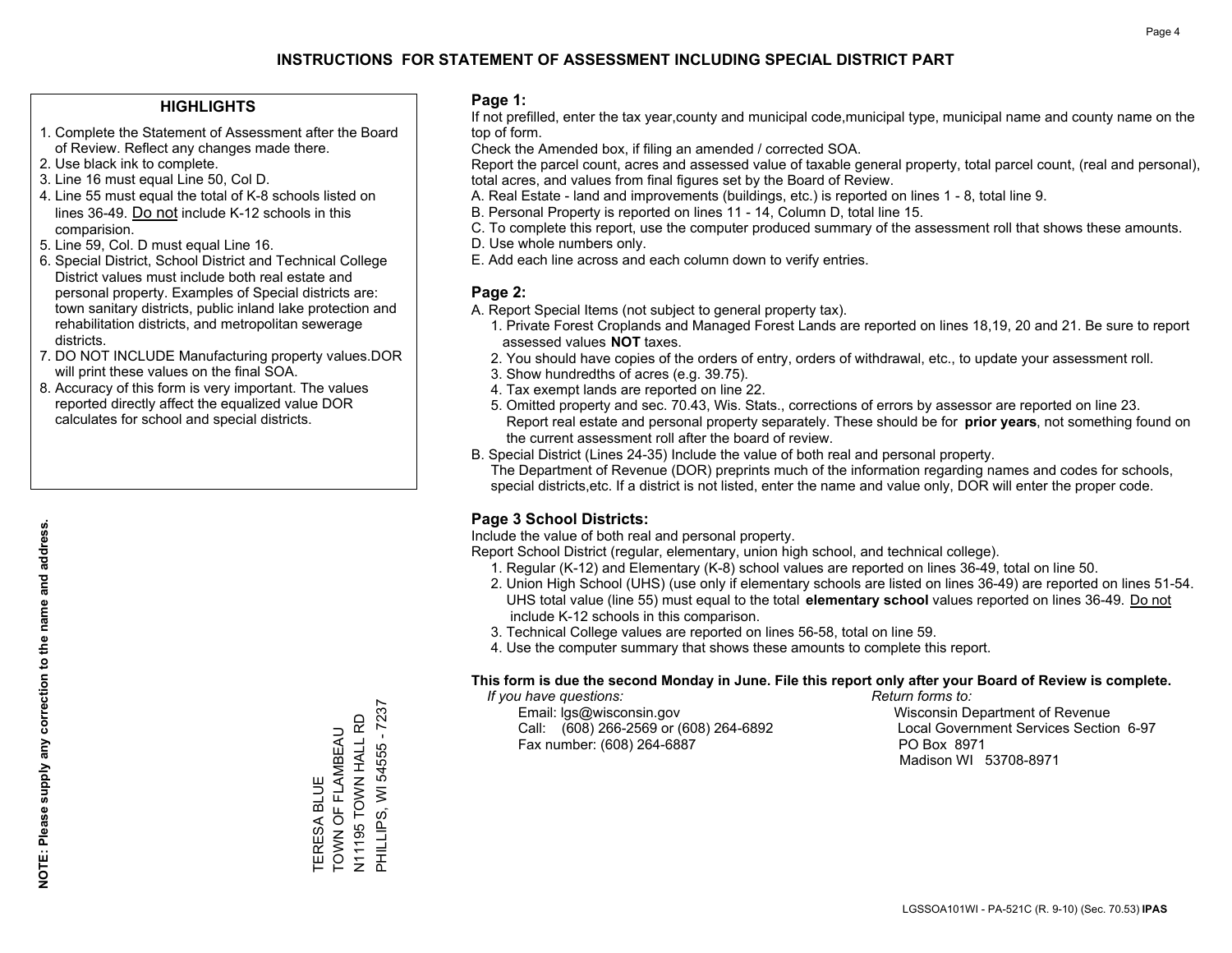**STATEMENT OF ASSESSMENT FOR 2017** 

**FINAL - EQUATED**

|      | raye i                             |
|------|------------------------------------|
| 1338 | Check if this is an Amended Return |

|                | <b>FOR</b><br><b>TOWN OF</b>                                                                                                                                                                 | <b>OF</b><br>GEORGETOWN<br><b>PRICE COUNTY</b> |                          |                           | <b>WHEN COMPLETING THIS DOCUMENT</b><br>DO NOT WRITE OVER X's OR IN SHADED AREAS |                    |                         |                      |                            |                  |
|----------------|----------------------------------------------------------------------------------------------------------------------------------------------------------------------------------------------|------------------------------------------------|--------------------------|---------------------------|----------------------------------------------------------------------------------|--------------------|-------------------------|----------------------|----------------------------|------------------|
|                | Town - Village - City                                                                                                                                                                        |                                                | <b>Municipality Name</b> |                           |                                                                                  | <b>County Name</b> |                         |                      |                            |                  |
|                | <b>REAL ESTATE</b>                                                                                                                                                                           | PARCEL COUNT                                   |                          |                           | NO. OF ACRES<br><b>WHOLE</b>                                                     | <b>VALUE OF</b>    | <b>VALUE OF</b>         |                      | <b>TOTAL VALUE OF LAND</b> |                  |
| Line<br>No.    | (See Lines 18 - 22 for<br>other Real Estate)                                                                                                                                                 |                                                |                          | TOTAL LAND   IMPROVEMENTS |                                                                                  | NUMBERS ONLY       | <b>LAND</b>             | <b>IMPROVEMENTS</b>  |                            | AND IMPROVEMENTS |
|                |                                                                                                                                                                                              |                                                | Col. A                   | Col. B                    |                                                                                  | Col. C             | Col. D                  | Col. E               |                            | Col. F           |
| 1              | <b>RESIDENTIAL - Class 1</b>                                                                                                                                                                 |                                                | 127                      |                           | 112                                                                              | 254                | 452,600                 |                      | 5,458,500                  | 5,911,100        |
| $\overline{2}$ | <b>COMMERCIAL - Class 2</b>                                                                                                                                                                  |                                                | $\overline{2}$           |                           |                                                                                  | 2                  | 4,000                   |                      | 18,000                     | 22,000           |
| 3              | <b>MANUFACTURING - Class 3</b>                                                                                                                                                               |                                                | $\Omega$                 |                           | 0                                                                                | 0                  | 0                       |                      | 0                          | $\Omega$         |
| 4              | <b>AGRICULTURAL - Class 4</b>                                                                                                                                                                |                                                | 130                      |                           |                                                                                  | 3,019              | 313,900                 |                      |                            | 313,900          |
| 5              | <b>UNDEVELOPED - Class 5</b>                                                                                                                                                                 |                                                | 133                      |                           |                                                                                  | 1,348              | 332,400                 |                      |                            | 332,400          |
| 6              | AGRICULTURAL FOREST - Class 5m                                                                                                                                                               |                                                | 52                       |                           |                                                                                  | 1,113              | 785,300                 |                      |                            | 785,300          |
| $\overline{7}$ | FOREST LANDS - Class 6                                                                                                                                                                       |                                                | 157                      |                           |                                                                                  | 4,532              | 6,408,500               |                      |                            | 6,408,500        |
| 8              | OTHER - Class 7                                                                                                                                                                              |                                                | 21                       |                           | 21                                                                               | 40                 | 62,300                  |                      | 1,625,200                  | 1,687,500        |
| 9              | <b>TOTAL - ALL COLUMNS</b>                                                                                                                                                                   |                                                | 622                      |                           | 134                                                                              | 10,308             | 8,359,000               |                      | 7,101,700                  | 15,460,700       |
| 10             | NUMBER OF PERSONAL PROPERTY ACCOUNTS IN ROLL                                                                                                                                                 |                                                |                          |                           |                                                                                  | 4                  | <b>LOCALLY ASSESSED</b> | <b>MANUFACTURING</b> |                            | <b>MERGED</b>    |
| 11             | BOATS AND OTHER WATERCRAFT NOT EXEMPT - Code 1                                                                                                                                               |                                                |                          |                           |                                                                                  |                    | 0                       |                      | $\Omega$                   | 0                |
| 12             | MACHINERY, TOOLS AND PATTERNS - Code 2                                                                                                                                                       |                                                |                          |                           |                                                                                  |                    | 0                       |                      | 0                          | $\mathbf 0$      |
| 13             | FURNITURE, FIXTURES AND EQUIPMENT - Code 3                                                                                                                                                   |                                                |                          |                           |                                                                                  |                    | $\mathbf{0}$            |                      | $\mathbf{0}$               | $\mathbf{0}$     |
| 14             | ALL OTHER PERSONAL PROPERTY NOT EXEMPT - Codes 4A, 4B, 4C                                                                                                                                    |                                                |                          |                           |                                                                                  |                    | 176,300                 |                      | $\Omega$                   | 176,300          |
| 15             | TOTAL OF PERSONAL PROPERTY NOT EXEMPT (Total of Lines 11-14)                                                                                                                                 |                                                |                          |                           |                                                                                  |                    | 176,300                 |                      | $\mathbf{0}$               | 176,300          |
| 16             | AGGREGATE ASSESSED VALUE OF ALL PROPERTY SUBJECT TO THE GENERAL PROPERTY TAX (Total of Lines 9F and 15F)<br>MUST EQUAL TOTAL VALUE OF THE SCHOOL DISTRICTS (K-12 PLUS K-8) - Line 50, Col. F |                                                |                          |                           |                                                                                  |                    |                         |                      |                            | 15,637,000       |
| 17             | <b>BOARD OF REVIEW</b>                                                                                                                                                                       |                                                |                          |                           |                                                                                  | Name of Assessor   |                         |                      | Telephone #                |                  |
|                | DATE OF FINAL ADJOURNMENT<br>(715) 762-5530<br>05/09/2017<br>EDWARD O'MEARA ASSESSOR                                                                                                         |                                                |                          |                           |                                                                                  |                    |                         |                      |                            |                  |

*CO*

*MUN*

*ACCT NO*

*<sup>50</sup> <sup>014</sup>*

REMARKS

The Assessment Ratio to be used in calculating the estimated Fair Market Value on tax bills for this tax district is 1.04303686<br>This ratio should be used to convert assessed values to "Calculate Equalized Values" in Step 1 Commission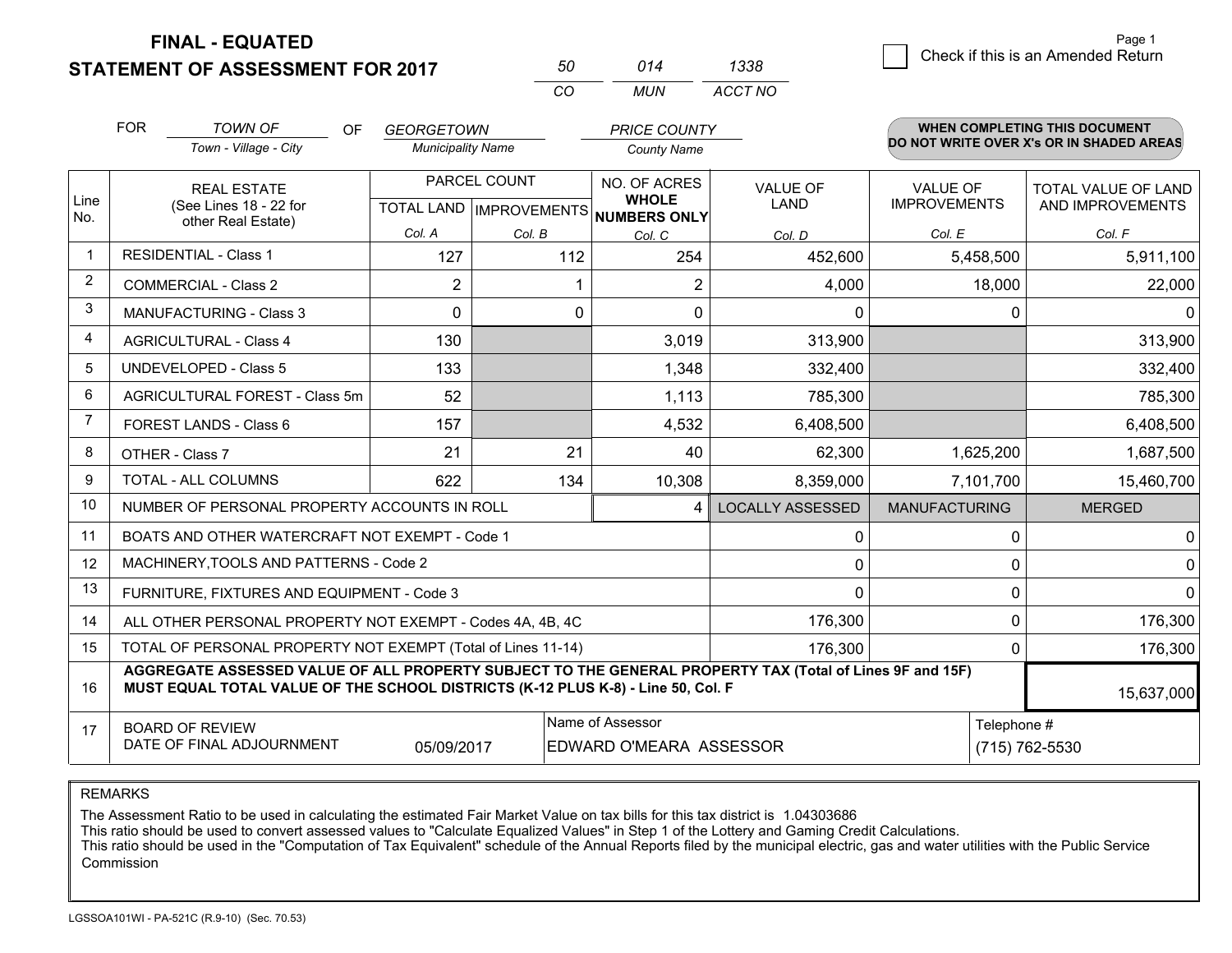*YEAR CO MUN ACCT NO* 2017 50 014 1338

Do not confuse FOREST LANDS (Line 7) with FOREST CROPS (in this section) - They are **NOT** the same

|                                                                                |             |                                                                  |                                               |                                                                                                                   | (d) PARCELS                                                                                                                                                                                                                                                                                                                                             | (e) ACRES                               |                                      | (f) ASSESSED VALUE                                                                                                                                                                                                                                                                                                                                                                                                                                 |
|--------------------------------------------------------------------------------|-------------|------------------------------------------------------------------|-----------------------------------------------|-------------------------------------------------------------------------------------------------------------------|---------------------------------------------------------------------------------------------------------------------------------------------------------------------------------------------------------------------------------------------------------------------------------------------------------------------------------------------------------|-----------------------------------------|--------------------------------------|----------------------------------------------------------------------------------------------------------------------------------------------------------------------------------------------------------------------------------------------------------------------------------------------------------------------------------------------------------------------------------------------------------------------------------------------------|
|                                                                                |             |                                                                  |                                               |                                                                                                                   |                                                                                                                                                                                                                                                                                                                                                         |                                         |                                      |                                                                                                                                                                                                                                                                                                                                                                                                                                                    |
|                                                                                |             |                                                                  |                                               |                                                                                                                   |                                                                                                                                                                                                                                                                                                                                                         |                                         |                                      |                                                                                                                                                                                                                                                                                                                                                                                                                                                    |
| (a) PARCELS                                                                    | (b) ACRES   |                                                                  |                                               |                                                                                                                   | (e) ACRES                                                                                                                                                                                                                                                                                                                                               |                                         | (f) ASSESSED VALUE                   |                                                                                                                                                                                                                                                                                                                                                                                                                                                    |
|                                                                                |             |                                                                  |                                               |                                                                                                                   |                                                                                                                                                                                                                                                                                                                                                         |                                         |                                      |                                                                                                                                                                                                                                                                                                                                                                                                                                                    |
|                                                                                |             |                                                                  |                                               |                                                                                                                   |                                                                                                                                                                                                                                                                                                                                                         |                                         |                                      |                                                                                                                                                                                                                                                                                                                                                                                                                                                    |
| (a) PARCELS                                                                    |             |                                                                  |                                               |                                                                                                                   | (d) PARCELS                                                                                                                                                                                                                                                                                                                                             | (e) ACRES                               |                                      | (f) ASSESSED VALUE                                                                                                                                                                                                                                                                                                                                                                                                                                 |
| 33                                                                             | 1.316.32    |                                                                  |                                               | 15                                                                                                                | 528.87                                                                                                                                                                                                                                                                                                                                                  |                                         | 792,000                              |                                                                                                                                                                                                                                                                                                                                                                                                                                                    |
|                                                                                |             |                                                                  |                                               |                                                                                                                   |                                                                                                                                                                                                                                                                                                                                                         |                                         |                                      |                                                                                                                                                                                                                                                                                                                                                                                                                                                    |
| (a) PARCELS                                                                    |             |                                                                  |                                               |                                                                                                                   | (d) PARCELS                                                                                                                                                                                                                                                                                                                                             | (e) ACRES                               |                                      | (f) ASSESSED VALUE                                                                                                                                                                                                                                                                                                                                                                                                                                 |
|                                                                                |             |                                                                  |                                               |                                                                                                                   |                                                                                                                                                                                                                                                                                                                                                         |                                         |                                      |                                                                                                                                                                                                                                                                                                                                                                                                                                                    |
| 3                                                                              |             |                                                                  |                                               |                                                                                                                   | 11                                                                                                                                                                                                                                                                                                                                                      | 313                                     |                                      | 424.400                                                                                                                                                                                                                                                                                                                                                                                                                                            |
|                                                                                |             |                                                                  |                                               |                                                                                                                   |                                                                                                                                                                                                                                                                                                                                                         |                                         |                                      | (e) Other Acres                                                                                                                                                                                                                                                                                                                                                                                                                                    |
|                                                                                |             |                                                                  |                                               |                                                                                                                   |                                                                                                                                                                                                                                                                                                                                                         |                                         |                                      | 85.7                                                                                                                                                                                                                                                                                                                                                                                                                                               |
|                                                                                |             |                                                                  |                                               |                                                                                                                   |                                                                                                                                                                                                                                                                                                                                                         |                                         |                                      |                                                                                                                                                                                                                                                                                                                                                                                                                                                    |
|                                                                                |             |                                                                  |                                               |                                                                                                                   |                                                                                                                                                                                                                                                                                                                                                         |                                         |                                      | (c2) PERSONAL                                                                                                                                                                                                                                                                                                                                                                                                                                      |
|                                                                                |             |                                                                  |                                               |                                                                                                                   |                                                                                                                                                                                                                                                                                                                                                         |                                         |                                      |                                                                                                                                                                                                                                                                                                                                                                                                                                                    |
| Manufacturing Equated Value of Omitted Property From Prior Years (Sec. 70.995) |             |                                                                  |                                               |                                                                                                                   |                                                                                                                                                                                                                                                                                                                                                         |                                         |                                      |                                                                                                                                                                                                                                                                                                                                                                                                                                                    |
| (d) REAL ESTATE                                                                |             |                                                                  |                                               |                                                                                                                   |                                                                                                                                                                                                                                                                                                                                                         |                                         |                                      | (f2) PERSONAL                                                                                                                                                                                                                                                                                                                                                                                                                                      |
|                                                                                |             |                                                                  |                                               |                                                                                                                   |                                                                                                                                                                                                                                                                                                                                                         |                                         |                                      |                                                                                                                                                                                                                                                                                                                                                                                                                                                    |
|                                                                                | (a) PARCELS | (a) County Forest Cropland Acres<br>21,528.36<br>(a) REAL ESTATE | (b) ACRES<br>(b) ACRES<br>(b) ACRES<br>142.66 | Private Forest Crop - Reg Class @ 10¢ per acre<br>Entered After 2004 Managed Forest - OPEN @<br>(b) Federal Acres | (c) ASSESSED VALUE<br>Private Forest Crop - Special Class @ 20¢ per acre<br>(c) ASSESSED VALUE<br>Entered Before 2005 Managed Forest - OPEN @ \$.79 per acre<br>(c) ASSESSED VALUE<br>1,802,800<br>\$2.14 per acre<br>(c) ASSESSED VALUE<br>199,700<br>Assessed Value of Omitted Property From Prior Years (Sec. 70.44)<br>(b) PERSONAL<br>(e) PERSONAL | (d) PARCELS<br>(c) State Acres<br>80.81 | (c1) REAL ESTATE<br>(f1) REAL ESTATE | Private Forest Crop - Reg Class @ \$2.52 per acre<br>Entered Before 2005 Managed Forest - Ferrous Mining CLOSED @ \$8.27 per acre<br>Entered Before 2005 Managed Forest - CLOSED @ \$1.87 per acre<br>Entered After 2004 Managed Forest - CLOSED @ \$10.68 per acre<br>(d) County (NOT FOREST CROP) Acres<br>Assessed Value of Sec. 70.43 Corrections of Errors by Assessors<br>Mfg. Equated Value of Sec.70.43 Corrections of Errors by Assessors |

## **SPECIAL DISTRICTS**

| Line<br>No. | Enter 6-digit<br><b>Special District</b> | <b>Account</b><br><b>Number</b> | <b>Special District Name</b> | <b>Locally Assessed Value</b><br>of Real Estate and | Mfg Value of Real Estate<br>and Personal Property | <b>Merged Value of</b><br><b>Real Estate and</b> |
|-------------|------------------------------------------|---------------------------------|------------------------------|-----------------------------------------------------|---------------------------------------------------|--------------------------------------------------|
|             | Code (Col. A)                            | (Col. B)                        | (Col. C)                     | Personal Property (Col. D)                          | (Col. E)                                          | Personal Property (Col. F)                       |
| 24          |                                          |                                 |                              |                                                     |                                                   |                                                  |
| 25          |                                          |                                 |                              |                                                     |                                                   |                                                  |
| 26          |                                          |                                 |                              |                                                     |                                                   |                                                  |
| 27          |                                          |                                 |                              |                                                     |                                                   |                                                  |
| 28          |                                          |                                 |                              |                                                     |                                                   |                                                  |
| 29          |                                          |                                 |                              |                                                     |                                                   |                                                  |
| 30          |                                          |                                 |                              |                                                     |                                                   |                                                  |
| 31          |                                          |                                 |                              |                                                     |                                                   |                                                  |
| 32          |                                          |                                 |                              |                                                     |                                                   |                                                  |
| 33          |                                          |                                 |                              |                                                     |                                                   |                                                  |
| 34          |                                          |                                 |                              |                                                     |                                                   |                                                  |
| 35          |                                          |                                 |                              |                                                     |                                                   |                                                  |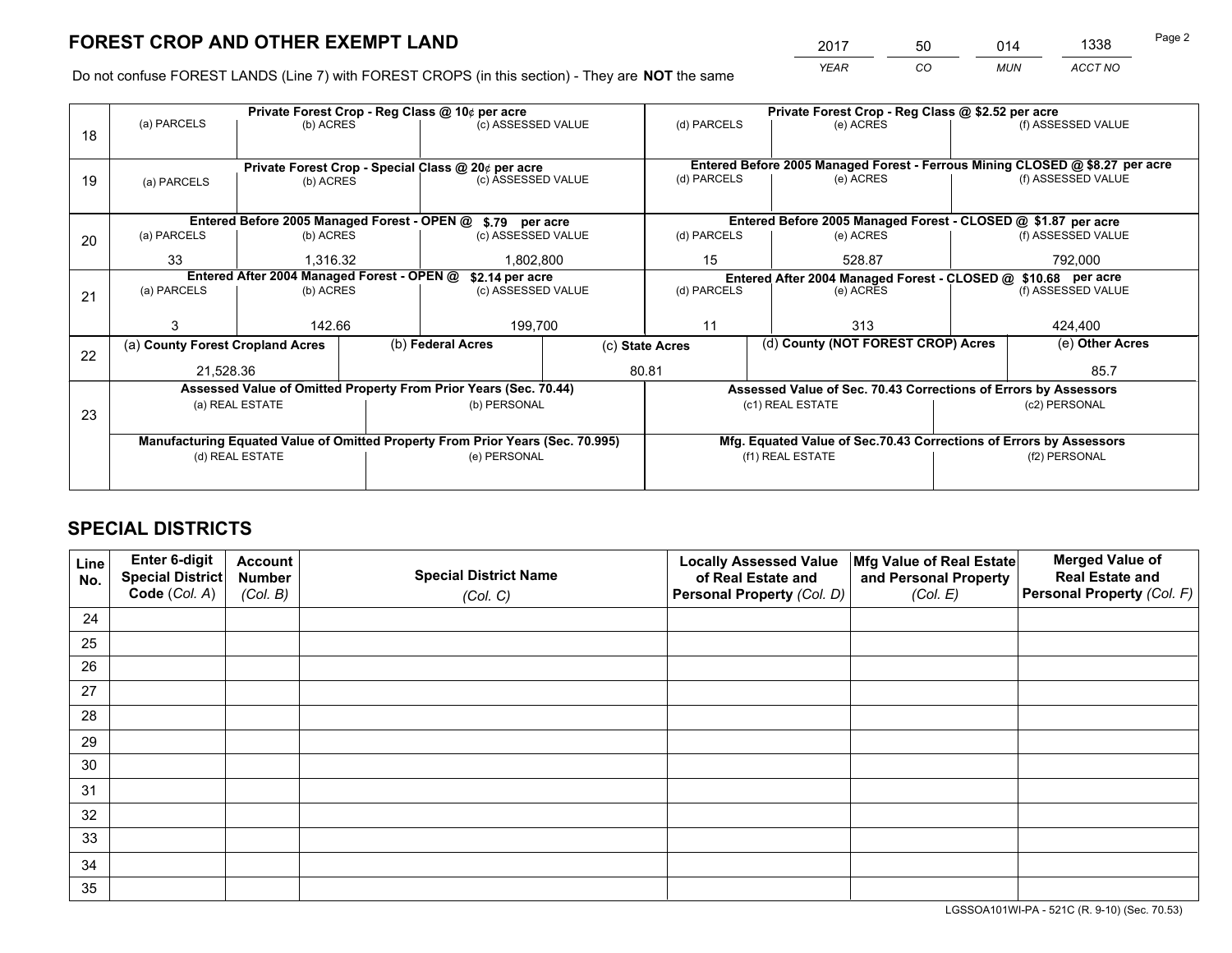|             |                                                          |                                             |                                                         | YEAR                                                                              | CO.<br><b>MUN</b>                                             | ACCT NO                                                                        |
|-------------|----------------------------------------------------------|---------------------------------------------|---------------------------------------------------------|-----------------------------------------------------------------------------------|---------------------------------------------------------------|--------------------------------------------------------------------------------|
| Line<br>No. | Enter 6-digit<br><b>School District</b><br>Code (Col. A) | <b>Account</b><br><b>Number</b><br>(Col. B) | <b>School District Name</b><br>(Col. C)                 | <b>Locally Assessed Value</b><br>of Real Estate and<br>Personal Property (Col. D) | Mfg Value of Real Estate<br>and Personal Property<br>(Col. E) | <b>Merged Value of</b><br><b>Real Estate and</b><br>Personal Property (Col. F) |
|             | A. SCHOOL DISTRICTS (K-8 and K-12)                       |                                             |                                                         |                                                                                   |                                                               |                                                                                |
| 36          | 504347                                                   | 0299                                        | <b>SCH D OF PHILLIPS</b>                                | 14,207,200                                                                        |                                                               | 14,207,200                                                                     |
| 37          | 545757                                                   | 0325                                        | SCH D OF FLAMBEAU                                       | 1,429,800                                                                         |                                                               | 1,429,800                                                                      |
| 38          |                                                          |                                             |                                                         |                                                                                   |                                                               |                                                                                |
| 39          |                                                          |                                             |                                                         |                                                                                   |                                                               |                                                                                |
| 40          |                                                          |                                             |                                                         |                                                                                   |                                                               |                                                                                |
| 41          |                                                          |                                             |                                                         |                                                                                   |                                                               |                                                                                |
| 42          |                                                          |                                             |                                                         |                                                                                   |                                                               |                                                                                |
| 43          |                                                          |                                             |                                                         |                                                                                   |                                                               |                                                                                |
| 44          |                                                          |                                             |                                                         |                                                                                   |                                                               |                                                                                |
| 45          |                                                          |                                             |                                                         |                                                                                   |                                                               |                                                                                |
| 46          |                                                          |                                             |                                                         |                                                                                   |                                                               |                                                                                |
| 47          |                                                          |                                             |                                                         |                                                                                   |                                                               |                                                                                |
| 48          |                                                          |                                             |                                                         |                                                                                   |                                                               |                                                                                |
| 49          |                                                          |                                             |                                                         |                                                                                   |                                                               |                                                                                |
| 50          | <b>B.</b><br><b>UNION HIGH SCHOOL DISTRICTS</b>          |                                             | TOTAL ASSESSED VALUE OF SCHOOL DISTRICTS (K-8 and K-12) | 15,637,000                                                                        |                                                               | 15,637,000                                                                     |
| 51          |                                                          |                                             |                                                         |                                                                                   |                                                               |                                                                                |
| 52          |                                                          |                                             |                                                         |                                                                                   |                                                               |                                                                                |
| 53          |                                                          |                                             |                                                         |                                                                                   |                                                               |                                                                                |
| 54          |                                                          |                                             |                                                         |                                                                                   |                                                               |                                                                                |
| 55          |                                                          |                                             | TOTAL ASSESSED VALUE OF UNION HIGH SCHOOLS              |                                                                                   |                                                               |                                                                                |
|             | C.<br><b>TECHNICAL COLLEGE DISTRICTS</b>                 |                                             |                                                         |                                                                                   |                                                               |                                                                                |
| 56          | 001500                                                   | 0014                                        | NORTH CENTRAL TECHNICAL COLLEGE<br><b>WAUS</b>          | 15,637,000                                                                        |                                                               | 15,637,000                                                                     |
| 57          |                                                          |                                             |                                                         |                                                                                   |                                                               |                                                                                |
| 58          |                                                          |                                             |                                                         |                                                                                   |                                                               |                                                                                |
| 59          |                                                          |                                             | TOTAL ASSESSED VALUE OF TECHNICAL COLLEGES              | 15,637,000                                                                        |                                                               | 15,637,000                                                                     |

50

014

 *I hereby certify, to the best of my knowledge and belief, this form is complete and correct.*

**SCHOOL DISTRICTS**

| Print name of preparer | Title                    |                | Date (MM / DD / CCYY) |
|------------------------|--------------------------|----------------|-----------------------|
|                        |                          |                |                       |
| Signature of preparer  | Contact Telephone Number | E-mail address |                       |
|                        |                          |                |                       |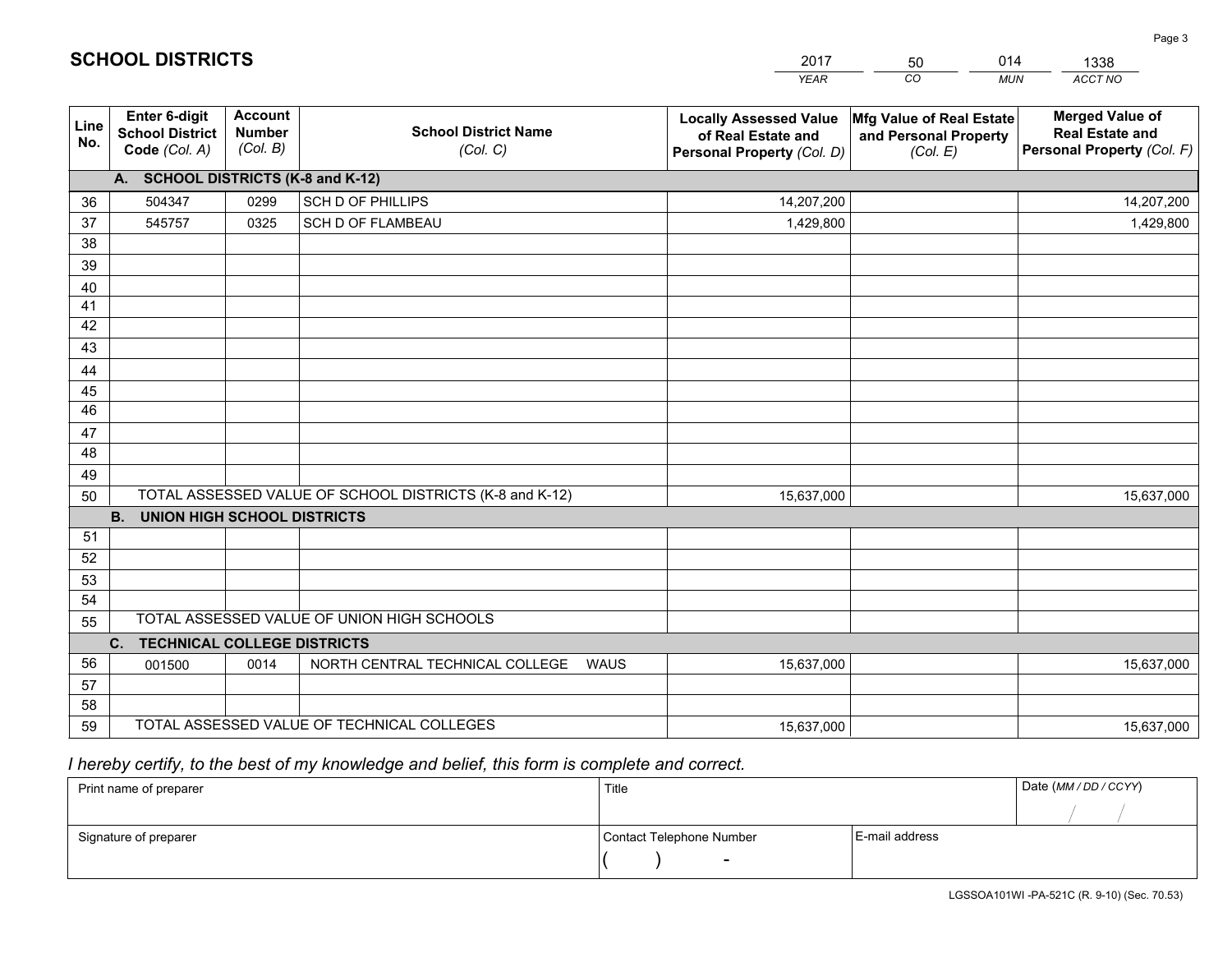### **HIGHLIGHTS**

- 1. Complete the Statement of Assessment after the Board of Review. Reflect any changes made there.
- 2. Use black ink to complete.
- 3. Line 16 must equal Line 50, Col D.
- 4. Line 55 must equal the total of K-8 schools listed on lines 36-49. Do not include K-12 schools in this comparision.
- 5. Line 59, Col. D must equal Line 16.
- 6. Special District, School District and Technical College District values must include both real estate and personal property. Examples of Special districts are: town sanitary districts, public inland lake protection and rehabilitation districts, and metropolitan sewerage districts.
- 7. DO NOT INCLUDE Manufacturing property values.DOR will print these values on the final SOA.
- 8. Accuracy of this form is very important. The values reported directly affect the equalized value DOR calculates for school and special districts.

#### **Page 1:**

 If not prefilled, enter the tax year,county and municipal code,municipal type, municipal name and county name on the top of form.

Check the Amended box, if filing an amended / corrected SOA.

 Report the parcel count, acres and assessed value of taxable general property, total parcel count, (real and personal), total acres, and values from final figures set by the Board of Review.

- A. Real Estate land and improvements (buildings, etc.) is reported on lines 1 8, total line 9.
- B. Personal Property is reported on lines 11 14, Column D, total line 15.
- C. To complete this report, use the computer produced summary of the assessment roll that shows these amounts.
- D. Use whole numbers only.
- E. Add each line across and each column down to verify entries.

## **Page 2:**

- A. Report Special Items (not subject to general property tax).
- 1. Private Forest Croplands and Managed Forest Lands are reported on lines 18,19, 20 and 21. Be sure to report assessed values **NOT** taxes.
- 2. You should have copies of the orders of entry, orders of withdrawal, etc., to update your assessment roll.
	- 3. Show hundredths of acres (e.g. 39.75).
- 4. Tax exempt lands are reported on line 22.
- 5. Omitted property and sec. 70.43, Wis. Stats., corrections of errors by assessor are reported on line 23. Report real estate and personal property separately. These should be for **prior years**, not something found on the current assessment roll after the board of review.
- B. Special District (Lines 24-35) Include the value of both real and personal property.
- The Department of Revenue (DOR) preprints much of the information regarding names and codes for schools, special districts,etc. If a district is not listed, enter the name and value only, DOR will enter the proper code.

## **Page 3 School Districts:**

Include the value of both real and personal property.

Report School District (regular, elementary, union high school, and technical college).

- 1. Regular (K-12) and Elementary (K-8) school values are reported on lines 36-49, total on line 50.
- 2. Union High School (UHS) (use only if elementary schools are listed on lines 36-49) are reported on lines 51-54. UHS total value (line 55) must equal to the total **elementary school** values reported on lines 36-49. Do notinclude K-12 schools in this comparison.
- 3. Technical College values are reported on lines 56-58, total on line 59.
- 4. Use the computer summary that shows these amounts to complete this report.

#### **This form is due the second Monday in June. File this report only after your Board of Review is complete.**

 *If you have questions: Return forms to:*

 Email: lgs@wisconsin.gov Wisconsin Department of RevenueCall:  $(608)$  266-2569 or  $(608)$  264-6892 Fax number: (608) 264-6887 PO Box 8971

Local Government Services Section 6-97 Madison WI 53708-8971

TOWN OF GEORGETOWN THOMAS STROBL<br>TOWN OF GEORGETOWN N5957 WOODLAWN ROAD KENNAN, WI 54537 KENNAN, WI 54537 THOMAS STROBL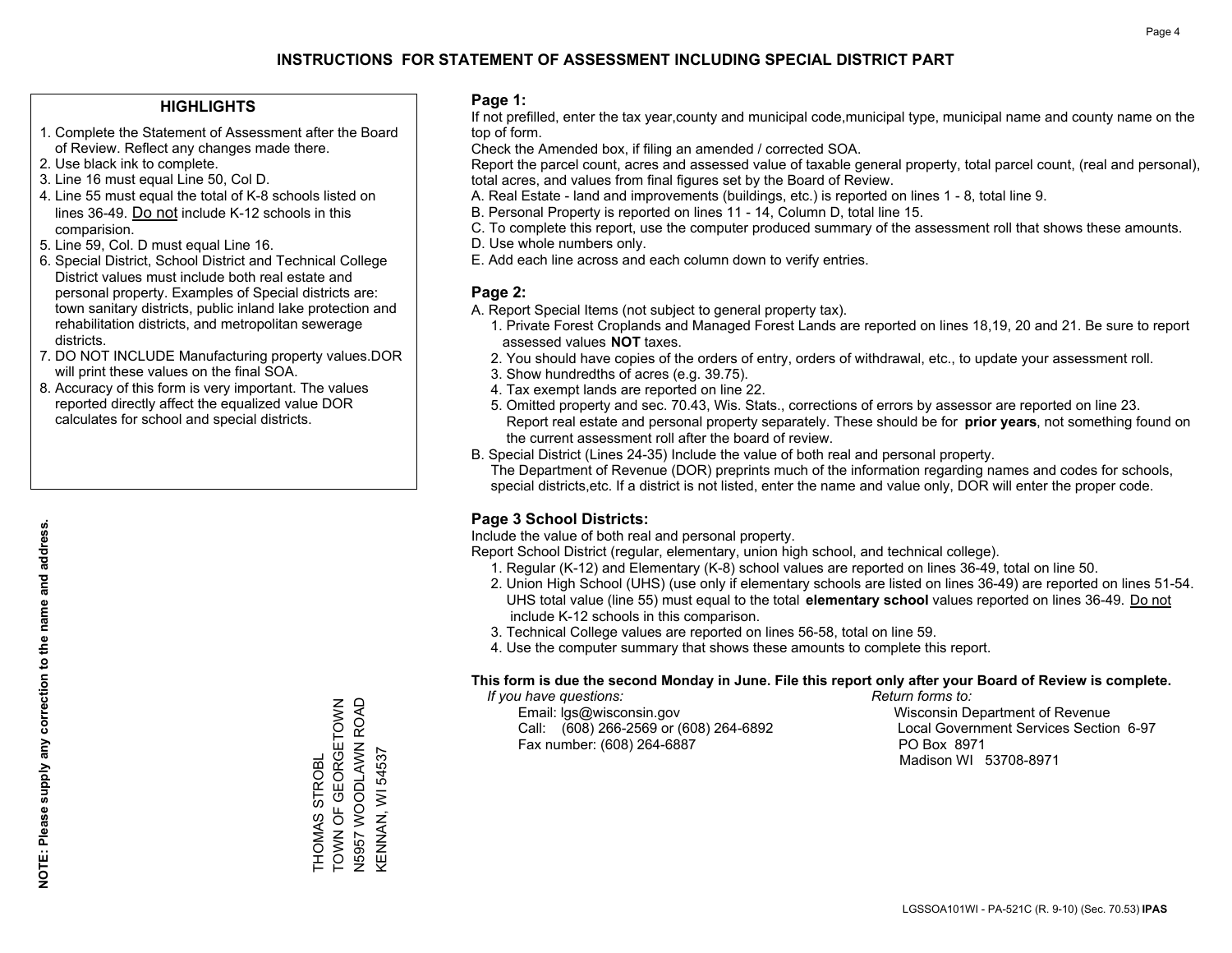**STATEMENT OF ASSESSMENT FOR 2017** 

| ווא      | 016 | 1339    |
|----------|-----|---------|
| $\cdots$ | MUN | ACCT NO |

|                | <b>FOR</b>                                                                                                                                                                                                 | <b>TOWN OF</b><br><b>OF</b><br>Town - Village - City         | <b>HACKETT</b><br><b>Municipality Name</b>          |          | <b>PRICE COUNTY</b><br><b>County Name</b> |                                |                                        | <b>WHEN COMPLETING THIS DOCUMENT</b><br>DO NOT WRITE OVER X's OR IN SHADED AREAS |
|----------------|------------------------------------------------------------------------------------------------------------------------------------------------------------------------------------------------------------|--------------------------------------------------------------|-----------------------------------------------------|----------|-------------------------------------------|--------------------------------|----------------------------------------|----------------------------------------------------------------------------------|
| Line<br>No.    | <b>REAL ESTATE</b><br>(See Lines 18 - 22 for                                                                                                                                                               |                                                              | PARCEL COUNT<br>TOTAL LAND MPROVEMENTS NUMBERS ONLY |          | NO. OF ACRES<br><b>WHOLE</b>              | <b>VALUE OF</b><br><b>LAND</b> | <b>VALUE OF</b><br><b>IMPROVEMENTS</b> | <b>TOTAL VALUE OF LAND</b><br>AND IMPROVEMENTS                                   |
|                |                                                                                                                                                                                                            | other Real Estate)                                           | Col. A                                              | Col. B   | Col. C                                    | Col. D                         | Col. E                                 | Col. F                                                                           |
| -1             |                                                                                                                                                                                                            | <b>RESIDENTIAL - Class 1</b>                                 | 202                                                 | 161      | 285                                       | 1,343,400                      | 8,721,800                              | 10,065,200                                                                       |
| 2              |                                                                                                                                                                                                            | <b>COMMERCIAL - Class 2</b>                                  |                                                     | $\Omega$ | 5                                         | 15,800                         | $\mathbf{0}$                           | 15,800                                                                           |
| 3              |                                                                                                                                                                                                            | <b>MANUFACTURING - Class 3</b>                               | $\Omega$                                            | $\Omega$ | $\Omega$                                  | $\mathbf{0}$                   | $\Omega$                               | $\Omega$                                                                         |
| 4              |                                                                                                                                                                                                            | <b>AGRICULTURAL - Class 4</b>                                | 125                                                 |          | 2,064                                     | 253,900                        |                                        | 253,900                                                                          |
| 5              |                                                                                                                                                                                                            | <b>UNDEVELOPED - Class 5</b>                                 | 602                                                 |          | 9,217                                     | 1,951,000                      |                                        | 1,951,000                                                                        |
| 6              | AGRICULTURAL FOREST - Class 5m                                                                                                                                                                             |                                                              | 75                                                  |          | 1,853                                     | 1,201,000                      |                                        | 1,201,000                                                                        |
| $\overline{7}$ | FOREST LANDS - Class 6                                                                                                                                                                                     |                                                              | 408                                                 |          | 8,464                                     | 10,762,800                     |                                        | 10,762,800                                                                       |
| 8              | OTHER - Class 7                                                                                                                                                                                            |                                                              | 11                                                  | 11       | 17                                        | 64,000                         | 714,800                                | 778,800                                                                          |
| 9              |                                                                                                                                                                                                            | <b>TOTAL - ALL COLUMNS</b>                                   | 1,424                                               | 172      | 21,905                                    | 15,591,900                     | 9,436,600                              | 25,028,500                                                                       |
| 10             |                                                                                                                                                                                                            | NUMBER OF PERSONAL PROPERTY ACCOUNTS IN ROLL                 |                                                     |          | 30                                        | <b>LOCALLY ASSESSED</b>        | <b>MANUFACTURING</b>                   | <b>MERGED</b>                                                                    |
| 11             |                                                                                                                                                                                                            | BOATS AND OTHER WATERCRAFT NOT EXEMPT - Code 1               |                                                     |          |                                           | 0                              | 0                                      | 0                                                                                |
| 12             |                                                                                                                                                                                                            | MACHINERY, TOOLS AND PATTERNS - Code 2                       |                                                     |          |                                           | 36,400                         | $\Omega$                               | 36,400                                                                           |
| 13             |                                                                                                                                                                                                            | FURNITURE, FIXTURES AND EQUIPMENT - Code 3                   |                                                     |          |                                           | 100                            | $\mathbf 0$                            | 100                                                                              |
| 14             |                                                                                                                                                                                                            | ALL OTHER PERSONAL PROPERTY NOT EXEMPT - Codes 4A, 4B, 4C    |                                                     |          |                                           | 376,100                        | $\mathbf 0$                            | 376,100                                                                          |
| 15             |                                                                                                                                                                                                            | TOTAL OF PERSONAL PROPERTY NOT EXEMPT (Total of Lines 11-14) |                                                     |          |                                           | 412,600                        | $\Omega$                               | 412,600                                                                          |
| 16             | AGGREGATE ASSESSED VALUE OF ALL PROPERTY SUBJECT TO THE GENERAL PROPERTY TAX (Total of Lines 9F and 15F)<br>MUST EQUAL TOTAL VALUE OF THE SCHOOL DISTRICTS (K-12 PLUS K-8) - Line 50, Col. F<br>25,441,100 |                                                              |                                                     |          |                                           |                                |                                        |                                                                                  |
| 17             | Name of Assessor<br><b>BOARD OF REVIEW</b><br>DATE OF FINAL ADJOURNMENT<br>05/22/2017<br>MICHAEL SCHNAUTZ ASSESSOR                                                                                         |                                                              |                                                     |          |                                           |                                | Telephone #                            | (715) 266-2409                                                                   |

REMARKS

The Assessment Ratio to be used in calculating the estimated Fair Market Value on tax bills for this tax district is .965612914<br>This ratio should be used to convert assessed values to "Calculate Equalized Values" in Step 1 Commission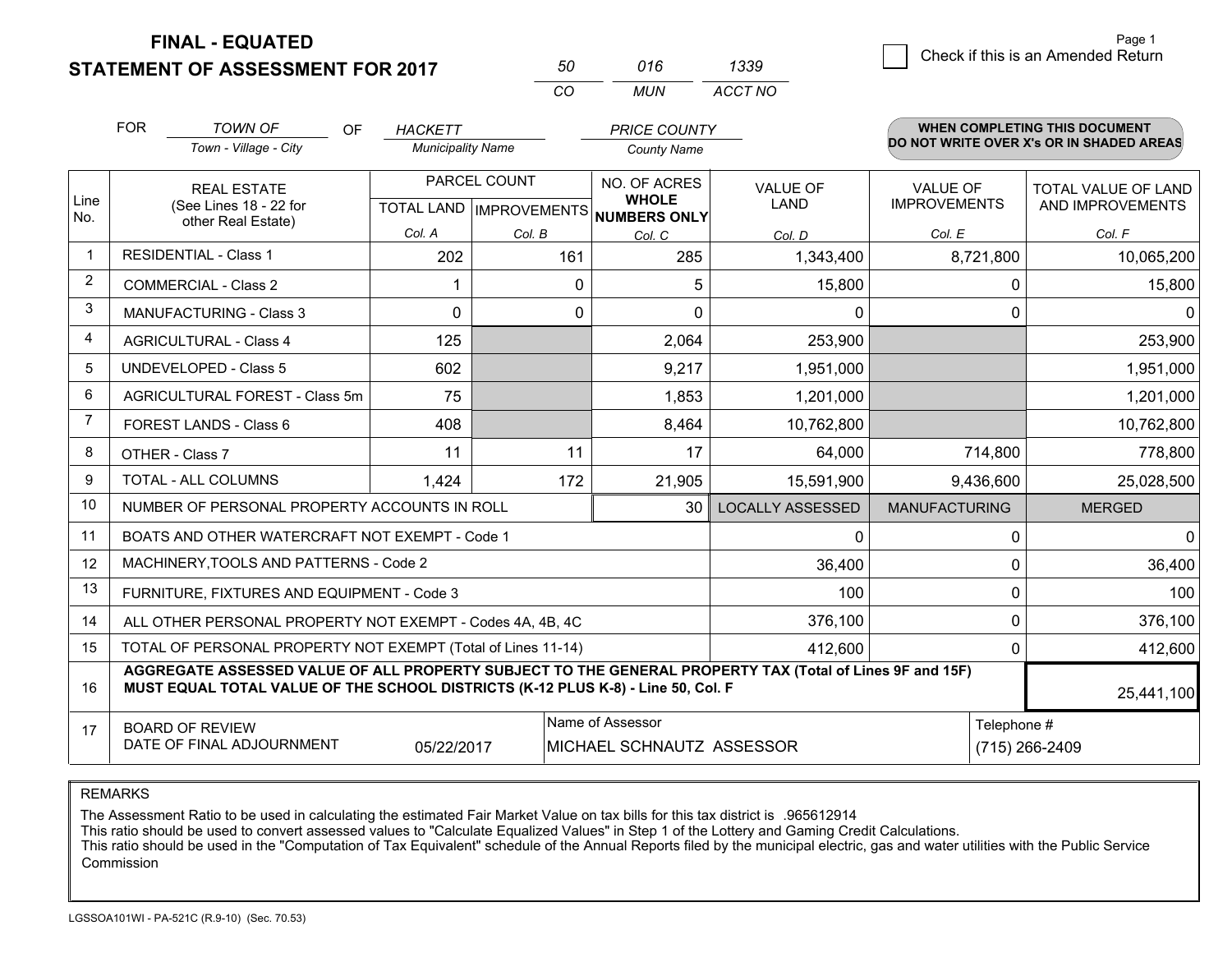*YEAR CO MUN ACCT NO* <sup>2017</sup> <sup>50</sup> <sup>016</sup> <sup>1339</sup>

Do not confuse FOREST LANDS (Line 7) with FOREST CROPS (in this section) - They are **NOT** the same

|    |                                                    |                                 |  | Private Forest Crop - Reg Class @ 10¢ per acre                                 |                                                               |           | Private Forest Crop - Reg Class @ \$2.52 per acre                            |                    |                    |
|----|----------------------------------------------------|---------------------------------|--|--------------------------------------------------------------------------------|---------------------------------------------------------------|-----------|------------------------------------------------------------------------------|--------------------|--------------------|
| 18 | (a) PARCELS                                        | (b) ACRES                       |  | (c) ASSESSED VALUE                                                             | (d) PARCELS                                                   |           | (e) ACRES                                                                    |                    | (f) ASSESSED VALUE |
|    |                                                    |                                 |  |                                                                                |                                                               |           |                                                                              |                    |                    |
|    | Private Forest Crop - Special Class @ 20¢ per acre |                                 |  |                                                                                |                                                               |           | Entered Before 2005 Managed Forest - Ferrous Mining CLOSED @ \$8.27 per acre |                    |                    |
| 19 | (a) PARCELS                                        | (c) ASSESSED VALUE<br>(b) ACRES |  | (d) PARCELS                                                                    |                                                               | (e) ACRES |                                                                              | (f) ASSESSED VALUE |                    |
|    |                                                    |                                 |  |                                                                                |                                                               |           |                                                                              |                    |                    |
|    |                                                    |                                 |  | Entered Before 2005 Managed Forest - OPEN @ \$.79 per acre                     |                                                               |           | Entered Before 2005 Managed Forest - CLOSED @ \$1.87 per acre                |                    |                    |
| 20 | (a) PARCELS                                        | (b) ACRES                       |  | (c) ASSESSED VALUE                                                             | (d) PARCELS                                                   |           | (e) ACRES                                                                    |                    | (f) ASSESSED VALUE |
|    | 15                                                 | 567.68<br>607,700               |  | 54<br>1,879.45                                                                 |                                                               |           | 2,052,900                                                                    |                    |                    |
|    | Entered After 2004 Managed Forest - OPEN @         | \$2.14 per acre                 |  |                                                                                | Entered After 2004 Managed Forest - CLOSED @ \$10.68 per acre |           |                                                                              |                    |                    |
| 21 | (a) PARCELS                                        | (b) ACRES                       |  | (c) ASSESSED VALUE                                                             | (d) PARCELS<br>(e) ACRES                                      |           | (f) ASSESSED VALUE                                                           |                    |                    |
|    |                                                    |                                 |  |                                                                                |                                                               |           |                                                                              |                    |                    |
|    | 194                                                | 5,523.04                        |  | 6,243,400                                                                      | 99                                                            |           | 3.041.73                                                                     |                    | 3,124,400          |
| 22 | (a) County Forest Cropland Acres                   |                                 |  | (b) Federal Acres                                                              | (c) State Acres                                               |           | (d) County (NOT FOREST CROP) Acres                                           |                    | (e) Other Acres    |
|    | 8,755.05                                           |                                 |  |                                                                                | 3,421.1                                                       |           | 175.94                                                                       |                    |                    |
|    |                                                    |                                 |  | Assessed Value of Omitted Property From Prior Years (Sec. 70.44)               |                                                               |           | Assessed Value of Sec. 70.43 Corrections of Errors by Assessors              |                    |                    |
| 23 |                                                    | (a) REAL ESTATE                 |  | (b) PERSONAL                                                                   |                                                               |           | (c1) REAL ESTATE                                                             |                    | (c2) PERSONAL      |
|    |                                                    |                                 |  |                                                                                |                                                               |           |                                                                              |                    |                    |
|    |                                                    |                                 |  | Manufacturing Equated Value of Omitted Property From Prior Years (Sec. 70.995) |                                                               |           | Mfg. Equated Value of Sec.70.43 Corrections of Errors by Assessors           |                    |                    |
|    | (d) REAL ESTATE                                    |                                 |  | (e) PERSONAL                                                                   |                                                               |           | (f1) REAL ESTATE                                                             |                    | (f2) PERSONAL      |
|    |                                                    |                                 |  |                                                                                |                                                               |           |                                                                              |                    |                    |

## **SPECIAL DISTRICTS**

| Line<br>No. | Enter 6-digit<br><b>Special District</b> | <b>Account</b><br><b>Number</b> | <b>Special District Name</b> | <b>Locally Assessed Value</b><br>of Real Estate and | Mfg Value of Real Estate<br>and Personal Property | <b>Merged Value of</b><br><b>Real Estate and</b> |
|-------------|------------------------------------------|---------------------------------|------------------------------|-----------------------------------------------------|---------------------------------------------------|--------------------------------------------------|
|             | Code (Col. A)                            | (Col. B)                        | (Col. C)                     | Personal Property (Col. D)                          | (Col. E)                                          | Personal Property (Col. F)                       |
| 24          |                                          |                                 |                              |                                                     |                                                   |                                                  |
| 25          |                                          |                                 |                              |                                                     |                                                   |                                                  |
| 26          |                                          |                                 |                              |                                                     |                                                   |                                                  |
| 27          |                                          |                                 |                              |                                                     |                                                   |                                                  |
| 28          |                                          |                                 |                              |                                                     |                                                   |                                                  |
| 29          |                                          |                                 |                              |                                                     |                                                   |                                                  |
| 30          |                                          |                                 |                              |                                                     |                                                   |                                                  |
| 31          |                                          |                                 |                              |                                                     |                                                   |                                                  |
| 32          |                                          |                                 |                              |                                                     |                                                   |                                                  |
| 33          |                                          |                                 |                              |                                                     |                                                   |                                                  |
| 34          |                                          |                                 |                              |                                                     |                                                   |                                                  |
| 35          |                                          |                                 |                              |                                                     |                                                   |                                                  |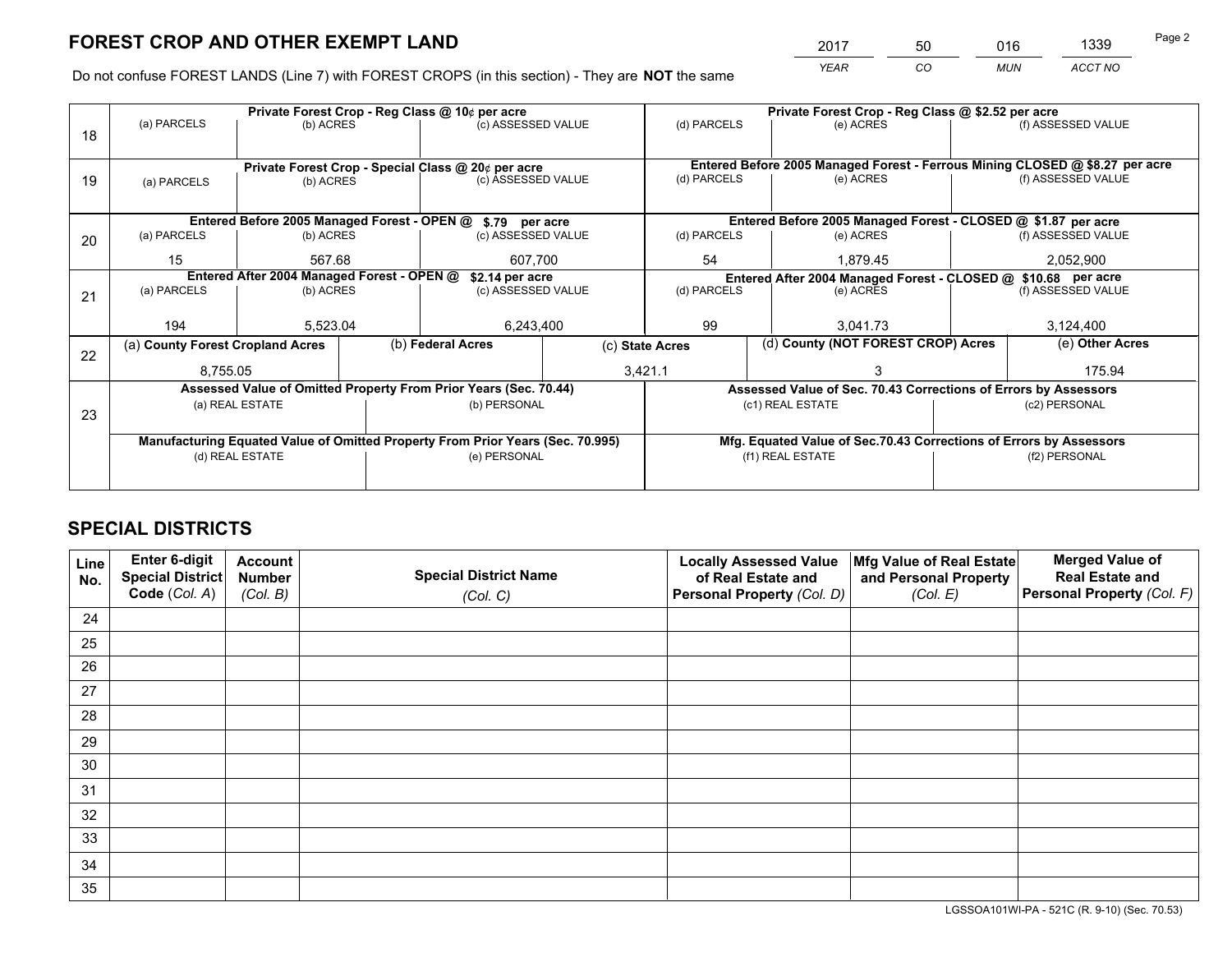|             |                                                          |                                             |                                                         | <b>YEAR</b>                                                                       | CO<br><b>MUN</b>                                                              | ACCT NO                                                                        |
|-------------|----------------------------------------------------------|---------------------------------------------|---------------------------------------------------------|-----------------------------------------------------------------------------------|-------------------------------------------------------------------------------|--------------------------------------------------------------------------------|
| Line<br>No. | Enter 6-digit<br><b>School District</b><br>Code (Col. A) | <b>Account</b><br><b>Number</b><br>(Col. B) | <b>School District Name</b><br>(Col. C)                 | <b>Locally Assessed Value</b><br>of Real Estate and<br>Personal Property (Col. D) | $ \mathsf{Mfg}$ Value of Real Estate $ $<br>and Personal Property<br>(Col. E) | <b>Merged Value of</b><br><b>Real Estate and</b><br>Personal Property (Col. F) |
|             | A. SCHOOL DISTRICTS (K-8 and K-12)                       |                                             |                                                         |                                                                                   |                                                                               |                                                                                |
| 36          | 504347                                                   | 0299                                        | SCH D OF PHILLIPS                                       | 6,362,800                                                                         |                                                                               | 6,362,800                                                                      |
| 37          | 504571                                                   | 0300                                        | <b>SCH D OF PRENTICE</b>                                | 19,078,300                                                                        |                                                                               | 19,078,300                                                                     |
| 38          |                                                          |                                             |                                                         |                                                                                   |                                                                               |                                                                                |
| 39          |                                                          |                                             |                                                         |                                                                                   |                                                                               |                                                                                |
| 40          |                                                          |                                             |                                                         |                                                                                   |                                                                               |                                                                                |
| 41          |                                                          |                                             |                                                         |                                                                                   |                                                                               |                                                                                |
| 42          |                                                          |                                             |                                                         |                                                                                   |                                                                               |                                                                                |
| 43          |                                                          |                                             |                                                         |                                                                                   |                                                                               |                                                                                |
| 44          |                                                          |                                             |                                                         |                                                                                   |                                                                               |                                                                                |
| 45          |                                                          |                                             |                                                         |                                                                                   |                                                                               |                                                                                |
| 46          |                                                          |                                             |                                                         |                                                                                   |                                                                               |                                                                                |
| 47          |                                                          |                                             |                                                         |                                                                                   |                                                                               |                                                                                |
| 48          |                                                          |                                             |                                                         |                                                                                   |                                                                               |                                                                                |
| 49          |                                                          |                                             |                                                         |                                                                                   |                                                                               |                                                                                |
| 50          | <b>B.</b><br><b>UNION HIGH SCHOOL DISTRICTS</b>          |                                             | TOTAL ASSESSED VALUE OF SCHOOL DISTRICTS (K-8 and K-12) | 25,441,100                                                                        |                                                                               | 25,441,100                                                                     |
| 51          |                                                          |                                             |                                                         |                                                                                   |                                                                               |                                                                                |
| 52          |                                                          |                                             |                                                         |                                                                                   |                                                                               |                                                                                |
| 53          |                                                          |                                             |                                                         |                                                                                   |                                                                               |                                                                                |
| 54          |                                                          |                                             |                                                         |                                                                                   |                                                                               |                                                                                |
| 55          |                                                          |                                             | TOTAL ASSESSED VALUE OF UNION HIGH SCHOOLS              |                                                                                   |                                                                               |                                                                                |
|             | C. TECHNICAL COLLEGE DISTRICTS                           |                                             |                                                         |                                                                                   |                                                                               |                                                                                |
| 56          | 001500                                                   | 0014                                        | NORTH CENTRAL TECHNICAL COLLEGE<br><b>WAUS</b>          | 25,441,100                                                                        |                                                                               | 25,441,100                                                                     |
| 57          |                                                          |                                             |                                                         |                                                                                   |                                                                               |                                                                                |
| 58          |                                                          |                                             |                                                         |                                                                                   |                                                                               |                                                                                |
| 59          |                                                          |                                             | TOTAL ASSESSED VALUE OF TECHNICAL COLLEGES              | 25,441,100                                                                        |                                                                               | 25,441,100                                                                     |

50

016

 *I hereby certify, to the best of my knowledge and belief, this form is complete and correct.*

**SCHOOL DISTRICTS**

| Print name of preparer | Title                    |                | Date (MM/DD/CCYY) |
|------------------------|--------------------------|----------------|-------------------|
|                        |                          |                |                   |
| Signature of preparer  | Contact Telephone Number | E-mail address |                   |
|                        | $\overline{\phantom{0}}$ |                |                   |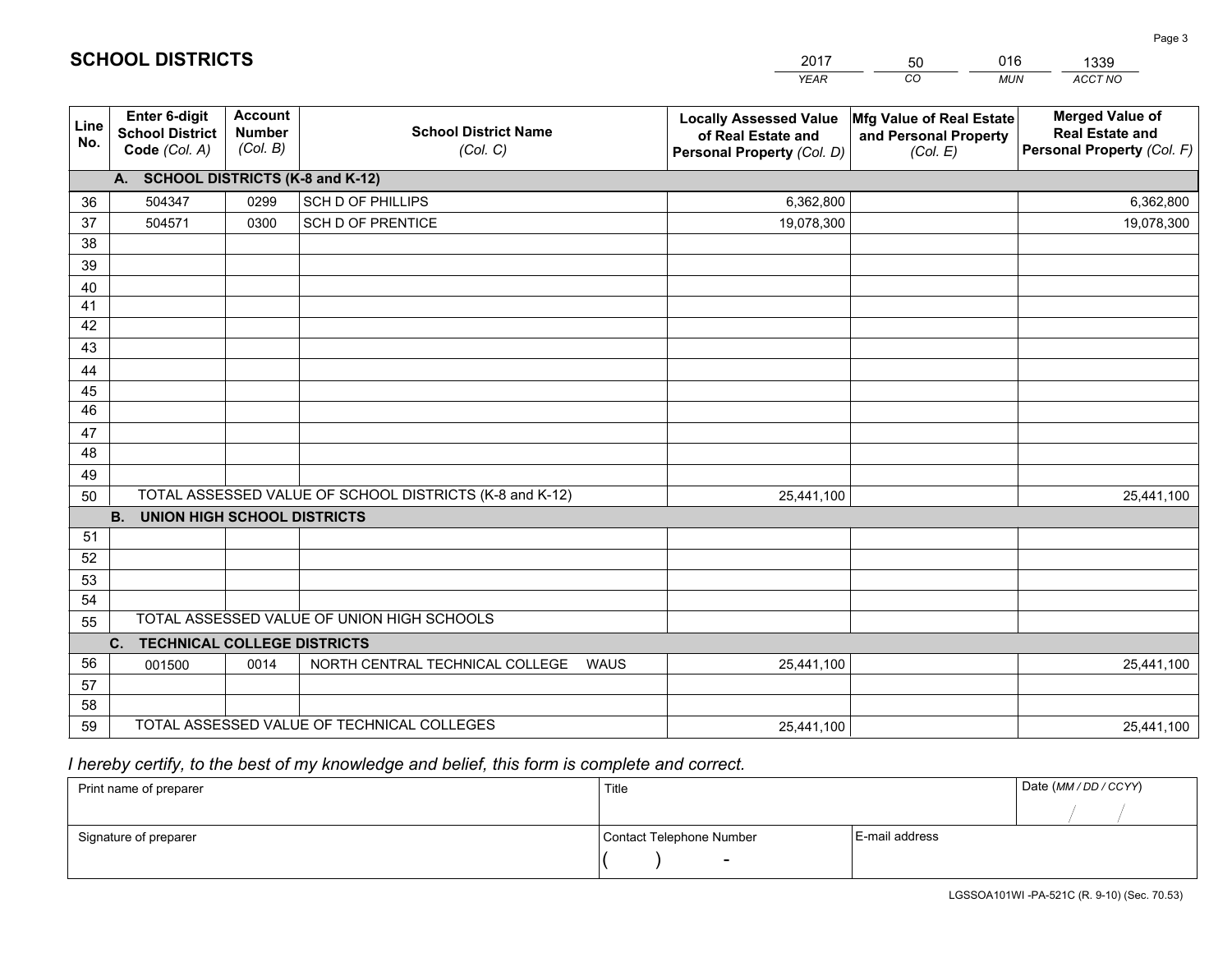### **HIGHLIGHTS**

- 1. Complete the Statement of Assessment after the Board of Review. Reflect any changes made there.
- 2. Use black ink to complete.
- 3. Line 16 must equal Line 50, Col D.
- 4. Line 55 must equal the total of K-8 schools listed on lines 36-49. Do not include K-12 schools in this comparision.
- 5. Line 59, Col. D must equal Line 16.
- 6. Special District, School District and Technical College District values must include both real estate and personal property. Examples of Special districts are: town sanitary districts, public inland lake protection and rehabilitation districts, and metropolitan sewerage districts.
- 7. DO NOT INCLUDE Manufacturing property values.DOR will print these values on the final SOA.
- 8. Accuracy of this form is very important. The values reported directly affect the equalized value DOR calculates for school and special districts.

#### **Page 1:**

 If not prefilled, enter the tax year,county and municipal code,municipal type, municipal name and county name on the top of form.

Check the Amended box, if filing an amended / corrected SOA.

 Report the parcel count, acres and assessed value of taxable general property, total parcel count, (real and personal), total acres, and values from final figures set by the Board of Review.

- A. Real Estate land and improvements (buildings, etc.) is reported on lines 1 8, total line 9.
- B. Personal Property is reported on lines 11 14, Column D, total line 15.
- C. To complete this report, use the computer produced summary of the assessment roll that shows these amounts.
- D. Use whole numbers only.
- E. Add each line across and each column down to verify entries.

## **Page 2:**

- A. Report Special Items (not subject to general property tax).
- 1. Private Forest Croplands and Managed Forest Lands are reported on lines 18,19, 20 and 21. Be sure to report assessed values **NOT** taxes.
- 2. You should have copies of the orders of entry, orders of withdrawal, etc., to update your assessment roll.
	- 3. Show hundredths of acres (e.g. 39.75).
- 4. Tax exempt lands are reported on line 22.
- 5. Omitted property and sec. 70.43, Wis. Stats., corrections of errors by assessor are reported on line 23. Report real estate and personal property separately. These should be for **prior years**, not something found on the current assessment roll after the board of review.
- B. Special District (Lines 24-35) Include the value of both real and personal property.

 The Department of Revenue (DOR) preprints much of the information regarding names and codes for schools, special districts,etc. If a district is not listed, enter the name and value only, DOR will enter the proper code.

## **Page 3 School Districts:**

Include the value of both real and personal property.

Report School District (regular, elementary, union high school, and technical college).

- 1. Regular (K-12) and Elementary (K-8) school values are reported on lines 36-49, total on line 50.
- 2. Union High School (UHS) (use only if elementary schools are listed on lines 36-49) are reported on lines 51-54. UHS total value (line 55) must equal to the total **elementary school** values reported on lines 36-49. Do notinclude K-12 schools in this comparison.
- 3. Technical College values are reported on lines 56-58, total on line 59.
- 4. Use the computer summary that shows these amounts to complete this report.

#### **This form is due the second Monday in June. File this report only after your Board of Review is complete.**

 *If you have questions: Return forms to:*

 Email: lgs@wisconsin.gov Wisconsin Department of RevenueCall:  $(608)$  266-2569 or  $(608)$  264-6892 Fax number: (608) 264-6887 PO Box 8971

Local Government Services Section 6-97 Madison WI 53708-8971

9431 PRENTICE, WI 54556 - 9431  $\mathbf{I}$ PRENTICE, WI 54556 TOWN OF HACKETT WENDY ORYSEN<br>TOWN OF HACKETT N5766 SAMS LANE WENDY ORYSEN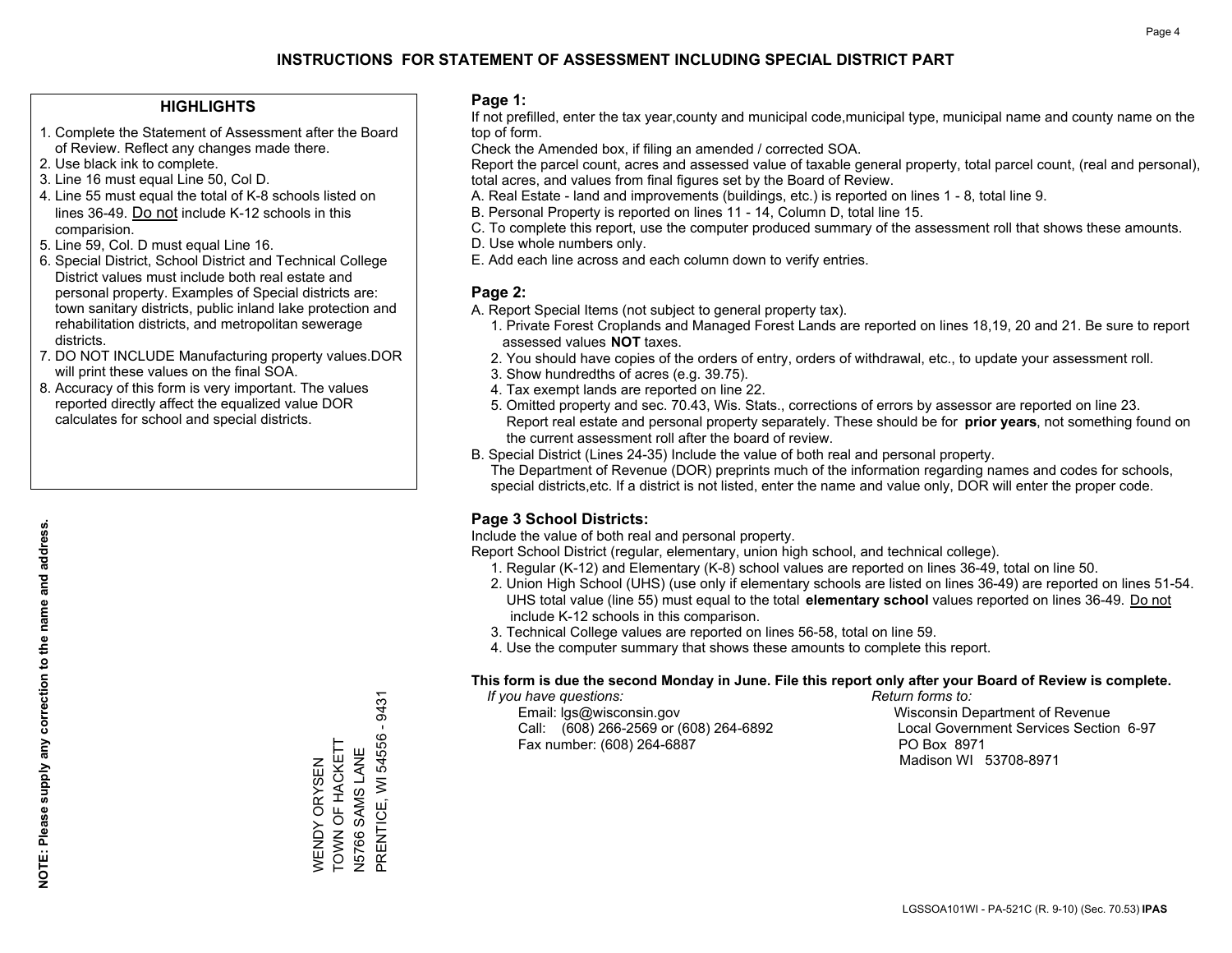**STATEMENT OF ASSESSMENT FOR 2017** 

| 50  | 018 | 1340    |
|-----|-----|---------|
| CO. | MUN | ACCT NO |

|                | <b>FOR</b>                                                                                                                                                                                                 | <b>TOWN OF</b><br>OF                           | <b>HARMONY</b>           |                           | <b>PRICE COUNTY</b>                 |                         |                                          | <b>WHEN COMPLETING THIS DOCUMENT</b> |  |
|----------------|------------------------------------------------------------------------------------------------------------------------------------------------------------------------------------------------------------|------------------------------------------------|--------------------------|---------------------------|-------------------------------------|-------------------------|------------------------------------------|--------------------------------------|--|
|                | Town - Village - City                                                                                                                                                                                      |                                                | <b>Municipality Name</b> |                           | <b>County Name</b>                  |                         | DO NOT WRITE OVER X's OR IN SHADED AREAS |                                      |  |
|                | <b>REAL ESTATE</b>                                                                                                                                                                                         |                                                |                          | PARCEL COUNT              | NO. OF ACRES                        | VALUE OF                | <b>VALUE OF</b>                          | <b>TOTAL VALUE OF LAND</b>           |  |
| Line<br>No.    |                                                                                                                                                                                                            | (See Lines 18 - 22 for<br>other Real Estate)   |                          | TOTAL LAND   IMPROVEMENTS | <b>WHOLE</b><br><b>NUMBERS ONLY</b> | LAND                    | <b>IMPROVEMENTS</b>                      | AND IMPROVEMENTS                     |  |
|                |                                                                                                                                                                                                            |                                                | Col. A                   | Col. B                    | Col. C                              | Col. D                  | Col. E                                   | Col. F                               |  |
| -1             |                                                                                                                                                                                                            | <b>RESIDENTIAL - Class 1</b>                   | 206                      | 178                       | 296                                 | 1,950,400               | 12,201,600                               | 14,152,000                           |  |
| $\overline{2}$ |                                                                                                                                                                                                            | <b>COMMERCIAL - Class 2</b>                    | $\mathbf{0}$             | 0                         | 0                                   | 0                       | 0                                        | 0                                    |  |
| 3              |                                                                                                                                                                                                            | <b>MANUFACTURING - Class 3</b>                 | $\Omega$                 | 0                         | $\Omega$                            | 0                       | 0                                        | $\Omega$                             |  |
| 4              |                                                                                                                                                                                                            | <b>AGRICULTURAL - Class 4</b>                  | 132                      |                           | 1,930                               | 210,200                 |                                          | 210,200                              |  |
| 5              |                                                                                                                                                                                                            | <b>UNDEVELOPED - Class 5</b>                   | 391                      |                           | 6,429                               | 2,130,100               |                                          | 2,130,100                            |  |
| 6              |                                                                                                                                                                                                            | AGRICULTURAL FOREST - Class 5m                 | 90                       |                           | 1,354                               | 999,300                 |                                          | 999,300                              |  |
| $\overline{7}$ | FOREST LANDS - Class 6                                                                                                                                                                                     |                                                | 273                      |                           | 3,748                               | 5,467,100               |                                          | 5,467,100                            |  |
| 8              | OTHER - Class 7                                                                                                                                                                                            |                                                | 5                        | 5                         | 9                                   | 28,000                  | 312,200                                  | 340,200                              |  |
| 9              | TOTAL - ALL COLUMNS                                                                                                                                                                                        |                                                | 1,097<br>183             |                           | 13,766                              | 10,785,100              | 12,513,800                               | 23,298,900                           |  |
| 10             |                                                                                                                                                                                                            | NUMBER OF PERSONAL PROPERTY ACCOUNTS IN ROLL   |                          |                           | 6                                   | <b>LOCALLY ASSESSED</b> | <b>MANUFACTURING</b>                     | <b>MERGED</b>                        |  |
| 11             |                                                                                                                                                                                                            | BOATS AND OTHER WATERCRAFT NOT EXEMPT - Code 1 |                          |                           |                                     | $\Omega$                | 0                                        | $\Omega$                             |  |
| 12             |                                                                                                                                                                                                            | MACHINERY, TOOLS AND PATTERNS - Code 2         |                          |                           |                                     | 1,700                   | 0                                        | 1,700                                |  |
| 13             |                                                                                                                                                                                                            | FURNITURE, FIXTURES AND EQUIPMENT - Code 3     |                          |                           |                                     | 1,000                   | 0                                        | 1,000                                |  |
| 14             | 7,700<br>ALL OTHER PERSONAL PROPERTY NOT EXEMPT - Codes 4A, 4B, 4C                                                                                                                                         |                                                |                          |                           |                                     |                         |                                          | 0<br>7,700                           |  |
| 15             | TOTAL OF PERSONAL PROPERTY NOT EXEMPT (Total of Lines 11-14)<br>10,400                                                                                                                                     |                                                |                          |                           |                                     |                         |                                          | 0<br>10,400                          |  |
| 16             | AGGREGATE ASSESSED VALUE OF ALL PROPERTY SUBJECT TO THE GENERAL PROPERTY TAX (Total of Lines 9F and 15F)<br>MUST EQUAL TOTAL VALUE OF THE SCHOOL DISTRICTS (K-12 PLUS K-8) - Line 50, Col. F<br>23,309,300 |                                                |                          |                           |                                     |                         |                                          |                                      |  |
| 17             |                                                                                                                                                                                                            | <b>BOARD OF REVIEW</b>                         |                          |                           | Name of Assessor                    |                         | Telephone #                              |                                      |  |
|                |                                                                                                                                                                                                            | DATE OF FINAL ADJOURNMENT                      | 05/22/2017               |                           | <b>BRIDGET JESKE ASSESSMENTS</b>    |                         |                                          | (715) 762-1816                       |  |

REMARKS

The Assessment Ratio to be used in calculating the estimated Fair Market Value on tax bills for this tax district is 1.06992105

This ratio should be used to convert assessed values to "Calculate Equalized Values" in Step 1 of the Lottery and Gaming Credit Calculations.<br>This ratio should be used in the "Computation of Tax Equivalent" schedule of the Commission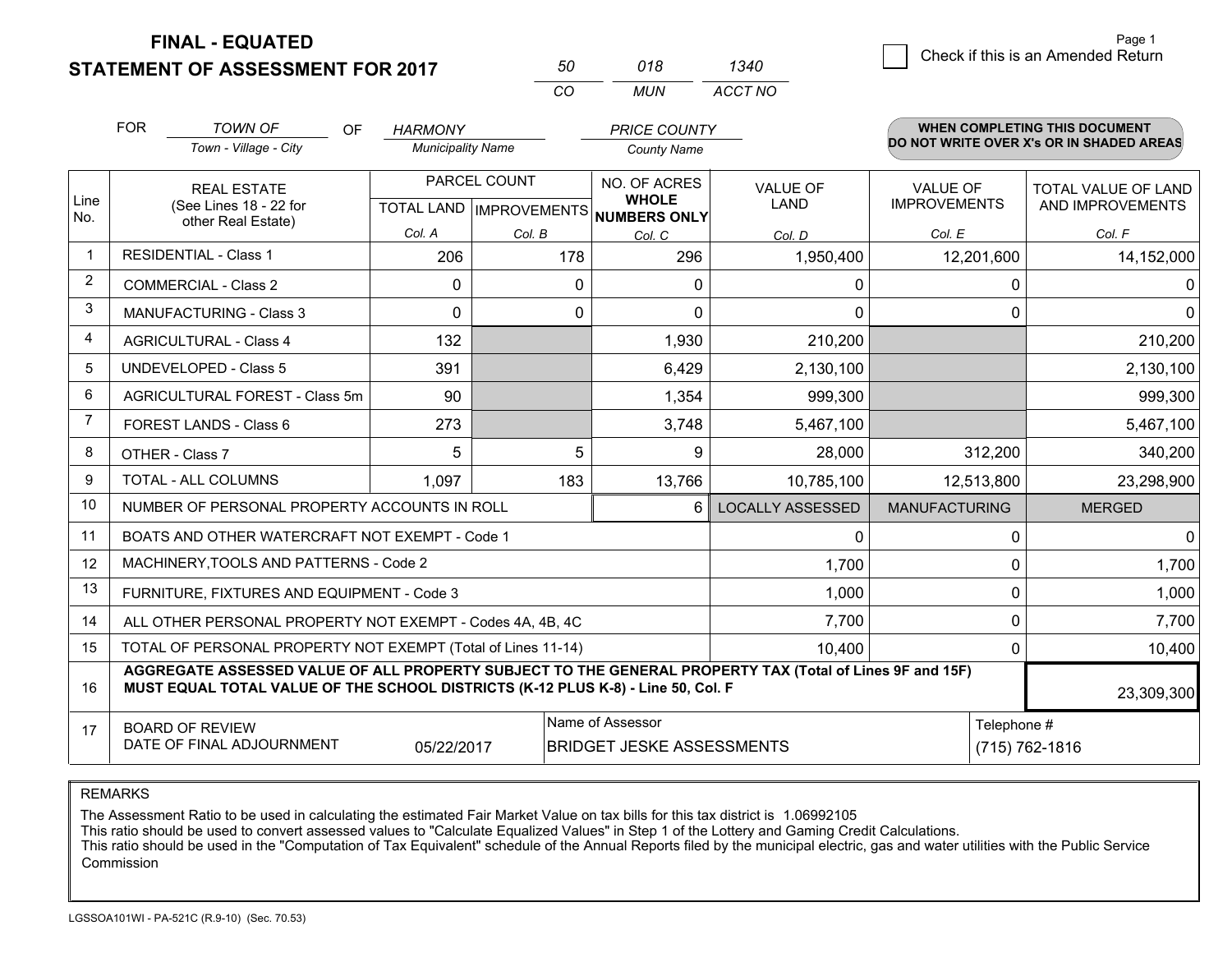*YEAR CO MUN ACCT NO* <sup>2017</sup> <sup>50</sup> <sup>018</sup> <sup>1340</sup>

Do not confuse FOREST LANDS (Line 7) with FOREST CROPS (in this section) - They are **NOT** the same

|    | Private Forest Crop - Reg Class @ 10¢ per acre                                 |           |                                                                    |                                                            |                                                                              |                                                                 | Private Forest Crop - Reg Class @ \$2.52 per acre |                                                               |                    |                    |
|----|--------------------------------------------------------------------------------|-----------|--------------------------------------------------------------------|------------------------------------------------------------|------------------------------------------------------------------------------|-----------------------------------------------------------------|---------------------------------------------------|---------------------------------------------------------------|--------------------|--------------------|
| 18 | (a) PARCELS<br>(b) ACRES                                                       |           |                                                                    | (c) ASSESSED VALUE                                         |                                                                              | (d) PARCELS                                                     |                                                   | (e) ACRES                                                     |                    | (f) ASSESSED VALUE |
|    |                                                                                |           |                                                                    |                                                            |                                                                              |                                                                 |                                                   |                                                               |                    |                    |
|    | Private Forest Crop - Special Class @ 20¢ per acre                             |           |                                                                    |                                                            | Entered Before 2005 Managed Forest - Ferrous Mining CLOSED @ \$8.27 per acre |                                                                 |                                                   |                                                               |                    |                    |
| 19 | (a) PARCELS                                                                    | (b) ACRES |                                                                    | (c) ASSESSED VALUE                                         |                                                                              | (d) PARCELS                                                     |                                                   | (e) ACRES                                                     |                    | (f) ASSESSED VALUE |
|    |                                                                                |           |                                                                    |                                                            |                                                                              |                                                                 |                                                   |                                                               |                    |                    |
|    |                                                                                |           |                                                                    | Entered Before 2005 Managed Forest - OPEN @ \$.79 per acre |                                                                              |                                                                 |                                                   | Entered Before 2005 Managed Forest - CLOSED @ \$1.87 per acre |                    |                    |
| 20 | (a) PARCELS                                                                    | (b) ACRES |                                                                    | (c) ASSESSED VALUE                                         |                                                                              | (d) PARCELS<br>(e) ACRES                                        |                                                   |                                                               |                    | (f) ASSESSED VALUE |
|    |                                                                                |           |                                                                    |                                                            |                                                                              | 14                                                              |                                                   | 472.19                                                        |                    | 500,300            |
|    | Entered After 2004 Managed Forest - OPEN @<br>\$2.14 per acre                  |           |                                                                    |                                                            |                                                                              | Entered After 2004 Managed Forest - CLOSED @ \$10.68 per acre   |                                                   |                                                               |                    |                    |
| 21 | (a) PARCELS                                                                    | (b) ACRES |                                                                    |                                                            | (c) ASSESSED VALUE                                                           |                                                                 | (d) PARCELS<br>(e) ACRES                          |                                                               | (f) ASSESSED VALUE |                    |
|    |                                                                                |           |                                                                    |                                                            |                                                                              |                                                                 |                                                   |                                                               |                    |                    |
|    | 10                                                                             | 340       |                                                                    | 365,300                                                    |                                                                              | 21                                                              |                                                   | 770.55                                                        |                    | 735,100            |
| 22 | (a) County Forest Cropland Acres                                               |           |                                                                    | (b) Federal Acres                                          | (c) State Acres                                                              |                                                                 |                                                   | (d) County (NOT FOREST CROP) Acres                            |                    | (e) Other Acres    |
|    | 5,862.05                                                                       |           |                                                                    |                                                            |                                                                              | 1,609.25                                                        |                                                   |                                                               | 129.97             |                    |
|    | Assessed Value of Omitted Property From Prior Years (Sec. 70.44)               |           |                                                                    |                                                            |                                                                              | Assessed Value of Sec. 70.43 Corrections of Errors by Assessors |                                                   |                                                               |                    |                    |
| 23 | (a) REAL ESTATE                                                                |           |                                                                    | (b) PERSONAL                                               |                                                                              | (c1) REAL ESTATE                                                |                                                   | (c2) PERSONAL                                                 |                    |                    |
|    |                                                                                |           |                                                                    |                                                            |                                                                              |                                                                 |                                                   |                                                               |                    |                    |
|    | Manufacturing Equated Value of Omitted Property From Prior Years (Sec. 70.995) |           | Mfg. Equated Value of Sec.70.43 Corrections of Errors by Assessors |                                                            |                                                                              |                                                                 |                                                   |                                                               |                    |                    |
|    | (d) REAL ESTATE                                                                |           |                                                                    | (e) PERSONAL                                               |                                                                              | (f1) REAL ESTATE                                                |                                                   |                                                               | (f2) PERSONAL      |                    |
|    |                                                                                |           |                                                                    |                                                            |                                                                              |                                                                 |                                                   |                                                               |                    |                    |

## **SPECIAL DISTRICTS**

| Line<br>No. | Enter 6-digit<br><b>Special District</b> | <b>Account</b><br><b>Number</b> | <b>Special District Name</b> | <b>Locally Assessed Value</b><br>of Real Estate and | Mfg Value of Real Estate<br>and Personal Property | <b>Merged Value of</b><br><b>Real Estate and</b> |
|-------------|------------------------------------------|---------------------------------|------------------------------|-----------------------------------------------------|---------------------------------------------------|--------------------------------------------------|
|             | Code (Col. A)                            | (Col. B)                        | (Col. C)                     | Personal Property (Col. D)                          | (Col. E)                                          | Personal Property (Col. F)                       |
| 24          |                                          |                                 |                              |                                                     |                                                   |                                                  |
| 25          |                                          |                                 |                              |                                                     |                                                   |                                                  |
| 26          |                                          |                                 |                              |                                                     |                                                   |                                                  |
| 27          |                                          |                                 |                              |                                                     |                                                   |                                                  |
| 28          |                                          |                                 |                              |                                                     |                                                   |                                                  |
| 29          |                                          |                                 |                              |                                                     |                                                   |                                                  |
| 30          |                                          |                                 |                              |                                                     |                                                   |                                                  |
| 31          |                                          |                                 |                              |                                                     |                                                   |                                                  |
| 32          |                                          |                                 |                              |                                                     |                                                   |                                                  |
| 33          |                                          |                                 |                              |                                                     |                                                   |                                                  |
| 34          |                                          |                                 |                              |                                                     |                                                   |                                                  |
| 35          |                                          |                                 |                              |                                                     |                                                   |                                                  |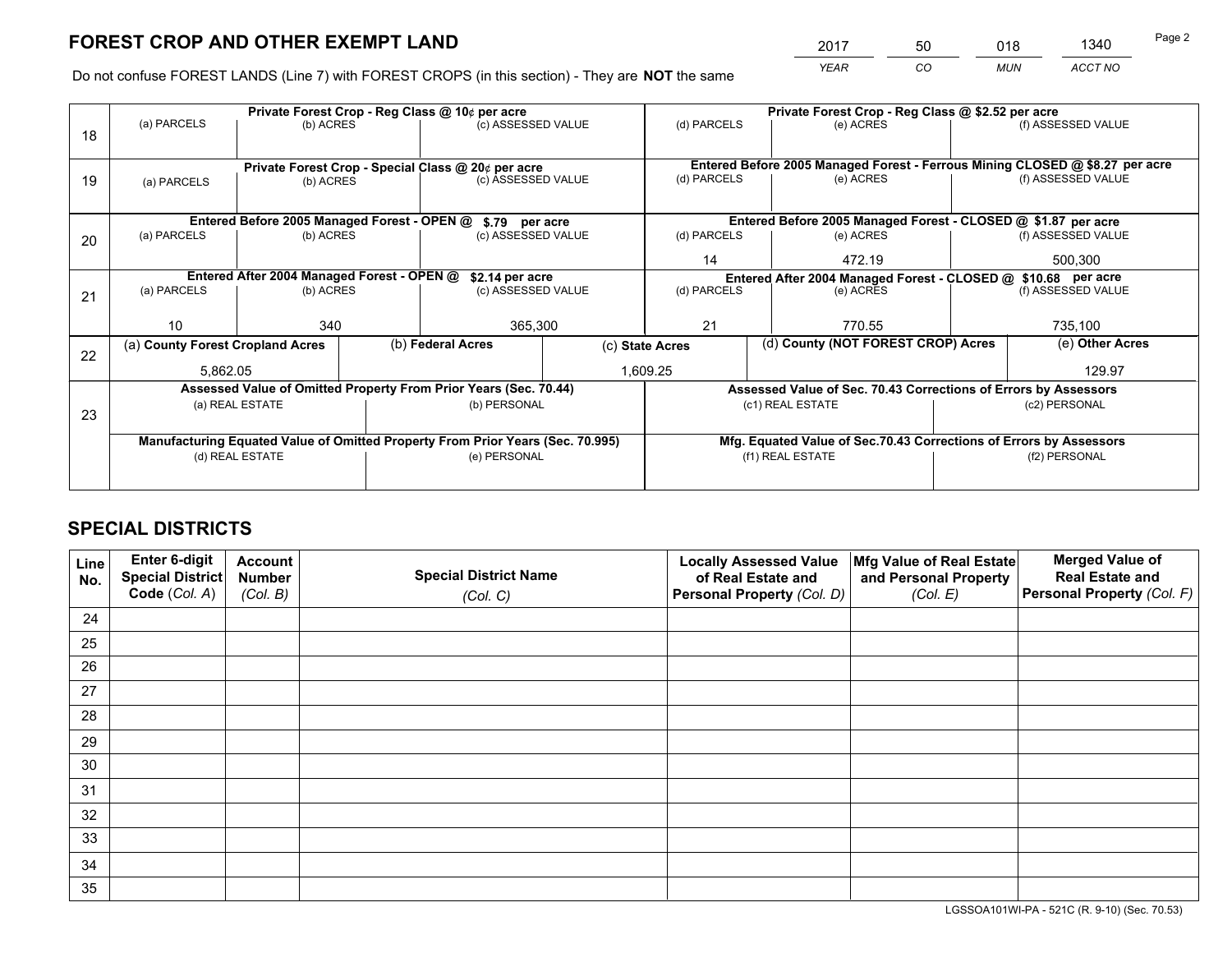|                 |                                                          |                                             |                                                         | <b>YEAR</b>                                                                       | CO<br><b>MUN</b>                                              | ACCT NO                                                                        |  |  |  |
|-----------------|----------------------------------------------------------|---------------------------------------------|---------------------------------------------------------|-----------------------------------------------------------------------------------|---------------------------------------------------------------|--------------------------------------------------------------------------------|--|--|--|
| Line<br>No.     | Enter 6-digit<br><b>School District</b><br>Code (Col. A) | <b>Account</b><br><b>Number</b><br>(Col. B) | <b>School District Name</b><br>(Col. C)                 | <b>Locally Assessed Value</b><br>of Real Estate and<br>Personal Property (Col. D) | Mfg Value of Real Estate<br>and Personal Property<br>(Col. E) | <b>Merged Value of</b><br><b>Real Estate and</b><br>Personal Property (Col. F) |  |  |  |
|                 | A. SCHOOL DISTRICTS (K-8 and K-12)                       |                                             |                                                         |                                                                                   |                                                               |                                                                                |  |  |  |
| 36              | 504347                                                   | 0299                                        | SCH D OF PHILLIPS                                       | 23,309,300                                                                        |                                                               | 23,309,300                                                                     |  |  |  |
| 37              |                                                          |                                             |                                                         |                                                                                   |                                                               |                                                                                |  |  |  |
| 38              |                                                          |                                             |                                                         |                                                                                   |                                                               |                                                                                |  |  |  |
| 39              |                                                          |                                             |                                                         |                                                                                   |                                                               |                                                                                |  |  |  |
| 40              |                                                          |                                             |                                                         |                                                                                   |                                                               |                                                                                |  |  |  |
| 41              |                                                          |                                             |                                                         |                                                                                   |                                                               |                                                                                |  |  |  |
| 42              |                                                          |                                             |                                                         |                                                                                   |                                                               |                                                                                |  |  |  |
| 43              |                                                          |                                             |                                                         |                                                                                   |                                                               |                                                                                |  |  |  |
| 44<br>45        |                                                          |                                             |                                                         |                                                                                   |                                                               |                                                                                |  |  |  |
| $\overline{46}$ |                                                          |                                             |                                                         |                                                                                   |                                                               |                                                                                |  |  |  |
| 47              |                                                          |                                             |                                                         |                                                                                   |                                                               |                                                                                |  |  |  |
| 48              |                                                          |                                             |                                                         |                                                                                   |                                                               |                                                                                |  |  |  |
| 49              |                                                          |                                             |                                                         |                                                                                   |                                                               |                                                                                |  |  |  |
| 50              |                                                          |                                             | TOTAL ASSESSED VALUE OF SCHOOL DISTRICTS (K-8 and K-12) | 23,309,300                                                                        |                                                               | 23,309,300                                                                     |  |  |  |
|                 | <b>B.</b><br><b>UNION HIGH SCHOOL DISTRICTS</b>          |                                             |                                                         |                                                                                   |                                                               |                                                                                |  |  |  |
| 51              |                                                          |                                             |                                                         |                                                                                   |                                                               |                                                                                |  |  |  |
| 52              |                                                          |                                             |                                                         |                                                                                   |                                                               |                                                                                |  |  |  |
| 53              |                                                          |                                             |                                                         |                                                                                   |                                                               |                                                                                |  |  |  |
| 54              |                                                          |                                             |                                                         |                                                                                   |                                                               |                                                                                |  |  |  |
| 55              | TOTAL ASSESSED VALUE OF UNION HIGH SCHOOLS               |                                             |                                                         |                                                                                   |                                                               |                                                                                |  |  |  |
|                 | C. TECHNICAL COLLEGE DISTRICTS                           |                                             |                                                         |                                                                                   |                                                               |                                                                                |  |  |  |
| 56              | 001500                                                   | 0014                                        | NORTH CENTRAL TECHNICAL COLLEGE<br><b>WAUS</b>          | 23,309,300                                                                        |                                                               | 23,309,300                                                                     |  |  |  |
| 57              |                                                          |                                             |                                                         |                                                                                   |                                                               |                                                                                |  |  |  |
| 58              |                                                          |                                             |                                                         |                                                                                   |                                                               |                                                                                |  |  |  |
| 59              |                                                          |                                             | TOTAL ASSESSED VALUE OF TECHNICAL COLLEGES              | 23,309,300                                                                        |                                                               | 23,309,300                                                                     |  |  |  |

50

018

 *I hereby certify, to the best of my knowledge and belief, this form is complete and correct.*

**SCHOOL DISTRICTS**

| Print name of preparer | Title                    |                | Date (MM/DD/CCYY) |
|------------------------|--------------------------|----------------|-------------------|
|                        |                          |                |                   |
| Signature of preparer  | Contact Telephone Number | E-mail address |                   |
|                        | $\overline{\phantom{0}}$ |                |                   |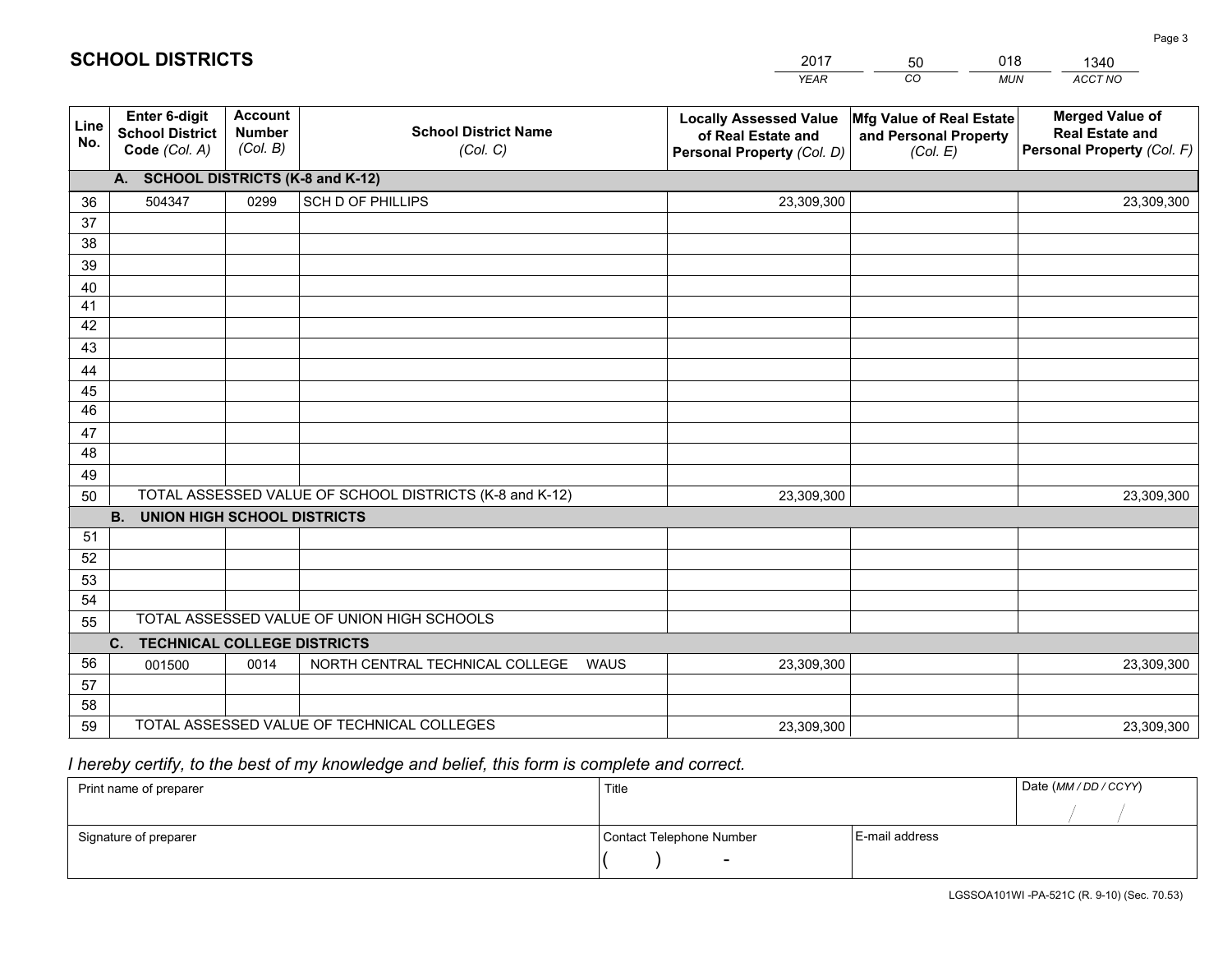### **HIGHLIGHTS**

- 1. Complete the Statement of Assessment after the Board of Review. Reflect any changes made there.
- 2. Use black ink to complete.
- 3. Line 16 must equal Line 50, Col D.
- 4. Line 55 must equal the total of K-8 schools listed on lines 36-49. Do not include K-12 schools in this comparision.
- 5. Line 59, Col. D must equal Line 16.
- 6. Special District, School District and Technical College District values must include both real estate and personal property. Examples of Special districts are: town sanitary districts, public inland lake protection and rehabilitation districts, and metropolitan sewerage districts.
- 7. DO NOT INCLUDE Manufacturing property values.DOR will print these values on the final SOA.
- 8. Accuracy of this form is very important. The values reported directly affect the equalized value DOR calculates for school and special districts.

#### **Page 1:**

 If not prefilled, enter the tax year,county and municipal code,municipal type, municipal name and county name on the top of form.

Check the Amended box, if filing an amended / corrected SOA.

 Report the parcel count, acres and assessed value of taxable general property, total parcel count, (real and personal), total acres, and values from final figures set by the Board of Review.

- A. Real Estate land and improvements (buildings, etc.) is reported on lines 1 8, total line 9.
- B. Personal Property is reported on lines 11 14, Column D, total line 15.
- C. To complete this report, use the computer produced summary of the assessment roll that shows these amounts.
- D. Use whole numbers only.
- E. Add each line across and each column down to verify entries.

## **Page 2:**

- A. Report Special Items (not subject to general property tax).
- 1. Private Forest Croplands and Managed Forest Lands are reported on lines 18,19, 20 and 21. Be sure to report assessed values **NOT** taxes.
- 2. You should have copies of the orders of entry, orders of withdrawal, etc., to update your assessment roll.
	- 3. Show hundredths of acres (e.g. 39.75).
- 4. Tax exempt lands are reported on line 22.
- 5. Omitted property and sec. 70.43, Wis. Stats., corrections of errors by assessor are reported on line 23. Report real estate and personal property separately. These should be for **prior years**, not something found on the current assessment roll after the board of review.
- B. Special District (Lines 24-35) Include the value of both real and personal property.

 The Department of Revenue (DOR) preprints much of the information regarding names and codes for schools, special districts,etc. If a district is not listed, enter the name and value only, DOR will enter the proper code.

## **Page 3 School Districts:**

Include the value of both real and personal property.

Report School District (regular, elementary, union high school, and technical college).

- 1. Regular (K-12) and Elementary (K-8) school values are reported on lines 36-49, total on line 50.
- 2. Union High School (UHS) (use only if elementary schools are listed on lines 36-49) are reported on lines 51-54. UHS total value (line 55) must equal to the total **elementary school** values reported on lines 36-49. Do notinclude K-12 schools in this comparison.
- 3. Technical College values are reported on lines 56-58, total on line 59.
- 4. Use the computer summary that shows these amounts to complete this report.

#### **This form is due the second Monday in June. File this report only after your Board of Review is complete.**

 *If you have questions: Return forms to:*

 Email: lgs@wisconsin.gov Wisconsin Department of RevenueCall:  $(608)$  266-2569 or  $(608)$  264-6892 Fax number: (608) 264-6887 PO Box 8971

Local Government Services Section 6-97 Madison WI 53708-8971

W6895 SPRING ROAD TOWN OF HARMONY W6895 SPRING ROAD TOWN OF HARMONY PHILLIPS, WI 54555 PHILLIPS, WI 54555 SHEILA HOOK SHEILA HOOK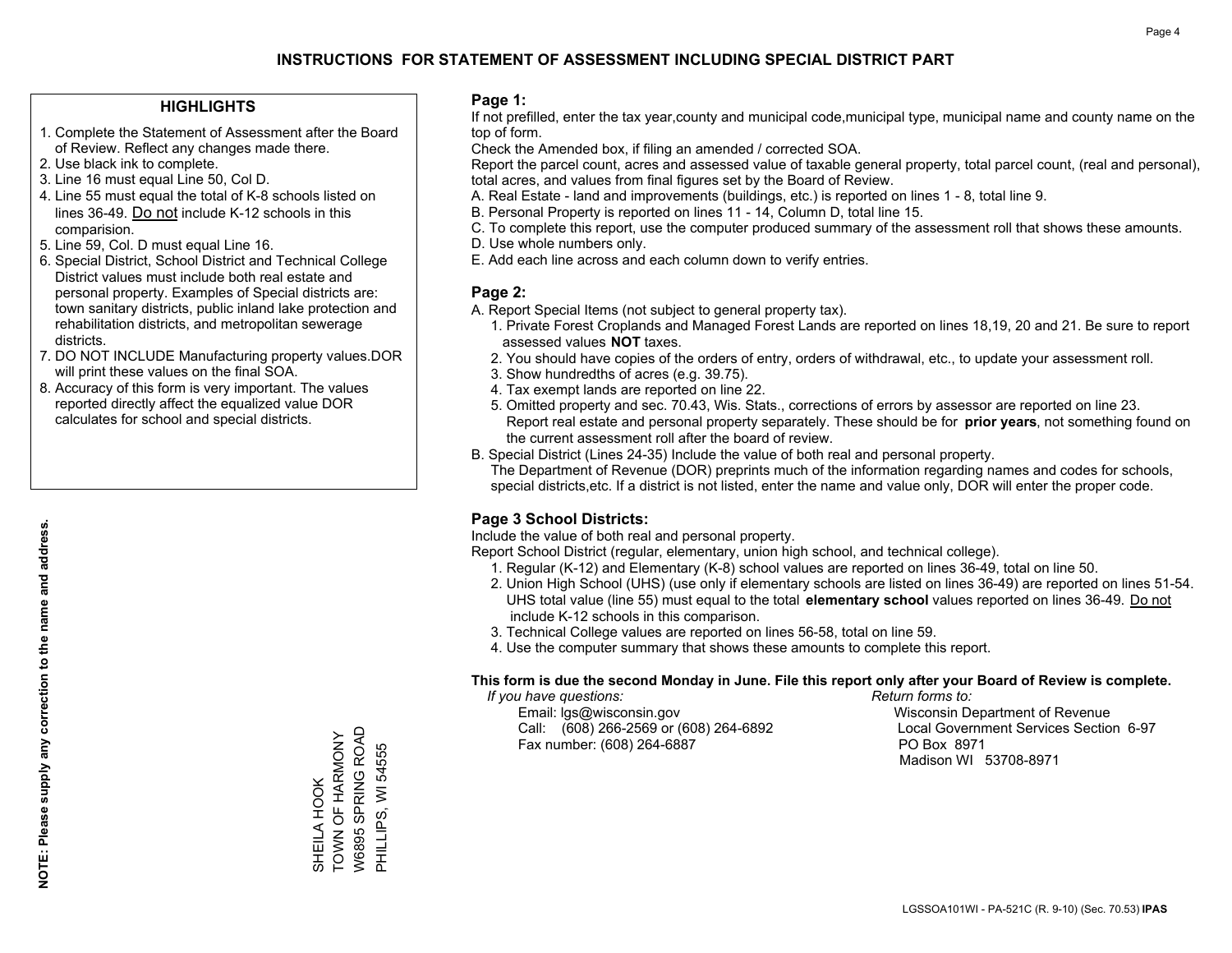**STATEMENT OF ASSESSMENT FOR 2017** 

| 50   | חכח | 1341    |
|------|-----|---------|
| ∫ ∩′ | MUN | ACCT NO |

|                | <b>FOR</b>                                                                                                                                                                                   | <b>TOWN OF</b><br><b>OF</b>                               | <b>HILL</b>              |          | <b>PRICE COUNTY</b>                                  |                         |                      | <b>WHEN COMPLETING THIS DOCUMENT</b>     |
|----------------|----------------------------------------------------------------------------------------------------------------------------------------------------------------------------------------------|-----------------------------------------------------------|--------------------------|----------|------------------------------------------------------|-------------------------|----------------------|------------------------------------------|
|                |                                                                                                                                                                                              | Town - Village - City                                     | <b>Municipality Name</b> |          | <b>County Name</b>                                   |                         |                      | DO NOT WRITE OVER X's OR IN SHADED AREAS |
|                |                                                                                                                                                                                              | PARCEL COUNT<br><b>REAL ESTATE</b>                        |                          |          | NO. OF ACRES                                         | <b>VALUE OF</b>         | <b>VALUE OF</b>      | <b>TOTAL VALUE OF LAND</b>               |
| Line<br>No.    | (See Lines 18 - 22 for<br>other Real Estate)                                                                                                                                                 |                                                           |                          |          | <b>WHOLE</b><br>TOTAL LAND IMPROVEMENTS NUMBERS ONLY | <b>LAND</b>             | <b>IMPROVEMENTS</b>  | AND IMPROVEMENTS                         |
|                |                                                                                                                                                                                              |                                                           | Col. A                   | Col. B   | Col. C                                               | Col. D                  | Col. E               | Col. F                                   |
|                |                                                                                                                                                                                              | <b>RESIDENTIAL - Class 1</b>                              | 303                      | 259      | 572                                                  | 3,508,600               | 18,797,500           | 22,306,100                               |
| $\overline{2}$ |                                                                                                                                                                                              | <b>COMMERCIAL - Class 2</b>                               | 7                        | 5        | 18                                                   | 133,400                 | 481,200              | 614,600                                  |
| 3              |                                                                                                                                                                                              | <b>MANUFACTURING - Class 3</b>                            | $\Omega$                 | $\Omega$ | $\Omega$                                             | $\Omega$                | 0                    |                                          |
| 4              |                                                                                                                                                                                              | <b>AGRICULTURAL - Class 4</b>                             | 126                      |          | 1,820                                                | 239,000                 |                      | 239,000                                  |
| 5              |                                                                                                                                                                                              | <b>UNDEVELOPED - Class 5</b>                              | 275                      |          | 2,466                                                | 598,500                 |                      | 598,500                                  |
| 6              | AGRICULTURAL FOREST - Class 5m                                                                                                                                                               |                                                           | 84                       |          | 1,336                                                | 1,064,900               |                      | 1,064,900                                |
| $\overline{7}$ | FOREST LANDS - Class 6                                                                                                                                                                       |                                                           | 325                      |          | 8,103                                                | 13,036,800              |                      | 13,036,800                               |
| 8              |                                                                                                                                                                                              | OTHER - Class 7                                           | 10                       | 9        | 17                                                   | 85,000                  | 732,600              | 817,600                                  |
| 9              |                                                                                                                                                                                              | <b>TOTAL - ALL COLUMNS</b>                                | 1,130                    | 273      | 14,332                                               | 18,666,200              | 20,011,300           | 38,677,500                               |
| 10             |                                                                                                                                                                                              | NUMBER OF PERSONAL PROPERTY ACCOUNTS IN ROLL              |                          |          | 17                                                   | <b>LOCALLY ASSESSED</b> | <b>MANUFACTURING</b> | <b>MERGED</b>                            |
| 11             |                                                                                                                                                                                              | BOATS AND OTHER WATERCRAFT NOT EXEMPT - Code 1            |                          |          |                                                      | $\Omega$                | 0                    | <sup>0</sup>                             |
| 12             |                                                                                                                                                                                              | MACHINERY, TOOLS AND PATTERNS - Code 2                    |                          |          |                                                      | 11,800                  | 0                    | 11,800                                   |
| 13             |                                                                                                                                                                                              | FURNITURE, FIXTURES AND EQUIPMENT - Code 3                |                          |          |                                                      | 1,000                   | 0                    | 1,000                                    |
| 14             |                                                                                                                                                                                              | ALL OTHER PERSONAL PROPERTY NOT EXEMPT - Codes 4A, 4B, 4C |                          |          |                                                      | 130,000                 | 0                    | 130,000                                  |
| 15             | TOTAL OF PERSONAL PROPERTY NOT EXEMPT (Total of Lines 11-14)<br>0<br>142,800                                                                                                                 |                                                           |                          |          |                                                      |                         | 142,800              |                                          |
| 16             | AGGREGATE ASSESSED VALUE OF ALL PROPERTY SUBJECT TO THE GENERAL PROPERTY TAX (Total of Lines 9F and 15F)<br>MUST EQUAL TOTAL VALUE OF THE SCHOOL DISTRICTS (K-12 PLUS K-8) - Line 50, Col. F |                                                           |                          |          |                                                      |                         | 38,820,300           |                                          |
| 17             | Name of Assessor<br><b>BOARD OF REVIEW</b>                                                                                                                                                   |                                                           |                          |          | Telephone #                                          |                         |                      |                                          |
|                |                                                                                                                                                                                              | DATE OF FINAL ADJOURNMENT                                 | 05/15/2017               |          | <b>ELK RIVER APPRAISAL</b>                           |                         |                      | (715) 820-0541                           |

REMARKS

The Assessment Ratio to be used in calculating the estimated Fair Market Value on tax bills for this tax district is 1.098514668

This ratio should be used to convert assessed values to "Calculate Equalized Values" in Step 1 of the Lottery and Gaming Credit Calculations.<br>This ratio should be used in the "Computation of Tax Equivalent" schedule of the Commission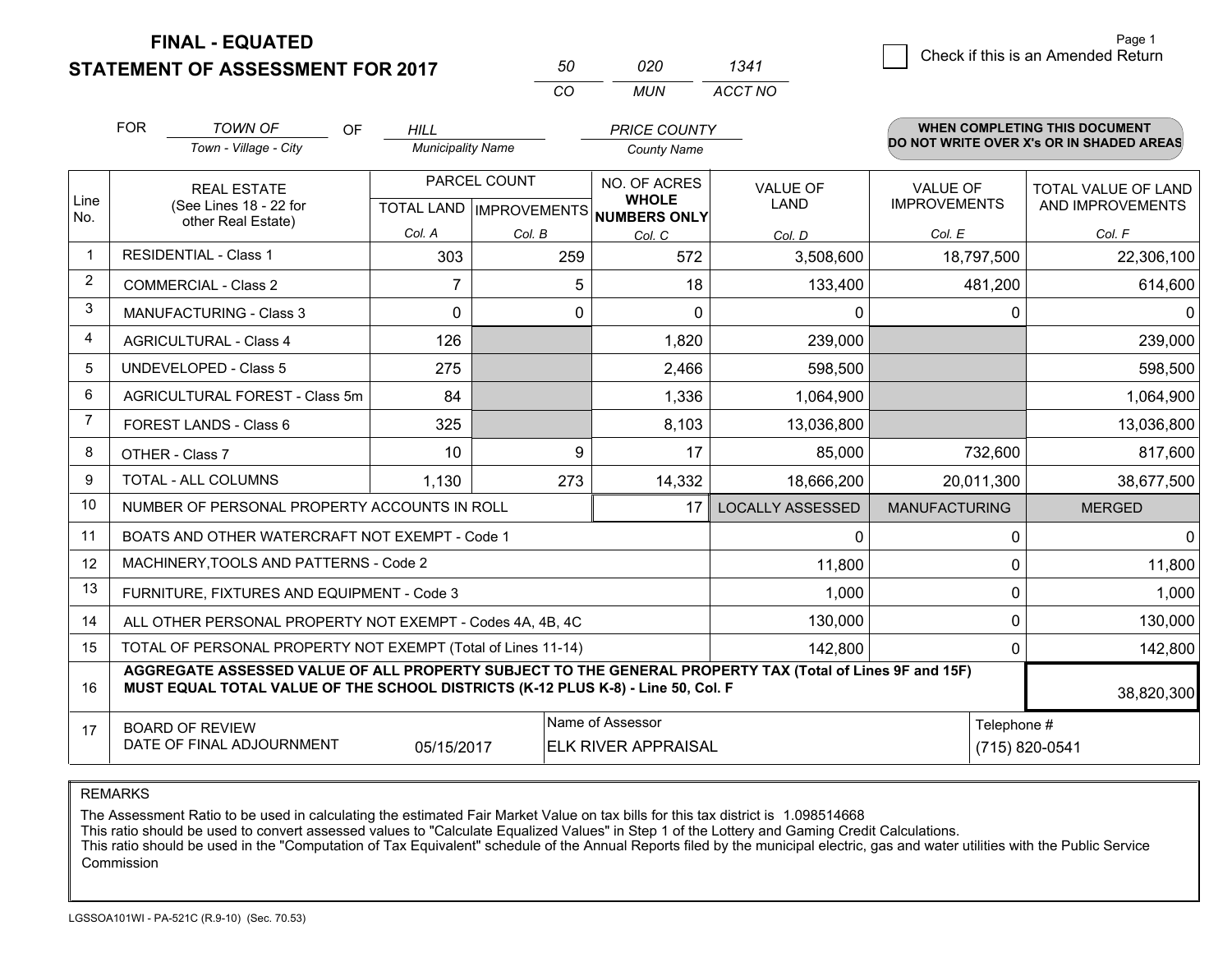*YEAR CO MUN ACCT NO* 2017 50 020 1341

Do not confuse FOREST LANDS (Line 7) with FOREST CROPS (in this section) - They are **NOT** the same

| (a) PARCELS |                       | Private Forest Crop - Reg Class @ 10¢ per acre                                   |                                            |                                                                                                                                                                                                                                                                                                                                                                                                       | Private Forest Crop - Reg Class @ \$2.52 per acre |                  |                                                                                                                                                                                                                                                                                                               |  |
|-------------|-----------------------|----------------------------------------------------------------------------------|--------------------------------------------|-------------------------------------------------------------------------------------------------------------------------------------------------------------------------------------------------------------------------------------------------------------------------------------------------------------------------------------------------------------------------------------------------------|---------------------------------------------------|------------------|---------------------------------------------------------------------------------------------------------------------------------------------------------------------------------------------------------------------------------------------------------------------------------------------------------------|--|
|             | (b) ACRES             | (c) ASSESSED VALUE                                                               |                                            | (d) PARCELS                                                                                                                                                                                                                                                                                                                                                                                           | (e) ACRES                                         |                  | (f) ASSESSED VALUE                                                                                                                                                                                                                                                                                            |  |
|             | 40                    |                                                                                  | $\mathfrak{p}$                             |                                                                                                                                                                                                                                                                                                                                                                                                       | 79.68                                             |                  | 125,300                                                                                                                                                                                                                                                                                                       |  |
|             |                       |                                                                                  |                                            | Entered Before 2005 Managed Forest - Ferrous Mining CLOSED @ \$8.27 per acre                                                                                                                                                                                                                                                                                                                          |                                                   |                  |                                                                                                                                                                                                                                                                                                               |  |
| (a) PARCELS | (b) ACRES             |                                                                                  |                                            |                                                                                                                                                                                                                                                                                                                                                                                                       | (e) ACRES                                         |                  | (f) ASSESSED VALUE                                                                                                                                                                                                                                                                                            |  |
|             |                       |                                                                                  |                                            |                                                                                                                                                                                                                                                                                                                                                                                                       |                                                   |                  |                                                                                                                                                                                                                                                                                                               |  |
|             |                       |                                                                                  |                                            |                                                                                                                                                                                                                                                                                                                                                                                                       |                                                   |                  |                                                                                                                                                                                                                                                                                                               |  |
| (a) PARCELS | (b) ACRES             |                                                                                  |                                            | (d) PARCELS                                                                                                                                                                                                                                                                                                                                                                                           | (e) ACRES                                         |                  | (f) ASSESSED VALUE                                                                                                                                                                                                                                                                                            |  |
| 87          | 3,299.49<br>5,495,400 |                                                                                  |                                            | 56<br>2,082                                                                                                                                                                                                                                                                                                                                                                                           |                                                   |                  | 3,358,000                                                                                                                                                                                                                                                                                                     |  |
|             |                       |                                                                                  |                                            |                                                                                                                                                                                                                                                                                                                                                                                                       |                                                   |                  |                                                                                                                                                                                                                                                                                                               |  |
| (a) PARCELS | (b) ACRES             |                                                                                  |                                            | (d) PARCELS<br>(e) ACRES                                                                                                                                                                                                                                                                                                                                                                              |                                                   |                  | (f) ASSESSED VALUE                                                                                                                                                                                                                                                                                            |  |
|             |                       |                                                                                  |                                            |                                                                                                                                                                                                                                                                                                                                                                                                       |                                                   |                  |                                                                                                                                                                                                                                                                                                               |  |
| 16          | 577                   |                                                                                  | 875,000                                    |                                                                                                                                                                                                                                                                                                                                                                                                       | 1.749.62                                          |                  | 2,591,100                                                                                                                                                                                                                                                                                                     |  |
|             |                       | (b) Federal Acres                                                                | (c) State Acres                            |                                                                                                                                                                                                                                                                                                                                                                                                       |                                                   |                  | (e) Other Acres                                                                                                                                                                                                                                                                                               |  |
|             |                       |                                                                                  |                                            |                                                                                                                                                                                                                                                                                                                                                                                                       | 42.06                                             |                  | 38.91                                                                                                                                                                                                                                                                                                         |  |
|             |                       |                                                                                  |                                            |                                                                                                                                                                                                                                                                                                                                                                                                       |                                                   |                  |                                                                                                                                                                                                                                                                                                               |  |
|             |                       |                                                                                  |                                            |                                                                                                                                                                                                                                                                                                                                                                                                       |                                                   |                  | (c2) PERSONAL                                                                                                                                                                                                                                                                                                 |  |
|             |                       |                                                                                  |                                            |                                                                                                                                                                                                                                                                                                                                                                                                       |                                                   |                  |                                                                                                                                                                                                                                                                                                               |  |
|             |                       |                                                                                  |                                            |                                                                                                                                                                                                                                                                                                                                                                                                       |                                                   |                  |                                                                                                                                                                                                                                                                                                               |  |
|             |                       |                                                                                  |                                            | (f1) REAL ESTATE                                                                                                                                                                                                                                                                                                                                                                                      |                                                   | (f2) PERSONAL    |                                                                                                                                                                                                                                                                                                               |  |
|             |                       |                                                                                  |                                            |                                                                                                                                                                                                                                                                                                                                                                                                       |                                                   |                  |                                                                                                                                                                                                                                                                                                               |  |
|             |                       | (a) County Forest Cropland Acres<br>219.57<br>(a) REAL ESTATE<br>(d) REAL ESTATE | Entered After 2004 Managed Forest - OPEN @ | 68.000<br>Private Forest Crop - Special Class @ 20¢ per acre<br>(c) ASSESSED VALUE<br>Entered Before 2005 Managed Forest - OPEN @ \$.79 per acre<br>(c) ASSESSED VALUE<br>\$2.14 per acre<br>(c) ASSESSED VALUE<br>Assessed Value of Omitted Property From Prior Years (Sec. 70.44)<br>(b) PERSONAL<br>Manufacturing Equated Value of Omitted Property From Prior Years (Sec. 70.995)<br>(e) PERSONAL | (d) PARCELS<br>48<br>131.48                       | (c1) REAL ESTATE | Entered Before 2005 Managed Forest - CLOSED @ \$1.87 per acre<br>Entered After 2004 Managed Forest - CLOSED @ \$10.68 per acre<br>(d) County (NOT FOREST CROP) Acres<br>Assessed Value of Sec. 70.43 Corrections of Errors by Assessors<br>Mfg. Equated Value of Sec.70.43 Corrections of Errors by Assessors |  |

## **SPECIAL DISTRICTS**

| Line<br>No. | Enter 6-digit<br>Special District<br>Code (Col. A) | <b>Account</b><br><b>Number</b><br>(Col. B) | <b>Special District Name</b><br>(Col. C) | <b>Locally Assessed Value</b><br>of Real Estate and<br>Personal Property (Col. D) | Mfg Value of Real Estate<br>and Personal Property<br>(Col. E) | <b>Merged Value of</b><br><b>Real Estate and</b><br>Personal Property (Col. F) |
|-------------|----------------------------------------------------|---------------------------------------------|------------------------------------------|-----------------------------------------------------------------------------------|---------------------------------------------------------------|--------------------------------------------------------------------------------|
| 24          |                                                    |                                             |                                          |                                                                                   |                                                               |                                                                                |
| 25          |                                                    |                                             |                                          |                                                                                   |                                                               |                                                                                |
| 26          |                                                    |                                             |                                          |                                                                                   |                                                               |                                                                                |
| 27          |                                                    |                                             |                                          |                                                                                   |                                                               |                                                                                |
| 28          |                                                    |                                             |                                          |                                                                                   |                                                               |                                                                                |
| 29          |                                                    |                                             |                                          |                                                                                   |                                                               |                                                                                |
| 30          |                                                    |                                             |                                          |                                                                                   |                                                               |                                                                                |
| 31          |                                                    |                                             |                                          |                                                                                   |                                                               |                                                                                |
| 32          |                                                    |                                             |                                          |                                                                                   |                                                               |                                                                                |
| 33          |                                                    |                                             |                                          |                                                                                   |                                                               |                                                                                |
| 34          |                                                    |                                             |                                          |                                                                                   |                                                               |                                                                                |
| 35          |                                                    |                                             |                                          |                                                                                   |                                                               |                                                                                |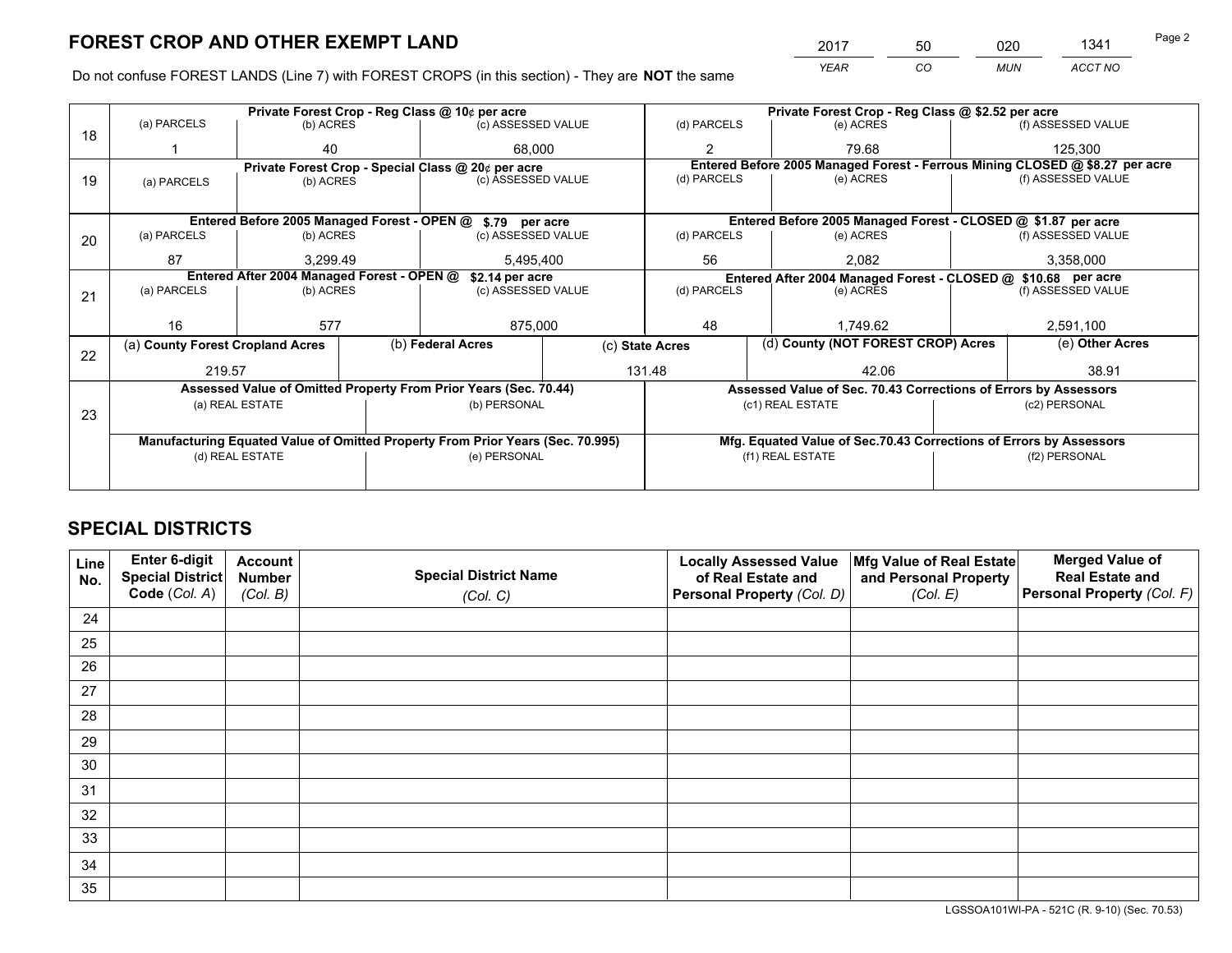|             |                                                          |                                             |                                                         | <b>YEAR</b>                                                                       | CO<br><b>MUN</b>                                              | ACCT NO                                                                        |
|-------------|----------------------------------------------------------|---------------------------------------------|---------------------------------------------------------|-----------------------------------------------------------------------------------|---------------------------------------------------------------|--------------------------------------------------------------------------------|
| Line<br>No. | Enter 6-digit<br><b>School District</b><br>Code (Col. A) | <b>Account</b><br><b>Number</b><br>(Col. B) | <b>School District Name</b><br>(Col. C)                 | <b>Locally Assessed Value</b><br>of Real Estate and<br>Personal Property (Col. D) | Mfg Value of Real Estate<br>and Personal Property<br>(Col. E) | <b>Merged Value of</b><br><b>Real Estate and</b><br>Personal Property (Col. F) |
|             | A. SCHOOL DISTRICTS (K-8 and K-12)                       |                                             |                                                         |                                                                                   |                                                               |                                                                                |
| 36          | 504571                                                   | 0300                                        | SCH D OF PRENTICE                                       | 28,159,800                                                                        |                                                               | 28,159,800                                                                     |
| 37          | 604795                                                   | 0357                                        | SCH D OF RIB LAKE                                       | 10,660,500                                                                        |                                                               | 10,660,500                                                                     |
| 38          |                                                          |                                             |                                                         |                                                                                   |                                                               |                                                                                |
| 39          |                                                          |                                             |                                                         |                                                                                   |                                                               |                                                                                |
| 40          |                                                          |                                             |                                                         |                                                                                   |                                                               |                                                                                |
| 41          |                                                          |                                             |                                                         |                                                                                   |                                                               |                                                                                |
| 42          |                                                          |                                             |                                                         |                                                                                   |                                                               |                                                                                |
| 43          |                                                          |                                             |                                                         |                                                                                   |                                                               |                                                                                |
| 44          |                                                          |                                             |                                                         |                                                                                   |                                                               |                                                                                |
| 45          |                                                          |                                             |                                                         |                                                                                   |                                                               |                                                                                |
| 46          |                                                          |                                             |                                                         |                                                                                   |                                                               |                                                                                |
| 47          |                                                          |                                             |                                                         |                                                                                   |                                                               |                                                                                |
| 48          |                                                          |                                             |                                                         |                                                                                   |                                                               |                                                                                |
| 49          |                                                          |                                             |                                                         |                                                                                   |                                                               |                                                                                |
| 50          | <b>B.</b><br><b>UNION HIGH SCHOOL DISTRICTS</b>          |                                             | TOTAL ASSESSED VALUE OF SCHOOL DISTRICTS (K-8 and K-12) | 38,820,300                                                                        |                                                               | 38,820,300                                                                     |
| 51          |                                                          |                                             |                                                         |                                                                                   |                                                               |                                                                                |
| 52          |                                                          |                                             |                                                         |                                                                                   |                                                               |                                                                                |
| 53          |                                                          |                                             |                                                         |                                                                                   |                                                               |                                                                                |
| 54          |                                                          |                                             |                                                         |                                                                                   |                                                               |                                                                                |
| 55          |                                                          |                                             | TOTAL ASSESSED VALUE OF UNION HIGH SCHOOLS              |                                                                                   |                                                               |                                                                                |
|             | C. TECHNICAL COLLEGE DISTRICTS                           |                                             |                                                         |                                                                                   |                                                               |                                                                                |
| 56          | 001500                                                   | 0014                                        | NORTH CENTRAL TECHNICAL COLLEGE<br><b>WAUS</b>          | 38,820,300                                                                        |                                                               | 38,820,300                                                                     |
| 57          |                                                          |                                             |                                                         |                                                                                   |                                                               |                                                                                |
| 58          |                                                          |                                             |                                                         |                                                                                   |                                                               |                                                                                |
| 59          |                                                          |                                             | TOTAL ASSESSED VALUE OF TECHNICAL COLLEGES              | 38,820,300                                                                        |                                                               | 38,820,300                                                                     |

2017

50

020

 *I hereby certify, to the best of my knowledge and belief, this form is complete and correct.*

**SCHOOL DISTRICTS**

| Print name of preparer | Title                    |                | Date (MM / DD / CCYY) |
|------------------------|--------------------------|----------------|-----------------------|
|                        |                          |                |                       |
| Signature of preparer  | Contact Telephone Number | E-mail address |                       |
|                        | $\sim$                   |                |                       |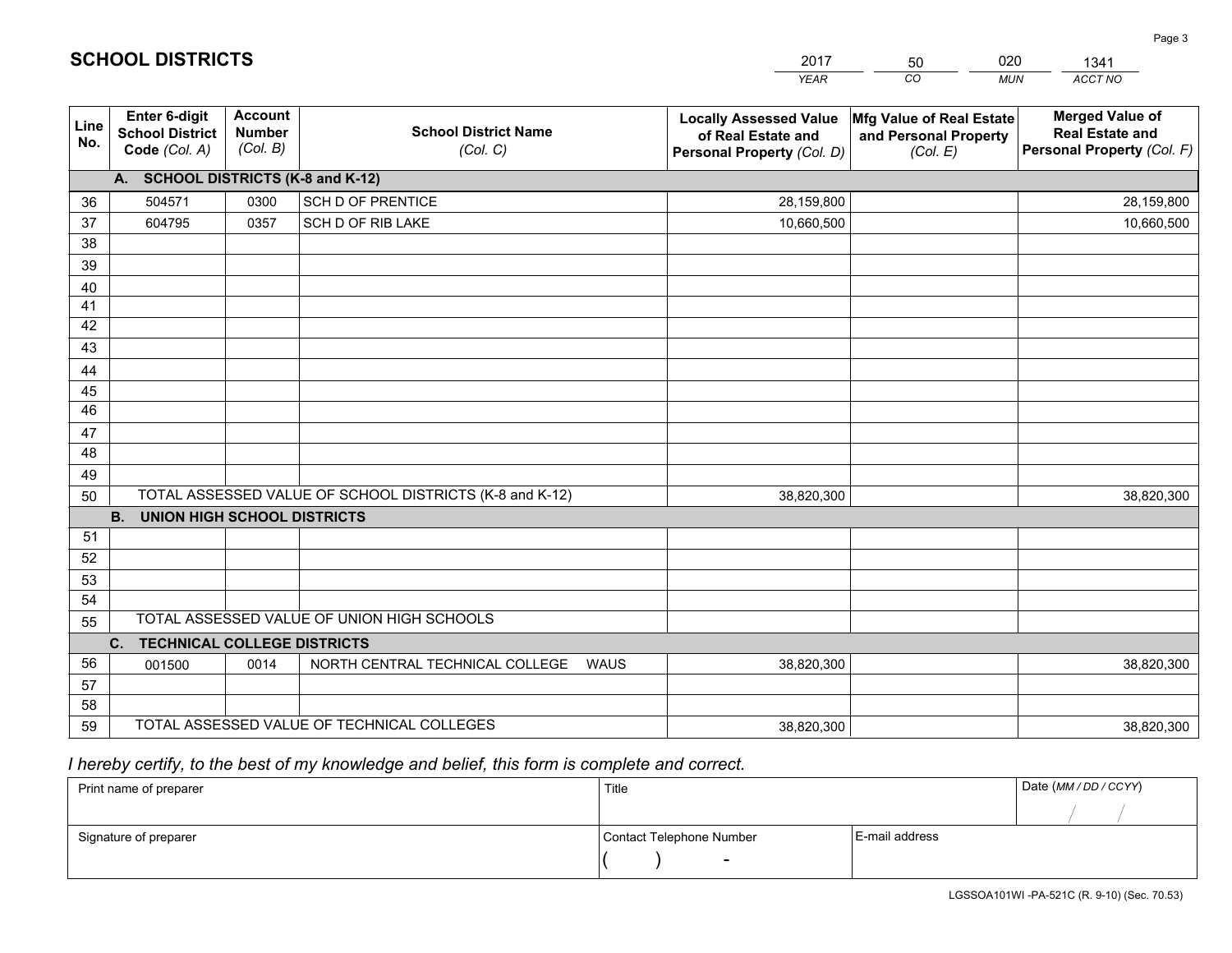#### **HIGHLIGHTS**

- 1. Complete the Statement of Assessment after the Board of Review. Reflect any changes made there.
- 2. Use black ink to complete.
- 3. Line 16 must equal Line 50, Col D.
- 4. Line 55 must equal the total of K-8 schools listed on lines 36-49. Do not include K-12 schools in this comparision.
- 5. Line 59, Col. D must equal Line 16.
- 6. Special District, School District and Technical College District values must include both real estate and personal property. Examples of Special districts are: town sanitary districts, public inland lake protection and rehabilitation districts, and metropolitan sewerage districts.
- 7. DO NOT INCLUDE Manufacturing property values.DOR will print these values on the final SOA.
- 8. Accuracy of this form is very important. The values reported directly affect the equalized value DOR calculates for school and special districts.

#### **Page 1:**

 If not prefilled, enter the tax year,county and municipal code,municipal type, municipal name and county name on the top of form.

Check the Amended box, if filing an amended / corrected SOA.

 Report the parcel count, acres and assessed value of taxable general property, total parcel count, (real and personal), total acres, and values from final figures set by the Board of Review.

- A. Real Estate land and improvements (buildings, etc.) is reported on lines 1 8, total line 9.
- B. Personal Property is reported on lines 11 14, Column D, total line 15.
- C. To complete this report, use the computer produced summary of the assessment roll that shows these amounts.
- D. Use whole numbers only.
- E. Add each line across and each column down to verify entries.

### **Page 2:**

- A. Report Special Items (not subject to general property tax).
- 1. Private Forest Croplands and Managed Forest Lands are reported on lines 18,19, 20 and 21. Be sure to report assessed values **NOT** taxes.
- 2. You should have copies of the orders of entry, orders of withdrawal, etc., to update your assessment roll.
	- 3. Show hundredths of acres (e.g. 39.75).
- 4. Tax exempt lands are reported on line 22.
- 5. Omitted property and sec. 70.43, Wis. Stats., corrections of errors by assessor are reported on line 23. Report real estate and personal property separately. These should be for **prior years**, not something found on the current assessment roll after the board of review.
- B. Special District (Lines 24-35) Include the value of both real and personal property.

 The Department of Revenue (DOR) preprints much of the information regarding names and codes for schools, special districts,etc. If a district is not listed, enter the name and value only, DOR will enter the proper code.

## **Page 3 School Districts:**

Include the value of both real and personal property.

Report School District (regular, elementary, union high school, and technical college).

- 1. Regular (K-12) and Elementary (K-8) school values are reported on lines 36-49, total on line 50.
- 2. Union High School (UHS) (use only if elementary schools are listed on lines 36-49) are reported on lines 51-54. UHS total value (line 55) must equal to the total **elementary school** values reported on lines 36-49. Do notinclude K-12 schools in this comparison.
- 3. Technical College values are reported on lines 56-58, total on line 59.
- 4. Use the computer summary that shows these amounts to complete this report.

#### **This form is due the second Monday in June. File this report only after your Board of Review is complete.**

 *If you have questions: Return forms to:*

 Email: lgs@wisconsin.gov Wisconsin Department of RevenueCall:  $(608)$  266-2569 or  $(608)$  264-6892 Fax number: (608) 264-6887 PO Box 8971

Local Government Services Section 6-97 Madison WI 53708-8971

**NOTE: Please supply any correction to the name and address.**

W4601 MACKY SPUR RD W4601 MACKY SPUR RD OGEMA, WI 54459 - 9383 OGEMA, WI 54459 - 9383 SANDRA K. BEHLING<br>TOWN OF HILL SANDRA K. BEHLING TOWN OF HILL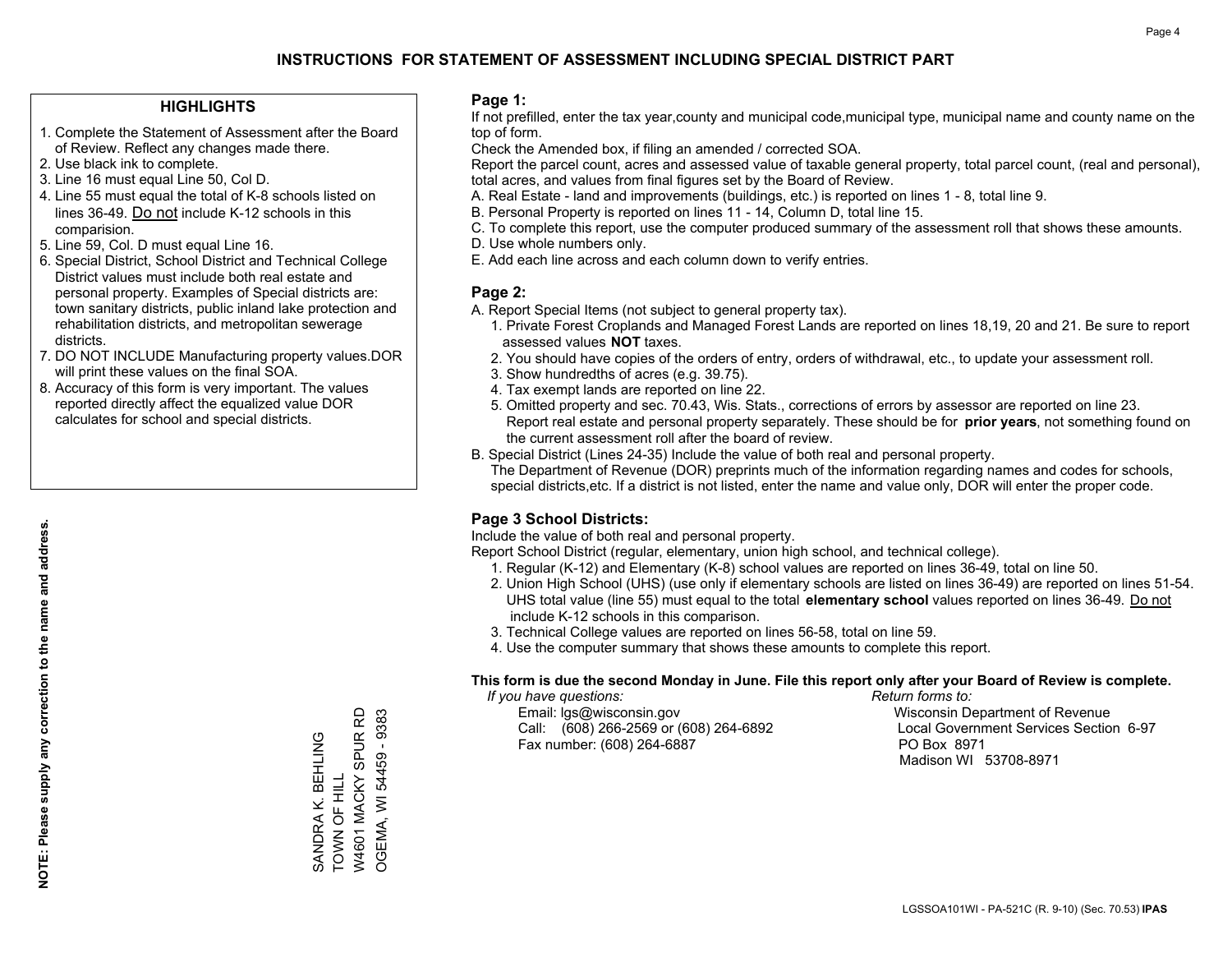**STATEMENT OF ASSESSMENT FOR 2017** 

| 50  | פכח  | 1342    |
|-----|------|---------|
| rn. | MUN. | ACCT NO |

|                | <b>FOR</b>                                                                                                                                                                                   | <b>TOWN OF</b><br>OF                                      | <b>KENNAN</b>                                            |        | <b>PRICE COUNTY</b>          |                                |                                        | <b>WHEN COMPLETING THIS DOCUMENT</b>           |
|----------------|----------------------------------------------------------------------------------------------------------------------------------------------------------------------------------------------|-----------------------------------------------------------|----------------------------------------------------------|--------|------------------------------|--------------------------------|----------------------------------------|------------------------------------------------|
|                |                                                                                                                                                                                              | Town - Village - City                                     | <b>Municipality Name</b>                                 |        | <b>County Name</b>           |                                |                                        | DO NOT WRITE OVER X's OR IN SHADED AREAS       |
| Line           |                                                                                                                                                                                              | <b>REAL ESTATE</b><br>(See Lines 18 - 22 for              | PARCEL COUNT<br>TOTAL LAND   IMPROVEMENTS   NUMBERS ONLY |        | NO. OF ACRES<br><b>WHOLE</b> | <b>VALUE OF</b><br><b>LAND</b> | <b>VALUE OF</b><br><b>IMPROVEMENTS</b> | <b>TOTAL VALUE OF LAND</b><br>AND IMPROVEMENTS |
| No.            |                                                                                                                                                                                              | other Real Estate)                                        | Col. A                                                   | Col. B | Col. C                       | Col. D                         | Col. E                                 | Col. F                                         |
| $\mathbf 1$    |                                                                                                                                                                                              | <b>RESIDENTIAL - Class 1</b>                              | 203                                                      | 181    | 337                          | 735,100                        | 9,688,300                              | 10,423,400                                     |
| 2              |                                                                                                                                                                                              | <b>COMMERCIAL - Class 2</b>                               | 3                                                        | 3      | 6                            | 12,900                         | 240,100                                | 253,000                                        |
| 3              |                                                                                                                                                                                              | <b>MANUFACTURING - Class 3</b>                            | 0                                                        | 0      | $\Omega$                     | $\mathbf 0$                    |                                        | 0<br>0                                         |
| 4              |                                                                                                                                                                                              | <b>AGRICULTURAL - Class 4</b>                             | 263                                                      |        | 6,288                        | 711,200                        |                                        | 711,200                                        |
| 5              |                                                                                                                                                                                              | <b>UNDEVELOPED - Class 5</b>                              | 242                                                      |        | 2,043                        | 610,400                        |                                        | 610,400                                        |
| 6              |                                                                                                                                                                                              | AGRICULTURAL FOREST - Class 5m                            | 106                                                      |        | 2,238                        | 1,560,500                      |                                        | 1,560,500                                      |
| $\overline{7}$ | FOREST LANDS - Class 6                                                                                                                                                                       |                                                           | 275                                                      |        | 7,556                        | 10,295,100                     |                                        | 10,295,100                                     |
| 8              |                                                                                                                                                                                              | OTHER - Class 7                                           | 58                                                       | 58     | 134                          | 432,500                        | 4,490,600                              | 4,923,100                                      |
| 9              |                                                                                                                                                                                              | TOTAL - ALL COLUMNS                                       | 1,150                                                    | 242    | 18,602                       | 14,357,700                     | 14,419,000                             | 28,776,700                                     |
| 10             |                                                                                                                                                                                              | NUMBER OF PERSONAL PROPERTY ACCOUNTS IN ROLL              |                                                          |        | 17                           | <b>LOCALLY ASSESSED</b>        | <b>MANUFACTURING</b>                   | <b>MERGED</b>                                  |
| 11             |                                                                                                                                                                                              | BOATS AND OTHER WATERCRAFT NOT EXEMPT - Code 1            |                                                          |        |                              | $\mathbf 0$                    |                                        | $\mathbf 0$<br>$\Omega$                        |
| 12             |                                                                                                                                                                                              | MACHINERY, TOOLS AND PATTERNS - Code 2                    |                                                          |        |                              | 1,000                          |                                        | 1,000<br>0                                     |
| 13             |                                                                                                                                                                                              | FURNITURE, FIXTURES AND EQUIPMENT - Code 3                |                                                          |        |                              | 4,300                          |                                        | 4,300<br>0                                     |
| 14             |                                                                                                                                                                                              | ALL OTHER PERSONAL PROPERTY NOT EXEMPT - Codes 4A, 4B, 4C |                                                          |        |                              | 307,300                        |                                        | $\Omega$<br>307,300                            |
| 15             | TOTAL OF PERSONAL PROPERTY NOT EXEMPT (Total of Lines 11-14)<br>312,600                                                                                                                      |                                                           |                                                          |        |                              |                                |                                        | 312,600<br>0                                   |
| 16             | AGGREGATE ASSESSED VALUE OF ALL PROPERTY SUBJECT TO THE GENERAL PROPERTY TAX (Total of Lines 9F and 15F)<br>MUST EQUAL TOTAL VALUE OF THE SCHOOL DISTRICTS (K-12 PLUS K-8) - Line 50, Col. F |                                                           |                                                          |        |                              |                                | 29,089,300                             |                                                |
| 17             | Name of Assessor<br>Telephone #<br><b>BOARD OF REVIEW</b><br>DATE OF FINAL ADJOURNMENT<br>ED O'MEARA ASSESSOR<br>(715) 762-5530<br>07/06/2017                                                |                                                           |                                                          |        |                              |                                |                                        |                                                |

REMARKS

The Assessment Ratio to be used in calculating the estimated Fair Market Value on tax bills for this tax district is 1.036826216<br>This ratio should be used to convert assessed values to "Calculate Equalized Values" in Step Commission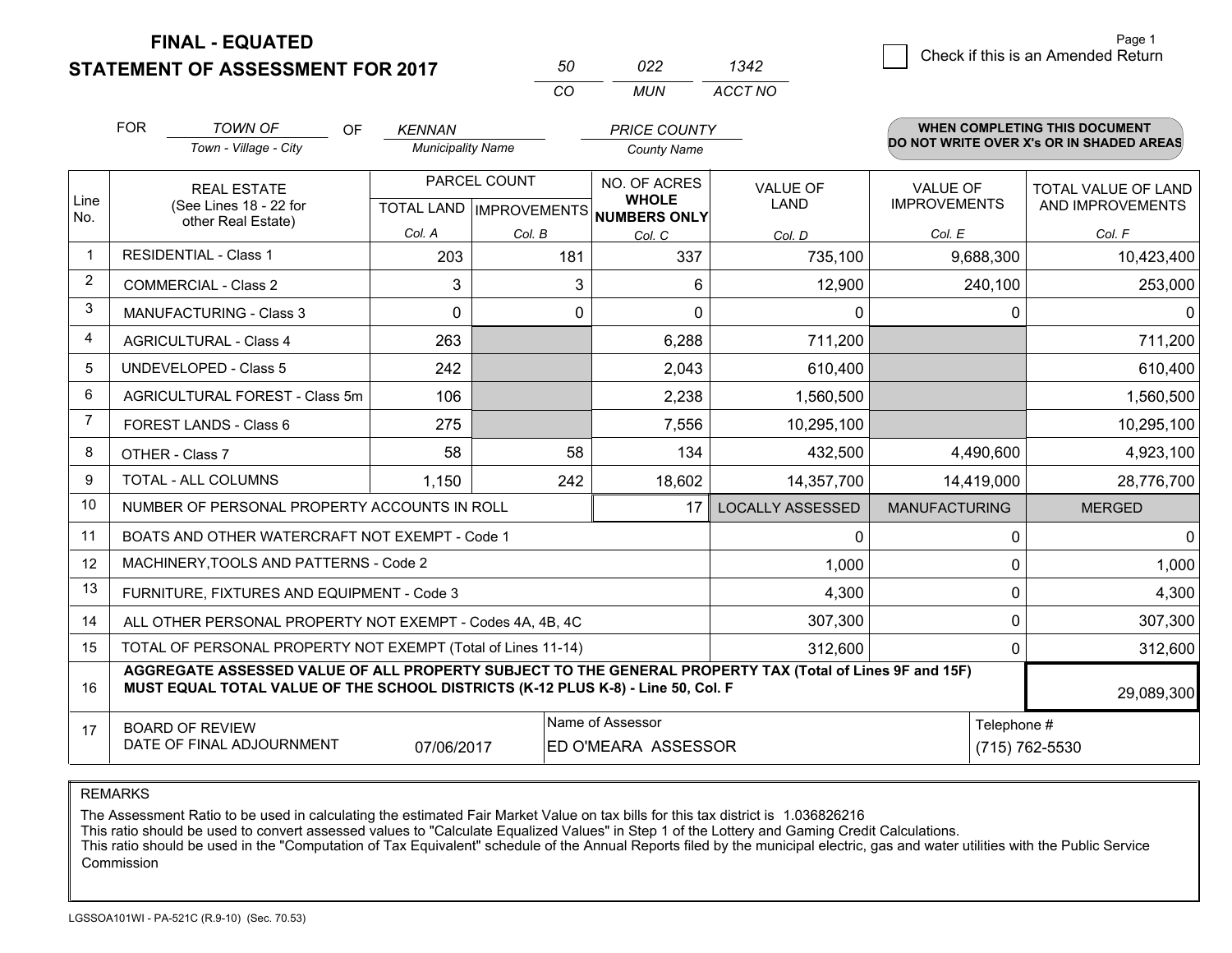*YEAR CO MUN ACCT NO* 2017 50 022 1342 Page 2

Do not confuse FOREST LANDS (Line 7) with FOREST CROPS (in this section) - They are **NOT** the same

|    |                                                                                |                                                    |  | Private Forest Crop - Reg Class @ 10¢ per acre                   |                                                               |                  | Private Forest Crop - Reg Class @ \$2.52 per acre                            |                                                                 |                                                                    |                    |
|----|--------------------------------------------------------------------------------|----------------------------------------------------|--|------------------------------------------------------------------|---------------------------------------------------------------|------------------|------------------------------------------------------------------------------|-----------------------------------------------------------------|--------------------------------------------------------------------|--------------------|
| 18 | (a) PARCELS                                                                    | (b) ACRES                                          |  | (c) ASSESSED VALUE                                               |                                                               | (d) PARCELS      |                                                                              | (e) ACRES                                                       |                                                                    | (f) ASSESSED VALUE |
|    |                                                                                |                                                    |  |                                                                  |                                                               |                  |                                                                              | 40                                                              |                                                                    | 56,000             |
|    |                                                                                | Private Forest Crop - Special Class @ 20¢ per acre |  |                                                                  |                                                               |                  | Entered Before 2005 Managed Forest - Ferrous Mining CLOSED @ \$8.27 per acre |                                                                 |                                                                    |                    |
| 19 | (a) PARCELS                                                                    | (b) ACRES                                          |  | (c) ASSESSED VALUE                                               |                                                               | (d) PARCELS      |                                                                              | (e) ACRES                                                       |                                                                    | (f) ASSESSED VALUE |
|    |                                                                                |                                                    |  |                                                                  |                                                               |                  |                                                                              |                                                                 |                                                                    |                    |
|    |                                                                                |                                                    |  | Entered Before 2005 Managed Forest - OPEN @ \$.79 per acre       |                                                               |                  |                                                                              | Entered Before 2005 Managed Forest - CLOSED @ \$1.87 per acre   |                                                                    |                    |
| 20 | (a) PARCELS                                                                    | (b) ACRES                                          |  | (c) ASSESSED VALUE                                               |                                                               | (d) PARCELS      |                                                                              | (e) ACRES                                                       |                                                                    | (f) ASSESSED VALUE |
|    | 25                                                                             | 968.8                                              |  | 1,356,200                                                        |                                                               | 35<br>1,219.55   |                                                                              |                                                                 | 1,707,400                                                          |                    |
|    | Entered After 2004 Managed Forest - OPEN @<br>\$2.14 per acre                  |                                                    |  |                                                                  | Entered After 2004 Managed Forest - CLOSED @ \$10.68 per acre |                  |                                                                              |                                                                 |                                                                    |                    |
| 21 | (a) PARCELS                                                                    | (b) ACRES                                          |  | (c) ASSESSED VALUE                                               |                                                               | (d) PARCELS      |                                                                              | (e) ACRES                                                       |                                                                    | (f) ASSESSED VALUE |
|    |                                                                                |                                                    |  |                                                                  |                                                               |                  |                                                                              |                                                                 |                                                                    |                    |
|    | я                                                                              | 253                                                |  | 354,200                                                          |                                                               | 37<br>1.192.61   |                                                                              |                                                                 | 1,571,800                                                          |                    |
| 22 | (a) County Forest Cropland Acres                                               |                                                    |  | (b) Federal Acres                                                |                                                               | (c) State Acres  |                                                                              | (d) County (NOT FOREST CROP) Acres                              |                                                                    | (e) Other Acres    |
|    | 22.217.98                                                                      |                                                    |  |                                                                  | 2.56                                                          |                  |                                                                              |                                                                 |                                                                    | 210.76             |
|    |                                                                                |                                                    |  | Assessed Value of Omitted Property From Prior Years (Sec. 70.44) |                                                               |                  |                                                                              | Assessed Value of Sec. 70.43 Corrections of Errors by Assessors |                                                                    |                    |
| 23 |                                                                                | (a) REAL ESTATE                                    |  | (b) PERSONAL                                                     |                                                               |                  | (c1) REAL ESTATE                                                             |                                                                 |                                                                    | (c2) PERSONAL      |
|    |                                                                                |                                                    |  |                                                                  |                                                               |                  |                                                                              |                                                                 |                                                                    |                    |
|    | Manufacturing Equated Value of Omitted Property From Prior Years (Sec. 70.995) |                                                    |  |                                                                  |                                                               |                  |                                                                              |                                                                 | Mfg. Equated Value of Sec.70.43 Corrections of Errors by Assessors |                    |
|    | (d) REAL ESTATE                                                                |                                                    |  | (e) PERSONAL                                                     |                                                               | (f1) REAL ESTATE |                                                                              |                                                                 | (f2) PERSONAL                                                      |                    |
|    |                                                                                |                                                    |  |                                                                  |                                                               |                  |                                                                              |                                                                 |                                                                    |                    |

## **SPECIAL DISTRICTS**

| Line<br>No. | Enter 6-digit<br>Special District<br>Code (Col. A) | <b>Account</b><br><b>Number</b><br>(Col. B) | <b>Special District Name</b><br>(Col. C) | <b>Locally Assessed Value</b><br>of Real Estate and<br>Personal Property (Col. D) | Mfg Value of Real Estate<br>and Personal Property<br>(Col. E) | <b>Merged Value of</b><br><b>Real Estate and</b><br>Personal Property (Col. F) |
|-------------|----------------------------------------------------|---------------------------------------------|------------------------------------------|-----------------------------------------------------------------------------------|---------------------------------------------------------------|--------------------------------------------------------------------------------|
| 24          |                                                    |                                             |                                          |                                                                                   |                                                               |                                                                                |
| 25          |                                                    |                                             |                                          |                                                                                   |                                                               |                                                                                |
| 26          |                                                    |                                             |                                          |                                                                                   |                                                               |                                                                                |
| 27          |                                                    |                                             |                                          |                                                                                   |                                                               |                                                                                |
| 28          |                                                    |                                             |                                          |                                                                                   |                                                               |                                                                                |
| 29          |                                                    |                                             |                                          |                                                                                   |                                                               |                                                                                |
| 30          |                                                    |                                             |                                          |                                                                                   |                                                               |                                                                                |
| 31          |                                                    |                                             |                                          |                                                                                   |                                                               |                                                                                |
| 32          |                                                    |                                             |                                          |                                                                                   |                                                               |                                                                                |
| 33          |                                                    |                                             |                                          |                                                                                   |                                                               |                                                                                |
| 34          |                                                    |                                             |                                          |                                                                                   |                                                               |                                                                                |
| 35          |                                                    |                                             |                                          |                                                                                   |                                                               |                                                                                |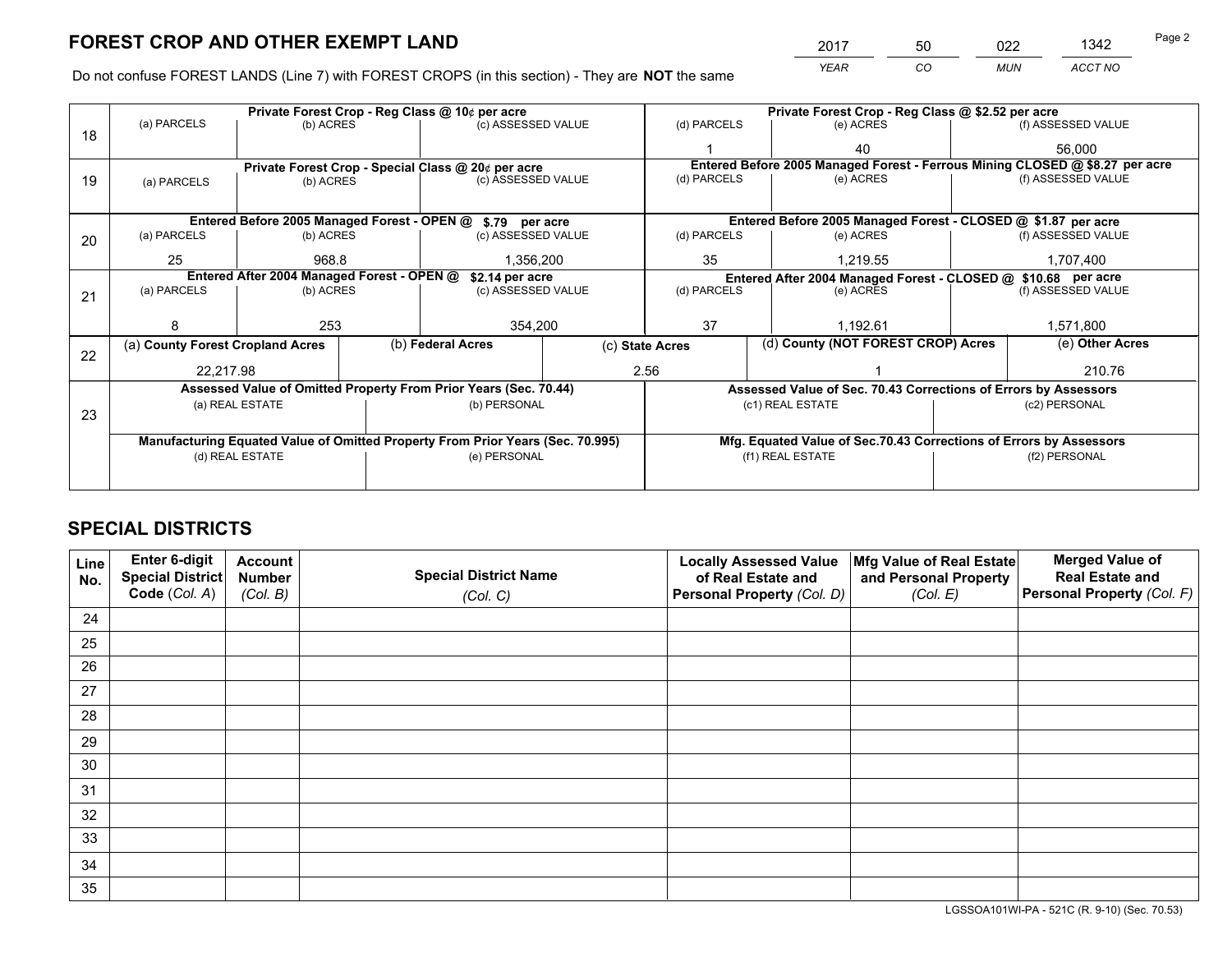|             |                                                          |                                             |                                                         | <b>YEAR</b>                                                                       | CO<br><b>MUN</b>                                              | ACCT NO                                                                        |
|-------------|----------------------------------------------------------|---------------------------------------------|---------------------------------------------------------|-----------------------------------------------------------------------------------|---------------------------------------------------------------|--------------------------------------------------------------------------------|
| Line<br>No. | Enter 6-digit<br><b>School District</b><br>Code (Col. A) | <b>Account</b><br><b>Number</b><br>(Col. B) | <b>School District Name</b><br>(Col. C)                 | <b>Locally Assessed Value</b><br>of Real Estate and<br>Personal Property (Col. D) | Mfg Value of Real Estate<br>and Personal Property<br>(Col. E) | <b>Merged Value of</b><br><b>Real Estate and</b><br>Personal Property (Col. F) |
|             | A. SCHOOL DISTRICTS (K-8 and K-12)                       |                                             |                                                         |                                                                                   |                                                               |                                                                                |
| 36          | 504347                                                   | 0299                                        | SCH D OF PHILLIPS                                       | 24,245,200                                                                        |                                                               | 24,245,200                                                                     |
| 37          | 545757                                                   | 0325                                        | SCH D OF FLAMBEAU                                       | 4,844,100                                                                         |                                                               | 4,844,100                                                                      |
| 38          |                                                          |                                             |                                                         |                                                                                   |                                                               |                                                                                |
| 39          |                                                          |                                             |                                                         |                                                                                   |                                                               |                                                                                |
| 40          |                                                          |                                             |                                                         |                                                                                   |                                                               |                                                                                |
| 41          |                                                          |                                             |                                                         |                                                                                   |                                                               |                                                                                |
| 42          |                                                          |                                             |                                                         |                                                                                   |                                                               |                                                                                |
| 43          |                                                          |                                             |                                                         |                                                                                   |                                                               |                                                                                |
| 44          |                                                          |                                             |                                                         |                                                                                   |                                                               |                                                                                |
| 45          |                                                          |                                             |                                                         |                                                                                   |                                                               |                                                                                |
| 46          |                                                          |                                             |                                                         |                                                                                   |                                                               |                                                                                |
| 47          |                                                          |                                             |                                                         |                                                                                   |                                                               |                                                                                |
| 48          |                                                          |                                             |                                                         |                                                                                   |                                                               |                                                                                |
| 49          |                                                          |                                             | TOTAL ASSESSED VALUE OF SCHOOL DISTRICTS (K-8 and K-12) |                                                                                   |                                                               |                                                                                |
| 50          | <b>B.</b><br><b>UNION HIGH SCHOOL DISTRICTS</b>          |                                             |                                                         | 29,089,300                                                                        |                                                               | 29,089,300                                                                     |
| 51          |                                                          |                                             |                                                         |                                                                                   |                                                               |                                                                                |
| 52          |                                                          |                                             |                                                         |                                                                                   |                                                               |                                                                                |
| 53          |                                                          |                                             |                                                         |                                                                                   |                                                               |                                                                                |
| 54          |                                                          |                                             |                                                         |                                                                                   |                                                               |                                                                                |
| 55          |                                                          |                                             | TOTAL ASSESSED VALUE OF UNION HIGH SCHOOLS              |                                                                                   |                                                               |                                                                                |
|             | C. TECHNICAL COLLEGE DISTRICTS                           |                                             |                                                         |                                                                                   |                                                               |                                                                                |
| 56          | 001500                                                   | 0014                                        | NORTH CENTRAL TECHNICAL COLLEGE<br><b>WAUS</b>          | 29,089,300                                                                        |                                                               | 29,089,300                                                                     |
| 57          |                                                          |                                             |                                                         |                                                                                   |                                                               |                                                                                |
| 58          |                                                          |                                             |                                                         |                                                                                   |                                                               |                                                                                |
| 59          |                                                          |                                             | TOTAL ASSESSED VALUE OF TECHNICAL COLLEGES              | 29,089,300                                                                        |                                                               | 29,089,300                                                                     |

 *I hereby certify, to the best of my knowledge and belief, this form is complete and correct.*

| Print name of preparer | Title                    |                | Date (MM / DD / CCYY) |
|------------------------|--------------------------|----------------|-----------------------|
|                        |                          |                |                       |
| Signature of preparer  | Contact Telephone Number | E-mail address |                       |
|                        | $\overline{\phantom{0}}$ |                |                       |

**SCHOOL DISTRICTS**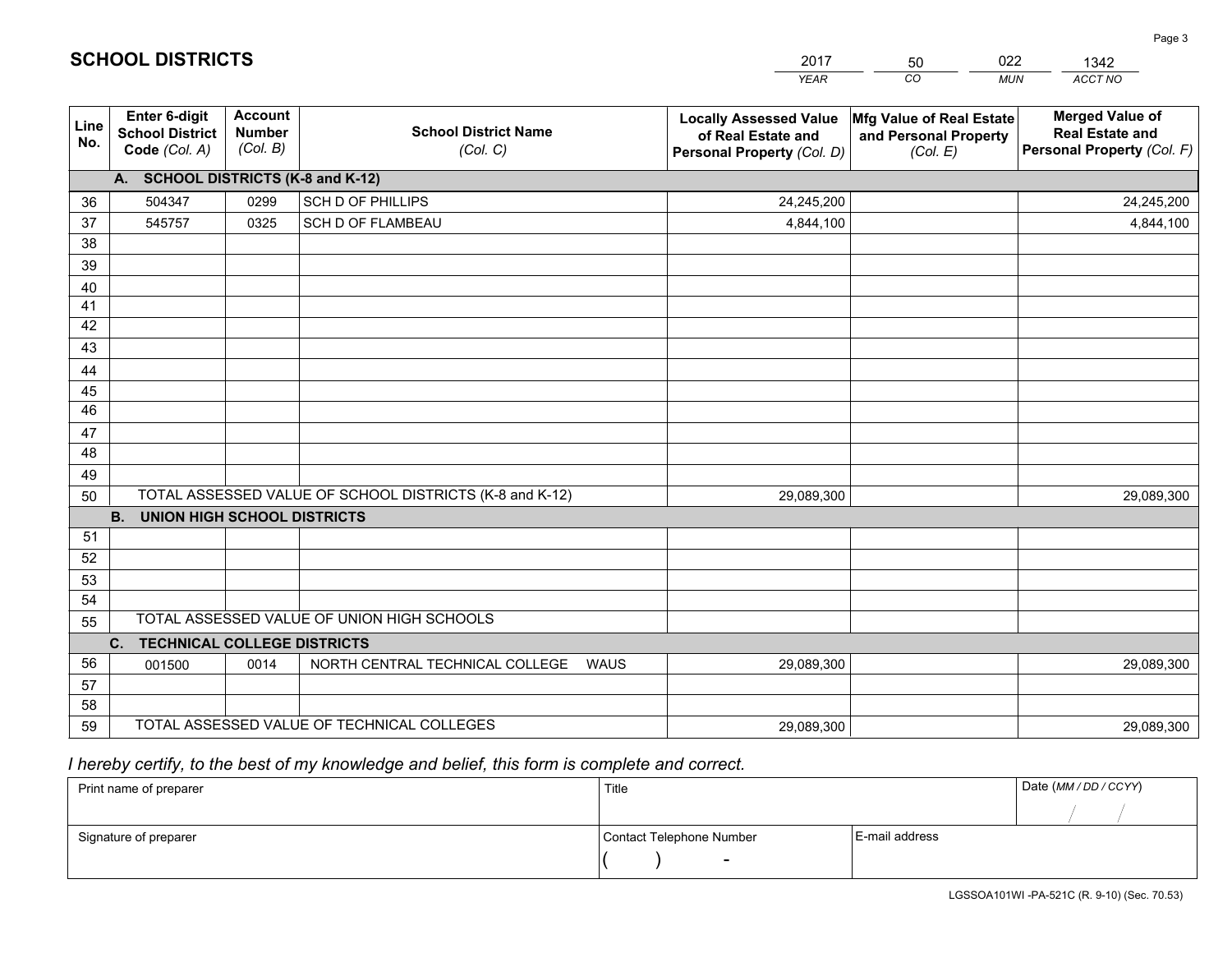#### **HIGHLIGHTS**

- 1. Complete the Statement of Assessment after the Board of Review. Reflect any changes made there.
- 2. Use black ink to complete.

**NOTE: Please supply any correction to the name and address.**

NOTE: Please supply any correction to the name and address.

- 3. Line 16 must equal Line 50, Col D.
- 4. Line 55 must equal the total of K-8 schools listed on lines 36-49. Do not include K-12 schools in this comparision.
- 5. Line 59, Col. D must equal Line 16.
- 6. Special District, School District and Technical College District values must include both real estate and personal property. Examples of Special districts are: town sanitary districts, public inland lake protection and rehabilitation districts, and metropolitan sewerage districts.
- 7. DO NOT INCLUDE Manufacturing property values.DOR will print these values on the final SOA.
- 8. Accuracy of this form is very important. The values reported directly affect the equalized value DOR calculates for school and special districts.

#### **Page 1:**

 If not prefilled, enter the tax year,county and municipal code,municipal type, municipal name and county name on the top of form.

Check the Amended box, if filing an amended / corrected SOA.

 Report the parcel count, acres and assessed value of taxable general property, total parcel count, (real and personal), total acres, and values from final figures set by the Board of Review.

- A. Real Estate land and improvements (buildings, etc.) is reported on lines 1 8, total line 9.
- B. Personal Property is reported on lines 11 14, Column D, total line 15.
- C. To complete this report, use the computer produced summary of the assessment roll that shows these amounts.
- D. Use whole numbers only.
- E. Add each line across and each column down to verify entries.

#### **Page 2:**

- A. Report Special Items (not subject to general property tax).
- 1. Private Forest Croplands and Managed Forest Lands are reported on lines 18,19, 20 and 21. Be sure to report assessed values **NOT** taxes.
- 2. You should have copies of the orders of entry, orders of withdrawal, etc., to update your assessment roll.
	- 3. Show hundredths of acres (e.g. 39.75).
- 4. Tax exempt lands are reported on line 22.
- 5. Omitted property and sec. 70.43, Wis. Stats., corrections of errors by assessor are reported on line 23. Report real estate and personal property separately. These should be for **prior years**, not something found on the current assessment roll after the board of review.
- B. Special District (Lines 24-35) Include the value of both real and personal property.

 The Department of Revenue (DOR) preprints much of the information regarding names and codes for schools, special districts,etc. If a district is not listed, enter the name and value only, DOR will enter the proper code.

## **Page 3 School Districts:**

Include the value of both real and personal property.

Report School District (regular, elementary, union high school, and technical college).

- 1. Regular (K-12) and Elementary (K-8) school values are reported on lines 36-49, total on line 50.
- 2. Union High School (UHS) (use only if elementary schools are listed on lines 36-49) are reported on lines 51-54. UHS total value (line 55) must equal to the total **elementary school** values reported on lines 36-49. Do notinclude K-12 schools in this comparison.
- 3. Technical College values are reported on lines 56-58, total on line 59.
- 4. Use the computer summary that shows these amounts to complete this report.

#### **This form is due the second Monday in June. File this report only after your Board of Review is complete.**

 *If you have questions: Return forms to:*

 Email: lgs@wisconsin.gov Wisconsin Department of RevenueCall:  $(608)$  266-2569 or  $(608)$  264-6892 Fax number: (608) 264-6887 PO Box 8971

Local Government Services Section 6-97 Madison WI 53708-8971

BRENDA JONES<br>TOWN OF KENNAN<br>N9813 HIGH ROAD TOWN OF KENNAN KENNAN, WI 54537 KENNAN, WI 54537 N9813 HIGH ROAD BRENDA JONES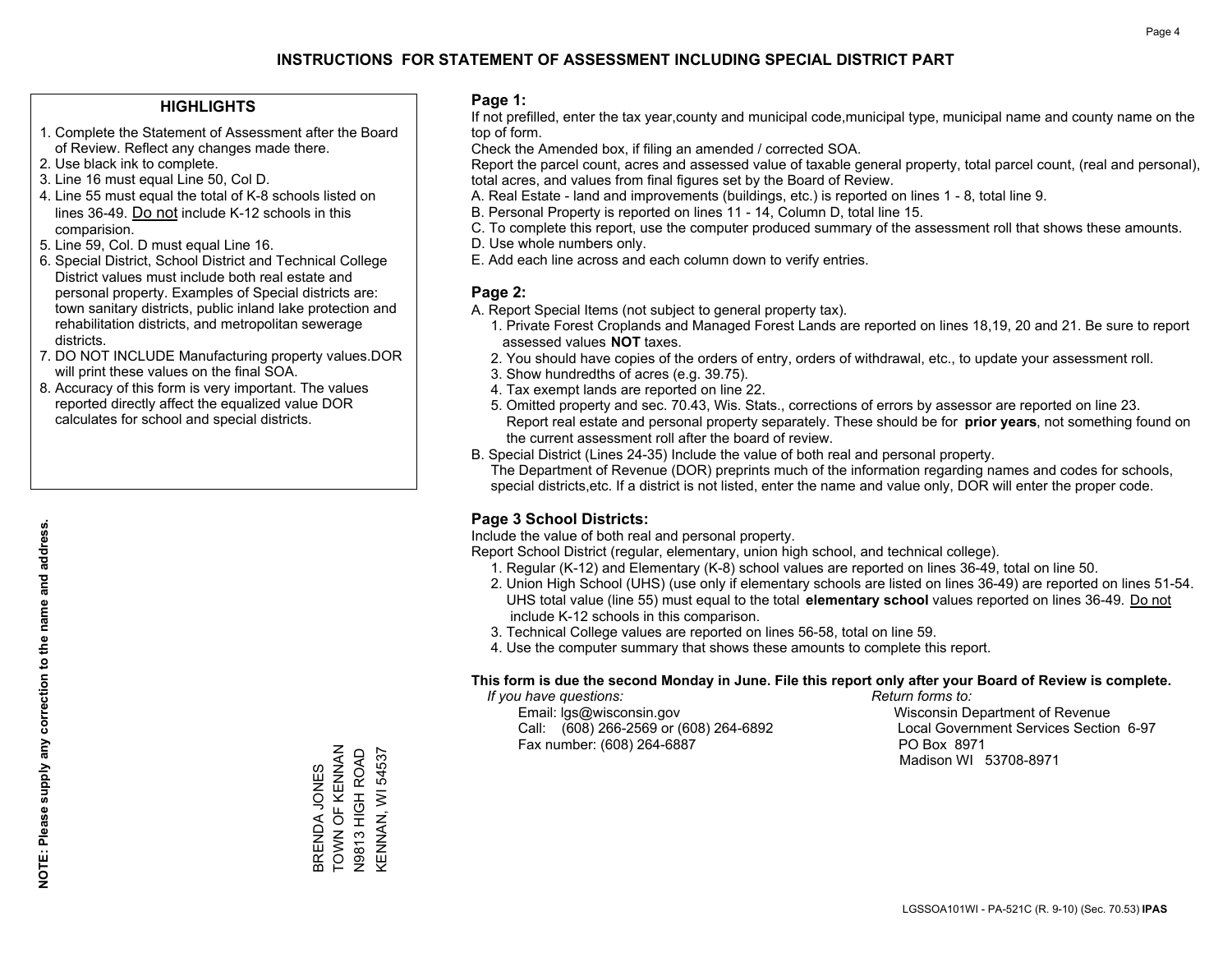**STATEMENT OF ASSESSMENT FOR 2017** 

| 50  | በ24 | 1343    |
|-----|-----|---------|
| rn. | MUN | ACCT NO |

|                | <b>FOR</b>                                                                                                                                                                                                 | <b>TOWN OF</b><br>OF                                      | <b>KNOX</b>              |                                      | <b>PRICE COUNTY</b> |                         |                      | <b>WHEN COMPLETING THIS DOCUMENT</b><br>DO NOT WRITE OVER X's OR IN SHADED AREAS |  |  |
|----------------|------------------------------------------------------------------------------------------------------------------------------------------------------------------------------------------------------------|-----------------------------------------------------------|--------------------------|--------------------------------------|---------------------|-------------------------|----------------------|----------------------------------------------------------------------------------|--|--|
|                |                                                                                                                                                                                                            | Town - Village - City                                     | <b>Municipality Name</b> |                                      |                     | <b>County Name</b>      |                      |                                                                                  |  |  |
|                |                                                                                                                                                                                                            | PARCEL COUNT<br><b>REAL ESTATE</b>                        |                          |                                      | NO. OF ACRES        | <b>VALUE OF</b>         | <b>VALUE OF</b>      | <b>TOTAL VALUE OF LAND</b>                                                       |  |  |
| Line<br>No.    |                                                                                                                                                                                                            | (See Lines 18 - 22 for<br>other Real Estate)              |                          | TOTAL LAND IMPROVEMENTS NUMBERS ONLY | <b>WHOLE</b>        | LAND                    | <b>IMPROVEMENTS</b>  | AND IMPROVEMENTS                                                                 |  |  |
|                |                                                                                                                                                                                                            |                                                           | Col. A                   | Col. B                               | Col. C              | Col. D                  | Col. E               | Col. F                                                                           |  |  |
| $\overline{1}$ | <b>RESIDENTIAL - Class 1</b>                                                                                                                                                                               |                                                           | 323                      | 278                                  | 468                 | 618,500                 | 12,511,100           | 13,129,600                                                                       |  |  |
| $\overline{2}$ |                                                                                                                                                                                                            | COMMERCIAL - Class 2                                      | 10                       | 7                                    | 23                  | 28,900                  | 749,000              | 777,900                                                                          |  |  |
| 3              |                                                                                                                                                                                                            | <b>MANUFACTURING - Class 3</b>                            | $\Omega$                 | 0                                    | 0                   | $\Omega$                | 0                    | 0                                                                                |  |  |
| 4              |                                                                                                                                                                                                            | <b>AGRICULTURAL - Class 4</b>                             | 226                      |                                      | 4,631               | 447,800                 |                      | 447,800                                                                          |  |  |
| 5              | UNDEVELOPED - Class 5                                                                                                                                                                                      |                                                           | 361                      |                                      | 5,146               | 1,788,900               |                      | 1,788,900                                                                        |  |  |
| 6              | AGRICULTURAL FOREST - Class 5m                                                                                                                                                                             |                                                           | 154                      |                                      | 2,680               | 1,868,800               |                      | 1,868,800                                                                        |  |  |
| 7              | FOREST LANDS - Class 6                                                                                                                                                                                     |                                                           | 410                      |                                      | 10,208              | 15,644,000              |                      | 15,644,000                                                                       |  |  |
| 8              |                                                                                                                                                                                                            | OTHER - Class 7                                           | 10                       | 9                                    | 16                  | 20,600                  | 543,100              | 563,700                                                                          |  |  |
| 9              |                                                                                                                                                                                                            | TOTAL - ALL COLUMNS<br>294<br>23,172<br>1.494             |                          | 20,417,500                           | 13,803,200          | 34,220,700              |                      |                                                                                  |  |  |
| 10             |                                                                                                                                                                                                            | NUMBER OF PERSONAL PROPERTY ACCOUNTS IN ROLL              |                          |                                      | 14                  | <b>LOCALLY ASSESSED</b> | <b>MANUFACTURING</b> | <b>MERGED</b>                                                                    |  |  |
| 11             |                                                                                                                                                                                                            | BOATS AND OTHER WATERCRAFT NOT EXEMPT - Code 1            |                          |                                      |                     | $\Omega$                | $\mathbf{0}$         | $\Omega$                                                                         |  |  |
| 12             |                                                                                                                                                                                                            | MACHINERY, TOOLS AND PATTERNS - Code 2                    |                          |                                      |                     | 25,200                  | 0                    | 25,200                                                                           |  |  |
| 13             |                                                                                                                                                                                                            | FURNITURE, FIXTURES AND EQUIPMENT - Code 3                |                          |                                      |                     | 1,700                   | 0                    | 1,700                                                                            |  |  |
| 14             |                                                                                                                                                                                                            | ALL OTHER PERSONAL PROPERTY NOT EXEMPT - Codes 4A, 4B, 4C |                          |                                      |                     | 223,100                 | 0                    | 223,100                                                                          |  |  |
| 15             | TOTAL OF PERSONAL PROPERTY NOT EXEMPT (Total of Lines 11-14)<br>250,000                                                                                                                                    |                                                           |                          |                                      |                     |                         | $\mathbf 0$          | 250,000                                                                          |  |  |
| 16             | AGGREGATE ASSESSED VALUE OF ALL PROPERTY SUBJECT TO THE GENERAL PROPERTY TAX (Total of Lines 9F and 15F)<br>MUST EQUAL TOTAL VALUE OF THE SCHOOL DISTRICTS (K-12 PLUS K-8) - Line 50, Col. F<br>34,470,700 |                                                           |                          |                                      |                     |                         |                      |                                                                                  |  |  |
| 17             | Name of Assessor<br><b>BOARD OF REVIEW</b>                                                                                                                                                                 |                                                           |                          |                                      |                     | Telephone #             |                      |                                                                                  |  |  |
|                | DATE OF FINAL ADJOURNMENT<br>05/16/2017<br>EDWARD O'MEARA ASSESSOR                                                                                                                                         |                                                           |                          |                                      |                     |                         |                      | (715) 762-5530                                                                   |  |  |

REMARKS

The Assessment Ratio to be used in calculating the estimated Fair Market Value on tax bills for this tax district is 1.058519883

This ratio should be used to convert assessed values to "Calculate Equalized Values" in Step 1 of the Lottery and Gaming Credit Calculations.<br>This ratio should be used in the "Computation of Tax Equivalent" schedule of the Commission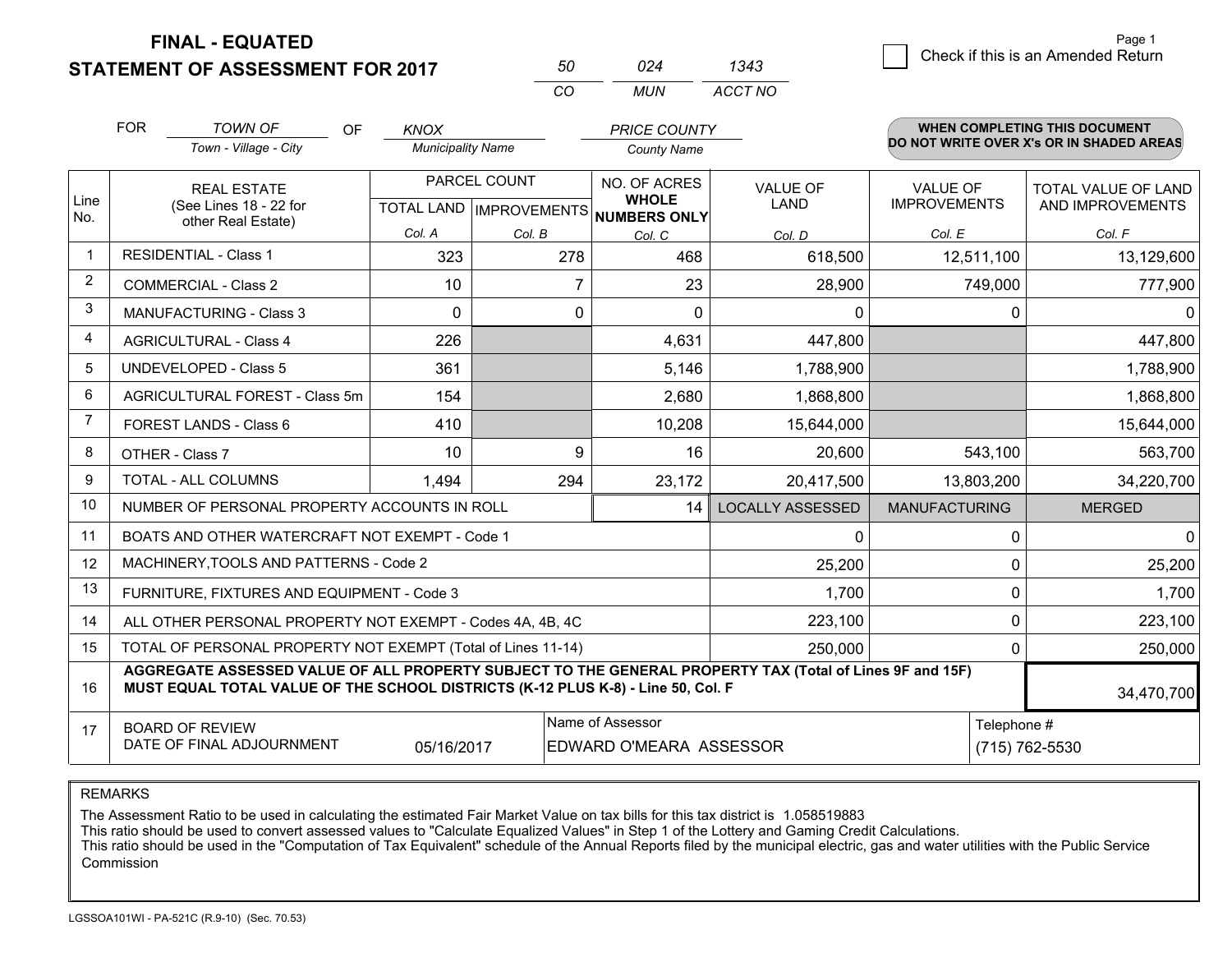*YEAR CO MUN ACCT NO* 2017 50 024 1343 Page 2

Do not confuse FOREST LANDS (Line 7) with FOREST CROPS (in this section) - They are **NOT** the same

|    |                                                                                |                 |  | Private Forest Crop - Reg Class @ 10¢ per acre                   |             |                                                                 | Private Forest Crop - Reg Class @ \$2.52 per acre |                                                                    |               |                                                                              |
|----|--------------------------------------------------------------------------------|-----------------|--|------------------------------------------------------------------|-------------|-----------------------------------------------------------------|---------------------------------------------------|--------------------------------------------------------------------|---------------|------------------------------------------------------------------------------|
| 18 | (a) PARCELS                                                                    | (b) ACRES       |  | (c) ASSESSED VALUE                                               |             | (d) PARCELS                                                     |                                                   | (e) ACRES                                                          |               | (f) ASSESSED VALUE                                                           |
|    |                                                                                |                 |  |                                                                  |             |                                                                 |                                                   | 40                                                                 |               | 36,000                                                                       |
|    |                                                                                |                 |  | Private Forest Crop - Special Class @ 20¢ per acre               |             |                                                                 |                                                   |                                                                    |               | Entered Before 2005 Managed Forest - Ferrous Mining CLOSED @ \$8.27 per acre |
| 19 | (a) PARCELS                                                                    | (b) ACRES       |  | (c) ASSESSED VALUE                                               |             | (d) PARCELS                                                     |                                                   | (e) ACRES                                                          |               | (f) ASSESSED VALUE                                                           |
|    |                                                                                |                 |  |                                                                  |             |                                                                 |                                                   |                                                                    |               |                                                                              |
|    |                                                                                |                 |  | Entered Before 2005 Managed Forest - OPEN @ \$.79 per acre       |             | Entered Before 2005 Managed Forest - CLOSED @ \$1.87 per acre   |                                                   |                                                                    |               |                                                                              |
| 20 | (a) PARCELS                                                                    | (b) ACRES       |  | (c) ASSESSED VALUE                                               |             | (d) PARCELS                                                     |                                                   | (e) ACRES                                                          |               | (f) ASSESSED VALUE                                                           |
|    | 55                                                                             | 1.999.05        |  | 3,352,300                                                        |             | 61                                                              |                                                   | 2.148.17                                                           | 2,890,500     |                                                                              |
|    | Entered After 2004 Managed Forest - OPEN @<br>\$2.14 per acre                  |                 |  |                                                                  |             |                                                                 |                                                   | Entered After 2004 Managed Forest - CLOSED @ \$10.68 per acre      |               |                                                                              |
| 21 | (a) PARCELS                                                                    | (b) ACRES       |  | (c) ASSESSED VALUE                                               | (d) PARCELS |                                                                 |                                                   | (e) ACRES                                                          |               | (f) ASSESSED VALUE                                                           |
|    |                                                                                |                 |  |                                                                  |             |                                                                 |                                                   |                                                                    |               |                                                                              |
|    | 43                                                                             | 1,543.98        |  | 2,377,300                                                        |             | 40                                                              |                                                   | 1.568.94                                                           |               | 2,273,000                                                                    |
|    | (a) County Forest Cropland Acres                                               |                 |  | (b) Federal Acres                                                |             | (d) County (NOT FOREST CROP) Acres<br>(c) State Acres           |                                                   |                                                                    |               | (e) Other Acres                                                              |
| 22 |                                                                                |                 |  |                                                                  |             |                                                                 | 1.28                                              |                                                                    |               | 304.82                                                                       |
|    |                                                                                |                 |  | Assessed Value of Omitted Property From Prior Years (Sec. 70.44) |             | Assessed Value of Sec. 70.43 Corrections of Errors by Assessors |                                                   |                                                                    |               |                                                                              |
|    |                                                                                | (a) REAL ESTATE |  | (b) PERSONAL                                                     |             |                                                                 |                                                   | (c1) REAL ESTATE                                                   |               | (c2) PERSONAL                                                                |
| 23 |                                                                                | 1.000           |  |                                                                  |             |                                                                 |                                                   |                                                                    |               |                                                                              |
|    | Manufacturing Equated Value of Omitted Property From Prior Years (Sec. 70.995) |                 |  |                                                                  |             |                                                                 |                                                   | Mfg. Equated Value of Sec.70.43 Corrections of Errors by Assessors |               |                                                                              |
|    | (d) REAL ESTATE                                                                |                 |  | (e) PERSONAL                                                     |             | (f1) REAL ESTATE                                                |                                                   |                                                                    | (f2) PERSONAL |                                                                              |
|    |                                                                                |                 |  |                                                                  |             |                                                                 |                                                   |                                                                    |               |                                                                              |

## **SPECIAL DISTRICTS**

| Line<br>No. | Enter 6-digit<br>Special District<br>Code (Col. A) | <b>Account</b><br><b>Number</b><br>(Col. B) | <b>Special District Name</b><br>(Col. C) | <b>Locally Assessed Value</b><br>of Real Estate and<br>Personal Property (Col. D) | Mfg Value of Real Estate<br>and Personal Property<br>(Col. E) | <b>Merged Value of</b><br><b>Real Estate and</b><br>Personal Property (Col. F) |
|-------------|----------------------------------------------------|---------------------------------------------|------------------------------------------|-----------------------------------------------------------------------------------|---------------------------------------------------------------|--------------------------------------------------------------------------------|
| 24          |                                                    |                                             |                                          |                                                                                   |                                                               |                                                                                |
| 25          |                                                    |                                             |                                          |                                                                                   |                                                               |                                                                                |
| 26          |                                                    |                                             |                                          |                                                                                   |                                                               |                                                                                |
| 27          |                                                    |                                             |                                          |                                                                                   |                                                               |                                                                                |
| 28          |                                                    |                                             |                                          |                                                                                   |                                                               |                                                                                |
| 29          |                                                    |                                             |                                          |                                                                                   |                                                               |                                                                                |
| 30          |                                                    |                                             |                                          |                                                                                   |                                                               |                                                                                |
| 31          |                                                    |                                             |                                          |                                                                                   |                                                               |                                                                                |
| 32          |                                                    |                                             |                                          |                                                                                   |                                                               |                                                                                |
| 33          |                                                    |                                             |                                          |                                                                                   |                                                               |                                                                                |
| 34          |                                                    |                                             |                                          |                                                                                   |                                                               |                                                                                |
| 35          |                                                    |                                             |                                          |                                                                                   |                                                               |                                                                                |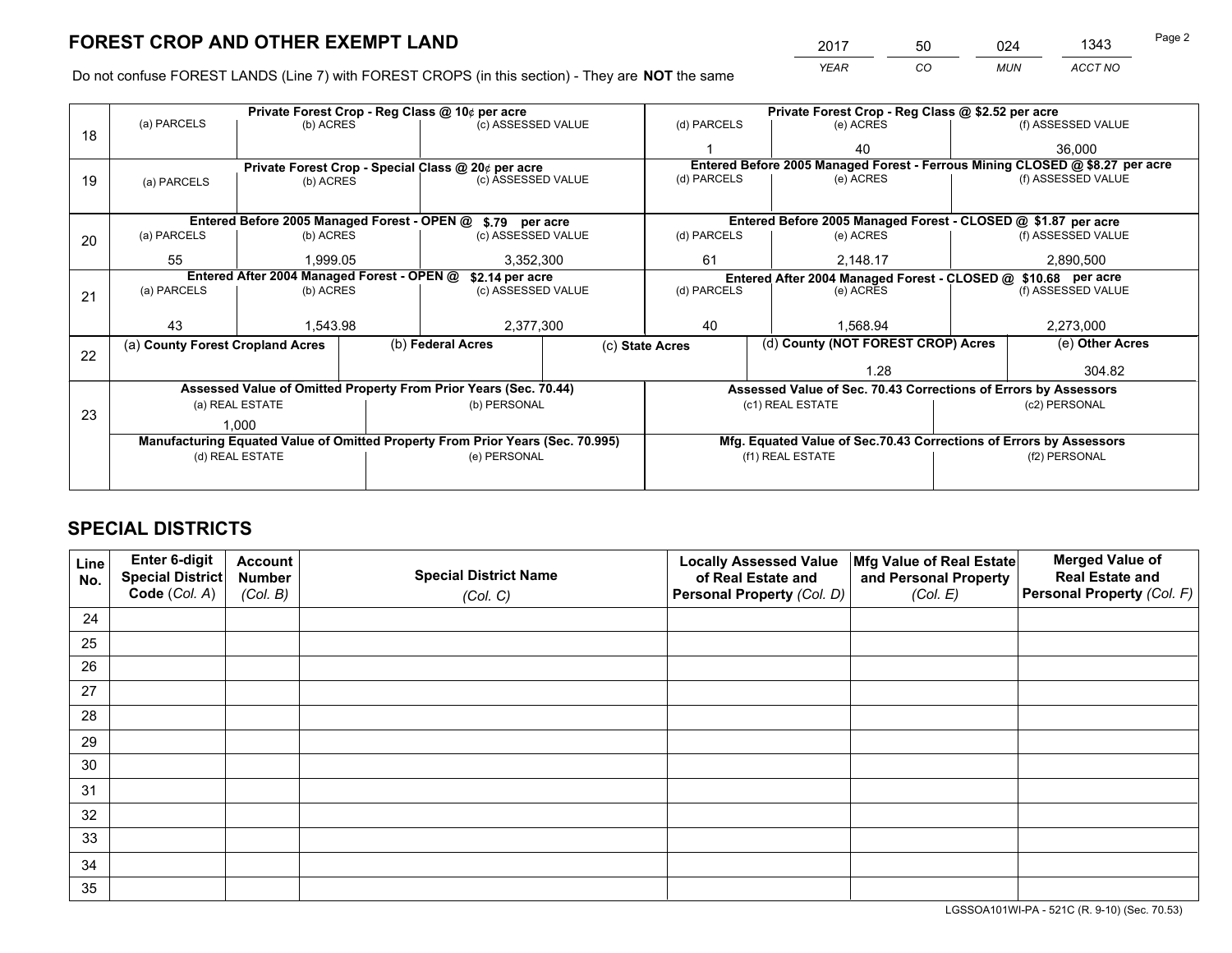|             |                                                          |                                             |                                                         | YEAR                                                                              | CO.<br><b>MUN</b>                                             | ACCT NO                                                                        |  |  |  |  |
|-------------|----------------------------------------------------------|---------------------------------------------|---------------------------------------------------------|-----------------------------------------------------------------------------------|---------------------------------------------------------------|--------------------------------------------------------------------------------|--|--|--|--|
| Line<br>No. | Enter 6-digit<br><b>School District</b><br>Code (Col. A) | <b>Account</b><br><b>Number</b><br>(Col. B) | <b>School District Name</b><br>(Col. C)                 | <b>Locally Assessed Value</b><br>of Real Estate and<br>Personal Property (Col. D) | Mfg Value of Real Estate<br>and Personal Property<br>(Col. E) | <b>Merged Value of</b><br><b>Real Estate and</b><br>Personal Property (Col. F) |  |  |  |  |
|             | A. SCHOOL DISTRICTS (K-8 and K-12)                       |                                             |                                                         |                                                                                   |                                                               |                                                                                |  |  |  |  |
| 36          | 504571                                                   | 0300                                        | <b>SCH D OF PRENTICE</b>                                | 34,470,700                                                                        |                                                               | 34,470,700                                                                     |  |  |  |  |
| 37          |                                                          |                                             |                                                         |                                                                                   |                                                               |                                                                                |  |  |  |  |
| 38          |                                                          |                                             |                                                         |                                                                                   |                                                               |                                                                                |  |  |  |  |
| 39          |                                                          |                                             |                                                         |                                                                                   |                                                               |                                                                                |  |  |  |  |
| 40          |                                                          |                                             |                                                         |                                                                                   |                                                               |                                                                                |  |  |  |  |
| 41<br>42    |                                                          |                                             |                                                         |                                                                                   |                                                               |                                                                                |  |  |  |  |
| 43          |                                                          |                                             |                                                         |                                                                                   |                                                               |                                                                                |  |  |  |  |
| 44          |                                                          |                                             |                                                         |                                                                                   |                                                               |                                                                                |  |  |  |  |
| 45          |                                                          |                                             |                                                         |                                                                                   |                                                               |                                                                                |  |  |  |  |
| 46          |                                                          |                                             |                                                         |                                                                                   |                                                               |                                                                                |  |  |  |  |
| 47          |                                                          |                                             |                                                         |                                                                                   |                                                               |                                                                                |  |  |  |  |
| 48          |                                                          |                                             |                                                         |                                                                                   |                                                               |                                                                                |  |  |  |  |
| 49          |                                                          |                                             |                                                         |                                                                                   |                                                               |                                                                                |  |  |  |  |
| 50          |                                                          |                                             | TOTAL ASSESSED VALUE OF SCHOOL DISTRICTS (K-8 and K-12) | 34,470,700                                                                        |                                                               | 34,470,700                                                                     |  |  |  |  |
|             | <b>B.</b><br>UNION HIGH SCHOOL DISTRICTS                 |                                             |                                                         |                                                                                   |                                                               |                                                                                |  |  |  |  |
| 51          |                                                          |                                             |                                                         |                                                                                   |                                                               |                                                                                |  |  |  |  |
| 52          |                                                          |                                             |                                                         |                                                                                   |                                                               |                                                                                |  |  |  |  |
| 53<br>54    |                                                          |                                             |                                                         |                                                                                   |                                                               |                                                                                |  |  |  |  |
| 55          |                                                          |                                             | TOTAL ASSESSED VALUE OF UNION HIGH SCHOOLS              |                                                                                   |                                                               |                                                                                |  |  |  |  |
|             | $C_{1}$<br><b>TECHNICAL COLLEGE DISTRICTS</b>            |                                             |                                                         |                                                                                   |                                                               |                                                                                |  |  |  |  |
| 56          | 001500                                                   | 0014                                        | NORTH CENTRAL TECHNICAL COLLEGE<br><b>WAUS</b>          | 34,470,700                                                                        |                                                               | 34,470,700                                                                     |  |  |  |  |
| 57          |                                                          |                                             |                                                         |                                                                                   |                                                               |                                                                                |  |  |  |  |
| 58          |                                                          |                                             |                                                         |                                                                                   |                                                               |                                                                                |  |  |  |  |
| 59          |                                                          |                                             | TOTAL ASSESSED VALUE OF TECHNICAL COLLEGES              | 34,470,700                                                                        |                                                               | 34,470,700                                                                     |  |  |  |  |

2017

50

024

 *I hereby certify, to the best of my knowledge and belief, this form is complete and correct.*

**SCHOOL DISTRICTS**

| Print name of preparer | Title                    |                | Date (MM / DD / CCYY) |
|------------------------|--------------------------|----------------|-----------------------|
|                        |                          |                |                       |
| Signature of preparer  | Contact Telephone Number | E-mail address |                       |
|                        | $\sim$                   |                |                       |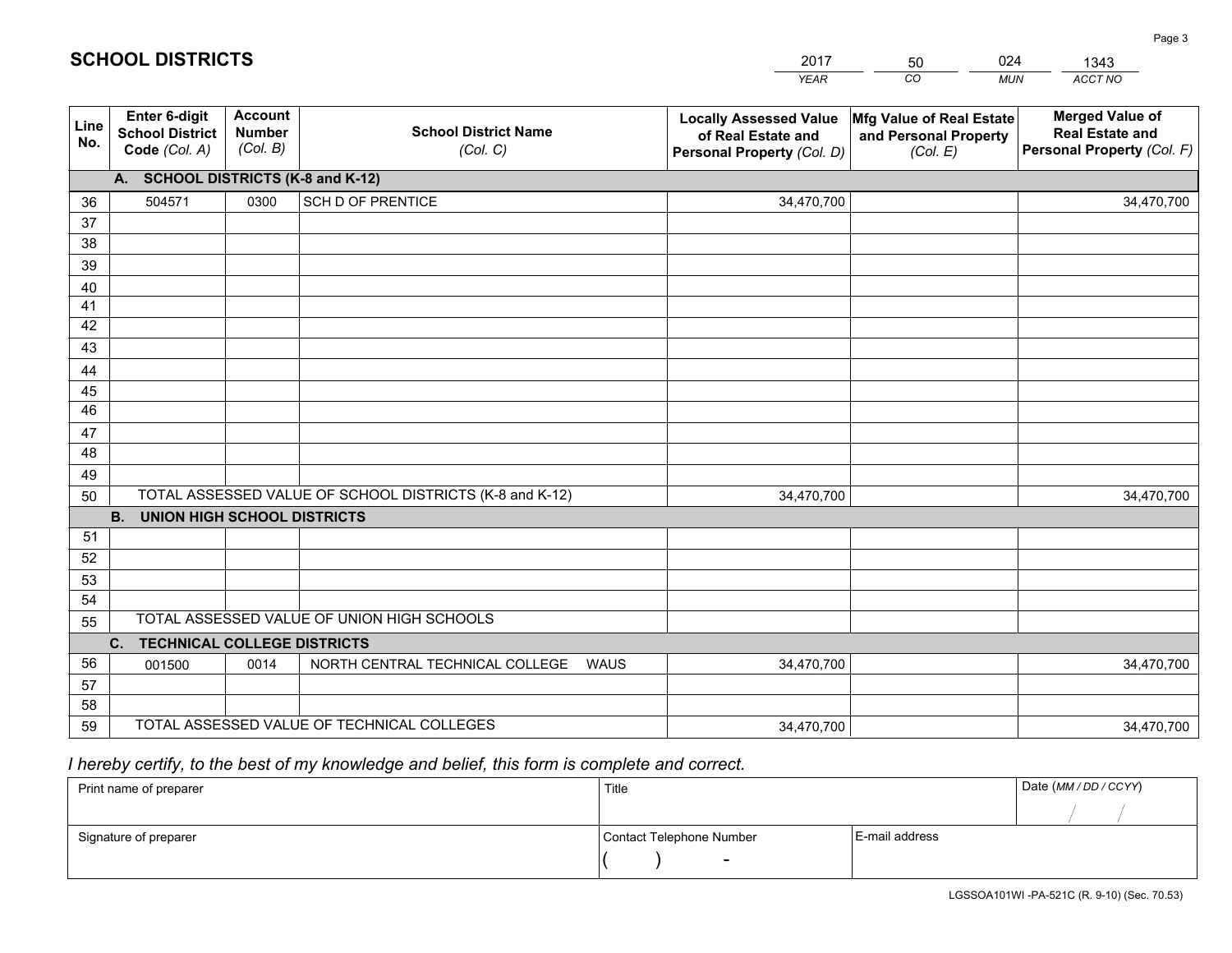#### **HIGHLIGHTS**

- 1. Complete the Statement of Assessment after the Board of Review. Reflect any changes made there.
- 2. Use black ink to complete.
- 3. Line 16 must equal Line 50, Col D.
- 4. Line 55 must equal the total of K-8 schools listed on lines 36-49. Do not include K-12 schools in this comparision.
- 5. Line 59, Col. D must equal Line 16.
- 6. Special District, School District and Technical College District values must include both real estate and personal property. Examples of Special districts are: town sanitary districts, public inland lake protection and rehabilitation districts, and metropolitan sewerage districts.
- 7. DO NOT INCLUDE Manufacturing property values.DOR will print these values on the final SOA.
- 8. Accuracy of this form is very important. The values reported directly affect the equalized value DOR calculates for school and special districts.

#### **Page 1:**

 If not prefilled, enter the tax year,county and municipal code,municipal type, municipal name and county name on the top of form.

Check the Amended box, if filing an amended / corrected SOA.

 Report the parcel count, acres and assessed value of taxable general property, total parcel count, (real and personal), total acres, and values from final figures set by the Board of Review.

- A. Real Estate land and improvements (buildings, etc.) is reported on lines 1 8, total line 9.
- B. Personal Property is reported on lines 11 14, Column D, total line 15.
- C. To complete this report, use the computer produced summary of the assessment roll that shows these amounts.
- D. Use whole numbers only.
- E. Add each line across and each column down to verify entries.

#### **Page 2:**

- A. Report Special Items (not subject to general property tax).
- 1. Private Forest Croplands and Managed Forest Lands are reported on lines 18,19, 20 and 21. Be sure to report assessed values **NOT** taxes.
- 2. You should have copies of the orders of entry, orders of withdrawal, etc., to update your assessment roll.
	- 3. Show hundredths of acres (e.g. 39.75).
- 4. Tax exempt lands are reported on line 22.
- 5. Omitted property and sec. 70.43, Wis. Stats., corrections of errors by assessor are reported on line 23. Report real estate and personal property separately. These should be for **prior years**, not something found on the current assessment roll after the board of review.
- B. Special District (Lines 24-35) Include the value of both real and personal property.
- The Department of Revenue (DOR) preprints much of the information regarding names and codes for schools, special districts,etc. If a district is not listed, enter the name and value only, DOR will enter the proper code.

## **Page 3 School Districts:**

Include the value of both real and personal property.

Report School District (regular, elementary, union high school, and technical college).

- 1. Regular (K-12) and Elementary (K-8) school values are reported on lines 36-49, total on line 50.
- 2. Union High School (UHS) (use only if elementary schools are listed on lines 36-49) are reported on lines 51-54. UHS total value (line 55) must equal to the total **elementary school** values reported on lines 36-49. Do notinclude K-12 schools in this comparison.
- 3. Technical College values are reported on lines 56-58, total on line 59.
- 4. Use the computer summary that shows these amounts to complete this report.

#### **This form is due the second Monday in June. File this report only after your Board of Review is complete.**

 *If you have questions: Return forms to:*

 Email: lgs@wisconsin.gov Wisconsin Department of RevenueCall:  $(608)$  266-2569 or  $(608)$  264-6892 Fax number: (608) 264-6887 PO Box 8971

Local Government Services Section 6-97

Madison WI 53708-8971

BRANTWOOD, WI 54513 BRANTWOOD, WI 54513 N4779 RIVER ROAD TOWN OF KNOX AMY STEINBACH AMY STEINBACH TOWN OF KNOX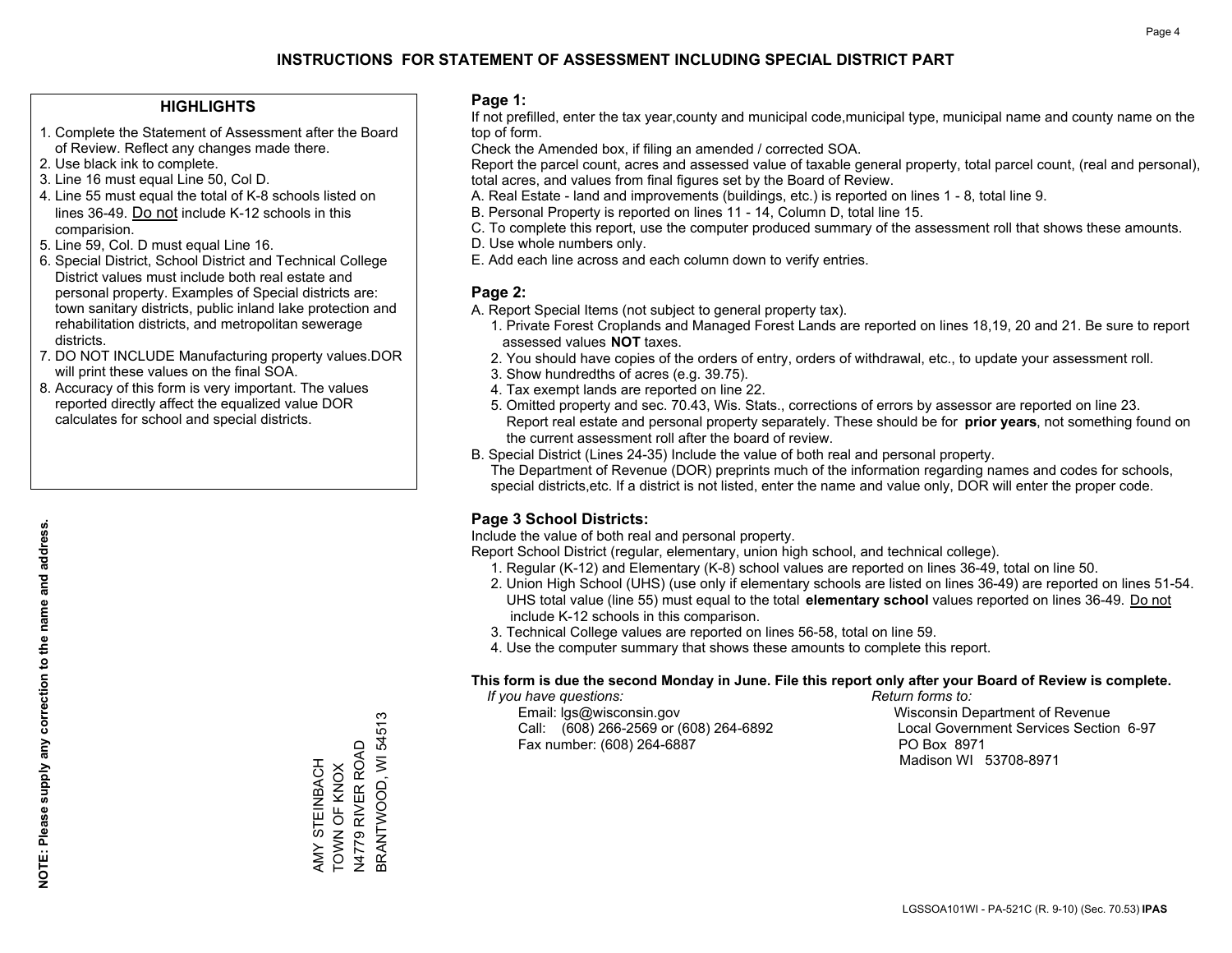**STATEMENT OF ASSESSMENT FOR 2017** 

| 50  | 026 | 1344    |
|-----|-----|---------|
| .CO | MUN | ACCT NO |

|                         | <b>FOR</b>                                                                                                                                                                                                  | <b>TOWN OF</b><br>OF                                         | LAKE                     |              | <b>PRICE COUNTY</b>                                  |                         |                      | <b>WHEN COMPLETING THIS DOCUMENT</b>     |  |
|-------------------------|-------------------------------------------------------------------------------------------------------------------------------------------------------------------------------------------------------------|--------------------------------------------------------------|--------------------------|--------------|------------------------------------------------------|-------------------------|----------------------|------------------------------------------|--|
|                         |                                                                                                                                                                                                             | Town - Village - City                                        | <b>Municipality Name</b> |              | <b>County Name</b>                                   |                         |                      | DO NOT WRITE OVER X's OR IN SHADED AREAS |  |
|                         |                                                                                                                                                                                                             | <b>REAL ESTATE</b>                                           |                          | PARCEL COUNT | NO. OF ACRES                                         | <b>VALUE OF</b>         | <b>VALUE OF</b>      | <b>TOTAL VALUE OF LAND</b>               |  |
| Line<br>No.             |                                                                                                                                                                                                             | (See Lines 18 - 22 for<br>other Real Estate)                 |                          |              | <b>WHOLE</b><br>TOTAL LAND IMPROVEMENTS NUMBERS ONLY | LAND                    | <b>IMPROVEMENTS</b>  | AND IMPROVEMENTS                         |  |
|                         |                                                                                                                                                                                                             |                                                              | Col. A                   | Col. B       | Col. C                                               | Col. D                  | Col. E               | Col. F                                   |  |
| $\mathbf 1$             | <b>RESIDENTIAL - Class 1</b>                                                                                                                                                                                |                                                              | 1,328                    | 1,000        | 2,313                                                | 34,713,000              | 91,111,600           | 125,824,600                              |  |
| $\overline{2}$          |                                                                                                                                                                                                             | <b>COMMERCIAL - Class 2</b>                                  | 41                       | 30           | 156                                                  | 872,300                 | 3,944,400            | 4,816,700                                |  |
| 3                       |                                                                                                                                                                                                             | <b>MANUFACTURING - Class 3</b>                               | $\Omega$                 | $\Omega$     | $\Omega$                                             | $\Omega$                | $\Omega$             | 0                                        |  |
| $\overline{\mathbf{4}}$ |                                                                                                                                                                                                             | <b>AGRICULTURAL - Class 4</b>                                | 168                      |              | 3,039                                                | 348,600                 |                      | 348,600                                  |  |
| 5                       | <b>UNDEVELOPED - Class 5</b>                                                                                                                                                                                |                                                              | 448                      |              | 5,096                                                | 2,626,000               |                      | 2,626,000                                |  |
| 6                       | AGRICULTURAL FOREST - Class 5m                                                                                                                                                                              |                                                              | 120                      |              | 2,174                                                | 1,716,800               |                      | 1,716,800                                |  |
| $\overline{7}$          | <b>FOREST LANDS - Class 6</b>                                                                                                                                                                               |                                                              | 759                      |              | 16,419                                               | 26,394,100              |                      | 26,394,100                               |  |
| 8                       |                                                                                                                                                                                                             | OTHER - Class 7                                              | 21                       | 21           | 42                                                   | 157,500                 | 1,821,400            | 1,978,900                                |  |
| 9                       |                                                                                                                                                                                                             | TOTAL - ALL COLUMNS<br>2,885<br>29,239<br>1,051              |                          | 66,828,300   | 96,877,400                                           | 163,705,700             |                      |                                          |  |
| 10                      |                                                                                                                                                                                                             | NUMBER OF PERSONAL PROPERTY ACCOUNTS IN ROLL                 |                          |              | 70                                                   | <b>LOCALLY ASSESSED</b> | <b>MANUFACTURING</b> | <b>MERGED</b>                            |  |
| 11                      |                                                                                                                                                                                                             | BOATS AND OTHER WATERCRAFT NOT EXEMPT - Code 1               |                          |              |                                                      | 1,000                   | $\Omega$             | 1,000                                    |  |
| 12                      |                                                                                                                                                                                                             | MACHINERY, TOOLS AND PATTERNS - Code 2                       |                          |              |                                                      | 99,300                  | 7,000                | 106,300                                  |  |
| 13                      |                                                                                                                                                                                                             | FURNITURE, FIXTURES AND EQUIPMENT - Code 3                   |                          |              |                                                      | 61,600                  | $\Omega$             | 61,600                                   |  |
| 14                      |                                                                                                                                                                                                             | ALL OTHER PERSONAL PROPERTY NOT EXEMPT - Codes 4A, 4B, 4C    |                          |              |                                                      | 427,100                 | 300                  | 427,400                                  |  |
| 15                      |                                                                                                                                                                                                             | TOTAL OF PERSONAL PROPERTY NOT EXEMPT (Total of Lines 11-14) |                          |              | 589,000                                              | 7,300                   | 596,300              |                                          |  |
| 16                      | AGGREGATE ASSESSED VALUE OF ALL PROPERTY SUBJECT TO THE GENERAL PROPERTY TAX (Total of Lines 9F and 15F)<br>MUST EQUAL TOTAL VALUE OF THE SCHOOL DISTRICTS (K-12 PLUS K-8) - Line 50, Col. F<br>164,302,000 |                                                              |                          |              |                                                      |                         |                      |                                          |  |
| 17                      | Name of Assessor<br><b>BOARD OF REVIEW</b>                                                                                                                                                                  |                                                              |                          |              |                                                      | Telephone #             |                      |                                          |  |
|                         |                                                                                                                                                                                                             | DATE OF FINAL ADJOURNMENT                                    | 05/13/2017               |              | <b>ELK RIVER APPRAISAL</b>                           |                         |                      | (715) 820-0541                           |  |

REMARKS

The Assessment Ratio to be used in calculating the estimated Fair Market Value on tax bills for this tax district is 1.09433207

This ratio should be used to convert assessed values to "Calculate Equalized Values" in Step 1 of the Lottery and Gaming Credit Calculations.

 This ratio should be used in the "Computation of Tax Equivalent" schedule of the Annual Reports filed by the municipal electric, gas and water utilities with the Public Service Commission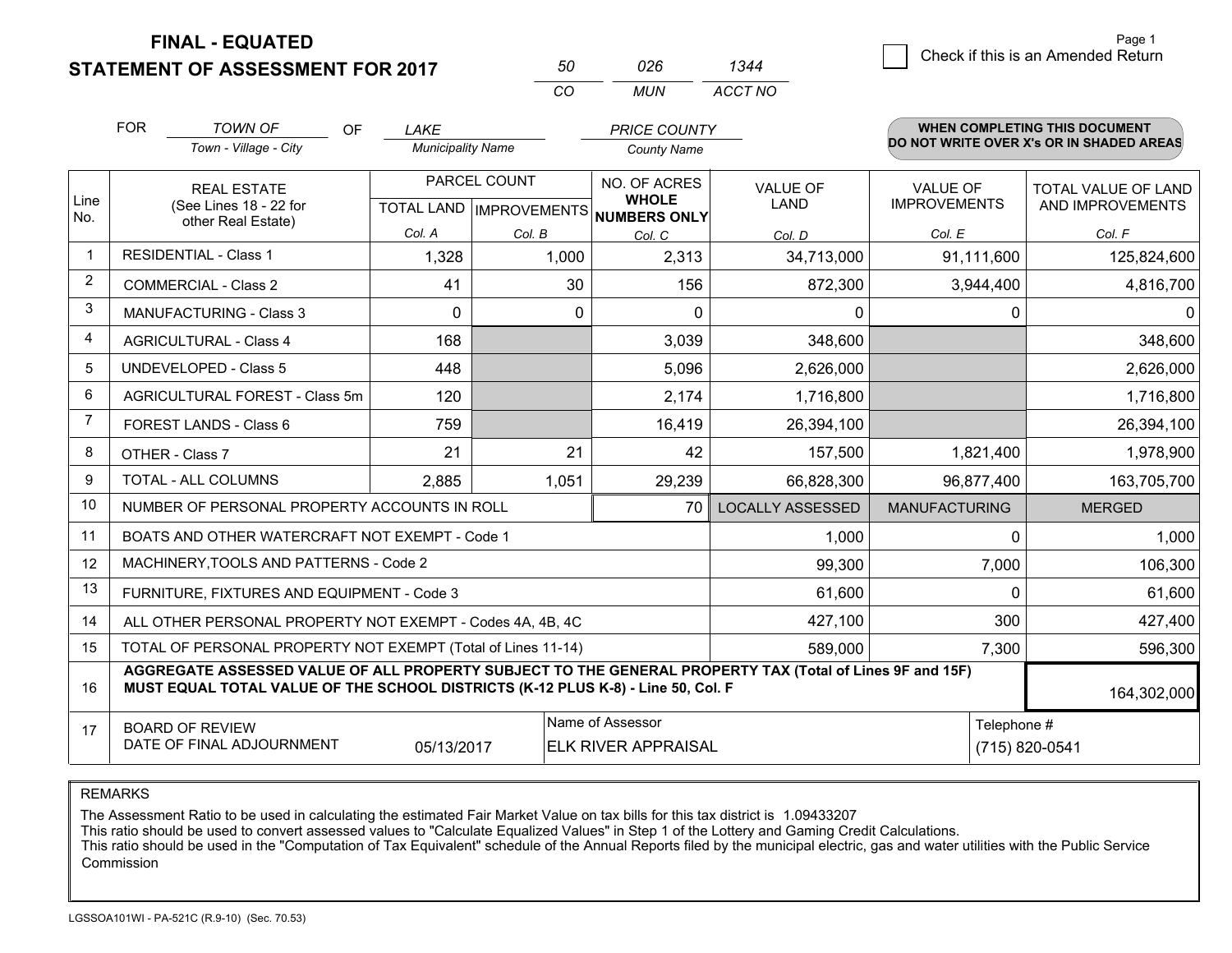*YEAR CO MUN ACCT NO* 2017 50 026 1344 Page 2

Do not confuse FOREST LANDS (Line 7) with FOREST CROPS (in this section) - They are **NOT** the same

|    |                                                               |                 |                                                                                | Private Forest Crop - Reg Class @ 10¢ per acre                   |            | Private Forest Crop - Reg Class @ \$2.52 per acre |                                    |                                                                    |               |                                                                              |
|----|---------------------------------------------------------------|-----------------|--------------------------------------------------------------------------------|------------------------------------------------------------------|------------|---------------------------------------------------|------------------------------------|--------------------------------------------------------------------|---------------|------------------------------------------------------------------------------|
| 18 | (a) PARCELS                                                   | (b) ACRES       |                                                                                | (c) ASSESSED VALUE                                               |            | (d) PARCELS                                       |                                    | (e) ACRES                                                          |               | (f) ASSESSED VALUE                                                           |
|    | 4                                                             | 157.22          |                                                                                | 298.700                                                          |            | 8                                                 |                                    | 310.63                                                             |               | 513.500                                                                      |
|    |                                                               |                 |                                                                                | Private Forest Crop - Special Class @ 20¢ per acre               |            |                                                   |                                    |                                                                    |               | Entered Before 2005 Managed Forest - Ferrous Mining CLOSED @ \$8.27 per acre |
| 19 | (a) PARCELS                                                   | (b) ACRES       |                                                                                | (c) ASSESSED VALUE                                               |            | (d) PARCELS                                       |                                    | (e) ACRES                                                          |               | (f) ASSESSED VALUE                                                           |
|    |                                                               |                 |                                                                                |                                                                  |            |                                                   |                                    |                                                                    |               |                                                                              |
|    |                                                               |                 |                                                                                | Entered Before 2005 Managed Forest - OPEN @ \$.79 per acre       |            |                                                   |                                    | Entered Before 2005 Managed Forest - CLOSED @ \$1.87 per acre      |               |                                                                              |
| 20 | (a) PARCELS                                                   | (b) ACRES       |                                                                                | (c) ASSESSED VALUE                                               |            | (d) PARCELS                                       |                                    | (e) ACRES                                                          |               | (f) ASSESSED VALUE                                                           |
|    | 165                                                           | 6.227.84        |                                                                                |                                                                  | 11,651,100 |                                                   |                                    | 6.232.89                                                           |               | 11,079,700                                                                   |
|    | Entered After 2004 Managed Forest - OPEN @<br>\$2.14 per acre |                 |                                                                                |                                                                  |            |                                                   |                                    | Entered After 2004 Managed Forest - CLOSED @ \$10.68 per acre      |               |                                                                              |
| 21 | (a) PARCELS                                                   | (b) ACRES       |                                                                                | (c) ASSESSED VALUE                                               |            | (d) PARCELS                                       |                                    | (e) ACRES                                                          |               | (f) ASSESSED VALUE                                                           |
|    |                                                               |                 |                                                                                |                                                                  |            |                                                   |                                    |                                                                    |               |                                                                              |
|    | 43                                                            | 1,521.64        |                                                                                | 2,603,000                                                        |            | 77<br>2.806.37                                    |                                    |                                                                    | 4,546,800     |                                                                              |
| 22 | (a) County Forest Cropland Acres                              |                 |                                                                                | (b) Federal Acres                                                |            | (c) State Acres                                   | (d) County (NOT FOREST CROP) Acres |                                                                    |               | (e) Other Acres                                                              |
|    | 3,285.69                                                      |                 |                                                                                |                                                                  |            | 7,206.92                                          |                                    | 82.03                                                              |               | 319.62                                                                       |
|    |                                                               |                 |                                                                                | Assessed Value of Omitted Property From Prior Years (Sec. 70.44) |            |                                                   |                                    | Assessed Value of Sec. 70.43 Corrections of Errors by Assessors    |               |                                                                              |
|    |                                                               | (a) REAL ESTATE |                                                                                | (b) PERSONAL                                                     |            |                                                   | (c1) REAL ESTATE                   |                                                                    |               | (c2) PERSONAL                                                                |
| 23 |                                                               | 2.800           |                                                                                |                                                                  |            |                                                   |                                    |                                                                    |               |                                                                              |
|    |                                                               |                 | Manufacturing Equated Value of Omitted Property From Prior Years (Sec. 70.995) |                                                                  |            |                                                   |                                    | Mfg. Equated Value of Sec.70.43 Corrections of Errors by Assessors |               |                                                                              |
|    | (d) REAL ESTATE                                               |                 |                                                                                | (e) PERSONAL                                                     |            | (f1) REAL ESTATE                                  |                                    |                                                                    | (f2) PERSONAL |                                                                              |
|    |                                                               |                 |                                                                                |                                                                  |            |                                                   |                                    |                                                                    |               |                                                                              |

## **SPECIAL DISTRICTS**

| Line<br>No. | Enter 6-digit<br>Special District<br>Code (Col. A) | <b>Account</b><br><b>Number</b><br>(Col. B) | <b>Special District Name</b><br>(Col. C) | <b>Locally Assessed Value</b><br>of Real Estate and<br>Personal Property (Col. D) | Mfg Value of Real Estate<br>and Personal Property<br>(Col. E) | <b>Merged Value of</b><br><b>Real Estate and</b><br>Personal Property (Col. F) |
|-------------|----------------------------------------------------|---------------------------------------------|------------------------------------------|-----------------------------------------------------------------------------------|---------------------------------------------------------------|--------------------------------------------------------------------------------|
| 24          | 507040                                             | 0310                                        | LYMANTOWN SANITARY DISTRICT              | 3,176,800                                                                         |                                                               | 3,176,800                                                                      |
| 25          |                                                    |                                             |                                          |                                                                                   |                                                               |                                                                                |
| 26          |                                                    |                                             |                                          |                                                                                   |                                                               |                                                                                |
| 27          |                                                    |                                             |                                          |                                                                                   |                                                               |                                                                                |
| 28          |                                                    |                                             |                                          |                                                                                   |                                                               |                                                                                |
| 29          |                                                    |                                             |                                          |                                                                                   |                                                               |                                                                                |
| 30          |                                                    |                                             |                                          |                                                                                   |                                                               |                                                                                |
| 31          |                                                    |                                             |                                          |                                                                                   |                                                               |                                                                                |
| 32          |                                                    |                                             |                                          |                                                                                   |                                                               |                                                                                |
| 33          |                                                    |                                             |                                          |                                                                                   |                                                               |                                                                                |
| 34          |                                                    |                                             |                                          |                                                                                   |                                                               |                                                                                |
| 35          |                                                    |                                             |                                          |                                                                                   |                                                               |                                                                                |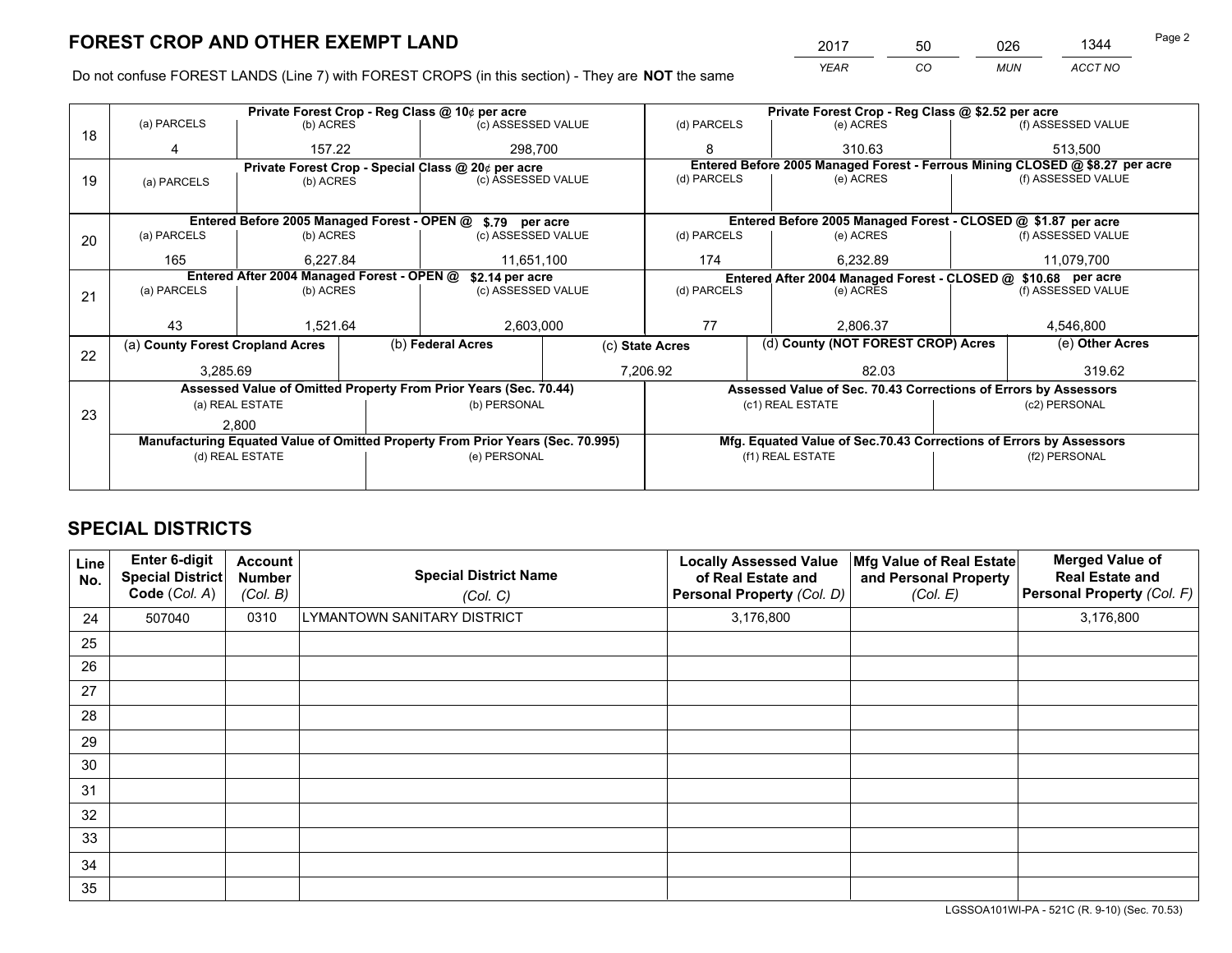|             |                                                                 |                                             |                                                         | <b>YEAR</b>                                                                       | CO<br><b>MUN</b>                                              | ACCT NO                                                                        |  |  |  |  |  |  |
|-------------|-----------------------------------------------------------------|---------------------------------------------|---------------------------------------------------------|-----------------------------------------------------------------------------------|---------------------------------------------------------------|--------------------------------------------------------------------------------|--|--|--|--|--|--|
| Line<br>No. | <b>Enter 6-digit</b><br><b>School District</b><br>Code (Col. A) | <b>Account</b><br><b>Number</b><br>(Col. B) | <b>School District Name</b><br>(Col. C)                 | <b>Locally Assessed Value</b><br>of Real Estate and<br>Personal Property (Col. D) | Mfg Value of Real Estate<br>and Personal Property<br>(Col. E) | <b>Merged Value of</b><br><b>Real Estate and</b><br>Personal Property (Col. F) |  |  |  |  |  |  |
|             | A. SCHOOL DISTRICTS (K-8 and K-12)                              |                                             |                                                         |                                                                                   |                                                               |                                                                                |  |  |  |  |  |  |
| 36          | 020840                                                          | 0019                                        | <b>SCH D OF BUTTERNUT</b>                               | 11,196,300                                                                        |                                                               | 11,196,300                                                                     |  |  |  |  |  |  |
| 37          | 501071                                                          | 0447                                        | SCH D OF CHEQUAMEGON                                    | 153,098,400                                                                       | 7,300                                                         | 153,105,700                                                                    |  |  |  |  |  |  |
| 38          |                                                                 |                                             |                                                         |                                                                                   |                                                               |                                                                                |  |  |  |  |  |  |
| 39          |                                                                 |                                             |                                                         |                                                                                   |                                                               |                                                                                |  |  |  |  |  |  |
| 40          |                                                                 |                                             |                                                         |                                                                                   |                                                               |                                                                                |  |  |  |  |  |  |
| 41<br>42    |                                                                 |                                             |                                                         |                                                                                   |                                                               |                                                                                |  |  |  |  |  |  |
| 43          |                                                                 |                                             |                                                         |                                                                                   |                                                               |                                                                                |  |  |  |  |  |  |
| 44          |                                                                 |                                             |                                                         |                                                                                   |                                                               |                                                                                |  |  |  |  |  |  |
| 45          |                                                                 |                                             |                                                         |                                                                                   |                                                               |                                                                                |  |  |  |  |  |  |
| 46          |                                                                 |                                             |                                                         |                                                                                   |                                                               |                                                                                |  |  |  |  |  |  |
| 47          |                                                                 |                                             |                                                         |                                                                                   |                                                               |                                                                                |  |  |  |  |  |  |
| 48          |                                                                 |                                             |                                                         |                                                                                   |                                                               |                                                                                |  |  |  |  |  |  |
| 49          |                                                                 |                                             |                                                         |                                                                                   |                                                               |                                                                                |  |  |  |  |  |  |
| 50          |                                                                 |                                             | TOTAL ASSESSED VALUE OF SCHOOL DISTRICTS (K-8 and K-12) | 164,294,700                                                                       | 7,300                                                         | 164,302,000                                                                    |  |  |  |  |  |  |
|             | <b>B.</b><br><b>UNION HIGH SCHOOL DISTRICTS</b>                 |                                             |                                                         |                                                                                   |                                                               |                                                                                |  |  |  |  |  |  |
| 51          |                                                                 |                                             |                                                         |                                                                                   |                                                               |                                                                                |  |  |  |  |  |  |
| 52          |                                                                 |                                             |                                                         |                                                                                   |                                                               |                                                                                |  |  |  |  |  |  |
| 53<br>54    |                                                                 |                                             |                                                         |                                                                                   |                                                               |                                                                                |  |  |  |  |  |  |
| 55          |                                                                 |                                             | TOTAL ASSESSED VALUE OF UNION HIGH SCHOOLS              |                                                                                   |                                                               |                                                                                |  |  |  |  |  |  |
|             | C.<br><b>TECHNICAL COLLEGE DISTRICTS</b>                        |                                             |                                                         |                                                                                   |                                                               |                                                                                |  |  |  |  |  |  |
| 56          | 001500                                                          | 0014                                        | NORTH CENTRAL TECHNICAL COLLEGE<br><b>WAUS</b>          | 164,294,700                                                                       | 7,300                                                         | 164,302,000                                                                    |  |  |  |  |  |  |
| 57          |                                                                 |                                             |                                                         |                                                                                   |                                                               |                                                                                |  |  |  |  |  |  |
| 58          |                                                                 |                                             |                                                         |                                                                                   |                                                               |                                                                                |  |  |  |  |  |  |
| 59          |                                                                 |                                             | TOTAL ASSESSED VALUE OF TECHNICAL COLLEGES              | 164,294,700                                                                       | 7,300                                                         | 164,302,000                                                                    |  |  |  |  |  |  |

 *I hereby certify, to the best of my knowledge and belief, this form is complete and correct.*

| Print name of preparer | Title                    |                | Date (MM/DD/CCYY) |
|------------------------|--------------------------|----------------|-------------------|
|                        |                          |                |                   |
| Signature of preparer  | Contact Telephone Number | E-mail address |                   |
|                        | $\overline{\phantom{0}}$ |                |                   |

| <b>SCHOOL DISTRICTS</b> |  |  |  |  |  |  |  |
|-------------------------|--|--|--|--|--|--|--|
|-------------------------|--|--|--|--|--|--|--|

201750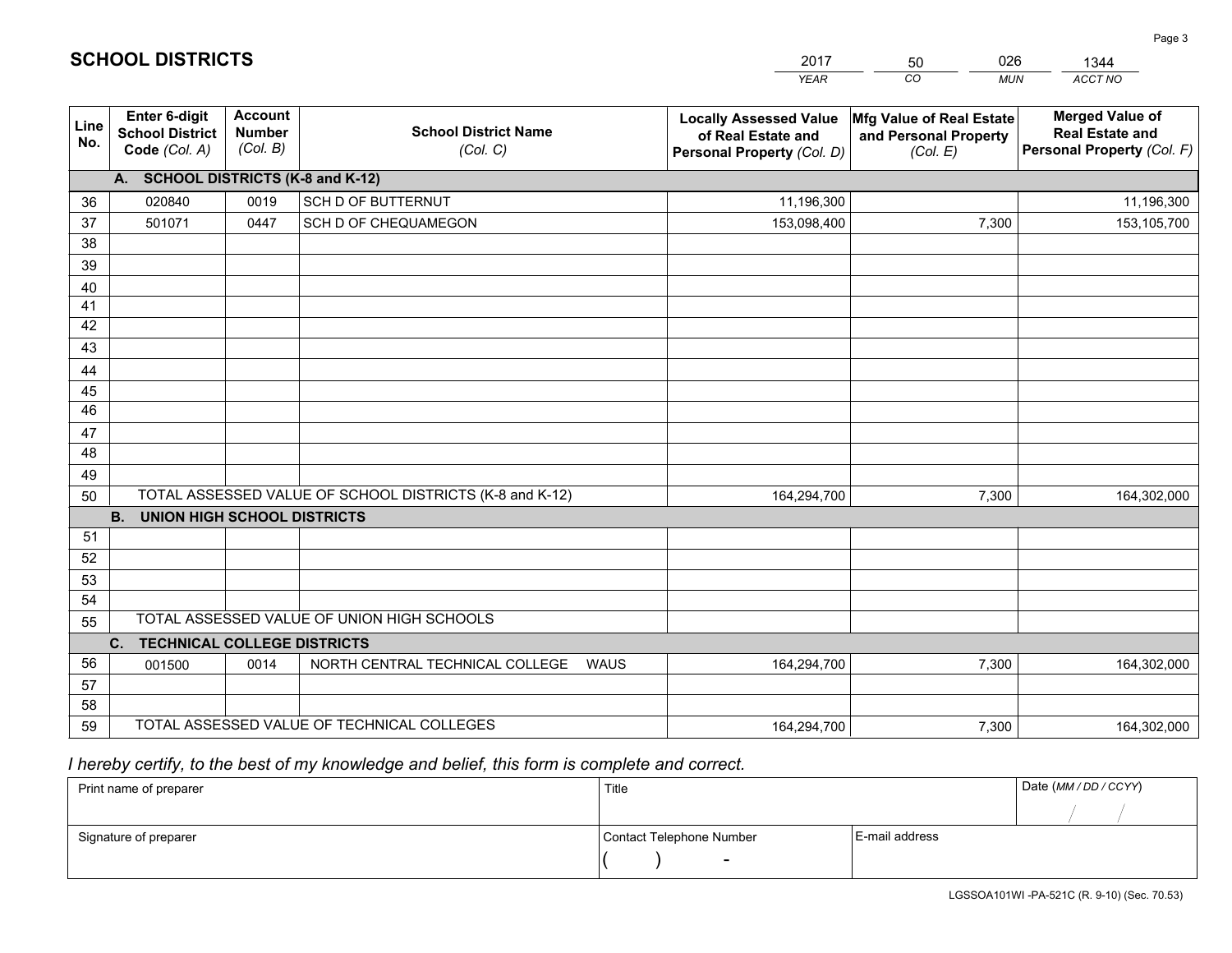#### **HIGHLIGHTS**

- 1. Complete the Statement of Assessment after the Board of Review. Reflect any changes made there.
- 2. Use black ink to complete.
- 3. Line 16 must equal Line 50, Col D.
- 4. Line 55 must equal the total of K-8 schools listed on lines 36-49. Do not include K-12 schools in this comparision.
- 5. Line 59, Col. D must equal Line 16.
- 6. Special District, School District and Technical College District values must include both real estate and personal property. Examples of Special districts are: town sanitary districts, public inland lake protection and rehabilitation districts, and metropolitan sewerage districts.
- 7. DO NOT INCLUDE Manufacturing property values.DOR will print these values on the final SOA.
- 8. Accuracy of this form is very important. The values reported directly affect the equalized value DOR calculates for school and special districts.

#### **Page 1:**

 If not prefilled, enter the tax year,county and municipal code,municipal type, municipal name and county name on the top of form.

Check the Amended box, if filing an amended / corrected SOA.

 Report the parcel count, acres and assessed value of taxable general property, total parcel count, (real and personal), total acres, and values from final figures set by the Board of Review.

- A. Real Estate land and improvements (buildings, etc.) is reported on lines 1 8, total line 9.
- B. Personal Property is reported on lines 11 14, Column D, total line 15.
- C. To complete this report, use the computer produced summary of the assessment roll that shows these amounts.
- D. Use whole numbers only.
- E. Add each line across and each column down to verify entries.

#### **Page 2:**

- A. Report Special Items (not subject to general property tax).
- 1. Private Forest Croplands and Managed Forest Lands are reported on lines 18,19, 20 and 21. Be sure to report assessed values **NOT** taxes.
- 2. You should have copies of the orders of entry, orders of withdrawal, etc., to update your assessment roll.
	- 3. Show hundredths of acres (e.g. 39.75).
- 4. Tax exempt lands are reported on line 22.
- 5. Omitted property and sec. 70.43, Wis. Stats., corrections of errors by assessor are reported on line 23. Report real estate and personal property separately. These should be for **prior years**, not something found on the current assessment roll after the board of review.
- B. Special District (Lines 24-35) Include the value of both real and personal property.
- The Department of Revenue (DOR) preprints much of the information regarding names and codes for schools, special districts,etc. If a district is not listed, enter the name and value only, DOR will enter the proper code.

## **Page 3 School Districts:**

Include the value of both real and personal property.

Report School District (regular, elementary, union high school, and technical college).

- 1. Regular (K-12) and Elementary (K-8) school values are reported on lines 36-49, total on line 50.
- 2. Union High School (UHS) (use only if elementary schools are listed on lines 36-49) are reported on lines 51-54. UHS total value (line 55) must equal to the total **elementary school** values reported on lines 36-49. Do notinclude K-12 schools in this comparison.
- 3. Technical College values are reported on lines 56-58, total on line 59.
- 4. Use the computer summary that shows these amounts to complete this report.

#### **This form is due the second Monday in June. File this report only after your Board of Review is complete.**

 *If you have questions: Return forms to:*

 Email: lgs@wisconsin.gov Wisconsin Department of RevenueCall:  $(608)$  266-2569 or  $(608)$  264-6892 Fax number: (608) 264-6887 PO Box 8971

Local Government Services Section 6-97 Madison WI 53708-8971

 $-0228$ PARK FALLS, WI 54552 - 0228 **JEANNE WEINBERGER** 54552 JEANNE WEINBERGER PARK FALLS, WI TOWN OF LAKE TOWN OF LAKE **PO BOX 228** PO BOX 228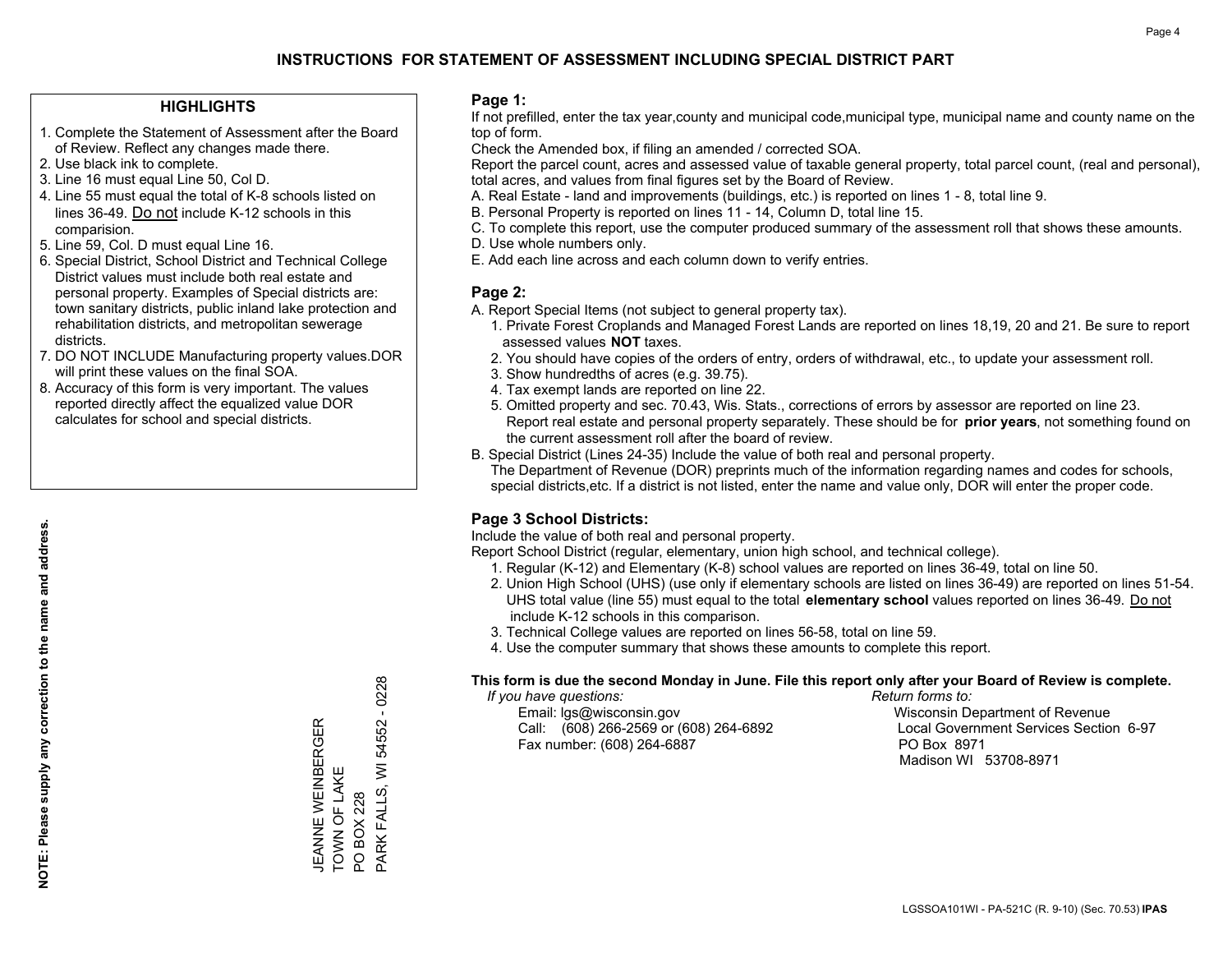**STATEMENT OF ASSESSMENT FOR 2017** 

| 50. | 028. | 1345    |
|-----|------|---------|
| CO. | MUN  | ACCT NO |

|                | <b>FOR</b>                                 | <b>TOWN OF</b><br><b>OF</b>                                                                                                                                                                  | <b>OGEMA</b>             |              | <b>PRICE COUNTY</b>                                  |                         |                      | WHEN COMPLETING THIS DOCUMENT            |
|----------------|--------------------------------------------|----------------------------------------------------------------------------------------------------------------------------------------------------------------------------------------------|--------------------------|--------------|------------------------------------------------------|-------------------------|----------------------|------------------------------------------|
|                |                                            | Town - Village - City                                                                                                                                                                        | <b>Municipality Name</b> |              | <b>County Name</b>                                   |                         |                      | DO NOT WRITE OVER X's OR IN SHADED AREAS |
|                |                                            | <b>REAL ESTATE</b>                                                                                                                                                                           |                          | PARCEL COUNT | NO. OF ACRES                                         | <b>VALUE OF</b>         | <b>VALUE OF</b>      | TOTAL VALUE OF LAND                      |
| Line<br>No.    |                                            | (See Lines 18 - 22 for<br>other Real Estate)                                                                                                                                                 |                          |              | <b>WHOLE</b><br>TOTAL LAND IMPROVEMENTS NUMBERS ONLY | <b>LAND</b>             | <b>IMPROVEMENTS</b>  | AND IMPROVEMENTS                         |
|                |                                            |                                                                                                                                                                                              | Col. A                   | Col. B       | Col. C                                               | Col. D                  | Col. E               | Col. F                                   |
| $\mathbf{1}$   |                                            | <b>RESIDENTIAL - Class 1</b>                                                                                                                                                                 | 597                      | 517          | 943                                                  | 2,808,900               | 26,095,800           | 28,904,700                               |
| $\overline{2}$ |                                            | <b>COMMERCIAL - Class 2</b>                                                                                                                                                                  | 35                       | 30           | 51                                                   | 128,800                 | 1,265,000            | 1,393,800                                |
| 3              |                                            | <b>MANUFACTURING - Class 3</b>                                                                                                                                                               | 4                        | 3            | 39                                                   | 88,800                  | 603,100              | 691,900                                  |
| 4              |                                            | <b>AGRICULTURAL - Class 4</b>                                                                                                                                                                | 347                      |              | 7,317                                                | 855,500                 |                      | 855,500                                  |
| 5              |                                            | <b>UNDEVELOPED - Class 5</b>                                                                                                                                                                 | 552                      |              | 6,376                                                | 1,945,700               |                      | 1,945,700                                |
| 6              |                                            | AGRICULTURAL FOREST - Class 5m                                                                                                                                                               | 193                      |              | 3,437                                                | 2,348,400               |                      | 2,348,400                                |
| 7              |                                            | FOREST LANDS - Class 6                                                                                                                                                                       | 757                      |              | 18,602                                               | 23,770,800              |                      | 23,770,800                               |
| 8              |                                            | OTHER - Class 7                                                                                                                                                                              | 22                       | 22           | 43                                                   | 108,600                 | 1,505,200            | 1,613,800                                |
| 9              |                                            | TOTAL - ALL COLUMNS                                                                                                                                                                          | 2,507                    | 572          | 36,808                                               | 32,055,500              | 29,469,100           | 61,524,600                               |
| 10             |                                            | NUMBER OF PERSONAL PROPERTY ACCOUNTS IN ROLL                                                                                                                                                 |                          |              | 57                                                   | <b>LOCALLY ASSESSED</b> | <b>MANUFACTURING</b> | <b>MERGED</b>                            |
| 11             |                                            | BOATS AND OTHER WATERCRAFT NOT EXEMPT - Code 1                                                                                                                                               |                          |              |                                                      | 0                       | 0                    | $\mathbf{0}$                             |
| 12             |                                            | MACHINERY, TOOLS AND PATTERNS - Code 2                                                                                                                                                       |                          |              |                                                      | 330,400                 | 11,300               | 341,700                                  |
| 13             |                                            | FURNITURE, FIXTURES AND EQUIPMENT - Code 3                                                                                                                                                   |                          |              |                                                      | 38,900                  | 100                  | 39,000                                   |
| 14             |                                            | ALL OTHER PERSONAL PROPERTY NOT EXEMPT - Codes 4A, 4B, 4C                                                                                                                                    |                          |              |                                                      | 250,100                 | 10,200               | 260,300                                  |
| 15             |                                            | TOTAL OF PERSONAL PROPERTY NOT EXEMPT (Total of Lines 11-14)                                                                                                                                 |                          |              |                                                      | 619,400                 | 21,600               | 641,000                                  |
| 16             |                                            | AGGREGATE ASSESSED VALUE OF ALL PROPERTY SUBJECT TO THE GENERAL PROPERTY TAX (Total of Lines 9F and 15F)<br>MUST EQUAL TOTAL VALUE OF THE SCHOOL DISTRICTS (K-12 PLUS K-8) - Line 50, Col. F |                          |              |                                                      |                         |                      | 62,165,600                               |
| 17             | Name of Assessor<br><b>BOARD OF REVIEW</b> |                                                                                                                                                                                              |                          |              |                                                      | Telephone #             |                      |                                          |
|                |                                            | DATE OF FINAL ADJOURNMENT                                                                                                                                                                    | 06/06/2017               |              | <b>ELK RIVER APPRAISAL</b>                           |                         |                      | (715) 820-0541                           |

REMARKS

The Assessment Ratio to be used in calculating the estimated Fair Market Value on tax bills for this tax district is .988980765

This ratio should be used to convert assessed values to "Calculate Equalized Values" in Step 1 of the Lottery and Gaming Credit Calculations.<br>This ratio should be used in the "Computation of Tax Equivalent" schedule of the Commission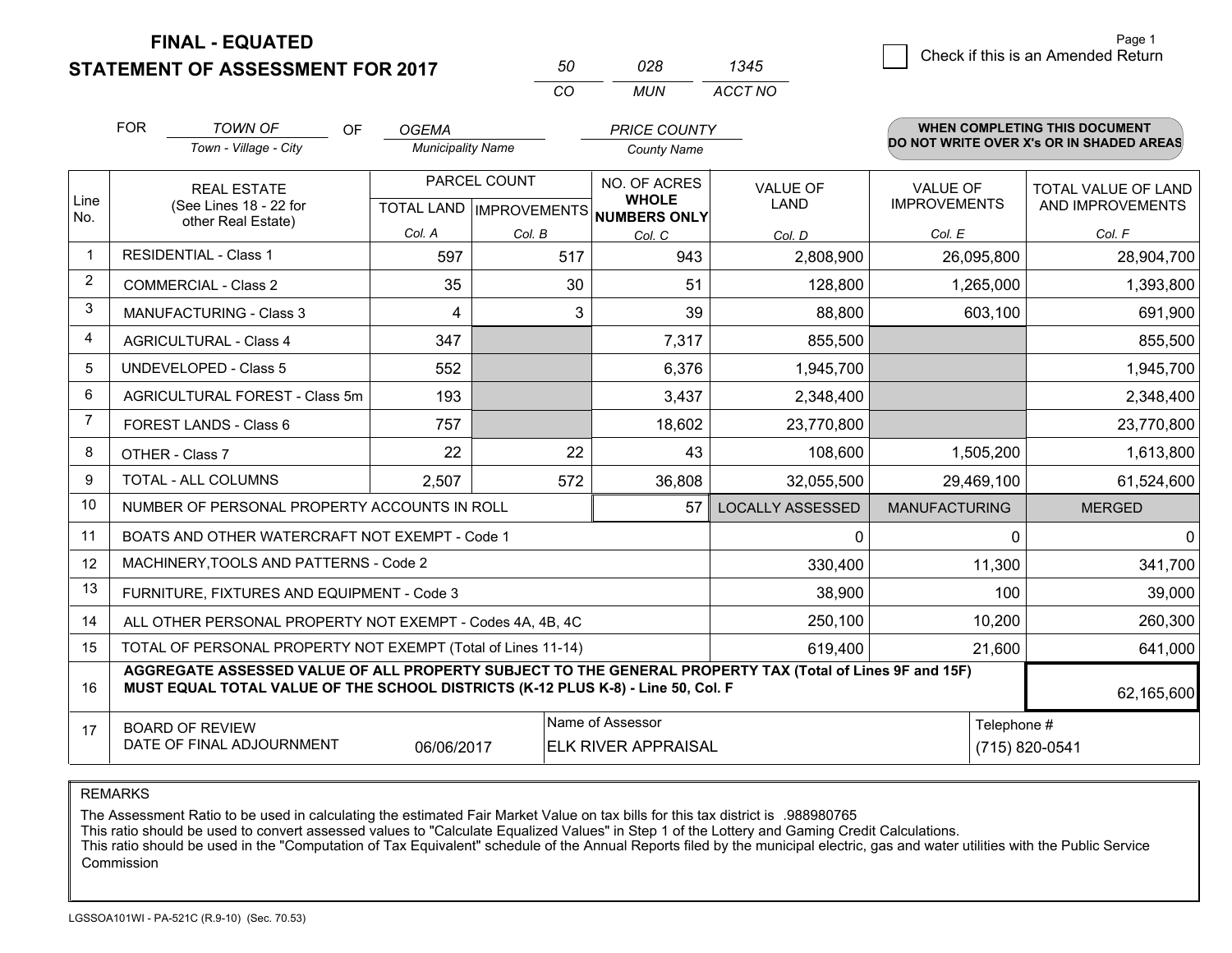*YEAR CO MUN ACCT NO* <sup>2017</sup> <sup>50</sup> <sup>028</sup> <sup>1345</sup>

Do not confuse FOREST LANDS (Line 7) with FOREST CROPS (in this section) - They are **NOT** the same

|    |                                                               |                 |  | Private Forest Crop - Reg Class @ 10¢ per acre                                 |             | Private Forest Crop - Reg Class @ \$2.52 per acre |                                                               |                                                                    |                    |                                                                              |
|----|---------------------------------------------------------------|-----------------|--|--------------------------------------------------------------------------------|-------------|---------------------------------------------------|---------------------------------------------------------------|--------------------------------------------------------------------|--------------------|------------------------------------------------------------------------------|
| 18 | (a) PARCELS                                                   | (b) ACRES       |  | (c) ASSESSED VALUE                                                             |             | (d) PARCELS                                       |                                                               | (e) ACRES                                                          |                    | (f) ASSESSED VALUE                                                           |
|    |                                                               |                 |  |                                                                                |             |                                                   |                                                               |                                                                    |                    |                                                                              |
|    |                                                               |                 |  | Private Forest Crop - Special Class @ 20¢ per acre                             |             |                                                   |                                                               |                                                                    |                    | Entered Before 2005 Managed Forest - Ferrous Mining CLOSED @ \$8.27 per acre |
| 19 | (a) PARCELS                                                   | (b) ACRES       |  | (c) ASSESSED VALUE                                                             |             | (d) PARCELS                                       |                                                               | (e) ACRES                                                          |                    | (f) ASSESSED VALUE                                                           |
|    |                                                               |                 |  |                                                                                |             |                                                   |                                                               |                                                                    |                    |                                                                              |
|    |                                                               |                 |  | Entered Before 2005 Managed Forest - OPEN @ \$.79 per acre                     |             |                                                   | Entered Before 2005 Managed Forest - CLOSED @ \$1.87 per acre |                                                                    |                    |                                                                              |
| 20 | (a) PARCELS                                                   | (b) ACRES       |  | (c) ASSESSED VALUE                                                             |             | (d) PARCELS                                       |                                                               | (e) ACRES                                                          |                    | (f) ASSESSED VALUE                                                           |
|    | 122<br>4.740.26<br>6,855,700                                  |                 |  | 80                                                                             |             | 2.592.26                                          | 3,446,500                                                     |                                                                    |                    |                                                                              |
|    | Entered After 2004 Managed Forest - OPEN @<br>\$2.14 per acre |                 |  |                                                                                |             |                                                   | Entered After 2004 Managed Forest - CLOSED @ \$10.68 per acre |                                                                    |                    |                                                                              |
| 21 | (a) PARCELS                                                   | (b) ACRES       |  | (c) ASSESSED VALUE                                                             | (d) PARCELS |                                                   | (e) ACRES                                                     |                                                                    | (f) ASSESSED VALUE |                                                                              |
|    |                                                               |                 |  |                                                                                |             |                                                   |                                                               |                                                                    |                    |                                                                              |
|    | 21                                                            | 808.79          |  | 1,151,900                                                                      |             | 128<br>4.234.05                                   |                                                               |                                                                    | 5,432,900          |                                                                              |
|    | (a) County Forest Cropland Acres                              |                 |  | (b) Federal Acres                                                              |             | (c) State Acres                                   |                                                               | (d) County (NOT FOREST CROP) Acres                                 | (e) Other Acres    |                                                                              |
| 22 | 2,761.61                                                      |                 |  |                                                                                |             | 134.38                                            |                                                               | 257.3                                                              |                    | 148.59                                                                       |
|    |                                                               |                 |  |                                                                                |             |                                                   |                                                               |                                                                    |                    |                                                                              |
|    |                                                               |                 |  | Assessed Value of Omitted Property From Prior Years (Sec. 70.44)               |             |                                                   |                                                               | Assessed Value of Sec. 70.43 Corrections of Errors by Assessors    |                    |                                                                              |
| 23 |                                                               | (a) REAL ESTATE |  | (b) PERSONAL                                                                   |             |                                                   |                                                               | (c1) REAL ESTATE                                                   |                    | (c2) PERSONAL                                                                |
|    |                                                               |                 |  |                                                                                |             |                                                   |                                                               |                                                                    |                    |                                                                              |
|    |                                                               |                 |  | Manufacturing Equated Value of Omitted Property From Prior Years (Sec. 70.995) |             |                                                   |                                                               | Mfg. Equated Value of Sec.70.43 Corrections of Errors by Assessors |                    |                                                                              |
|    |                                                               | (d) REAL ESTATE |  | (e) PERSONAL                                                                   |             | (f1) REAL ESTATE                                  |                                                               |                                                                    | (f2) PERSONAL      |                                                                              |
|    |                                                               |                 |  |                                                                                |             |                                                   |                                                               |                                                                    |                    |                                                                              |

## **SPECIAL DISTRICTS**

| Line<br>No. | Enter 6-digit<br><b>Special District</b><br>Code (Col. A) | <b>Account</b><br><b>Number</b><br>(Col. B) | <b>Special District Name</b><br>(Col. C) | <b>Locally Assessed Value</b><br>of Real Estate and<br><b>Personal Property (Col. D)</b> | Mfg Value of Real Estate<br>and Personal Property<br>(Col. E) | <b>Merged Value of</b><br><b>Real Estate and</b><br>Personal Property (Col. F) |
|-------------|-----------------------------------------------------------|---------------------------------------------|------------------------------------------|------------------------------------------------------------------------------------------|---------------------------------------------------------------|--------------------------------------------------------------------------------|
| 24          | 507030                                                    | 0309                                        | <b>OGEMA SANITARY DISTRICT #1</b>        | 5,627,200                                                                                | 691,800                                                       | 6,319,000                                                                      |
| 25          |                                                           |                                             |                                          |                                                                                          |                                                               |                                                                                |
| 26          |                                                           |                                             |                                          |                                                                                          |                                                               |                                                                                |
| 27          |                                                           |                                             |                                          |                                                                                          |                                                               |                                                                                |
| 28          |                                                           |                                             |                                          |                                                                                          |                                                               |                                                                                |
| 29          |                                                           |                                             |                                          |                                                                                          |                                                               |                                                                                |
| 30          |                                                           |                                             |                                          |                                                                                          |                                                               |                                                                                |
| 31          |                                                           |                                             |                                          |                                                                                          |                                                               |                                                                                |
| 32          |                                                           |                                             |                                          |                                                                                          |                                                               |                                                                                |
| 33          |                                                           |                                             |                                          |                                                                                          |                                                               |                                                                                |
| 34          |                                                           |                                             |                                          |                                                                                          |                                                               |                                                                                |
| 35          |                                                           |                                             |                                          |                                                                                          |                                                               |                                                                                |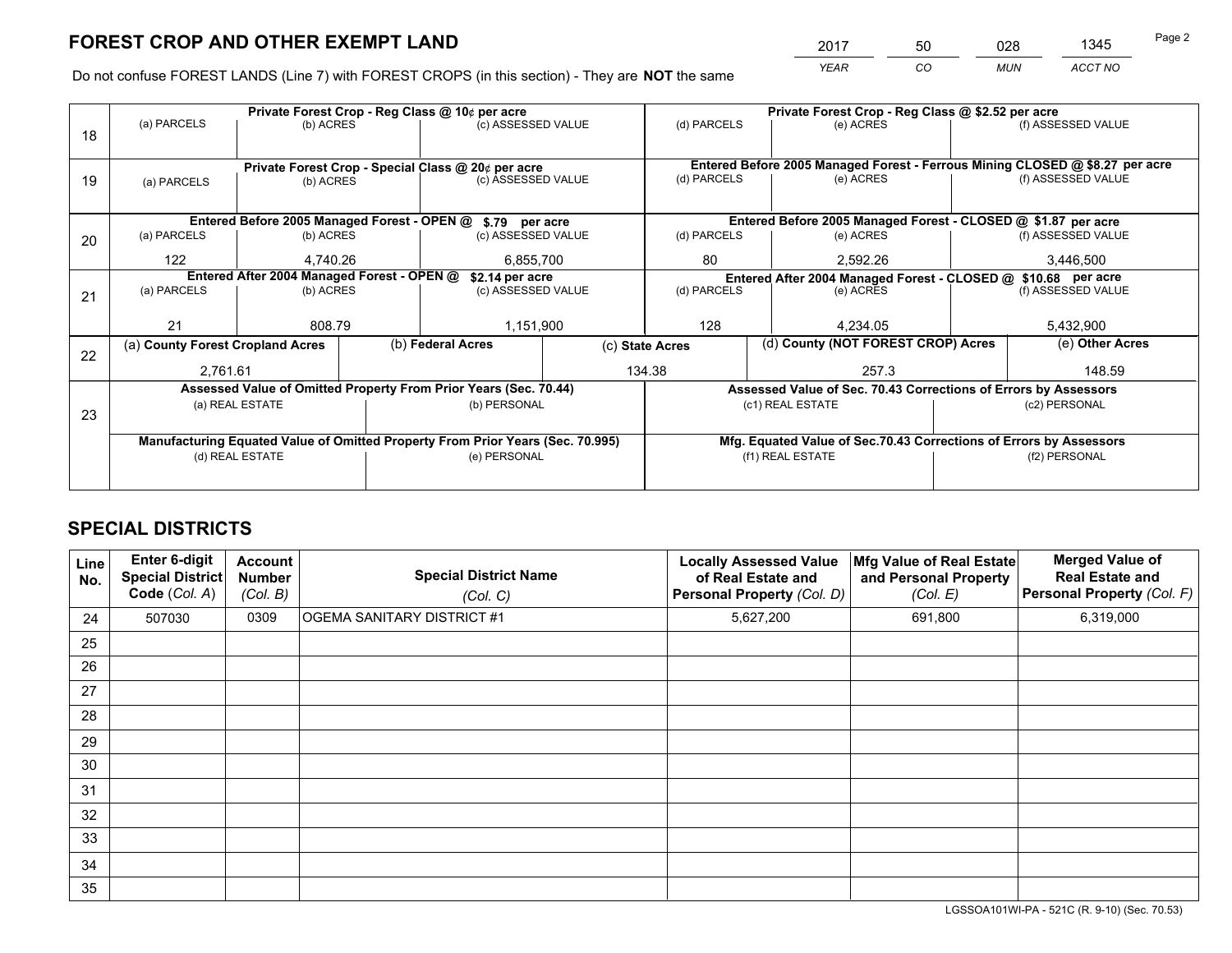|             |                                                                 |                                             |                                                         | <b>YEAR</b>                                                                       | CO<br><b>MUN</b>                                              | ACCT NO                                                                        |
|-------------|-----------------------------------------------------------------|---------------------------------------------|---------------------------------------------------------|-----------------------------------------------------------------------------------|---------------------------------------------------------------|--------------------------------------------------------------------------------|
| Line<br>No. | <b>Enter 6-digit</b><br><b>School District</b><br>Code (Col. A) | <b>Account</b><br><b>Number</b><br>(Col. B) | <b>School District Name</b><br>(Col. C)                 | <b>Locally Assessed Value</b><br>of Real Estate and<br>Personal Property (Col. D) | Mfg Value of Real Estate<br>and Personal Property<br>(Col. E) | <b>Merged Value of</b><br><b>Real Estate and</b><br>Personal Property (Col. F) |
|             | A. SCHOOL DISTRICTS (K-8 and K-12)                              |                                             |                                                         |                                                                                   |                                                               |                                                                                |
| 36          | 504571                                                          | 0300                                        | <b>SCH D OF PRENTICE</b>                                | 61,452,100                                                                        | 713,500                                                       | 62,165,600                                                                     |
| 37          |                                                                 |                                             |                                                         |                                                                                   |                                                               |                                                                                |
| 38          |                                                                 |                                             |                                                         |                                                                                   |                                                               |                                                                                |
| 39          |                                                                 |                                             |                                                         |                                                                                   |                                                               |                                                                                |
| 40          |                                                                 |                                             |                                                         |                                                                                   |                                                               |                                                                                |
| 41<br>42    |                                                                 |                                             |                                                         |                                                                                   |                                                               |                                                                                |
| 43          |                                                                 |                                             |                                                         |                                                                                   |                                                               |                                                                                |
|             |                                                                 |                                             |                                                         |                                                                                   |                                                               |                                                                                |
| 44<br>45    |                                                                 |                                             |                                                         |                                                                                   |                                                               |                                                                                |
| 46          |                                                                 |                                             |                                                         |                                                                                   |                                                               |                                                                                |
| 47          |                                                                 |                                             |                                                         |                                                                                   |                                                               |                                                                                |
| 48          |                                                                 |                                             |                                                         |                                                                                   |                                                               |                                                                                |
| 49          |                                                                 |                                             |                                                         |                                                                                   |                                                               |                                                                                |
| 50          |                                                                 |                                             | TOTAL ASSESSED VALUE OF SCHOOL DISTRICTS (K-8 and K-12) | 61,452,100                                                                        | 713,500                                                       | 62,165,600                                                                     |
|             | <b>B.</b><br>UNION HIGH SCHOOL DISTRICTS                        |                                             |                                                         |                                                                                   |                                                               |                                                                                |
| 51          |                                                                 |                                             |                                                         |                                                                                   |                                                               |                                                                                |
| 52          |                                                                 |                                             |                                                         |                                                                                   |                                                               |                                                                                |
| 53          |                                                                 |                                             |                                                         |                                                                                   |                                                               |                                                                                |
| 54          |                                                                 |                                             |                                                         |                                                                                   |                                                               |                                                                                |
| 55          |                                                                 |                                             | TOTAL ASSESSED VALUE OF UNION HIGH SCHOOLS              |                                                                                   |                                                               |                                                                                |
|             | C.<br><b>TECHNICAL COLLEGE DISTRICTS</b>                        |                                             |                                                         |                                                                                   |                                                               |                                                                                |
| 56          | 001500                                                          | 0014                                        | NORTH CENTRAL TECHNICAL COLLEGE<br><b>WAUS</b>          | 61,452,100                                                                        | 713,500                                                       | 62,165,600                                                                     |
| 57<br>58    |                                                                 |                                             |                                                         |                                                                                   |                                                               |                                                                                |
| 59          |                                                                 |                                             | TOTAL ASSESSED VALUE OF TECHNICAL COLLEGES              | 61,452,100                                                                        | 713,500                                                       | 62,165,600                                                                     |
|             |                                                                 |                                             |                                                         |                                                                                   |                                                               |                                                                                |

2017

50

028

 *I hereby certify, to the best of my knowledge and belief, this form is complete and correct.*

**SCHOOL DISTRICTS**

| Print name of preparer | Title                    |                | Date (MM/DD/CCYY) |
|------------------------|--------------------------|----------------|-------------------|
|                        |                          |                |                   |
| Signature of preparer  | Contact Telephone Number | E-mail address |                   |
|                        | $\overline{\phantom{0}}$ |                |                   |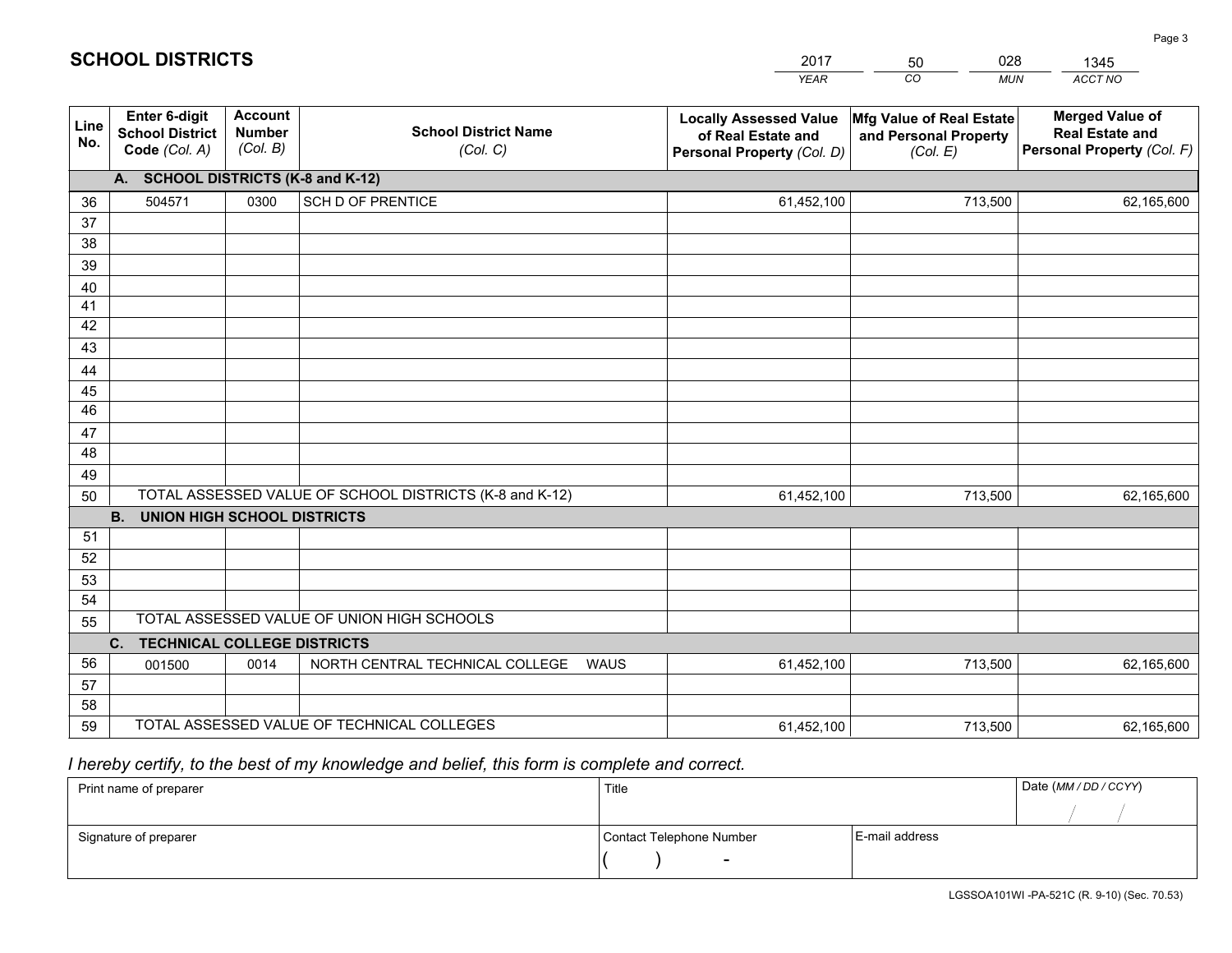#### **HIGHLIGHTS**

- 1. Complete the Statement of Assessment after the Board of Review. Reflect any changes made there.
- 2. Use black ink to complete.
- 3. Line 16 must equal Line 50, Col D.
- 4. Line 55 must equal the total of K-8 schools listed on lines 36-49. Do not include K-12 schools in this comparision.
- 5. Line 59, Col. D must equal Line 16.
- 6. Special District, School District and Technical College District values must include both real estate and personal property. Examples of Special districts are: town sanitary districts, public inland lake protection and rehabilitation districts, and metropolitan sewerage districts.
- 7. DO NOT INCLUDE Manufacturing property values.DOR will print these values on the final SOA.
- 8. Accuracy of this form is very important. The values reported directly affect the equalized value DOR calculates for school and special districts.

#### **Page 1:**

 If not prefilled, enter the tax year,county and municipal code,municipal type, municipal name and county name on the top of form.

Check the Amended box, if filing an amended / corrected SOA.

 Report the parcel count, acres and assessed value of taxable general property, total parcel count, (real and personal), total acres, and values from final figures set by the Board of Review.

- A. Real Estate land and improvements (buildings, etc.) is reported on lines 1 8, total line 9.
- B. Personal Property is reported on lines 11 14, Column D, total line 15.
- C. To complete this report, use the computer produced summary of the assessment roll that shows these amounts.
- D. Use whole numbers only.
- E. Add each line across and each column down to verify entries.

#### **Page 2:**

- A. Report Special Items (not subject to general property tax).
- 1. Private Forest Croplands and Managed Forest Lands are reported on lines 18,19, 20 and 21. Be sure to report assessed values **NOT** taxes.
- 2. You should have copies of the orders of entry, orders of withdrawal, etc., to update your assessment roll.
	- 3. Show hundredths of acres (e.g. 39.75).
- 4. Tax exempt lands are reported on line 22.
- 5. Omitted property and sec. 70.43, Wis. Stats., corrections of errors by assessor are reported on line 23. Report real estate and personal property separately. These should be for **prior years**, not something found on the current assessment roll after the board of review.
- B. Special District (Lines 24-35) Include the value of both real and personal property.
- The Department of Revenue (DOR) preprints much of the information regarding names and codes for schools, special districts,etc. If a district is not listed, enter the name and value only, DOR will enter the proper code.

## **Page 3 School Districts:**

Include the value of both real and personal property.

Report School District (regular, elementary, union high school, and technical college).

- 1. Regular (K-12) and Elementary (K-8) school values are reported on lines 36-49, total on line 50.
- 2. Union High School (UHS) (use only if elementary schools are listed on lines 36-49) are reported on lines 51-54. UHS total value (line 55) must equal to the total **elementary school** values reported on lines 36-49. Do notinclude K-12 schools in this comparison.
- 3. Technical College values are reported on lines 56-58, total on line 59.
- 4. Use the computer summary that shows these amounts to complete this report.

#### **This form is due the second Monday in June. File this report only after your Board of Review is complete.**

 *If you have questions: Return forms to:*

 Email: lgs@wisconsin.gov Wisconsin Department of RevenueCall:  $(608)$  266-2569 or  $(608)$  264-6892 Fax number: (608) 264-6887 PO Box 8971

Local Government Services Section 6-97 Madison WI 53708-8971

**NOTE: Please supply any correction to the name and address.**

NOTE: Please supply any correction to the name and address.

OGEMA, WI 54459 - 8379 OGEMA, WI 54459 - 8379 N2493 STATE HWY 13 N2493 STATE HWY 13 JOLENE BERGER<br>TOWN OF OGEMA TOWN OF OGEMA JOLENE BERGER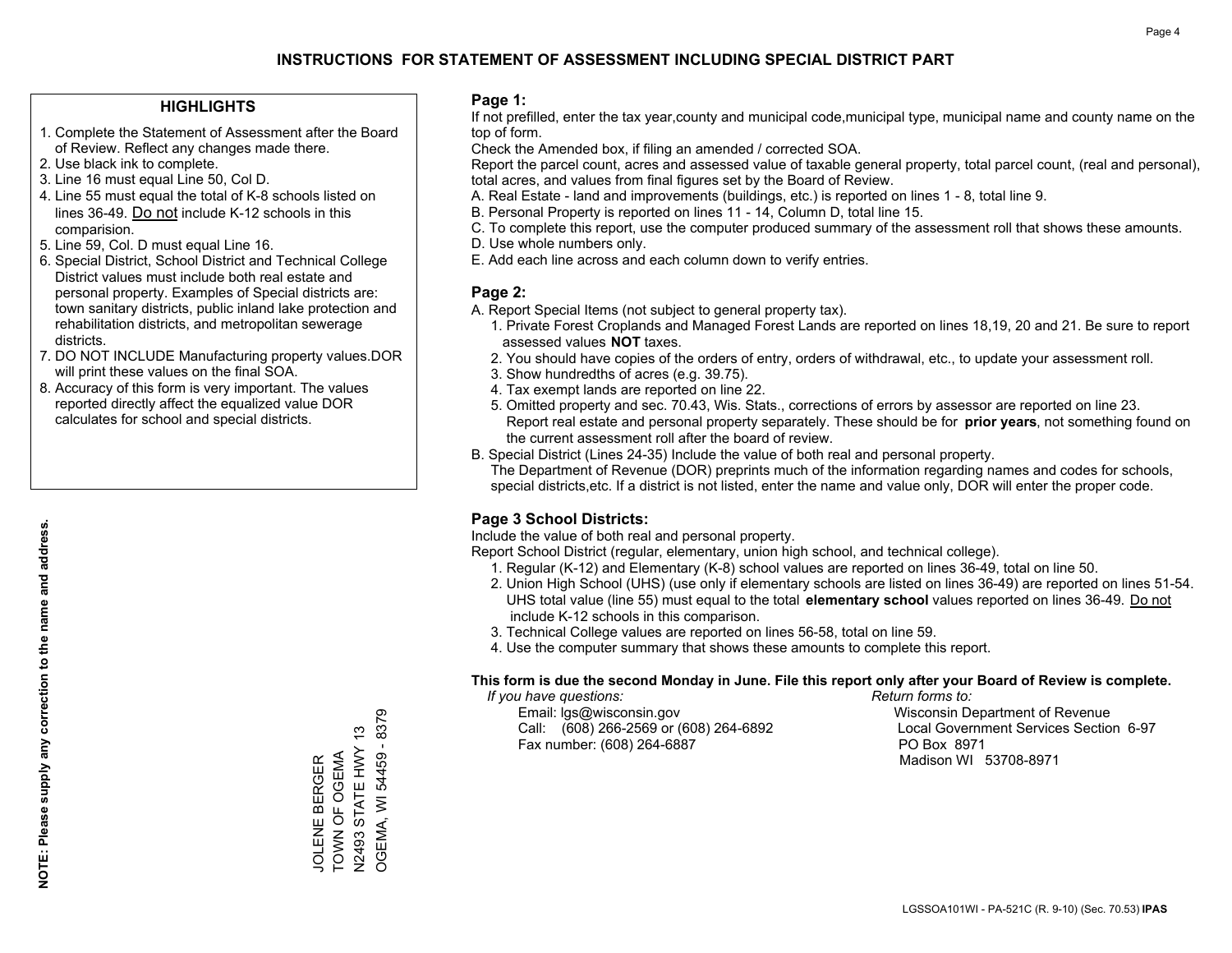**STATEMENT OF ASSESSMENT FOR 2017** 

| 50       | กจก  | 1346    |
|----------|------|---------|
| $\cdots$ | MUN. | ACCT NO |

|                | <b>FOR</b>         | <b>TOWN OF</b><br>OF<br>Town - Village - City                                                                                                                                                | <b>PRENTICE</b><br><b>Municipality Name</b> |          | <b>PRICE COUNTY</b><br><b>County Name</b>     |                               |                               | <b>WHEN COMPLETING THIS DOCUMENT</b><br>DO NOT WRITE OVER X's OR IN SHADED AREAS |
|----------------|--------------------|----------------------------------------------------------------------------------------------------------------------------------------------------------------------------------------------|---------------------------------------------|----------|-----------------------------------------------|-------------------------------|-------------------------------|----------------------------------------------------------------------------------|
| Line           | <b>REAL ESTATE</b> |                                                                                                                                                                                              | PARCEL COUNT                                |          | NO. OF ACRES<br><b>WHOLE</b>                  | <b>VALUE OF</b>               | <b>VALUE OF</b>               | TOTAL VALUE OF LAND                                                              |
| No.            |                    | (See Lines 18 - 22 for<br>other Real Estate)                                                                                                                                                 | Col. A                                      | Col. B   | TOTAL LAND MPROVEMENTS NUMBERS ONLY<br>Col. C | <b>LAND</b><br>Col. D         | <b>IMPROVEMENTS</b><br>Col. E | AND IMPROVEMENTS<br>Col. F                                                       |
|                |                    | <b>RESIDENTIAL - Class 1</b>                                                                                                                                                                 | 403                                         | 324      | 1,199                                         | 3,225,400                     | 16,437,300                    | 19,662,700                                                                       |
| 2              |                    | <b>COMMERCIAL - Class 2</b>                                                                                                                                                                  | 23                                          | 13       | 335                                           | 639,500                       | 2,081,000                     | 2,720,500                                                                        |
| 3              |                    | <b>MANUFACTURING - Class 3</b>                                                                                                                                                               |                                             | $\Omega$ | 15                                            | 29,900                        | $\Omega$                      | 29,900                                                                           |
| 4              |                    | <b>AGRICULTURAL - Class 4</b>                                                                                                                                                                | 148                                         |          | 3,115                                         | 348,100                       |                               | 348,100                                                                          |
| 5              |                    | <b>UNDEVELOPED - Class 5</b>                                                                                                                                                                 | 296                                         |          | 4,775                                         | 2,425,500                     |                               | 2,425,500                                                                        |
| 6              |                    | AGRICULTURAL FOREST - Class 5m                                                                                                                                                               | 49                                          |          | 1,099                                         | 807,200                       |                               | 807,200                                                                          |
| $\overline{7}$ |                    | FOREST LANDS - Class 6                                                                                                                                                                       | 584                                         |          | 16,836                                        | 20,432,200                    |                               | 20,432,200                                                                       |
| 8              |                    | OTHER - Class 7                                                                                                                                                                              | 30                                          | 29       | 91                                            | 266,100                       | 1,290,400                     | 1,556,500                                                                        |
| 9              |                    | TOTAL - ALL COLUMNS                                                                                                                                                                          | 1,534                                       | 366      | 27,465                                        | 28,173,900                    | 19,808,700                    | 47,982,600                                                                       |
| 10             |                    | NUMBER OF PERSONAL PROPERTY ACCOUNTS IN ROLL                                                                                                                                                 |                                             |          | 21                                            | <b>LOCALLY ASSESSED</b>       | <b>MANUFACTURING</b>          | <b>MERGED</b>                                                                    |
| 11             |                    | BOATS AND OTHER WATERCRAFT NOT EXEMPT - Code 1                                                                                                                                               |                                             |          |                                               | 0                             | 0                             | $\mathbf{0}$                                                                     |
| 12             |                    | MACHINERY, TOOLS AND PATTERNS - Code 2                                                                                                                                                       |                                             |          |                                               | 96,900                        | 0                             | 96,900                                                                           |
| 13             |                    | FURNITURE, FIXTURES AND EQUIPMENT - Code 3                                                                                                                                                   |                                             |          |                                               | 54,500                        | $\Omega$                      | 54,500                                                                           |
| 14             |                    | ALL OTHER PERSONAL PROPERTY NOT EXEMPT - Codes 4A, 4B, 4C                                                                                                                                    |                                             |          |                                               | 126,900                       | 200                           | 127,100                                                                          |
| 15             |                    | TOTAL OF PERSONAL PROPERTY NOT EXEMPT (Total of Lines 11-14)                                                                                                                                 |                                             |          |                                               | 278,300                       | 200                           | 278,500                                                                          |
| 16             |                    | AGGREGATE ASSESSED VALUE OF ALL PROPERTY SUBJECT TO THE GENERAL PROPERTY TAX (Total of Lines 9F and 15F)<br>MUST EQUAL TOTAL VALUE OF THE SCHOOL DISTRICTS (K-12 PLUS K-8) - Line 50, Col. F |                                             |          |                                               |                               |                               | 48,261,100                                                                       |
| 17             |                    | <b>BOARD OF REVIEW</b><br>DATE OF FINAL ADJOURNMENT                                                                                                                                          | 10/05/2017                                  |          | Name of Assessor<br>DAN SOINE ASSESSOR        | Telephone #<br>(715) 561-2786 |                               |                                                                                  |

REMARKS

The Assessment Ratio to be used in calculating the estimated Fair Market Value on tax bills for this tax district is .996168662

This ratio should be used to convert assessed values to "Calculate Equalized Values" in Step 1 of the Lottery and Gaming Credit Calculations.<br>This ratio should be used in the "Computation of Tax Equivalent" schedule of the Commission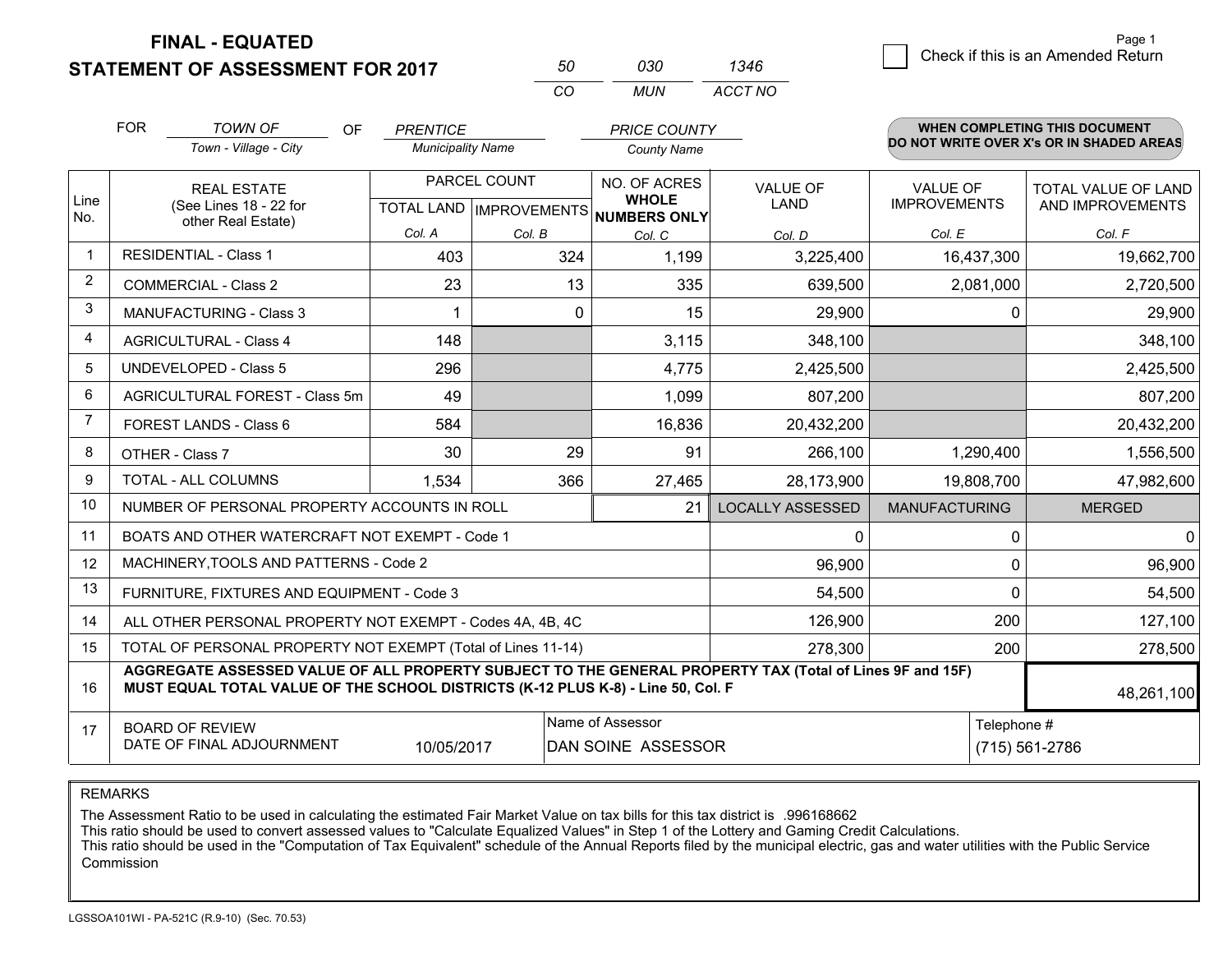*YEAR CO MUN ACCT NO* 2017 50 030 1346

Do not confuse FOREST LANDS (Line 7) with FOREST CROPS (in this section) - They are **NOT** the same

|    |                                                               |                 |  | Private Forest Crop - Reg Class @ 10¢ per acre                                 |  | Private Forest Crop - Reg Class @ \$2.52 per acre                            |                                                                 |           |                    |                                                                    |
|----|---------------------------------------------------------------|-----------------|--|--------------------------------------------------------------------------------|--|------------------------------------------------------------------------------|-----------------------------------------------------------------|-----------|--------------------|--------------------------------------------------------------------|
| 18 | (a) PARCELS                                                   | (b) ACRES       |  | (c) ASSESSED VALUE                                                             |  | (d) PARCELS                                                                  |                                                                 | (e) ACRES |                    | (f) ASSESSED VALUE                                                 |
|    |                                                               | 40              |  | 56.400                                                                         |  |                                                                              |                                                                 | 40        |                    | 39,500                                                             |
|    |                                                               |                 |  | Private Forest Crop - Special Class @ 20¢ per acre                             |  | Entered Before 2005 Managed Forest - Ferrous Mining CLOSED @ \$8.27 per acre |                                                                 |           |                    |                                                                    |
| 19 | (a) PARCELS                                                   | (b) ACRES       |  | (c) ASSESSED VALUE                                                             |  | (d) PARCELS<br>(e) ACRES                                                     |                                                                 |           | (f) ASSESSED VALUE |                                                                    |
|    |                                                               |                 |  |                                                                                |  |                                                                              |                                                                 |           |                    |                                                                    |
|    |                                                               |                 |  | Entered Before 2005 Managed Forest - OPEN @ \$.79 per acre                     |  |                                                                              |                                                                 |           |                    | Entered Before 2005 Managed Forest - CLOSED @ \$1.87 per acre      |
| 20 | (a) PARCELS                                                   | (b) ACRES       |  | (c) ASSESSED VALUE                                                             |  | (d) PARCELS                                                                  |                                                                 | (e) ACRES |                    | (f) ASSESSED VALUE                                                 |
|    | 62                                                            | 2.412.84        |  | 3.006.300                                                                      |  | 111<br>3.569.34                                                              |                                                                 |           |                    | 4.581.300                                                          |
|    | Entered After 2004 Managed Forest - OPEN @<br>\$2.14 per acre |                 |  |                                                                                |  |                                                                              |                                                                 |           |                    | Entered After 2004 Managed Forest - CLOSED @ \$10.68 per acre      |
| 21 | (a) PARCELS                                                   | (b) ACRES       |  | (c) ASSESSED VALUE                                                             |  | (d) PARCELS                                                                  |                                                                 | (e) ACRES |                    | (f) ASSESSED VALUE                                                 |
|    |                                                               |                 |  |                                                                                |  |                                                                              |                                                                 |           |                    |                                                                    |
|    | 47                                                            | 1.539.18        |  | 1,718,200                                                                      |  | 172<br>5,921.72                                                              |                                                                 |           | 7,258,500          |                                                                    |
| 22 | (a) County Forest Cropland Acres                              |                 |  | (b) Federal Acres                                                              |  | (c) State Acres                                                              | (d) County (NOT FOREST CROP) Acres                              |           |                    | (e) Other Acres                                                    |
|    | 3,059.56                                                      |                 |  |                                                                                |  | 241.1                                                                        |                                                                 |           |                    | 343.57                                                             |
|    |                                                               |                 |  | Assessed Value of Omitted Property From Prior Years (Sec. 70.44)               |  |                                                                              | Assessed Value of Sec. 70.43 Corrections of Errors by Assessors |           |                    |                                                                    |
|    |                                                               | (a) REAL ESTATE |  | (b) PERSONAL                                                                   |  |                                                                              | (c1) REAL ESTATE                                                |           |                    | (c2) PERSONAL                                                      |
| 23 |                                                               |                 |  |                                                                                |  |                                                                              |                                                                 |           |                    |                                                                    |
|    |                                                               |                 |  | Manufacturing Equated Value of Omitted Property From Prior Years (Sec. 70.995) |  |                                                                              |                                                                 |           |                    | Mfg. Equated Value of Sec.70.43 Corrections of Errors by Assessors |
|    |                                                               | (d) REAL ESTATE |  | (e) PERSONAL                                                                   |  | (f1) REAL ESTATE                                                             |                                                                 |           | (f2) PERSONAL      |                                                                    |
|    |                                                               |                 |  |                                                                                |  |                                                                              |                                                                 |           |                    |                                                                    |

## **SPECIAL DISTRICTS**

| Line<br>No. | Enter 6-digit<br>Special District<br>Code (Col. A) | <b>Account</b><br><b>Number</b><br>(Col. B) | <b>Special District Name</b><br>(Col. C) | <b>Locally Assessed Value</b><br>of Real Estate and<br>Personal Property (Col. D) | Mfg Value of Real Estate<br>and Personal Property<br>(Col. E) | <b>Merged Value of</b><br><b>Real Estate and</b><br>Personal Property (Col. F) |
|-------------|----------------------------------------------------|---------------------------------------------|------------------------------------------|-----------------------------------------------------------------------------------|---------------------------------------------------------------|--------------------------------------------------------------------------------|
| 24          |                                                    |                                             |                                          |                                                                                   |                                                               |                                                                                |
| 25          |                                                    |                                             |                                          |                                                                                   |                                                               |                                                                                |
| 26          |                                                    |                                             |                                          |                                                                                   |                                                               |                                                                                |
| 27          |                                                    |                                             |                                          |                                                                                   |                                                               |                                                                                |
| 28          |                                                    |                                             |                                          |                                                                                   |                                                               |                                                                                |
| 29          |                                                    |                                             |                                          |                                                                                   |                                                               |                                                                                |
| 30          |                                                    |                                             |                                          |                                                                                   |                                                               |                                                                                |
| 31          |                                                    |                                             |                                          |                                                                                   |                                                               |                                                                                |
| 32          |                                                    |                                             |                                          |                                                                                   |                                                               |                                                                                |
| 33          |                                                    |                                             |                                          |                                                                                   |                                                               |                                                                                |
| 34          |                                                    |                                             |                                          |                                                                                   |                                                               |                                                                                |
| 35          |                                                    |                                             |                                          |                                                                                   |                                                               |                                                                                |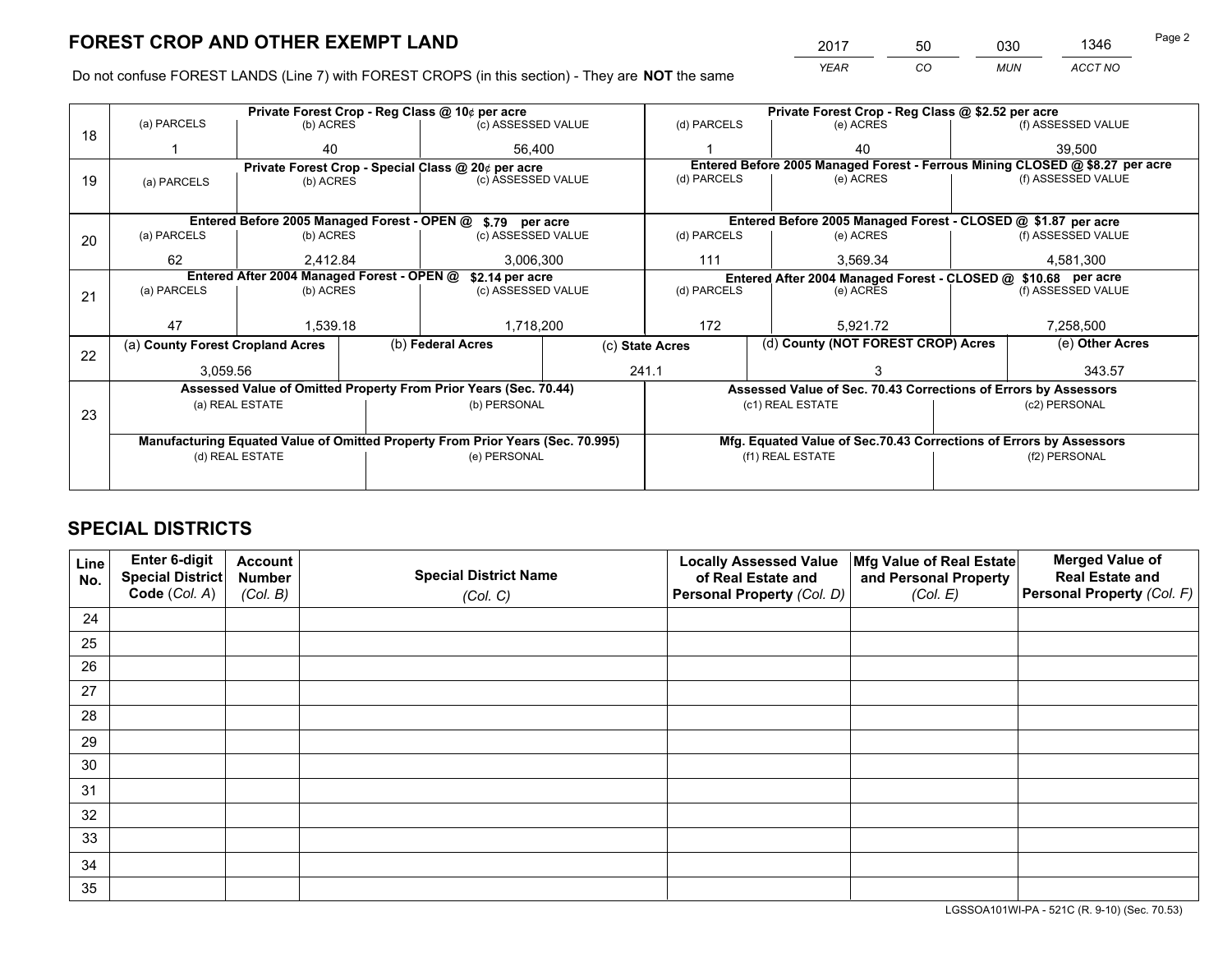|                 |                                                                 |                                             |                                                         | <b>YEAR</b>                                                                       | CO<br><b>MUN</b>                                              | ACCT NO                                                                        |
|-----------------|-----------------------------------------------------------------|---------------------------------------------|---------------------------------------------------------|-----------------------------------------------------------------------------------|---------------------------------------------------------------|--------------------------------------------------------------------------------|
| Line<br>No.     | <b>Enter 6-digit</b><br><b>School District</b><br>Code (Col. A) | <b>Account</b><br><b>Number</b><br>(Col. B) | <b>School District Name</b><br>(Col. C)                 | <b>Locally Assessed Value</b><br>of Real Estate and<br>Personal Property (Col. D) | Mfg Value of Real Estate<br>and Personal Property<br>(Col. E) | <b>Merged Value of</b><br><b>Real Estate and</b><br>Personal Property (Col. F) |
|                 | A. SCHOOL DISTRICTS (K-8 and K-12)                              |                                             |                                                         |                                                                                   |                                                               |                                                                                |
| 36              | 504571                                                          | 0300                                        | SCH D OF PRENTICE                                       | 48,231,000                                                                        | 30,100                                                        | 48,261,100                                                                     |
| 37              |                                                                 |                                             |                                                         |                                                                                   |                                                               |                                                                                |
| 38              |                                                                 |                                             |                                                         |                                                                                   |                                                               |                                                                                |
| 39              |                                                                 |                                             |                                                         |                                                                                   |                                                               |                                                                                |
| 40              |                                                                 |                                             |                                                         |                                                                                   |                                                               |                                                                                |
| 41<br>42        |                                                                 |                                             |                                                         |                                                                                   |                                                               |                                                                                |
| 43              |                                                                 |                                             |                                                         |                                                                                   |                                                               |                                                                                |
|                 |                                                                 |                                             |                                                         |                                                                                   |                                                               |                                                                                |
| 44<br>45        |                                                                 |                                             |                                                         |                                                                                   |                                                               |                                                                                |
| $\overline{46}$ |                                                                 |                                             |                                                         |                                                                                   |                                                               |                                                                                |
| 47              |                                                                 |                                             |                                                         |                                                                                   |                                                               |                                                                                |
| 48              |                                                                 |                                             |                                                         |                                                                                   |                                                               |                                                                                |
| 49              |                                                                 |                                             |                                                         |                                                                                   |                                                               |                                                                                |
| 50              |                                                                 |                                             | TOTAL ASSESSED VALUE OF SCHOOL DISTRICTS (K-8 and K-12) | 48,231,000                                                                        | 30,100                                                        | 48,261,100                                                                     |
|                 | <b>B.</b><br><b>UNION HIGH SCHOOL DISTRICTS</b>                 |                                             |                                                         |                                                                                   |                                                               |                                                                                |
| 51              |                                                                 |                                             |                                                         |                                                                                   |                                                               |                                                                                |
| 52              |                                                                 |                                             |                                                         |                                                                                   |                                                               |                                                                                |
| 53              |                                                                 |                                             |                                                         |                                                                                   |                                                               |                                                                                |
| 54              |                                                                 |                                             |                                                         |                                                                                   |                                                               |                                                                                |
| 55              |                                                                 |                                             | TOTAL ASSESSED VALUE OF UNION HIGH SCHOOLS              |                                                                                   |                                                               |                                                                                |
|                 | C.<br><b>TECHNICAL COLLEGE DISTRICTS</b>                        |                                             |                                                         |                                                                                   |                                                               |                                                                                |
| 56              | 001500                                                          | 0014                                        | NORTH CENTRAL TECHNICAL COLLEGE<br>WAUS                 | 48,231,000                                                                        | 30,100                                                        | 48,261,100                                                                     |
| 57              |                                                                 |                                             |                                                         |                                                                                   |                                                               |                                                                                |
| 58<br>59        |                                                                 |                                             | TOTAL ASSESSED VALUE OF TECHNICAL COLLEGES              |                                                                                   |                                                               |                                                                                |
|                 |                                                                 |                                             |                                                         | 48,231,000                                                                        | 30,100                                                        | 48,261,100                                                                     |

 *I hereby certify, to the best of my knowledge and belief, this form is complete and correct.*

| Print name of preparer | Title                    |                | Date (MM/DD/CCYY) |
|------------------------|--------------------------|----------------|-------------------|
|                        |                          |                |                   |
| Signature of preparer  | Contact Telephone Number | E-mail address |                   |
|                        | $\overline{\phantom{0}}$ |                |                   |

| <b>SCHOOL DISTRICTS</b> |  |
|-------------------------|--|
|-------------------------|--|

201750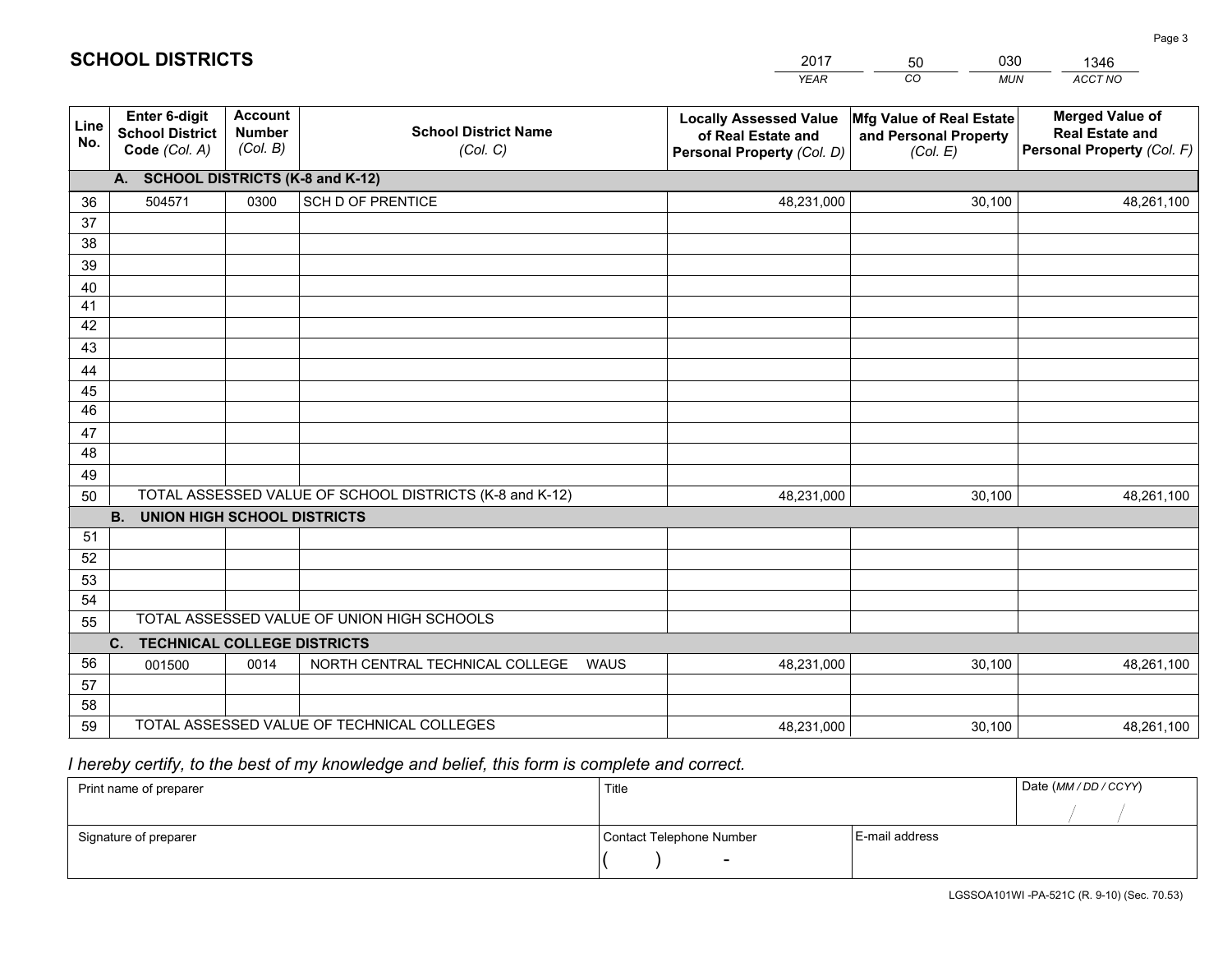#### **HIGHLIGHTS**

- 1. Complete the Statement of Assessment after the Board of Review. Reflect any changes made there.
- 2. Use black ink to complete.
- 3. Line 16 must equal Line 50, Col D.
- 4. Line 55 must equal the total of K-8 schools listed on lines 36-49. Do not include K-12 schools in this comparision.
- 5. Line 59, Col. D must equal Line 16.
- 6. Special District, School District and Technical College District values must include both real estate and personal property. Examples of Special districts are: town sanitary districts, public inland lake protection and rehabilitation districts, and metropolitan sewerage districts.
- 7. DO NOT INCLUDE Manufacturing property values.DOR will print these values on the final SOA.
- 8. Accuracy of this form is very important. The values reported directly affect the equalized value DOR calculates for school and special districts.

#### **Page 1:**

 If not prefilled, enter the tax year,county and municipal code,municipal type, municipal name and county name on the top of form.

Check the Amended box, if filing an amended / corrected SOA.

 Report the parcel count, acres and assessed value of taxable general property, total parcel count, (real and personal), total acres, and values from final figures set by the Board of Review.

- A. Real Estate land and improvements (buildings, etc.) is reported on lines 1 8, total line 9.
- B. Personal Property is reported on lines 11 14, Column D, total line 15.
- C. To complete this report, use the computer produced summary of the assessment roll that shows these amounts.
- D. Use whole numbers only.
- E. Add each line across and each column down to verify entries.

### **Page 2:**

- A. Report Special Items (not subject to general property tax).
- 1. Private Forest Croplands and Managed Forest Lands are reported on lines 18,19, 20 and 21. Be sure to report assessed values **NOT** taxes.
- 2. You should have copies of the orders of entry, orders of withdrawal, etc., to update your assessment roll.
	- 3. Show hundredths of acres (e.g. 39.75).
- 4. Tax exempt lands are reported on line 22.
- 5. Omitted property and sec. 70.43, Wis. Stats., corrections of errors by assessor are reported on line 23. Report real estate and personal property separately. These should be for **prior years**, not something found on the current assessment roll after the board of review.
- B. Special District (Lines 24-35) Include the value of both real and personal property.

 The Department of Revenue (DOR) preprints much of the information regarding names and codes for schools, special districts,etc. If a district is not listed, enter the name and value only, DOR will enter the proper code.

## **Page 3 School Districts:**

Include the value of both real and personal property.

Report School District (regular, elementary, union high school, and technical college).

- 1. Regular (K-12) and Elementary (K-8) school values are reported on lines 36-49, total on line 50.
- 2. Union High School (UHS) (use only if elementary schools are listed on lines 36-49) are reported on lines 51-54. UHS total value (line 55) must equal to the total **elementary school** values reported on lines 36-49. Do notinclude K-12 schools in this comparison.
- 3. Technical College values are reported on lines 56-58, total on line 59.
- 4. Use the computer summary that shows these amounts to complete this report.

#### **This form is due the second Monday in June. File this report only after your Board of Review is complete.**

 *If you have questions: Return forms to:*

 Email: lgs@wisconsin.gov Wisconsin Department of RevenueCall:  $(608)$  266-2569 or  $(608)$  264-6892 Fax number: (608) 264-6887 PO Box 8971

Local Government Services Section 6-97 Madison WI 53708-8971

AMY ESTERHOLM TOWN OF PRENTICE N4361 ENGLUND ROAD PRENTICE, WI 54556 - 0049

TOWN OF PRENTICE AMY ESTERHOLM

N4361 ENGLUND ROAD<br>PRENTICE, WI 54556 - 0049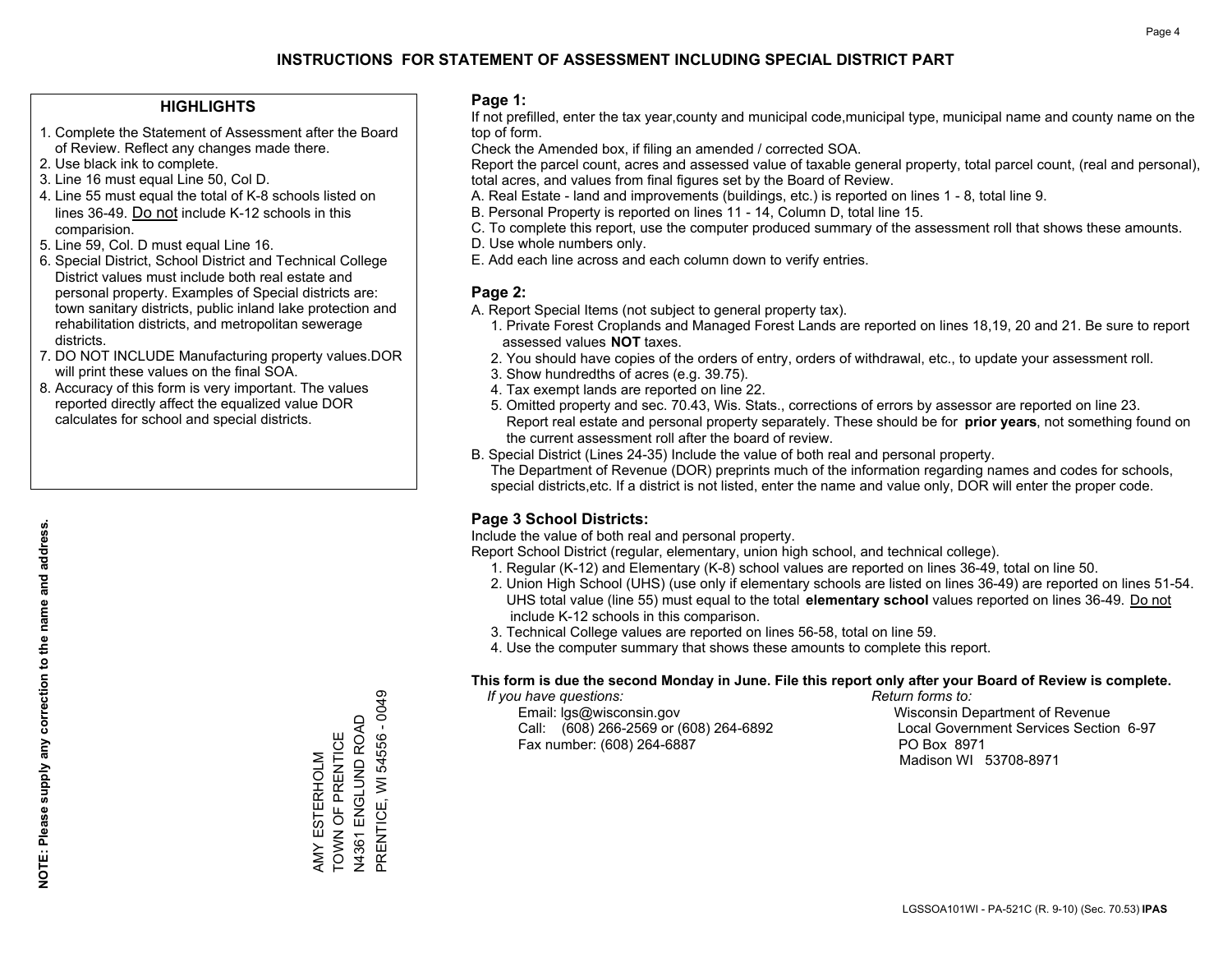**STATEMENT OF ASSESSMENT FOR 2017** 

| 50 | กาว   | 1347    |
|----|-------|---------|
| rn | MI IN | ACCT NO |

| <b>FOR</b>     |                                                                                                                                                                                              | <b>TOWN OF</b><br>OF<br><b>SPIRIT</b><br><b>PRICE COUNTY</b><br>Town - Village - City<br><b>Municipality Name</b><br><b>County Name</b> |                |                           |                                                |                               |                              | <b>WHEN COMPLETING THIS DOCUMENT</b><br>DO NOT WRITE OVER X's OR IN SHADED AREAS |                                        |                     |
|----------------|----------------------------------------------------------------------------------------------------------------------------------------------------------------------------------------------|-----------------------------------------------------------------------------------------------------------------------------------------|----------------|---------------------------|------------------------------------------------|-------------------------------|------------------------------|----------------------------------------------------------------------------------|----------------------------------------|---------------------|
| Line           | <b>REAL ESTATE</b><br>(See Lines 18 - 22 for<br>other Real Estate)                                                                                                                           |                                                                                                                                         |                |                           |                                                | PARCEL COUNT                  | NO. OF ACRES<br><b>WHOLE</b> | <b>VALUE OF</b><br>LAND                                                          | <b>VALUE OF</b><br><b>IMPROVEMENTS</b> | TOTAL VALUE OF LAND |
| No.            |                                                                                                                                                                                              |                                                                                                                                         |                | TOTAL LAND   IMPROVEMENTS | <b>NUMBERS ONLY</b>                            |                               |                              | AND IMPROVEMENTS                                                                 |                                        |                     |
|                |                                                                                                                                                                                              | <b>RESIDENTIAL - Class 1</b>                                                                                                            | Col. A<br>360  | Col. B<br>298             | Col. C<br>522                                  | Col. D<br>5,208,200           | Col. E<br>20,094,300         | Col. F<br>25,302,500                                                             |                                        |                     |
| 2              |                                                                                                                                                                                              |                                                                                                                                         |                |                           |                                                |                               |                              |                                                                                  |                                        |                     |
| 3              |                                                                                                                                                                                              | <b>COMMERCIAL - Class 2</b>                                                                                                             | $\overline{7}$ | 5                         | 90                                             | 374,500                       | 434,200                      | 808,700                                                                          |                                        |                     |
|                |                                                                                                                                                                                              | <b>MANUFACTURING - Class 3</b>                                                                                                          | $\Omega$       | 0                         | $\Omega$                                       | $\Omega$                      | $\mathbf{0}$                 |                                                                                  |                                        |                     |
| 4              |                                                                                                                                                                                              | <b>AGRICULTURAL - Class 4</b>                                                                                                           | 181            |                           | 3,323                                          | 473,300                       |                              | 473,300                                                                          |                                        |                     |
| 5              |                                                                                                                                                                                              | <b>UNDEVELOPED - Class 5</b>                                                                                                            | 274            |                           | 2,656                                          | 1,311,500                     |                              | 1,311,500                                                                        |                                        |                     |
| 6              |                                                                                                                                                                                              | AGRICULTURAL FOREST - Class 5m                                                                                                          | 133            |                           | 2,278                                          | 1,583,700                     |                              | 1,583,700                                                                        |                                        |                     |
| $\overline{7}$ |                                                                                                                                                                                              | FOREST LANDS - Class 6                                                                                                                  | 355            |                           | 9,191                                          | 12,559,600                    |                              | 12,559,600                                                                       |                                        |                     |
| 8              |                                                                                                                                                                                              | OTHER - Class 7                                                                                                                         | 21             | 21                        | 45                                             | 133,800                       | 1,452,800                    | 1,586,600                                                                        |                                        |                     |
| 9              |                                                                                                                                                                                              | <b>TOTAL - ALL COLUMNS</b>                                                                                                              | 1,331          | 324                       | 18,105                                         | 21,644,600                    | 21,981,300                   | 43,625,900                                                                       |                                        |                     |
| 10             |                                                                                                                                                                                              | NUMBER OF PERSONAL PROPERTY ACCOUNTS IN ROLL                                                                                            |                |                           | 19                                             | <b>LOCALLY ASSESSED</b>       | <b>MANUFACTURING</b>         | <b>MERGED</b>                                                                    |                                        |                     |
| 11             |                                                                                                                                                                                              | BOATS AND OTHER WATERCRAFT NOT EXEMPT - Code 1                                                                                          |                |                           |                                                | $\mathbf{0}$                  | $\mathbf{0}$                 | $\Omega$                                                                         |                                        |                     |
| 12             |                                                                                                                                                                                              | MACHINERY, TOOLS AND PATTERNS - Code 2                                                                                                  |                |                           |                                                | 61,600                        | 12,400                       | 74,000                                                                           |                                        |                     |
| 13             |                                                                                                                                                                                              | FURNITURE, FIXTURES AND EQUIPMENT - Code 3                                                                                              |                |                           |                                                | 11,500                        | 500                          | 12,000                                                                           |                                        |                     |
| 14             | 111,800<br>200<br>ALL OTHER PERSONAL PROPERTY NOT EXEMPT - Codes 4A, 4B, 4C                                                                                                                  |                                                                                                                                         |                |                           |                                                |                               |                              | 112,000                                                                          |                                        |                     |
| 15             | TOTAL OF PERSONAL PROPERTY NOT EXEMPT (Total of Lines 11-14)<br>184,900<br>13,100                                                                                                            |                                                                                                                                         |                |                           |                                                |                               | 198,000                      |                                                                                  |                                        |                     |
| 16             | AGGREGATE ASSESSED VALUE OF ALL PROPERTY SUBJECT TO THE GENERAL PROPERTY TAX (Total of Lines 9F and 15F)<br>MUST EQUAL TOTAL VALUE OF THE SCHOOL DISTRICTS (K-12 PLUS K-8) - Line 50, Col. F |                                                                                                                                         |                |                           |                                                |                               |                              | 43,823,900                                                                       |                                        |                     |
| 17             |                                                                                                                                                                                              | <b>BOARD OF REVIEW</b><br>DATE OF FINAL ADJOURNMENT                                                                                     | 05/20/2017     |                           | Name of Assessor<br><b>ELK RIVER APPARISAL</b> | Telephone #<br>(715) 820-0541 |                              |                                                                                  |                                        |                     |

REMARKS

The Assessment Ratio to be used in calculating the estimated Fair Market Value on tax bills for this tax district is 1.038084519

This ratio should be used to convert assessed values to "Calculate Equalized Values" in Step 1 of the Lottery and Gaming Credit Calculations.<br>This ratio should be used in the "Computation of Tax Equivalent" schedule of the Commission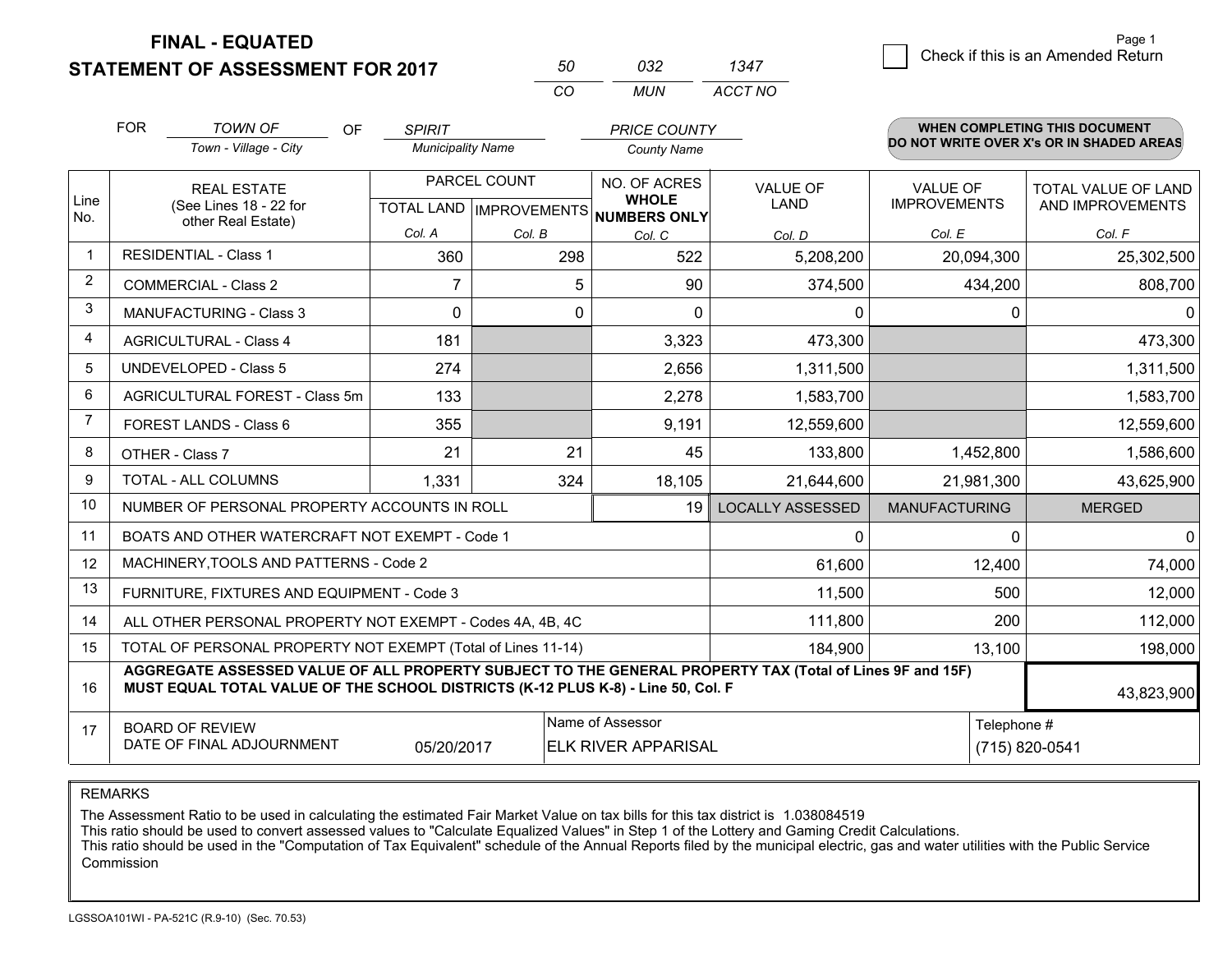*YEAR CO MUN ACCT NO* 2017 50 032 1347

Do not confuse FOREST LANDS (Line 7) with FOREST CROPS (in this section) - They are **NOT** the same

|    |                                  |                                            |  | Private Forest Crop - Reg Class @ 10¢ per acre                                 |  | Private Forest Crop - Reg Class @ \$2.52 per acre             |                                                                              |                                                                    |               |                    |
|----|----------------------------------|--------------------------------------------|--|--------------------------------------------------------------------------------|--|---------------------------------------------------------------|------------------------------------------------------------------------------|--------------------------------------------------------------------|---------------|--------------------|
| 18 | (a) PARCELS                      | (b) ACRES                                  |  | (c) ASSESSED VALUE                                                             |  | (d) PARCELS                                                   |                                                                              | (e) ACRES                                                          |               | (f) ASSESSED VALUE |
|    |                                  |                                            |  |                                                                                |  |                                                               |                                                                              |                                                                    |               |                    |
|    |                                  |                                            |  | Private Forest Crop - Special Class @ 20¢ per acre                             |  |                                                               | Entered Before 2005 Managed Forest - Ferrous Mining CLOSED @ \$8.27 per acre |                                                                    |               |                    |
| 19 | (a) PARCELS                      | (b) ACRES                                  |  | (c) ASSESSED VALUE                                                             |  | (d) PARCELS                                                   |                                                                              | (e) ACRES                                                          |               | (f) ASSESSED VALUE |
|    |                                  |                                            |  |                                                                                |  |                                                               |                                                                              |                                                                    |               |                    |
|    |                                  |                                            |  | Entered Before 2005 Managed Forest - OPEN @ \$.79 per acre                     |  |                                                               |                                                                              | Entered Before 2005 Managed Forest - CLOSED @ \$1.87 per acre      |               |                    |
| 20 | (a) PARCELS                      | (b) ACRES                                  |  | (c) ASSESSED VALUE                                                             |  | (d) PARCELS                                                   |                                                                              | (e) ACRES                                                          |               | (f) ASSESSED VALUE |
|    | 97                               | 3.729.22                                   |  | 6.670.000                                                                      |  | 69                                                            |                                                                              | 2,439                                                              |               | 4,118,800          |
|    |                                  | Entered After 2004 Managed Forest - OPEN @ |  | \$2.14 per acre                                                                |  | Entered After 2004 Managed Forest - CLOSED @ \$10.68 per acre |                                                                              |                                                                    |               |                    |
| 21 | (a) PARCELS                      | (b) ACRES                                  |  | (c) ASSESSED VALUE                                                             |  | (d) PARCELS                                                   |                                                                              | (e) ACRES                                                          |               | (f) ASSESSED VALUE |
|    |                                  |                                            |  |                                                                                |  |                                                               |                                                                              |                                                                    |               |                    |
|    | 18                               | 676                                        |  | 1,175,400                                                                      |  | 36                                                            |                                                                              | 1.206.6                                                            |               | 1,938,100          |
| 22 | (a) County Forest Cropland Acres |                                            |  | (b) Federal Acres                                                              |  | (c) State Acres                                               |                                                                              | (d) County (NOT FOREST CROP) Acres                                 |               | (e) Other Acres    |
|    |                                  |                                            |  |                                                                                |  | 78.59<br>2.28                                                 |                                                                              | 131.84                                                             |               |                    |
|    |                                  |                                            |  | Assessed Value of Omitted Property From Prior Years (Sec. 70.44)               |  |                                                               |                                                                              | Assessed Value of Sec. 70.43 Corrections of Errors by Assessors    |               |                    |
| 23 |                                  | (a) REAL ESTATE                            |  | (b) PERSONAL                                                                   |  |                                                               |                                                                              | (c1) REAL ESTATE                                                   | (c2) PERSONAL |                    |
|    |                                  |                                            |  |                                                                                |  |                                                               |                                                                              |                                                                    |               |                    |
|    |                                  |                                            |  | Manufacturing Equated Value of Omitted Property From Prior Years (Sec. 70.995) |  |                                                               |                                                                              | Mfg. Equated Value of Sec.70.43 Corrections of Errors by Assessors |               |                    |
|    | (d) REAL ESTATE                  |                                            |  | (e) PERSONAL                                                                   |  |                                                               |                                                                              | (f1) REAL ESTATE                                                   | (f2) PERSONAL |                    |
|    |                                  |                                            |  |                                                                                |  |                                                               |                                                                              |                                                                    |               |                    |

## **SPECIAL DISTRICTS**

| Line<br>No. | Enter 6-digit<br>Special District<br>Code (Col. A) | <b>Account</b><br><b>Number</b> | <b>Special District Name</b> | <b>Locally Assessed Value</b><br>of Real Estate and | Mfg Value of Real Estate<br>and Personal Property | <b>Merged Value of</b><br><b>Real Estate and</b><br>Personal Property (Col. F) |
|-------------|----------------------------------------------------|---------------------------------|------------------------------|-----------------------------------------------------|---------------------------------------------------|--------------------------------------------------------------------------------|
|             |                                                    | (Col. B)                        | (Col. C)                     | Personal Property (Col. D)                          | (Col. E)                                          |                                                                                |
| 24          |                                                    |                                 |                              |                                                     |                                                   |                                                                                |
| 25          |                                                    |                                 |                              |                                                     |                                                   |                                                                                |
| 26          |                                                    |                                 |                              |                                                     |                                                   |                                                                                |
| 27          |                                                    |                                 |                              |                                                     |                                                   |                                                                                |
| 28          |                                                    |                                 |                              |                                                     |                                                   |                                                                                |
| 29          |                                                    |                                 |                              |                                                     |                                                   |                                                                                |
| 30          |                                                    |                                 |                              |                                                     |                                                   |                                                                                |
| 31          |                                                    |                                 |                              |                                                     |                                                   |                                                                                |
| 32          |                                                    |                                 |                              |                                                     |                                                   |                                                                                |
| 33          |                                                    |                                 |                              |                                                     |                                                   |                                                                                |
| 34          |                                                    |                                 |                              |                                                     |                                                   |                                                                                |
| 35          |                                                    |                                 |                              |                                                     |                                                   |                                                                                |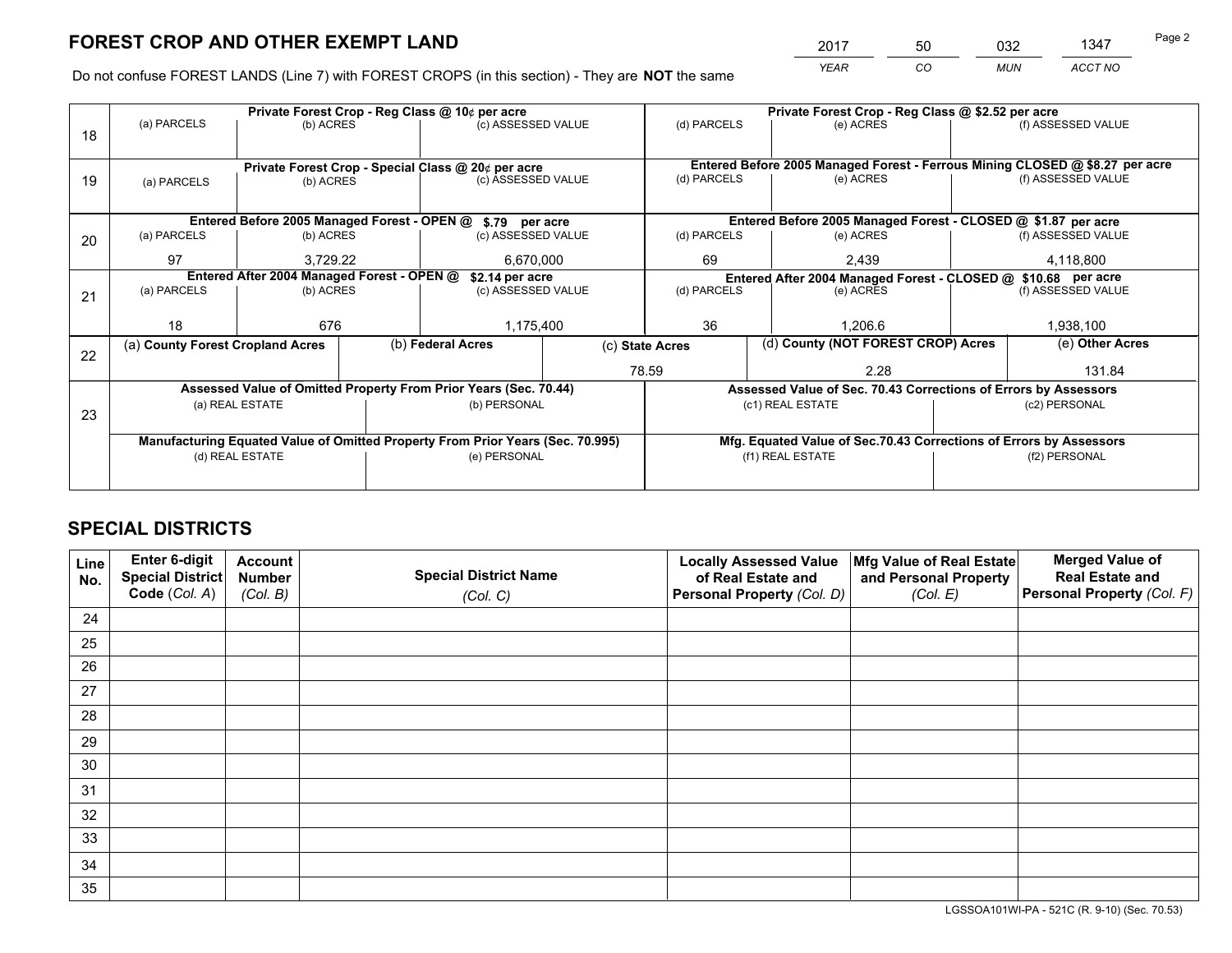|             |                                                                 |                                             |                                                         | <b>YEAR</b>                                                                       | CO.<br><b>MUN</b>                                             | ACCT NO                                                                        |
|-------------|-----------------------------------------------------------------|---------------------------------------------|---------------------------------------------------------|-----------------------------------------------------------------------------------|---------------------------------------------------------------|--------------------------------------------------------------------------------|
| Line<br>No. | <b>Enter 6-digit</b><br><b>School District</b><br>Code (Col. A) | <b>Account</b><br><b>Number</b><br>(Col. B) | <b>School District Name</b><br>(Col. C)                 | <b>Locally Assessed Value</b><br>of Real Estate and<br>Personal Property (Col. D) | Mfg Value of Real Estate<br>and Personal Property<br>(Col. E) | <b>Merged Value of</b><br><b>Real Estate and</b><br>Personal Property (Col. F) |
|             | A. SCHOOL DISTRICTS (K-8 and K-12)                              |                                             |                                                         |                                                                                   |                                                               |                                                                                |
| 36          | 504571                                                          | 0300                                        | SCH D OF PRENTICE                                       | 15,690,000                                                                        |                                                               | 15,690,000                                                                     |
| 37          | 604795                                                          | 0357                                        | SCH D OF RIB LAKE                                       | 28,120,800                                                                        | 13,100                                                        | 28,133,900                                                                     |
| 38          |                                                                 |                                             |                                                         |                                                                                   |                                                               |                                                                                |
| 39          |                                                                 |                                             |                                                         |                                                                                   |                                                               |                                                                                |
| 40          |                                                                 |                                             |                                                         |                                                                                   |                                                               |                                                                                |
| 41<br>42    |                                                                 |                                             |                                                         |                                                                                   |                                                               |                                                                                |
| 43          |                                                                 |                                             |                                                         |                                                                                   |                                                               |                                                                                |
| 44          |                                                                 |                                             |                                                         |                                                                                   |                                                               |                                                                                |
| 45          |                                                                 |                                             |                                                         |                                                                                   |                                                               |                                                                                |
| 46          |                                                                 |                                             |                                                         |                                                                                   |                                                               |                                                                                |
| 47          |                                                                 |                                             |                                                         |                                                                                   |                                                               |                                                                                |
| 48          |                                                                 |                                             |                                                         |                                                                                   |                                                               |                                                                                |
| 49          |                                                                 |                                             |                                                         |                                                                                   |                                                               |                                                                                |
| 50          |                                                                 |                                             | TOTAL ASSESSED VALUE OF SCHOOL DISTRICTS (K-8 and K-12) | 43,810,800                                                                        | 13,100                                                        | 43,823,900                                                                     |
|             | <b>B. UNION HIGH SCHOOL DISTRICTS</b>                           |                                             |                                                         |                                                                                   |                                                               |                                                                                |
| 51          |                                                                 |                                             |                                                         |                                                                                   |                                                               |                                                                                |
| 52          |                                                                 |                                             |                                                         |                                                                                   |                                                               |                                                                                |
| 53<br>54    |                                                                 |                                             |                                                         |                                                                                   |                                                               |                                                                                |
| 55          |                                                                 |                                             | TOTAL ASSESSED VALUE OF UNION HIGH SCHOOLS              |                                                                                   |                                                               |                                                                                |
|             | C.<br><b>TECHNICAL COLLEGE DISTRICTS</b>                        |                                             |                                                         |                                                                                   |                                                               |                                                                                |
| 56          | 001500                                                          | 0014                                        | NORTH CENTRAL TECHNICAL COLLEGE<br><b>WAUS</b>          | 43,810,800                                                                        | 13,100                                                        | 43,823,900                                                                     |
| 57          |                                                                 |                                             |                                                         |                                                                                   |                                                               |                                                                                |
| 58          |                                                                 |                                             |                                                         |                                                                                   |                                                               |                                                                                |
| 59          |                                                                 |                                             | TOTAL ASSESSED VALUE OF TECHNICAL COLLEGES              | 43,810,800                                                                        | 13,100                                                        | 43,823,900                                                                     |

2017

50

032

 *I hereby certify, to the best of my knowledge and belief, this form is complete and correct.*

**SCHOOL DISTRICTS**

| Print name of preparer | Title                    |                | Date (MM / DD / CCYY) |
|------------------------|--------------------------|----------------|-----------------------|
|                        |                          |                |                       |
| Signature of preparer  | Contact Telephone Number | E-mail address |                       |
|                        | $\sim$                   |                |                       |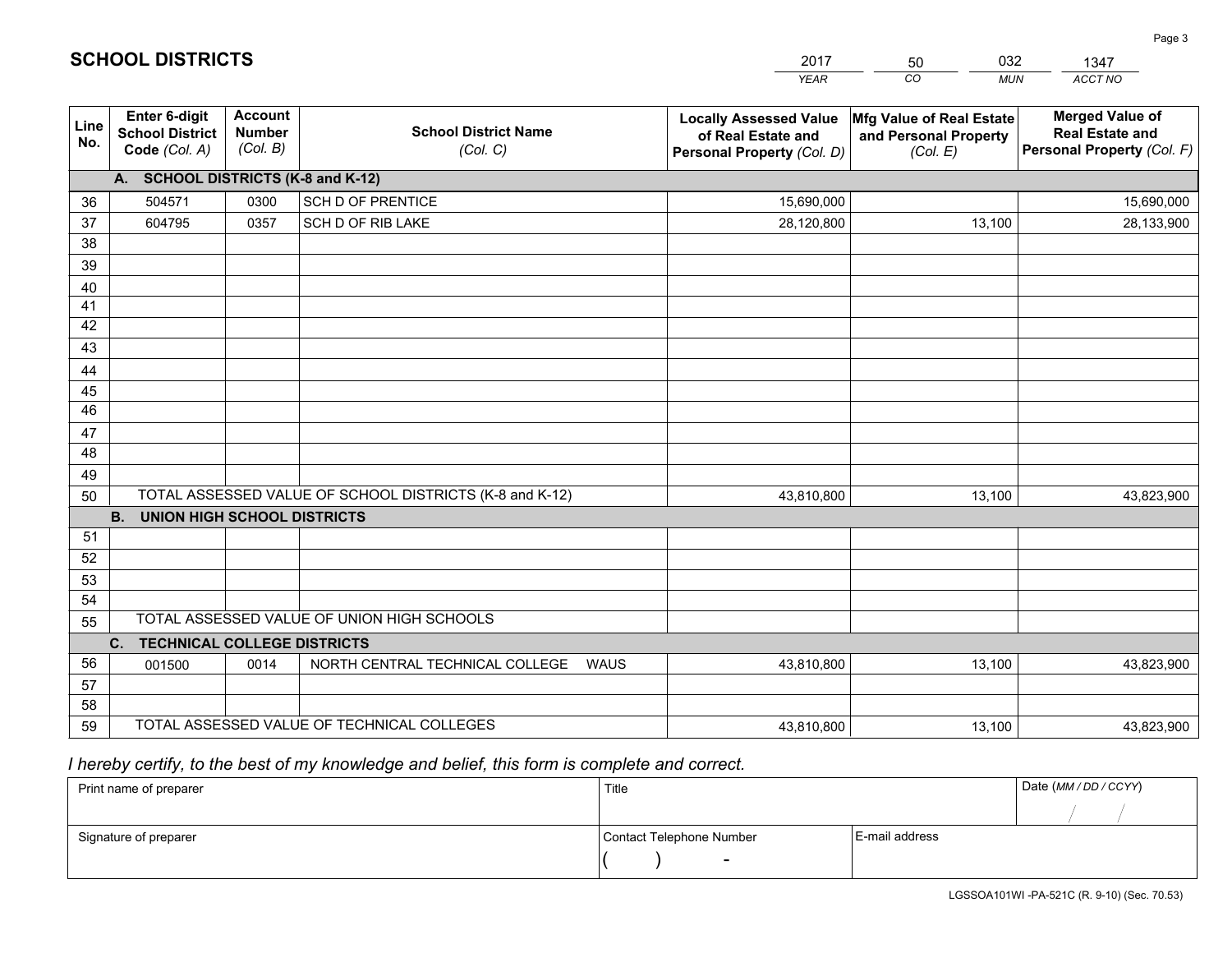#### **HIGHLIGHTS**

- 1. Complete the Statement of Assessment after the Board of Review. Reflect any changes made there.
- 2. Use black ink to complete.

**NOTE: Please supply any correction to the name and address.**

NOTE: Please supply any correction to the name and address.

- 3. Line 16 must equal Line 50, Col D.
- 4. Line 55 must equal the total of K-8 schools listed on lines 36-49. Do not include K-12 schools in this comparision.
- 5. Line 59, Col. D must equal Line 16.
- 6. Special District, School District and Technical College District values must include both real estate and personal property. Examples of Special districts are: town sanitary districts, public inland lake protection and rehabilitation districts, and metropolitan sewerage districts.
- 7. DO NOT INCLUDE Manufacturing property values.DOR will print these values on the final SOA.
- 8. Accuracy of this form is very important. The values reported directly affect the equalized value DOR calculates for school and special districts.

#### **Page 1:**

 If not prefilled, enter the tax year,county and municipal code,municipal type, municipal name and county name on the top of form.

Check the Amended box, if filing an amended / corrected SOA.

 Report the parcel count, acres and assessed value of taxable general property, total parcel count, (real and personal), total acres, and values from final figures set by the Board of Review.

- A. Real Estate land and improvements (buildings, etc.) is reported on lines 1 8, total line 9.
- B. Personal Property is reported on lines 11 14, Column D, total line 15.
- C. To complete this report, use the computer produced summary of the assessment roll that shows these amounts.
- D. Use whole numbers only.
- E. Add each line across and each column down to verify entries.

### **Page 2:**

- A. Report Special Items (not subject to general property tax).
- 1. Private Forest Croplands and Managed Forest Lands are reported on lines 18,19, 20 and 21. Be sure to report assessed values **NOT** taxes.
- 2. You should have copies of the orders of entry, orders of withdrawal, etc., to update your assessment roll.
	- 3. Show hundredths of acres (e.g. 39.75).
- 4. Tax exempt lands are reported on line 22.
- 5. Omitted property and sec. 70.43, Wis. Stats., corrections of errors by assessor are reported on line 23. Report real estate and personal property separately. These should be for **prior years**, not something found on the current assessment roll after the board of review.
- B. Special District (Lines 24-35) Include the value of both real and personal property.

 The Department of Revenue (DOR) preprints much of the information regarding names and codes for schools, special districts,etc. If a district is not listed, enter the name and value only, DOR will enter the proper code.

## **Page 3 School Districts:**

Include the value of both real and personal property.

Report School District (regular, elementary, union high school, and technical college).

- 1. Regular (K-12) and Elementary (K-8) school values are reported on lines 36-49, total on line 50.
- 2. Union High School (UHS) (use only if elementary schools are listed on lines 36-49) are reported on lines 51-54. UHS total value (line 55) must equal to the total **elementary school** values reported on lines 36-49. Do notinclude K-12 schools in this comparison.
- 3. Technical College values are reported on lines 56-58, total on line 59.
- 4. Use the computer summary that shows these amounts to complete this report.

#### **This form is due the second Monday in June. File this report only after your Board of Review is complete.**

 *If you have questions: Return forms to:*

 Email: lgs@wisconsin.gov Wisconsin Department of RevenueCall:  $(608)$  266-2569 or  $(608)$  264-6892 Fax number: (608) 264-6887 PO Box 8971

Local Government Services Section 6-97 Madison WI 53708-8971

BRANTWOOD, WI 54513 BRANTWOOD, WI 54513 W1270 STATE HWY 86 W1270 STATE HWY 86 JANELLE NELSON<br>TOWN OF SPIRIT JANELLE NELSON TOWN OF SPIRIT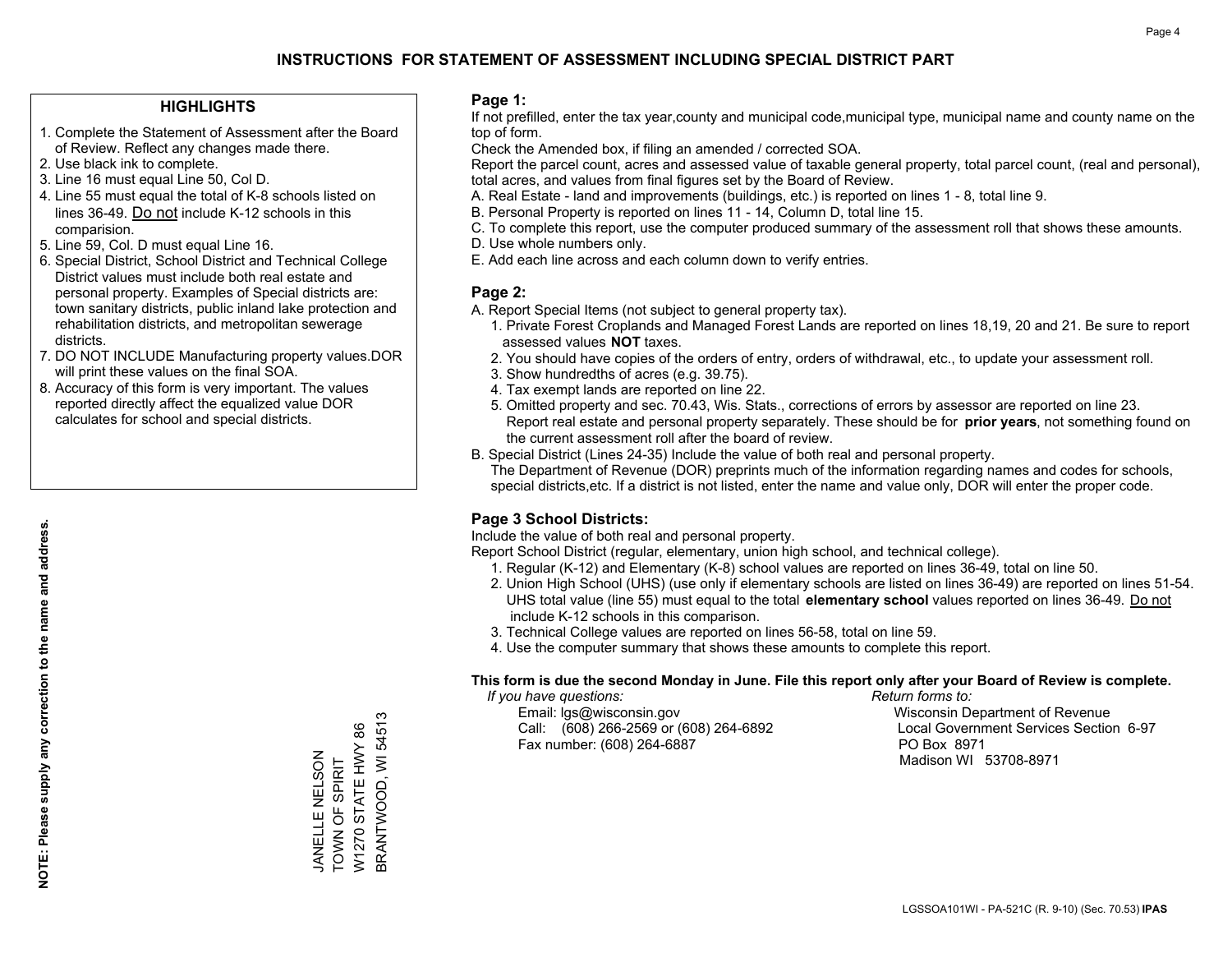**STATEMENT OF ASSESSMENT FOR 2017** 

| 50. | กจ⊿   | 1348    |
|-----|-------|---------|
| CO. | MI IN | ACCT NO |

|                | <b>FOR</b>                                                                                                                                                                                   | <b>TOWN OF</b><br>0F<br><b>WORCESTER</b><br><b>PRICE COUNTY</b> |                          |              |                                                      |                         | <b>WHEN COMPLETING THIS DOCUMENT</b>     |                            |  |
|----------------|----------------------------------------------------------------------------------------------------------------------------------------------------------------------------------------------|-----------------------------------------------------------------|--------------------------|--------------|------------------------------------------------------|-------------------------|------------------------------------------|----------------------------|--|
|                |                                                                                                                                                                                              | Town - Village - City                                           | <b>Municipality Name</b> |              | <b>County Name</b>                                   |                         | DO NOT WRITE OVER X's OR IN SHADED AREAS |                            |  |
|                | <b>REAL ESTATE</b>                                                                                                                                                                           |                                                                 |                          | PARCEL COUNT | NO. OF ACRES                                         | <b>VALUE OF</b>         | <b>VALUE OF</b>                          | <b>TOTAL VALUE OF LAND</b> |  |
| Line<br>No.    |                                                                                                                                                                                              | (See Lines 18 - 22 for<br>other Real Estate)                    |                          |              | <b>WHOLE</b><br>TOTAL LAND IMPROVEMENTS NUMBERS ONLY | <b>LAND</b>             | <b>IMPROVEMENTS</b>                      | AND IMPROVEMENTS           |  |
|                |                                                                                                                                                                                              |                                                                 | Col. A                   | Col. B       | Col. C                                               | Col. D                  | Col. E                                   | Col. F                     |  |
| $\mathbf 1$    |                                                                                                                                                                                              | <b>RESIDENTIAL - Class 1</b>                                    | 1,462                    | 1,206        | 2,353                                                | 33,590,300              | 101,576,700                              | 135, 167, 000              |  |
| 2              |                                                                                                                                                                                              | <b>COMMERCIAL - Class 2</b>                                     | 47                       | 40           | 137                                                  | 1,236,500               | 4,115,700                                | 5,352,200                  |  |
| 3              |                                                                                                                                                                                              | <b>MANUFACTURING - Class 3</b>                                  | 4                        | 3            | 78                                                   | 151,000                 | 1,070,900                                | 1,221,900                  |  |
| $\overline{4}$ |                                                                                                                                                                                              | <b>AGRICULTURAL - Class 4</b>                                   | 391                      |              | 5,990                                                | 821,400                 |                                          | 821,400                    |  |
| 5              |                                                                                                                                                                                              | UNDEVELOPED - Class 5                                           | 1,017                    |              | 12,665                                               | 3,417,100               |                                          | 3,417,100                  |  |
| 6              |                                                                                                                                                                                              | AGRICULTURAL FOREST - Class 5m<br>249                           |                          |              | 3,784<br>2,956,600                                   |                         |                                          | 2,956,600                  |  |
| $\overline{7}$ |                                                                                                                                                                                              | FOREST LANDS - Class 6                                          | 763                      |              | 12,204                                               | 18,364,200              |                                          | 18,364,200                 |  |
| 8              |                                                                                                                                                                                              | OTHER - Class 7                                                 | 43                       | 43           | 86                                                   | 417,700                 | 6,383,300                                | 6,801,000                  |  |
| $\mathbf{Q}$   |                                                                                                                                                                                              | TOTAL - ALL COLUMNS                                             | 3,976<br>1,292           |              | 37,297                                               | 60,954,800              | 113,146,600                              | 174,101,400                |  |
| 10             |                                                                                                                                                                                              | NUMBER OF PERSONAL PROPERTY ACCOUNTS IN ROLL                    |                          |              | 114                                                  | <b>LOCALLY ASSESSED</b> | <b>MANUFACTURING</b>                     | <b>MERGED</b>              |  |
| 11             |                                                                                                                                                                                              | BOATS AND OTHER WATERCRAFT NOT EXEMPT - Code 1                  |                          |              |                                                      | 17,800                  | 0                                        | 17,800                     |  |
| 12             |                                                                                                                                                                                              | MACHINERY, TOOLS AND PATTERNS - Code 2                          |                          |              |                                                      | 205,300                 | 50,900                                   | 256,200                    |  |
| 13             |                                                                                                                                                                                              | FURNITURE, FIXTURES AND EQUIPMENT - Code 3                      |                          |              |                                                      | 70,500                  | 39,200                                   | 109,700                    |  |
| 14             |                                                                                                                                                                                              | ALL OTHER PERSONAL PROPERTY NOT EXEMPT - Codes 4A, 4B, 4C       |                          |              |                                                      | 570,200                 | 3,200                                    | 573,400                    |  |
| 15             | TOTAL OF PERSONAL PROPERTY NOT EXEMPT (Total of Lines 11-14)<br>863,800<br>93,300                                                                                                            |                                                                 |                          |              |                                                      |                         | 957,100                                  |                            |  |
| 16             | AGGREGATE ASSESSED VALUE OF ALL PROPERTY SUBJECT TO THE GENERAL PROPERTY TAX (Total of Lines 9F and 15F)<br>MUST EQUAL TOTAL VALUE OF THE SCHOOL DISTRICTS (K-12 PLUS K-8) - Line 50, Col. F |                                                                 |                          |              |                                                      |                         |                                          | 175,058,500                |  |
| 17             |                                                                                                                                                                                              | <b>BOARD OF REVIEW</b>                                          |                          |              | Name of Assessor                                     |                         | Telephone #                              |                            |  |
|                |                                                                                                                                                                                              | DATE OF FINAL ADJOURNMENT                                       | 05/31/2017               |              | MICHAEL SCHNAUTZ ASSESSOR                            |                         |                                          | (715) 266-2409             |  |

REMARKS

The Assessment Ratio to be used in calculating the estimated Fair Market Value on tax bills for this tax district is 1.056462578

This ratio should be used to convert assessed values to "Calculate Equalized Values" in Step 1 of the Lottery and Gaming Credit Calculations.<br>This ratio should be used in the "Computation of Tax Equivalent" schedule of the Commission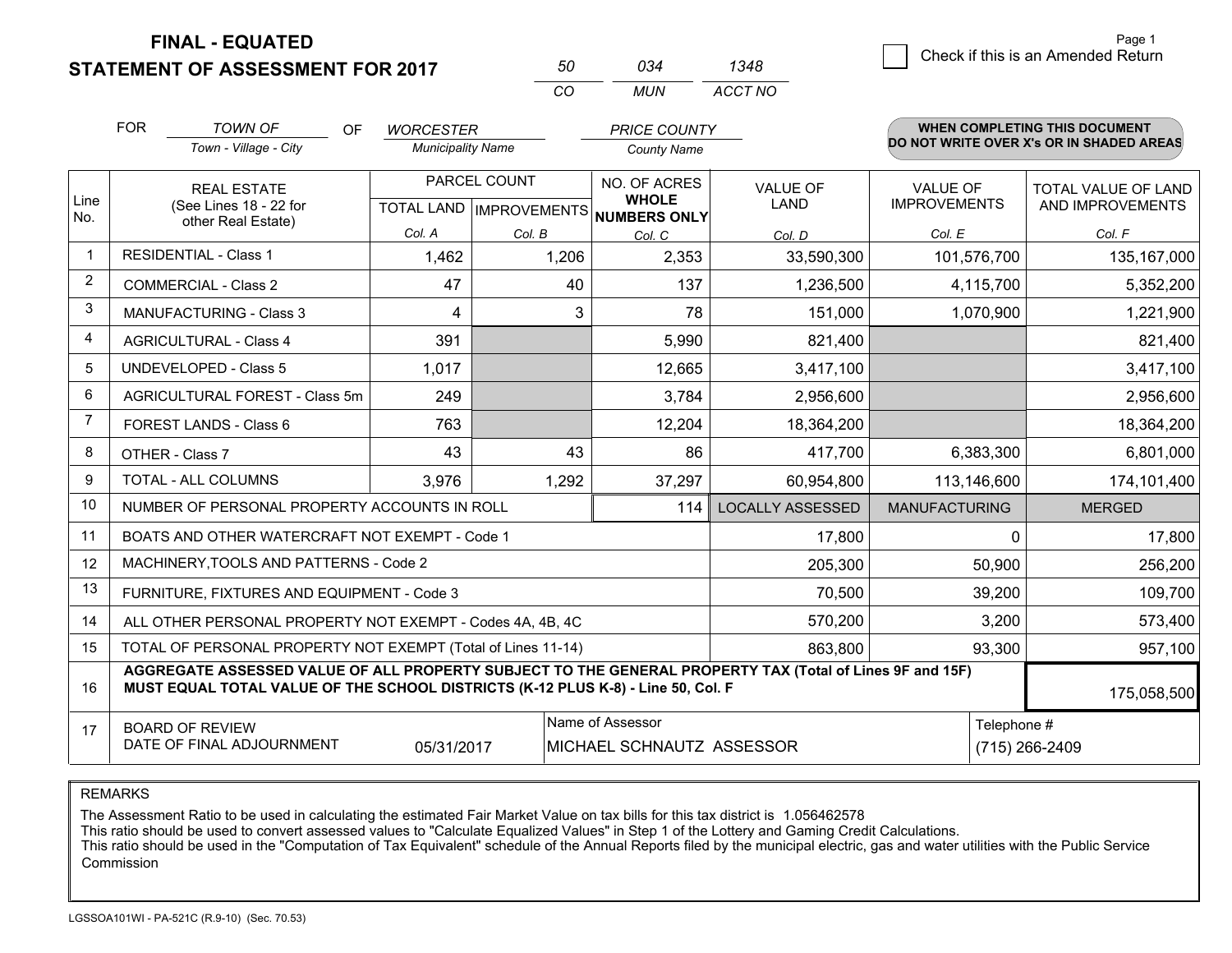*YEAR CO MUN ACCT NO* <sup>2017</sup> <sup>50</sup> <sup>034</sup> <sup>1348</sup>

Do not confuse FOREST LANDS (Line 7) with FOREST CROPS (in this section) - They are **NOT** the same

|    |                                  |                                            |  | Private Forest Crop - Reg Class @ 10¢ per acre                                 |                                                                              | Private Forest Crop - Reg Class @ \$2.52 per acre             |                                                                    |                                                                 |               |                    |  |
|----|----------------------------------|--------------------------------------------|--|--------------------------------------------------------------------------------|------------------------------------------------------------------------------|---------------------------------------------------------------|--------------------------------------------------------------------|-----------------------------------------------------------------|---------------|--------------------|--|
| 18 | (a) PARCELS                      | (b) ACRES                                  |  | (c) ASSESSED VALUE                                                             |                                                                              | (d) PARCELS                                                   |                                                                    | (e) ACRES                                                       |               | (f) ASSESSED VALUE |  |
|    |                                  |                                            |  |                                                                                |                                                                              |                                                               |                                                                    |                                                                 |               |                    |  |
|    |                                  |                                            |  | Private Forest Crop - Special Class @ 20¢ per acre                             | Entered Before 2005 Managed Forest - Ferrous Mining CLOSED @ \$8.27 per acre |                                                               |                                                                    |                                                                 |               |                    |  |
| 19 | (a) PARCELS                      | (b) ACRES                                  |  | (c) ASSESSED VALUE                                                             |                                                                              | (d) PARCELS                                                   |                                                                    | (e) ACRES                                                       |               | (f) ASSESSED VALUE |  |
|    |                                  |                                            |  |                                                                                |                                                                              |                                                               |                                                                    |                                                                 |               |                    |  |
|    |                                  |                                            |  | Entered Before 2005 Managed Forest - OPEN @ \$.79 per acre                     |                                                                              |                                                               |                                                                    | Entered Before 2005 Managed Forest - CLOSED @ \$1.87 per acre   |               |                    |  |
| 20 | (a) PARCELS                      | (b) ACRES                                  |  | (c) ASSESSED VALUE                                                             |                                                                              | (d) PARCELS                                                   |                                                                    | (e) ACRES                                                       |               | (f) ASSESSED VALUE |  |
|    | 59                               | 1.595.55                                   |  | 1.424.400                                                                      |                                                                              | 61                                                            |                                                                    | 1.959.43                                                        |               | 2,413,400          |  |
|    |                                  | Entered After 2004 Managed Forest - OPEN @ |  | \$2.14 per acre                                                                |                                                                              | Entered After 2004 Managed Forest - CLOSED @ \$10.68 per acre |                                                                    |                                                                 |               |                    |  |
| 21 | (a) PARCELS                      | (b) ACRES                                  |  | (c) ASSESSED VALUE                                                             |                                                                              | (d) PARCELS                                                   |                                                                    | (e) ACRES                                                       |               | (f) ASSESSED VALUE |  |
|    |                                  |                                            |  |                                                                                |                                                                              |                                                               |                                                                    |                                                                 |               |                    |  |
|    | 28                               | 1,091.18                                   |  | 1,082,100                                                                      |                                                                              | 102                                                           |                                                                    | 3.306.97                                                        |               | 4,127,400          |  |
| 22 | (a) County Forest Cropland Acres |                                            |  | (b) Federal Acres                                                              |                                                                              | (c) State Acres                                               |                                                                    | (d) County (NOT FOREST CROP) Acres                              |               | (e) Other Acres    |  |
|    | 6,953.25                         |                                            |  | 21,850.43                                                                      |                                                                              | 671.11<br>476.63                                              |                                                                    | 376.59                                                          |               |                    |  |
|    |                                  |                                            |  | Assessed Value of Omitted Property From Prior Years (Sec. 70.44)               |                                                                              |                                                               |                                                                    | Assessed Value of Sec. 70.43 Corrections of Errors by Assessors |               |                    |  |
| 23 |                                  | (a) REAL ESTATE                            |  | (b) PERSONAL                                                                   |                                                                              | (c1) REAL ESTATE                                              |                                                                    |                                                                 | (c2) PERSONAL |                    |  |
|    |                                  |                                            |  |                                                                                |                                                                              |                                                               |                                                                    |                                                                 |               |                    |  |
|    |                                  |                                            |  | Manufacturing Equated Value of Omitted Property From Prior Years (Sec. 70.995) |                                                                              |                                                               | Mfg. Equated Value of Sec.70.43 Corrections of Errors by Assessors |                                                                 |               |                    |  |
|    | (d) REAL ESTATE                  |                                            |  | (e) PERSONAL                                                                   |                                                                              |                                                               |                                                                    | (f1) REAL ESTATE                                                | (f2) PERSONAL |                    |  |
|    |                                  |                                            |  |                                                                                |                                                                              |                                                               |                                                                    |                                                                 |               |                    |  |

## **SPECIAL DISTRICTS**

| Line<br>No. | Enter 6-digit<br><b>Special District</b> | <b>Account</b><br><b>Number</b> | <b>Special District Name</b> | <b>Locally Assessed Value</b><br>of Real Estate and | Mfg Value of Real Estate<br>and Personal Property | <b>Merged Value of</b><br><b>Real Estate and</b> |
|-------------|------------------------------------------|---------------------------------|------------------------------|-----------------------------------------------------|---------------------------------------------------|--------------------------------------------------|
|             | Code (Col. A)                            | (Col. B)                        | (Col. C)                     | Personal Property (Col. D)                          | (Col. E)                                          | Personal Property (Col. F)                       |
| 24          |                                          |                                 |                              |                                                     |                                                   |                                                  |
| 25          |                                          |                                 |                              |                                                     |                                                   |                                                  |
| 26          |                                          |                                 |                              |                                                     |                                                   |                                                  |
| 27          |                                          |                                 |                              |                                                     |                                                   |                                                  |
| 28          |                                          |                                 |                              |                                                     |                                                   |                                                  |
| 29          |                                          |                                 |                              |                                                     |                                                   |                                                  |
| 30          |                                          |                                 |                              |                                                     |                                                   |                                                  |
| 31          |                                          |                                 |                              |                                                     |                                                   |                                                  |
| 32          |                                          |                                 |                              |                                                     |                                                   |                                                  |
| 33          |                                          |                                 |                              |                                                     |                                                   |                                                  |
| 34          |                                          |                                 |                              |                                                     |                                                   |                                                  |
| 35          |                                          |                                 |                              |                                                     |                                                   |                                                  |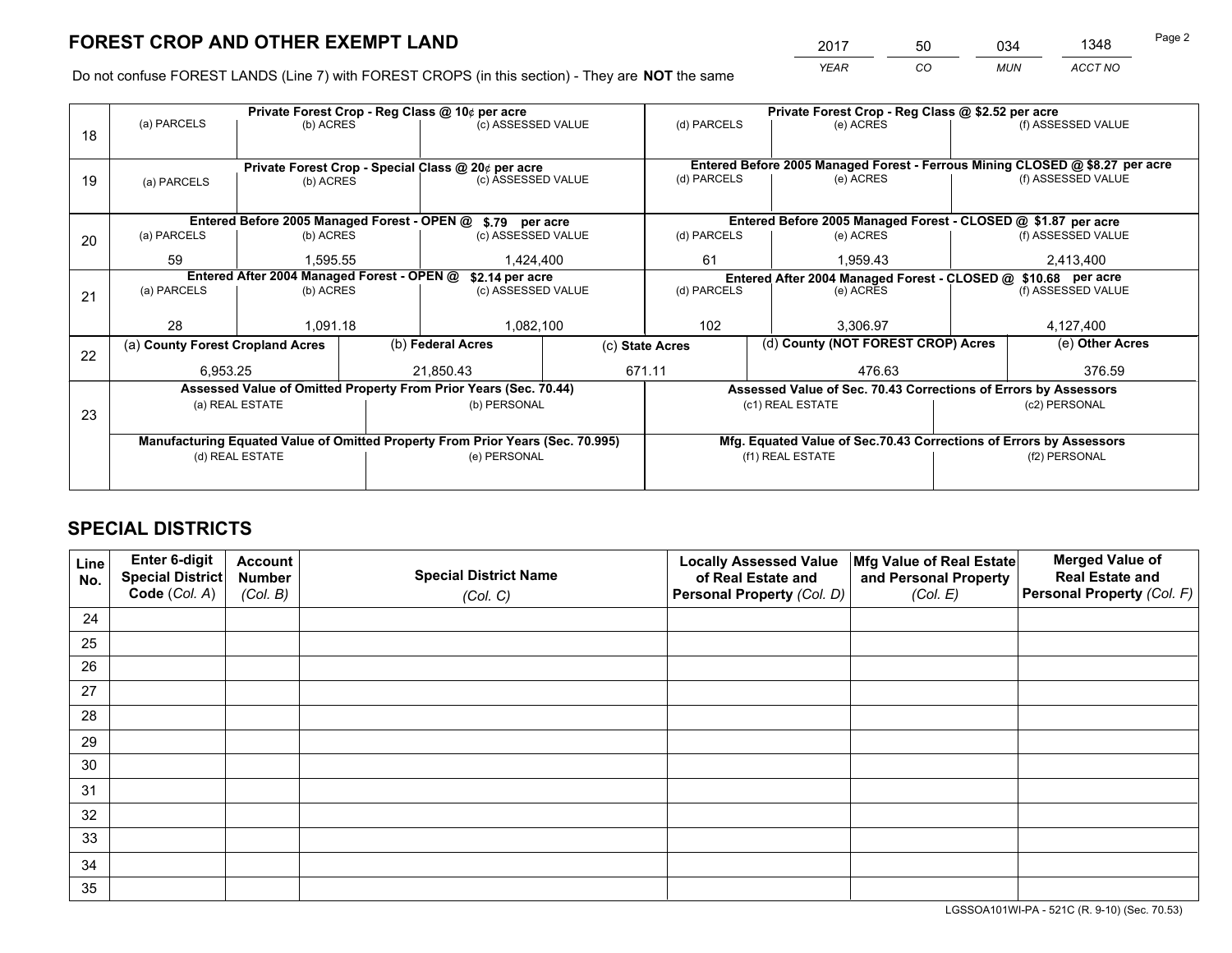|             |                                                                 |                                             |                                                         | <b>YEAR</b>                                                                       | CO<br><b>MUN</b>                                              | ACCT NO                                                                        |  |  |
|-------------|-----------------------------------------------------------------|---------------------------------------------|---------------------------------------------------------|-----------------------------------------------------------------------------------|---------------------------------------------------------------|--------------------------------------------------------------------------------|--|--|
| Line<br>No. | <b>Enter 6-digit</b><br><b>School District</b><br>Code (Col. A) | <b>Account</b><br><b>Number</b><br>(Col. B) | <b>School District Name</b><br>(Col. C)                 | <b>Locally Assessed Value</b><br>of Real Estate and<br>Personal Property (Col. D) | Mfg Value of Real Estate<br>and Personal Property<br>(Col. E) | <b>Merged Value of</b><br><b>Real Estate and</b><br>Personal Property (Col. F) |  |  |
|             | A. SCHOOL DISTRICTS (K-8 and K-12)                              |                                             |                                                         |                                                                                   |                                                               |                                                                                |  |  |
| 36          | 504347                                                          | 0299                                        | <b>SCH D OF PHILLIPS</b>                                | 173,743,300                                                                       | 1,315,200                                                     | 175,058,500                                                                    |  |  |
| 37          |                                                                 |                                             |                                                         |                                                                                   |                                                               |                                                                                |  |  |
| 38          |                                                                 |                                             |                                                         |                                                                                   |                                                               |                                                                                |  |  |
| 39          |                                                                 |                                             |                                                         |                                                                                   |                                                               |                                                                                |  |  |
| 40          |                                                                 |                                             |                                                         |                                                                                   |                                                               |                                                                                |  |  |
| 41<br>42    |                                                                 |                                             |                                                         |                                                                                   |                                                               |                                                                                |  |  |
| 43          |                                                                 |                                             |                                                         |                                                                                   |                                                               |                                                                                |  |  |
|             |                                                                 |                                             |                                                         |                                                                                   |                                                               |                                                                                |  |  |
| 44<br>45    |                                                                 |                                             |                                                         |                                                                                   |                                                               |                                                                                |  |  |
| 46          |                                                                 |                                             |                                                         |                                                                                   |                                                               |                                                                                |  |  |
| 47          |                                                                 |                                             |                                                         |                                                                                   |                                                               |                                                                                |  |  |
| 48          |                                                                 |                                             |                                                         |                                                                                   |                                                               |                                                                                |  |  |
| 49          |                                                                 |                                             |                                                         |                                                                                   |                                                               |                                                                                |  |  |
| 50          |                                                                 |                                             | TOTAL ASSESSED VALUE OF SCHOOL DISTRICTS (K-8 and K-12) | 173,743,300                                                                       | 1,315,200                                                     | 175,058,500                                                                    |  |  |
|             | <b>B.</b><br>UNION HIGH SCHOOL DISTRICTS                        |                                             |                                                         |                                                                                   |                                                               |                                                                                |  |  |
| 51          |                                                                 |                                             |                                                         |                                                                                   |                                                               |                                                                                |  |  |
| 52          |                                                                 |                                             |                                                         |                                                                                   |                                                               |                                                                                |  |  |
| 53          |                                                                 |                                             |                                                         |                                                                                   |                                                               |                                                                                |  |  |
| 54          |                                                                 |                                             |                                                         |                                                                                   |                                                               |                                                                                |  |  |
| 55          | TOTAL ASSESSED VALUE OF UNION HIGH SCHOOLS                      |                                             |                                                         |                                                                                   |                                                               |                                                                                |  |  |
|             | C.<br><b>TECHNICAL COLLEGE DISTRICTS</b>                        |                                             |                                                         |                                                                                   |                                                               |                                                                                |  |  |
| 56          | 001500                                                          | 0014                                        | NORTH CENTRAL TECHNICAL COLLEGE<br>WAUS                 | 173,743,300                                                                       | 1,315,200                                                     | 175,058,500                                                                    |  |  |
| 57<br>58    |                                                                 |                                             |                                                         |                                                                                   |                                                               |                                                                                |  |  |
| 59          |                                                                 |                                             | TOTAL ASSESSED VALUE OF TECHNICAL COLLEGES              | 173,743,300                                                                       | 1,315,200                                                     | 175,058,500                                                                    |  |  |
|             |                                                                 |                                             |                                                         |                                                                                   |                                                               |                                                                                |  |  |

2017

50

034

 *I hereby certify, to the best of my knowledge and belief, this form is complete and correct.*

**SCHOOL DISTRICTS**

| Print name of preparer | Title                    |                | Date (MM / DD / CCYY) |
|------------------------|--------------------------|----------------|-----------------------|
|                        |                          |                |                       |
| Signature of preparer  | Contact Telephone Number | E-mail address |                       |
|                        | -                        |                |                       |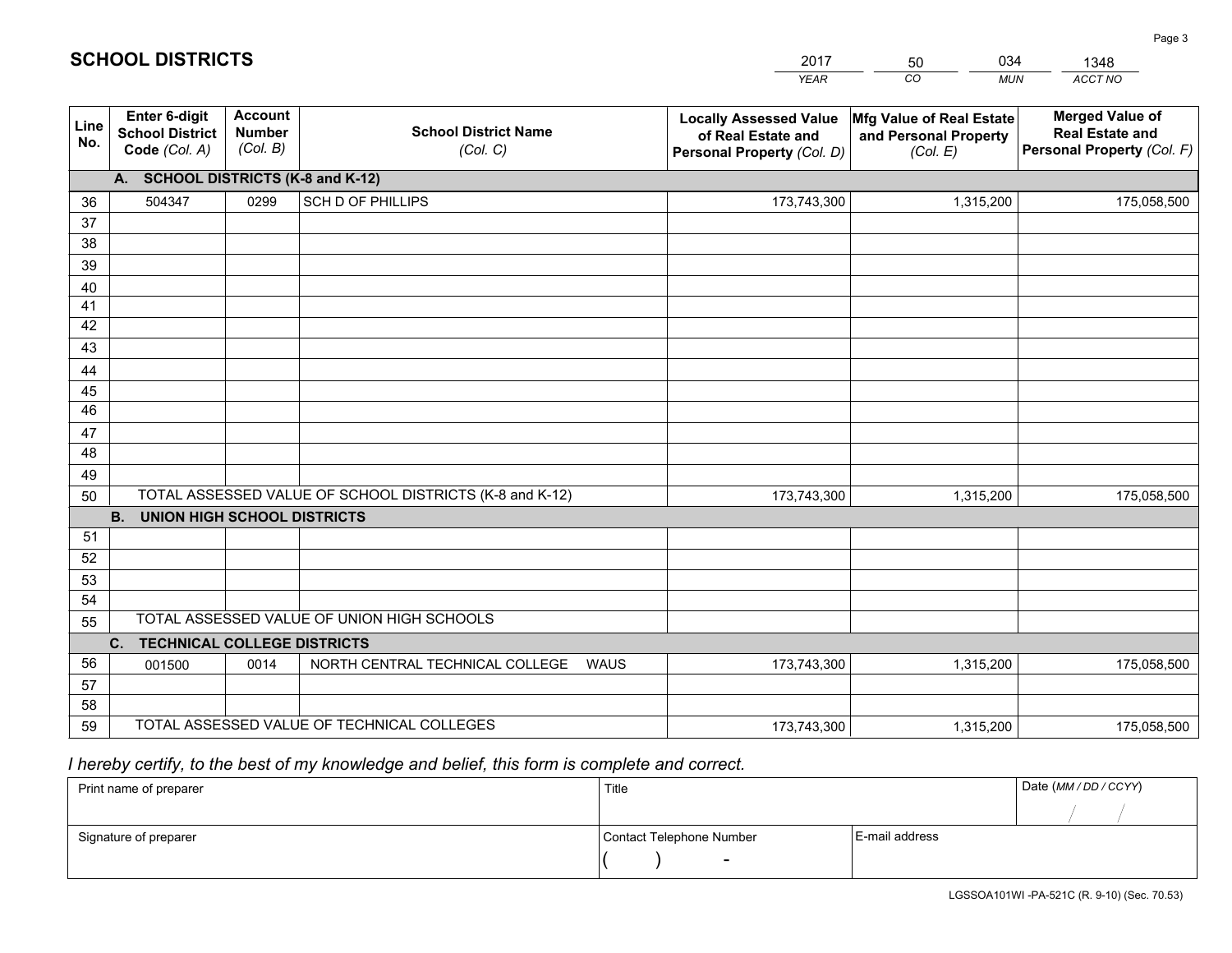#### **HIGHLIGHTS**

- 1. Complete the Statement of Assessment after the Board of Review. Reflect any changes made there.
- 2. Use black ink to complete.
- 3. Line 16 must equal Line 50, Col D.
- 4. Line 55 must equal the total of K-8 schools listed on lines 36-49. Do not include K-12 schools in this comparision.
- 5. Line 59, Col. D must equal Line 16.
- 6. Special District, School District and Technical College District values must include both real estate and personal property. Examples of Special districts are: town sanitary districts, public inland lake protection and rehabilitation districts, and metropolitan sewerage districts.
- 7. DO NOT INCLUDE Manufacturing property values.DOR will print these values on the final SOA.

SHEILA HOOK

SHEILA HOOK

TOWN OF WORCESTER W6895 SPRINGS DR PHILLIPS, WI 54555 - 7649

TOWN OF WORCESTER W6895 SPRINGS DR

PHILLIPS, WI 54555 - 7649

 8. Accuracy of this form is very important. The values reported directly affect the equalized value DOR calculates for school and special districts.

#### **Page 1:**

 If not prefilled, enter the tax year,county and municipal code,municipal type, municipal name and county name on the top of form.

Check the Amended box, if filing an amended / corrected SOA.

 Report the parcel count, acres and assessed value of taxable general property, total parcel count, (real and personal), total acres, and values from final figures set by the Board of Review.

- A. Real Estate land and improvements (buildings, etc.) is reported on lines 1 8, total line 9.
- B. Personal Property is reported on lines 11 14, Column D, total line 15.
- C. To complete this report, use the computer produced summary of the assessment roll that shows these amounts.
- D. Use whole numbers only.
- E. Add each line across and each column down to verify entries.

#### **Page 2:**

- A. Report Special Items (not subject to general property tax).
- 1. Private Forest Croplands and Managed Forest Lands are reported on lines 18,19, 20 and 21. Be sure to report assessed values **NOT** taxes.
- 2. You should have copies of the orders of entry, orders of withdrawal, etc., to update your assessment roll.
	- 3. Show hundredths of acres (e.g. 39.75).
- 4. Tax exempt lands are reported on line 22.
- 5. Omitted property and sec. 70.43, Wis. Stats., corrections of errors by assessor are reported on line 23. Report real estate and personal property separately. These should be for **prior years**, not something found on the current assessment roll after the board of review.
- B. Special District (Lines 24-35) Include the value of both real and personal property.
- The Department of Revenue (DOR) preprints much of the information regarding names and codes for schools, special districts,etc. If a district is not listed, enter the name and value only, DOR will enter the proper code.

## **Page 3 School Districts:**

Include the value of both real and personal property.

Report School District (regular, elementary, union high school, and technical college).

- 1. Regular (K-12) and Elementary (K-8) school values are reported on lines 36-49, total on line 50.
- 2. Union High School (UHS) (use only if elementary schools are listed on lines 36-49) are reported on lines 51-54. UHS total value (line 55) must equal to the total **elementary school** values reported on lines 36-49. Do notinclude K-12 schools in this comparison.
- 3. Technical College values are reported on lines 56-58, total on line 59.
- 4. Use the computer summary that shows these amounts to complete this report.

#### **This form is due the second Monday in June. File this report only after your Board of Review is complete.**

 *If you have questions: Return forms to:*

 Email: lgs@wisconsin.gov Wisconsin Department of RevenueCall:  $(608)$  266-2569 or  $(608)$  264-6892 Fax number: (608) 264-6887 PO Box 8971

Local Government Services Section 6-97 Madison WI 53708-8971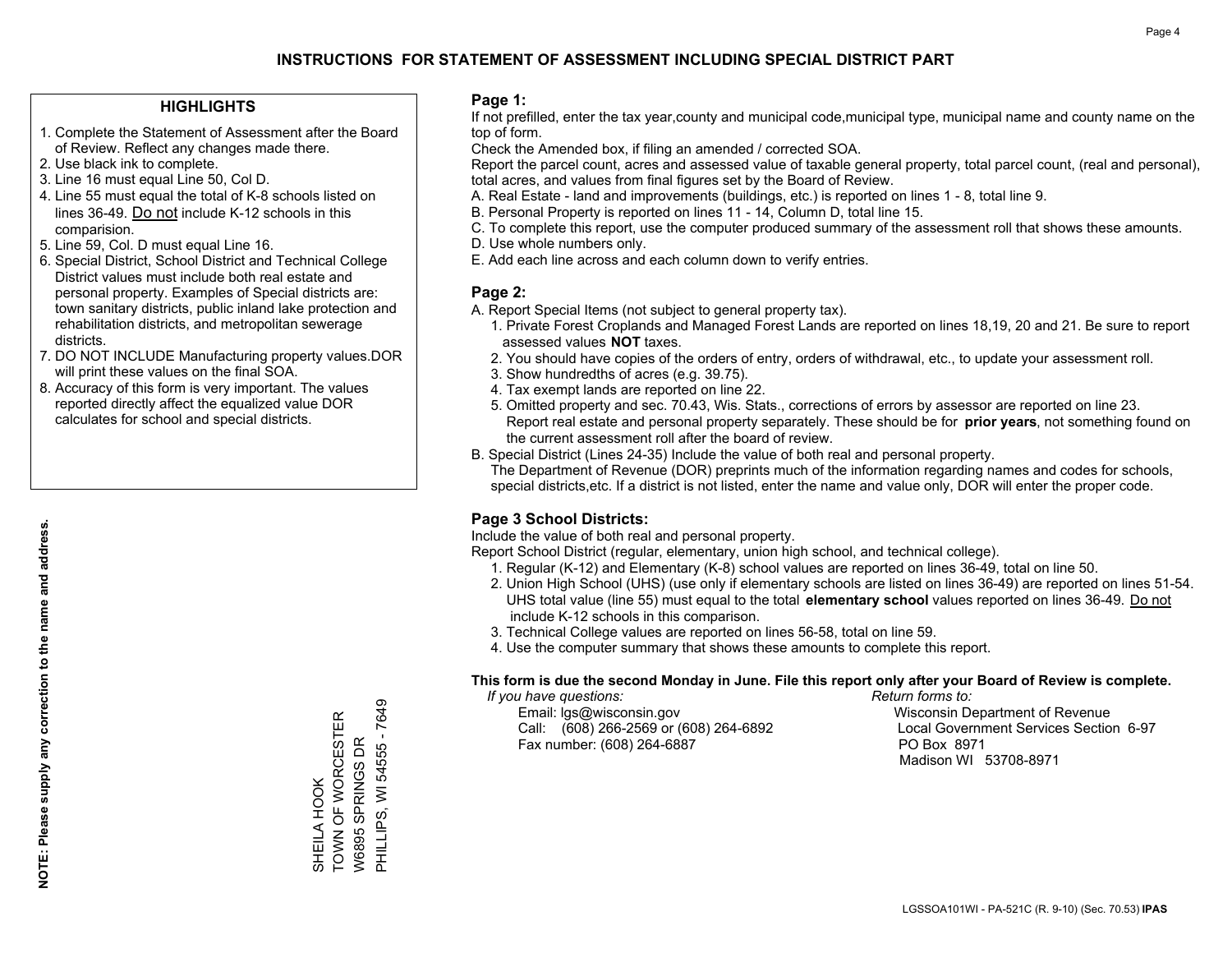**STATEMENT OF ASSESSMENT FOR 2017** 

| 50  | 111   | 1349    |
|-----|-------|---------|
| CO. | MI IN | ACCT NO |

|             | <b>FOR</b>                                                                                                                                                                                                | <b>VILLAGE OF</b><br>OF                                   | <b>CATAWBA</b>           |              | <b>PRICE COUNTY</b>                                      |                         |                                          | WHEN COMPLETING THIS DOCUMENT |
|-------------|-----------------------------------------------------------------------------------------------------------------------------------------------------------------------------------------------------------|-----------------------------------------------------------|--------------------------|--------------|----------------------------------------------------------|-------------------------|------------------------------------------|-------------------------------|
|             |                                                                                                                                                                                                           | Town - Village - City                                     | <b>Municipality Name</b> |              | <b>County Name</b>                                       |                         | DO NOT WRITE OVER X's OR IN SHADED AREAS |                               |
|             |                                                                                                                                                                                                           | <b>REAL ESTATE</b>                                        |                          | PARCEL COUNT | NO. OF ACRES                                             | <b>VALUE OF</b>         | <b>VALUE OF</b>                          | TOTAL VALUE OF LAND           |
| Line<br>No. |                                                                                                                                                                                                           | (See Lines 18 - 22 for<br>other Real Estate)              |                          |              | <b>WHOLE</b><br>TOTAL LAND   IMPROVEMENTS   NUMBERS ONLY | <b>LAND</b>             | <b>IMPROVEMENTS</b>                      | AND IMPROVEMENTS              |
|             |                                                                                                                                                                                                           |                                                           | Col. A                   | Col. B       | Col. C                                                   | Col. D                  | Col. E                                   | Col. F                        |
| -1          |                                                                                                                                                                                                           | <b>RESIDENTIAL - Class 1</b>                              | 92                       | 70           | 78                                                       | 210,900                 | 2,729,600                                | 2,940,500                     |
| 2           |                                                                                                                                                                                                           | <b>COMMERCIAL - Class 2</b>                               | 24                       | 16           | 30                                                       | 67,200                  | 754,400                                  | 821,600                       |
| 3           |                                                                                                                                                                                                           | MANUFACTURING - Class 3                                   | $\mathbf 0$              | 0            | $\Omega$                                                 | 0                       |                                          | $\mathbf 0$<br>$\Omega$       |
| 4           |                                                                                                                                                                                                           | <b>AGRICULTURAL - Class 4</b>                             | 57                       |              | 1,302                                                    | 183,500                 |                                          | 183,500                       |
| 5           |                                                                                                                                                                                                           | <b>UNDEVELOPED - Class 5</b>                              | 52                       |              | 425                                                      | 144,900                 |                                          | 144,900                       |
| 6           |                                                                                                                                                                                                           | AGRICULTURAL FOREST - Class 5m                            | 21                       |              | 326                                                      | 207,900                 |                                          | 207,900                       |
| 7           |                                                                                                                                                                                                           | FOREST LANDS - Class 6                                    | 19                       |              | 379                                                      | 437,300                 |                                          | 437,300                       |
| 8           |                                                                                                                                                                                                           | OTHER - Class 7                                           | 10                       | 10           | 20                                                       | 74,000                  | 680,600                                  | 754,600                       |
| 9           | TOTAL - ALL COLUMNS                                                                                                                                                                                       |                                                           | 275                      | 96           | 2,560                                                    | 1,325,700               | 4,164,600                                | 5,490,300                     |
| 10          |                                                                                                                                                                                                           | NUMBER OF PERSONAL PROPERTY ACCOUNTS IN ROLL              |                          |              | 12                                                       | <b>LOCALLY ASSESSED</b> | <b>MANUFACTURING</b>                     | <b>MERGED</b>                 |
| 11          |                                                                                                                                                                                                           | BOATS AND OTHER WATERCRAFT NOT EXEMPT - Code 1            |                          |              |                                                          | 0                       |                                          | $\Omega$<br>0                 |
| 12          |                                                                                                                                                                                                           | MACHINERY, TOOLS AND PATTERNS - Code 2                    |                          |              |                                                          | 4,900                   |                                          | 4,900<br>$\mathbf 0$          |
| 13          |                                                                                                                                                                                                           | FURNITURE, FIXTURES AND EQUIPMENT - Code 3                |                          |              |                                                          | 4,500                   |                                          | 0<br>4,500                    |
| 14          |                                                                                                                                                                                                           | ALL OTHER PERSONAL PROPERTY NOT EXEMPT - Codes 4A, 4B, 4C |                          |              | 7,500                                                    |                         | $\mathbf 0$<br>7,500                     |                               |
| 15          | TOTAL OF PERSONAL PROPERTY NOT EXEMPT (Total of Lines 11-14)                                                                                                                                              |                                                           |                          |              |                                                          | 16,900                  |                                          | $\mathbf 0$<br>16,900         |
| 16          | AGGREGATE ASSESSED VALUE OF ALL PROPERTY SUBJECT TO THE GENERAL PROPERTY TAX (Total of Lines 9F and 15F)<br>MUST EQUAL TOTAL VALUE OF THE SCHOOL DISTRICTS (K-12 PLUS K-8) - Line 50, Col. F<br>5,507,200 |                                                           |                          |              |                                                          |                         |                                          |                               |
| 17          |                                                                                                                                                                                                           | <b>BOARD OF REVIEW</b>                                    |                          |              | Name of Assessor                                         |                         |                                          | Telephone #                   |
|             | DATE OF FINAL ADJOURNMENT<br>05/08/2017<br><b>ELK RIVER APPRAISAL</b>                                                                                                                                     |                                                           |                          |              |                                                          |                         |                                          | (715) 820-0541                |

REMARKS

The Assessment Ratio to be used in calculating the estimated Fair Market Value on tax bills for this tax district is .960496712<br>This ratio should be used to convert assessed values to "Calculate Equalized Values" in Step 1 Commission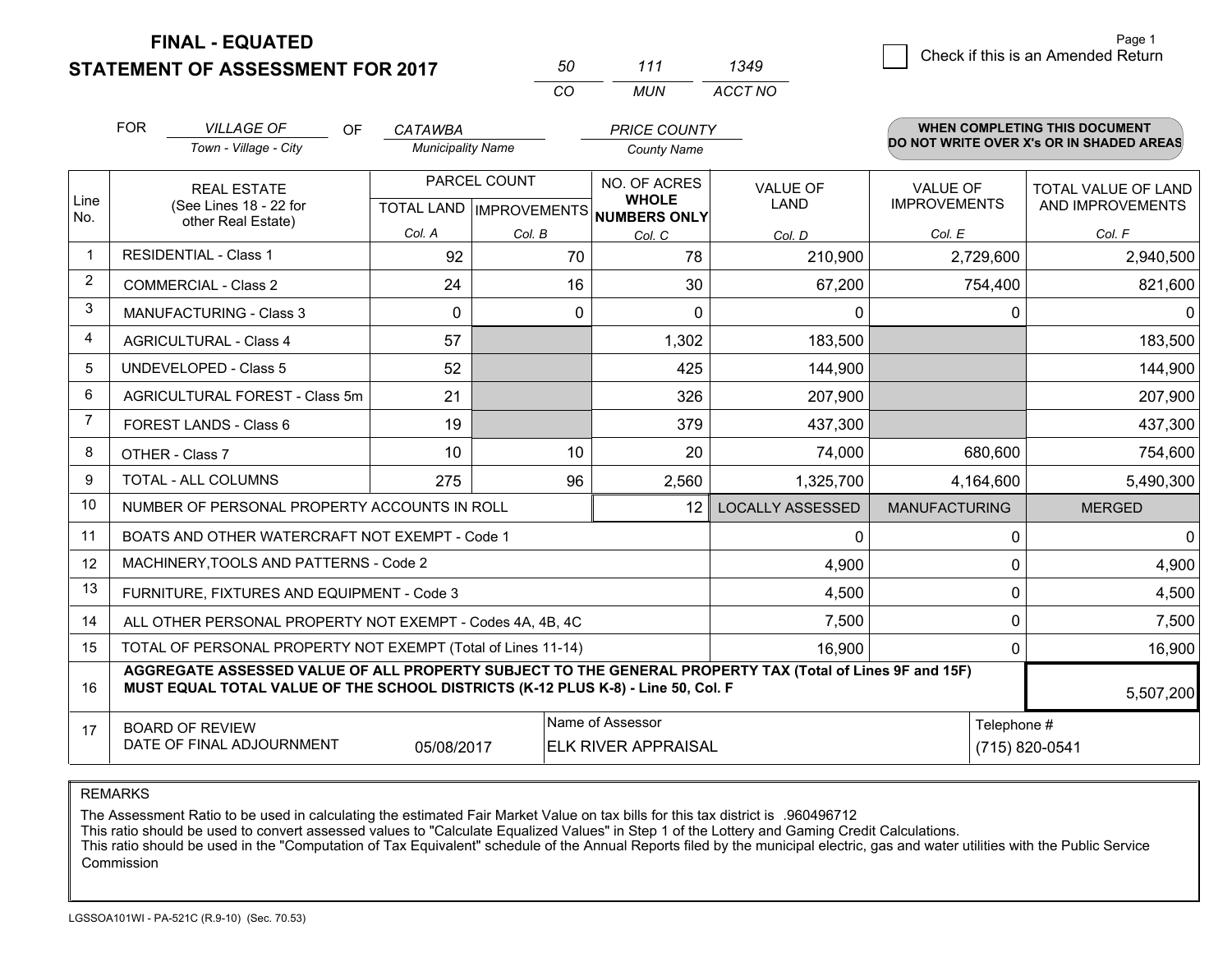*YEAR CO MUN ACCT NO* <sup>2017</sup> <sup>50</sup> <sup>111</sup> <sup>1349</sup>

Do not confuse FOREST LANDS (Line 7) with FOREST CROPS (in this section) - They are **NOT** the same

|    | Private Forest Crop - Reg Class @ 10¢ per acre                                 |                                                    |  |                                                                  |                 |                                                                 | Private Forest Crop - Reg Class @ \$2.52 per acre                            |               |                                                                    |  |
|----|--------------------------------------------------------------------------------|----------------------------------------------------|--|------------------------------------------------------------------|-----------------|-----------------------------------------------------------------|------------------------------------------------------------------------------|---------------|--------------------------------------------------------------------|--|
| 18 | (a) PARCELS                                                                    | (b) ACRES                                          |  | (c) ASSESSED VALUE                                               |                 | (d) PARCELS                                                     | (e) ACRES                                                                    |               | (f) ASSESSED VALUE                                                 |  |
|    |                                                                                | Private Forest Crop - Special Class @ 20¢ per acre |  |                                                                  |                 |                                                                 | Entered Before 2005 Managed Forest - Ferrous Mining CLOSED @ \$8.27 per acre |               |                                                                    |  |
| 19 | (a) PARCELS                                                                    | (b) ACRES                                          |  | (c) ASSESSED VALUE                                               |                 | (d) PARCELS                                                     | (e) ACRES                                                                    |               | (f) ASSESSED VALUE                                                 |  |
|    |                                                                                | Entered Before 2005 Managed Forest - OPEN @        |  | \$.79 per acre                                                   |                 |                                                                 | Entered Before 2005 Managed Forest - CLOSED @ \$1.87 per acre                |               |                                                                    |  |
|    | (a) PARCELS                                                                    | (b) ACRES                                          |  | (c) ASSESSED VALUE                                               |                 | (d) PARCELS                                                     | (e) ACRES                                                                    |               | (f) ASSESSED VALUE                                                 |  |
| 20 |                                                                                |                                                    |  |                                                                  |                 |                                                                 |                                                                              |               |                                                                    |  |
|    | Entered After 2004 Managed Forest - OPEN @                                     |                                                    |  | \$2.14 per acre                                                  |                 | Entered After 2004 Managed Forest - CLOSED @ \$10.68 per acre   |                                                                              |               |                                                                    |  |
| 21 | (a) PARCELS                                                                    | (b) ACRES                                          |  | (c) ASSESSED VALUE                                               | (d) PARCELS     |                                                                 | (e) ACRES                                                                    |               |                                                                    |  |
|    |                                                                                |                                                    |  |                                                                  |                 |                                                                 |                                                                              |               |                                                                    |  |
|    |                                                                                |                                                    |  |                                                                  |                 |                                                                 | 126.5                                                                        |               | 151,200                                                            |  |
|    | (a) County Forest Cropland Acres                                               |                                                    |  | (b) Federal Acres                                                | (c) State Acres |                                                                 | (d) County (NOT FOREST CROP) Acres                                           |               | (e) Other Acres                                                    |  |
| 22 |                                                                                |                                                    |  |                                                                  |                 |                                                                 | 1.08                                                                         |               | 66.52                                                              |  |
|    |                                                                                |                                                    |  | Assessed Value of Omitted Property From Prior Years (Sec. 70.44) |                 | Assessed Value of Sec. 70.43 Corrections of Errors by Assessors |                                                                              |               |                                                                    |  |
|    |                                                                                | (a) REAL ESTATE                                    |  | (b) PERSONAL                                                     |                 | (c1) REAL ESTATE                                                |                                                                              | (c2) PERSONAL |                                                                    |  |
| 23 | 200                                                                            |                                                    |  |                                                                  |                 |                                                                 |                                                                              |               |                                                                    |  |
|    | Manufacturing Equated Value of Omitted Property From Prior Years (Sec. 70.995) |                                                    |  |                                                                  |                 |                                                                 |                                                                              |               | Mfg. Equated Value of Sec.70.43 Corrections of Errors by Assessors |  |
|    | (d) REAL ESTATE                                                                |                                                    |  | (e) PERSONAL                                                     |                 |                                                                 | (f1) REAL ESTATE                                                             | (f2) PERSONAL |                                                                    |  |
|    |                                                                                |                                                    |  |                                                                  |                 |                                                                 |                                                                              |               |                                                                    |  |

## **SPECIAL DISTRICTS**

| Line<br>No. | Enter 6-digit<br>Special District<br>Code (Col. A) | <b>Account</b><br><b>Number</b> | <b>Special District Name</b> | <b>Locally Assessed Value</b><br>of Real Estate and | Mfg Value of Real Estate<br>and Personal Property | <b>Merged Value of</b><br><b>Real Estate and</b><br>Personal Property (Col. F) |
|-------------|----------------------------------------------------|---------------------------------|------------------------------|-----------------------------------------------------|---------------------------------------------------|--------------------------------------------------------------------------------|
|             |                                                    | (Col. B)                        | (Col. C)                     | Personal Property (Col. D)                          | (Col. E)                                          |                                                                                |
| 24          |                                                    |                                 |                              |                                                     |                                                   |                                                                                |
| 25          |                                                    |                                 |                              |                                                     |                                                   |                                                                                |
| 26          |                                                    |                                 |                              |                                                     |                                                   |                                                                                |
| 27          |                                                    |                                 |                              |                                                     |                                                   |                                                                                |
| 28          |                                                    |                                 |                              |                                                     |                                                   |                                                                                |
| 29          |                                                    |                                 |                              |                                                     |                                                   |                                                                                |
| 30          |                                                    |                                 |                              |                                                     |                                                   |                                                                                |
| 31          |                                                    |                                 |                              |                                                     |                                                   |                                                                                |
| 32          |                                                    |                                 |                              |                                                     |                                                   |                                                                                |
| 33          |                                                    |                                 |                              |                                                     |                                                   |                                                                                |
| 34          |                                                    |                                 |                              |                                                     |                                                   |                                                                                |
| 35          |                                                    |                                 |                              |                                                     |                                                   |                                                                                |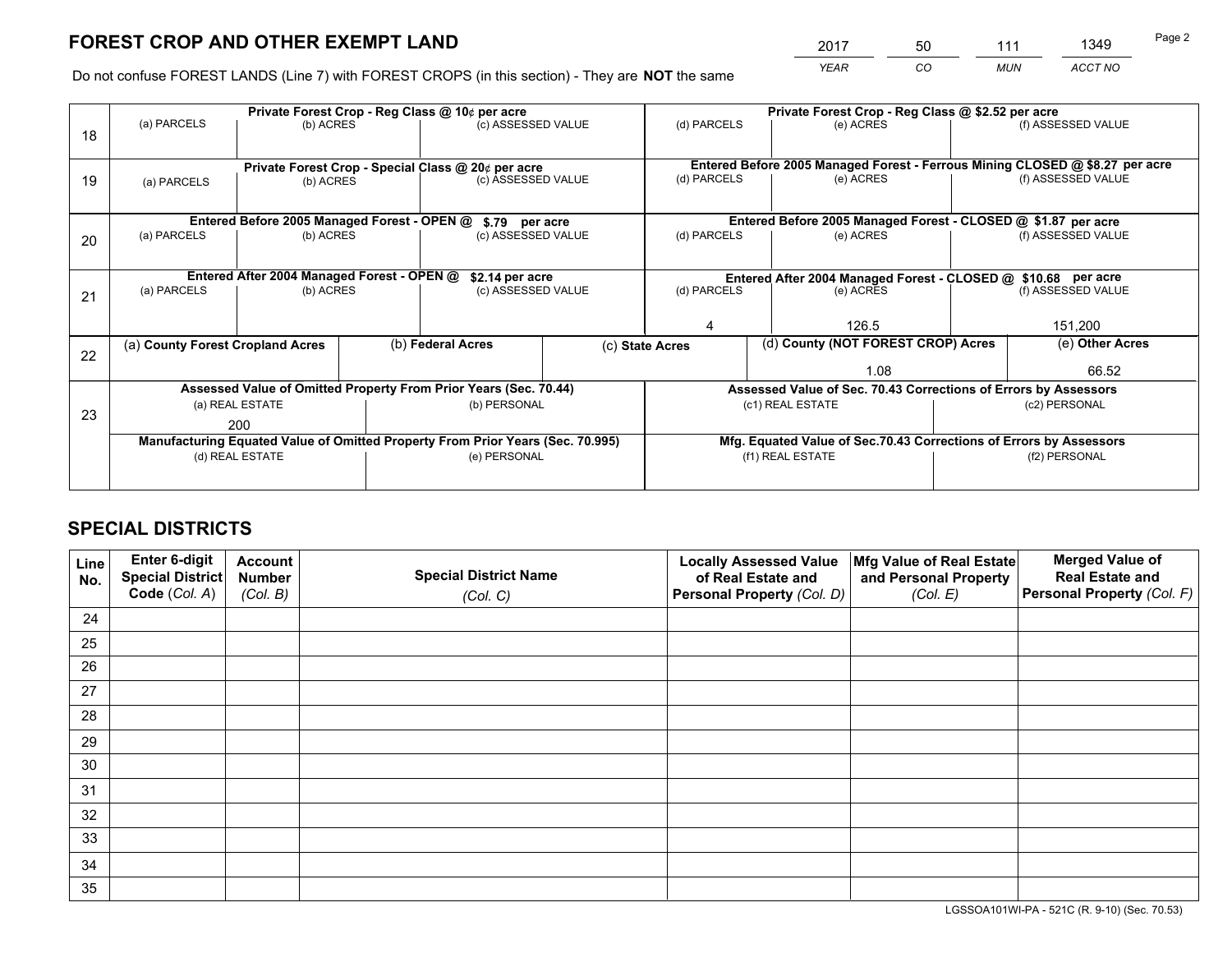|             |                                                          |                                             |                                                         | <b>YEAR</b>                                                                       | CO<br><b>MUN</b>                                              | ACCT NO                                                                        |
|-------------|----------------------------------------------------------|---------------------------------------------|---------------------------------------------------------|-----------------------------------------------------------------------------------|---------------------------------------------------------------|--------------------------------------------------------------------------------|
| Line<br>No. | Enter 6-digit<br><b>School District</b><br>Code (Col. A) | <b>Account</b><br><b>Number</b><br>(Col. B) | <b>School District Name</b><br>(Col. C)                 | <b>Locally Assessed Value</b><br>of Real Estate and<br>Personal Property (Col. D) | Mfg Value of Real Estate<br>and Personal Property<br>(Col. E) | <b>Merged Value of</b><br><b>Real Estate and</b><br>Personal Property (Col. F) |
|             | A. SCHOOL DISTRICTS (K-8 and K-12)                       |                                             |                                                         |                                                                                   |                                                               |                                                                                |
| 36          | 504347                                                   | 0299                                        | <b>SCH D OF PHILLIPS</b>                                | 5,507,200                                                                         |                                                               | 5,507,200                                                                      |
| 37          |                                                          |                                             |                                                         |                                                                                   |                                                               |                                                                                |
| 38          |                                                          |                                             |                                                         |                                                                                   |                                                               |                                                                                |
| 39          |                                                          |                                             |                                                         |                                                                                   |                                                               |                                                                                |
| 40          |                                                          |                                             |                                                         |                                                                                   |                                                               |                                                                                |
| 41          |                                                          |                                             |                                                         |                                                                                   |                                                               |                                                                                |
| 42<br>43    |                                                          |                                             |                                                         |                                                                                   |                                                               |                                                                                |
|             |                                                          |                                             |                                                         |                                                                                   |                                                               |                                                                                |
| 44<br>45    |                                                          |                                             |                                                         |                                                                                   |                                                               |                                                                                |
| 46          |                                                          |                                             |                                                         |                                                                                   |                                                               |                                                                                |
| 47          |                                                          |                                             |                                                         |                                                                                   |                                                               |                                                                                |
| 48          |                                                          |                                             |                                                         |                                                                                   |                                                               |                                                                                |
| 49          |                                                          |                                             |                                                         |                                                                                   |                                                               |                                                                                |
| 50          |                                                          |                                             | TOTAL ASSESSED VALUE OF SCHOOL DISTRICTS (K-8 and K-12) | 5,507,200                                                                         |                                                               | 5,507,200                                                                      |
|             | <b>B.</b><br><b>UNION HIGH SCHOOL DISTRICTS</b>          |                                             |                                                         |                                                                                   |                                                               |                                                                                |
| 51          |                                                          |                                             |                                                         |                                                                                   |                                                               |                                                                                |
| 52          |                                                          |                                             |                                                         |                                                                                   |                                                               |                                                                                |
| 53          |                                                          |                                             |                                                         |                                                                                   |                                                               |                                                                                |
| 54          |                                                          |                                             |                                                         |                                                                                   |                                                               |                                                                                |
| 55          |                                                          |                                             | TOTAL ASSESSED VALUE OF UNION HIGH SCHOOLS              |                                                                                   |                                                               |                                                                                |
|             | $C_{1}$<br><b>TECHNICAL COLLEGE DISTRICTS</b>            |                                             |                                                         |                                                                                   |                                                               |                                                                                |
| 56          | 001500                                                   | 0014                                        | NORTH CENTRAL TECHNICAL COLLEGE<br><b>WAUS</b>          | 5,507,200                                                                         |                                                               | 5,507,200                                                                      |
| 57          |                                                          |                                             |                                                         |                                                                                   |                                                               |                                                                                |
| 58          |                                                          |                                             |                                                         |                                                                                   |                                                               |                                                                                |
| 59          |                                                          |                                             | TOTAL ASSESSED VALUE OF TECHNICAL COLLEGES              | 5,507,200                                                                         |                                                               | 5,507,200                                                                      |

2017

50

111

 *I hereby certify, to the best of my knowledge and belief, this form is complete and correct.*

**SCHOOL DISTRICTS**

| Print name of preparer | Title                    |                | Date (MM / DD / CCYY) |
|------------------------|--------------------------|----------------|-----------------------|
|                        |                          |                |                       |
| Signature of preparer  | Contact Telephone Number | E-mail address |                       |
|                        | $\sim$                   |                |                       |

Page 3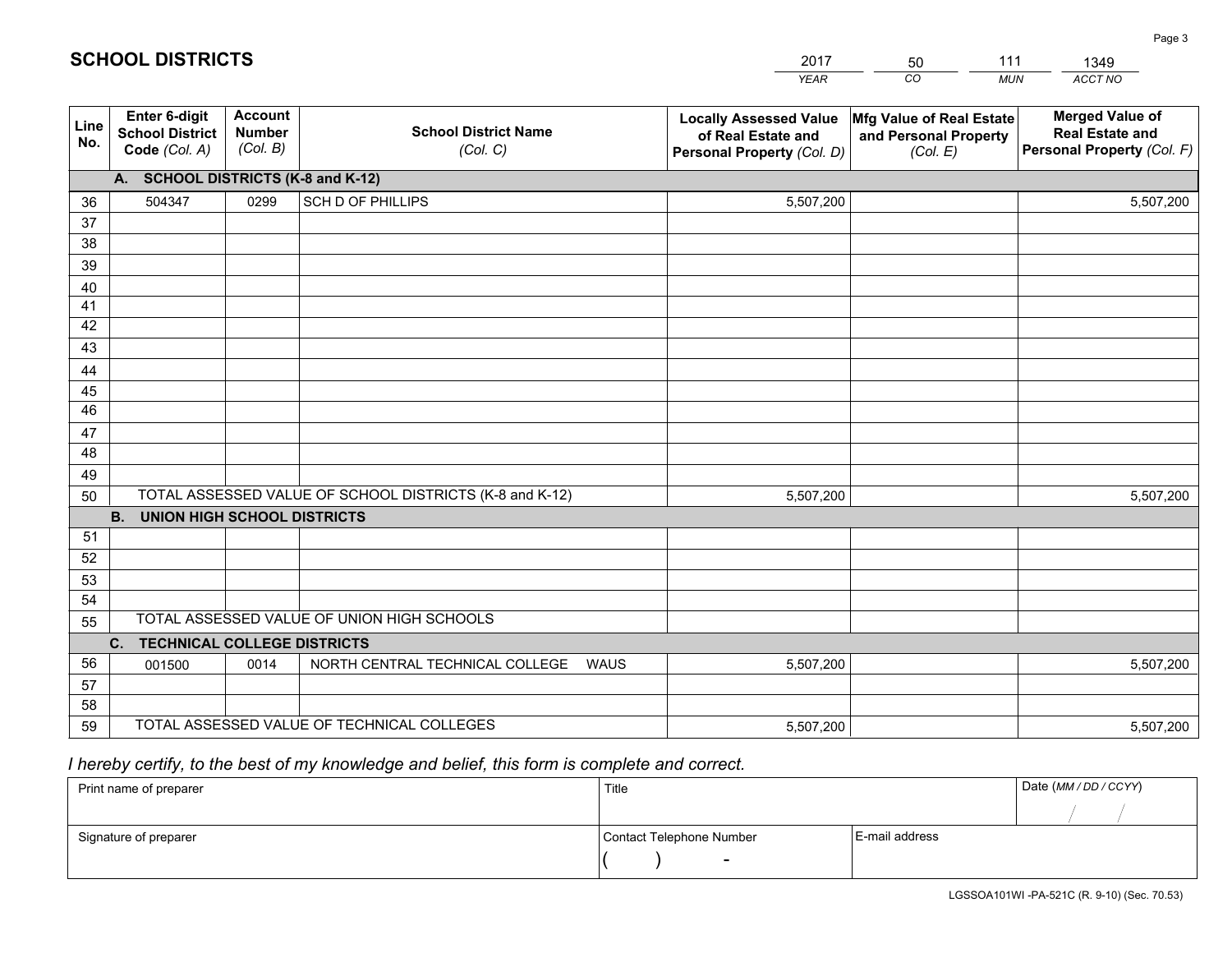#### **HIGHLIGHTS**

- 1. Complete the Statement of Assessment after the Board of Review. Reflect any changes made there.
- 2. Use black ink to complete.
- 3. Line 16 must equal Line 50, Col D.
- 4. Line 55 must equal the total of K-8 schools listed on lines 36-49. Do not include K-12 schools in this comparision.
- 5. Line 59, Col. D must equal Line 16.
- 6. Special District, School District and Technical College District values must include both real estate and personal property. Examples of Special districts are: town sanitary districts, public inland lake protection and rehabilitation districts, and metropolitan sewerage districts.
- 7. DO NOT INCLUDE Manufacturing property values.DOR will print these values on the final SOA.

TINA HOOGLAND VILLAGE OF CATAWBA W9658 STATE HWY 8 CATAWBA, WI 54515

**TINA HOOGLAND** 

VILLAGE OF CATAWBA W9658 STATE HWY 8 CATAWBA, WI 54515

 8. Accuracy of this form is very important. The values reported directly affect the equalized value DOR calculates for school and special districts.

#### **Page 1:**

 If not prefilled, enter the tax year,county and municipal code,municipal type, municipal name and county name on the top of form.

Check the Amended box, if filing an amended / corrected SOA.

 Report the parcel count, acres and assessed value of taxable general property, total parcel count, (real and personal), total acres, and values from final figures set by the Board of Review.

- A. Real Estate land and improvements (buildings, etc.) is reported on lines 1 8, total line 9.
- B. Personal Property is reported on lines 11 14, Column D, total line 15.
- C. To complete this report, use the computer produced summary of the assessment roll that shows these amounts.
- D. Use whole numbers only.
- E. Add each line across and each column down to verify entries.

### **Page 2:**

- A. Report Special Items (not subject to general property tax).
- 1. Private Forest Croplands and Managed Forest Lands are reported on lines 18,19, 20 and 21. Be sure to report assessed values **NOT** taxes.
- 2. You should have copies of the orders of entry, orders of withdrawal, etc., to update your assessment roll.
	- 3. Show hundredths of acres (e.g. 39.75).
- 4. Tax exempt lands are reported on line 22.
- 5. Omitted property and sec. 70.43, Wis. Stats., corrections of errors by assessor are reported on line 23. Report real estate and personal property separately. These should be for **prior years**, not something found on the current assessment roll after the board of review.
- B. Special District (Lines 24-35) Include the value of both real and personal property.

 The Department of Revenue (DOR) preprints much of the information regarding names and codes for schools, special districts,etc. If a district is not listed, enter the name and value only, DOR will enter the proper code.

## **Page 3 School Districts:**

Include the value of both real and personal property.

Report School District (regular, elementary, union high school, and technical college).

- 1. Regular (K-12) and Elementary (K-8) school values are reported on lines 36-49, total on line 50.
- 2. Union High School (UHS) (use only if elementary schools are listed on lines 36-49) are reported on lines 51-54. UHS total value (line 55) must equal to the total **elementary school** values reported on lines 36-49. Do notinclude K-12 schools in this comparison.
- 3. Technical College values are reported on lines 56-58, total on line 59.
- 4. Use the computer summary that shows these amounts to complete this report.

#### **This form is due the second Monday in June. File this report only after your Board of Review is complete.**

 *If you have questions: Return forms to:*

 Email: lgs@wisconsin.gov Wisconsin Department of RevenueCall:  $(608)$  266-2569 or  $(608)$  264-6892 Fax number: (608) 264-6887 PO Box 8971

Local Government Services Section 6-97 Madison WI 53708-8971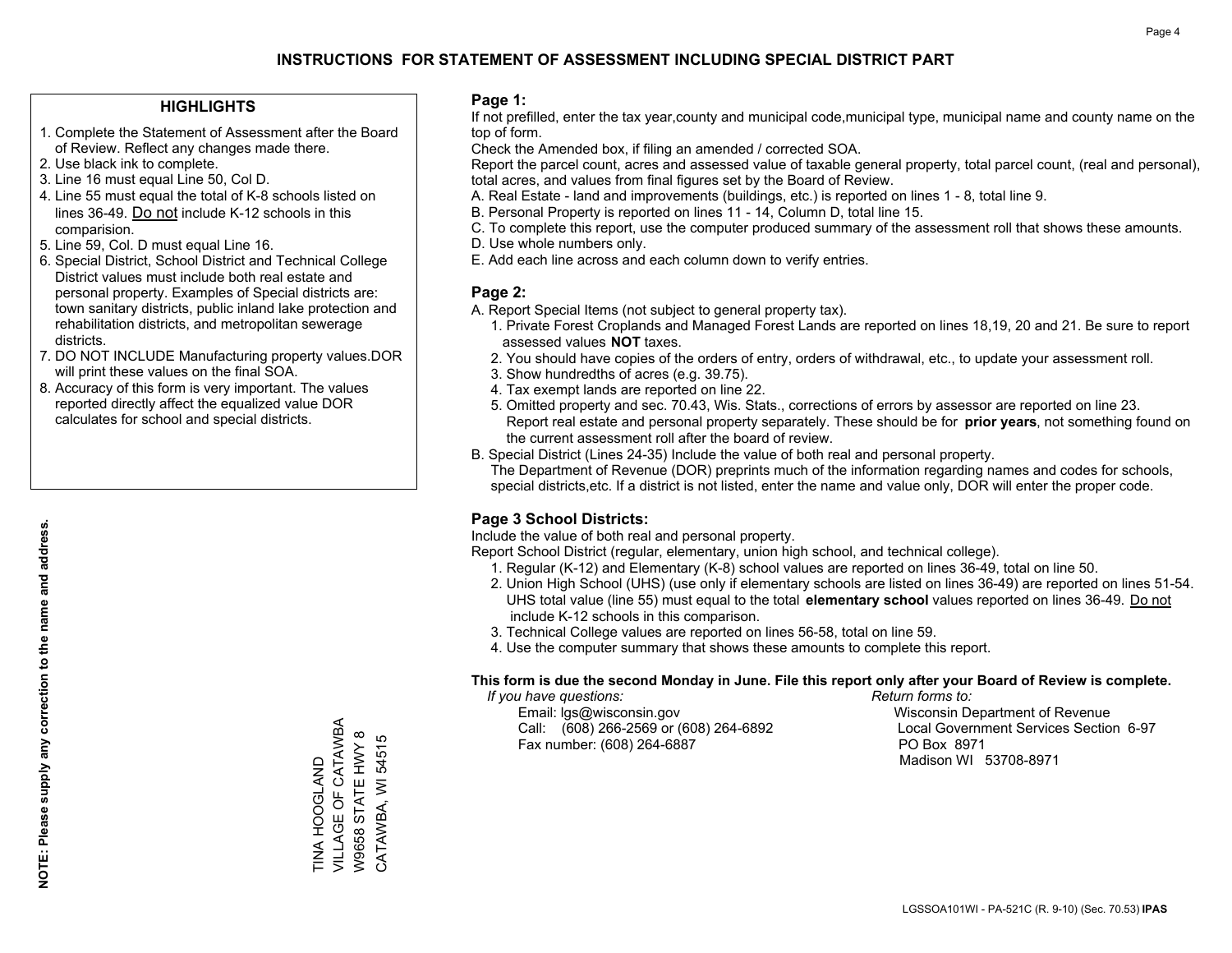**FINAL - EQUATED**

**STATEMENT OF ASSESSMENT FOR 2017** 

| 50  | 141 | 1350    |
|-----|-----|---------|
| CO. | MUN | ACCT NO |

|             | <b>FOR</b>                                                                                                                                                                                   | <b>VILLAGE OF</b><br><b>OF</b>                            | <b>KENNAN</b>                                    |                | <b>PRICE COUNTY</b>                          |                                |                                        | <b>WHEN COMPLETING THIS DOCUMENT</b>           |
|-------------|----------------------------------------------------------------------------------------------------------------------------------------------------------------------------------------------|-----------------------------------------------------------|--------------------------------------------------|----------------|----------------------------------------------|--------------------------------|----------------------------------------|------------------------------------------------|
|             |                                                                                                                                                                                              | Town - Village - City                                     | <b>Municipality Name</b>                         |                | <b>County Name</b>                           |                                |                                        | DO NOT WRITE OVER X's OR IN SHADED AREAS       |
| Line<br>No. |                                                                                                                                                                                              | <b>REAL ESTATE</b><br>(See Lines 18 - 22 for              | PARCEL COUNT<br><b>TOTAL LAND   IMPROVEMENTS</b> |                | NO. OF ACRES<br><b>WHOLE</b><br>NUMBERS ONLY | <b>VALUE OF</b><br><b>LAND</b> | <b>VALUE OF</b><br><b>IMPROVEMENTS</b> | <b>TOTAL VALUE OF LAND</b><br>AND IMPROVEMENTS |
|             |                                                                                                                                                                                              | other Real Estate)                                        | Col. A                                           | Col. B         | Col. C                                       | Col. D                         | Col. E                                 | Col. F                                         |
| $\mathbf 1$ |                                                                                                                                                                                              | <b>RESIDENTIAL - Class 1</b>                              | 161                                              | 75             | 78                                           | 274,100                        | 3,799,200                              | 4,073,300                                      |
| 2           |                                                                                                                                                                                              | <b>COMMERCIAL - Class 2</b>                               | 25                                               | 13             |                                              | 27,800                         | 649,800                                | 677,600                                        |
| 3           |                                                                                                                                                                                              | <b>MANUFACTURING - Class 3</b>                            | 5                                                | 3              | 17                                           | 41,100                         | 185,600                                | 226,700                                        |
| 4           |                                                                                                                                                                                              | <b>AGRICULTURAL - Class 4</b>                             | 26                                               |                | 438                                          | 64,000                         |                                        | 64,000                                         |
| 5           |                                                                                                                                                                                              | <b>UNDEVELOPED - Class 5</b>                              | 41                                               |                | 188                                          | 64,400                         |                                        | 64,400                                         |
| 6           |                                                                                                                                                                                              | AGRICULTURAL FOREST - Class 5m                            | 16                                               |                | 226                                          | 147,300                        |                                        | 147,300                                        |
| 7           |                                                                                                                                                                                              | FOREST LANDS - Class 6                                    | 15                                               |                | 172                                          | 249,100                        |                                        | 249,100                                        |
| 8           |                                                                                                                                                                                              | OTHER - Class 7                                           | $\overline{2}$                                   | $\overline{2}$ | 3                                            | 12,000                         | 129,500                                | 141,500                                        |
| 9           |                                                                                                                                                                                              | TOTAL - ALL COLUMNS                                       | 291                                              | 93             | 1,129                                        | 879,800                        | 4,764,100                              | 5,643,900                                      |
| 10          |                                                                                                                                                                                              | NUMBER OF PERSONAL PROPERTY ACCOUNTS IN ROLL              |                                                  |                | 17                                           | <b>LOCALLY ASSESSED</b>        | <b>MANUFACTURING</b>                   | <b>MERGED</b>                                  |
| 11          |                                                                                                                                                                                              | BOATS AND OTHER WATERCRAFT NOT EXEMPT - Code 1            |                                                  |                |                                              | $\Omega$                       | $\Omega$                               | 0                                              |
| 12          |                                                                                                                                                                                              | MACHINERY, TOOLS AND PATTERNS - Code 2                    |                                                  |                |                                              | 7,900                          | 30,100                                 | 38,000                                         |
| 13          |                                                                                                                                                                                              | FURNITURE, FIXTURES AND EQUIPMENT - Code 3                |                                                  |                |                                              | 22,000                         | 12,900                                 | 34,900                                         |
| 14          |                                                                                                                                                                                              | ALL OTHER PERSONAL PROPERTY NOT EXEMPT - Codes 4A, 4B, 4C |                                                  |                |                                              | 37,800                         | 35,700                                 | 73,500                                         |
| 15          | TOTAL OF PERSONAL PROPERTY NOT EXEMPT (Total of Lines 11-14)<br>67,700<br>78,700                                                                                                             |                                                           |                                                  |                |                                              |                                |                                        | 146,400                                        |
| 16          | AGGREGATE ASSESSED VALUE OF ALL PROPERTY SUBJECT TO THE GENERAL PROPERTY TAX (Total of Lines 9F and 15F)<br>MUST EQUAL TOTAL VALUE OF THE SCHOOL DISTRICTS (K-12 PLUS K-8) - Line 50, Col. F |                                                           |                                                  |                |                                              |                                |                                        | 5,790,300                                      |
| 17          |                                                                                                                                                                                              | <b>BOARD OF REVIEW</b>                                    |                                                  |                | Name of Assessor                             |                                | Telephone #                            |                                                |
|             |                                                                                                                                                                                              | DATE OF FINAL ADJOURNMENT                                 | 05/23/2017                                       |                | <b>BRIDGET JESKE ASSESSMENTS</b>             |                                |                                        | (715) 762-1816                                 |

REMARKS

The Assessment Ratio to be used in calculating the estimated Fair Market Value on tax bills for this tax district is .991342539<br>This ratio should be used to convert assessed values to "Calculate Equalized Values" in Step 1 Commission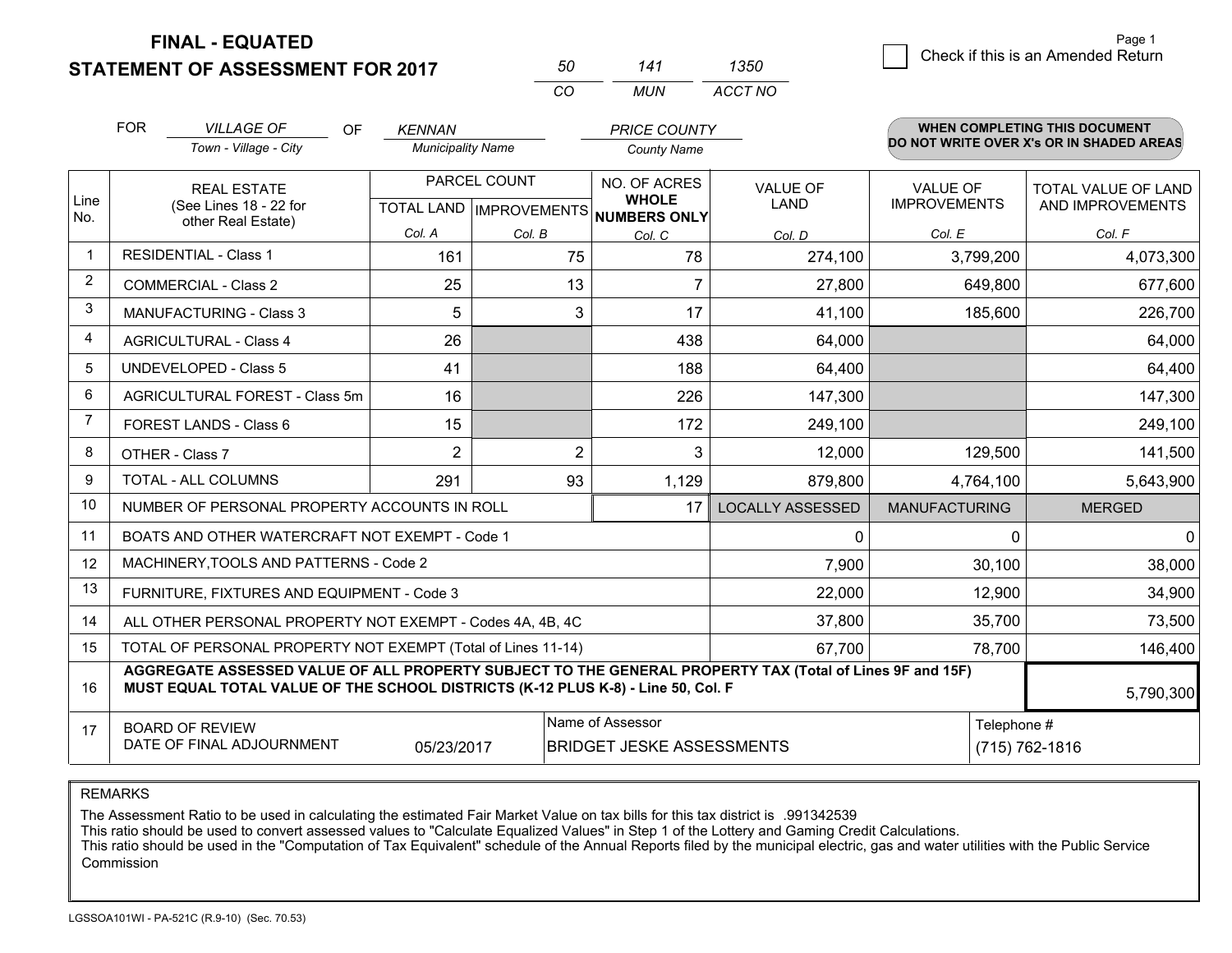*YEAR CO MUN ACCT NO* 2017 50 141 1350

Do not confuse FOREST LANDS (Line 7) with FOREST CROPS (in this section) - They are **NOT** the same

|    |                                                                                |                                             |  | Private Forest Crop - Reg Class @ 10¢ per acre                   |  | Private Forest Crop - Reg Class @ \$2.52 per acre             |                  |                                                                    |                                                                              |                    |
|----|--------------------------------------------------------------------------------|---------------------------------------------|--|------------------------------------------------------------------|--|---------------------------------------------------------------|------------------|--------------------------------------------------------------------|------------------------------------------------------------------------------|--------------------|
| 18 | (a) PARCELS                                                                    | (b) ACRES                                   |  | (c) ASSESSED VALUE                                               |  | (d) PARCELS                                                   |                  | (e) ACRES                                                          |                                                                              | (f) ASSESSED VALUE |
|    |                                                                                |                                             |  | Private Forest Crop - Special Class @ 20¢ per acre               |  |                                                               |                  |                                                                    | Entered Before 2005 Managed Forest - Ferrous Mining CLOSED @ \$8.27 per acre |                    |
| 19 | (a) PARCELS                                                                    | (b) ACRES                                   |  | (c) ASSESSED VALUE                                               |  | (d) PARCELS                                                   |                  | (e) ACRES                                                          |                                                                              | (f) ASSESSED VALUE |
|    |                                                                                |                                             |  |                                                                  |  |                                                               |                  |                                                                    |                                                                              |                    |
|    |                                                                                | Entered Before 2005 Managed Forest - OPEN @ |  | \$.79 per acre                                                   |  |                                                               |                  | Entered Before 2005 Managed Forest - CLOSED @ \$1.87 per acre      |                                                                              |                    |
| 20 | (a) PARCELS                                                                    | (b) ACRES                                   |  | (c) ASSESSED VALUE                                               |  | (d) PARCELS                                                   |                  | (e) ACRES                                                          |                                                                              | (f) ASSESSED VALUE |
|    | Entered After 2004 Managed Forest - OPEN @<br>\$2.14 per acre                  |                                             |  |                                                                  |  | Entered After 2004 Managed Forest - CLOSED @ \$10.68 per acre |                  |                                                                    |                                                                              |                    |
| 21 | (a) PARCELS                                                                    | (b) ACRES                                   |  | (c) ASSESSED VALUE                                               |  | (d) PARCELS<br>(e) ACRES                                      |                  |                                                                    | (f) ASSESSED VALUE                                                           |                    |
|    |                                                                                |                                             |  |                                                                  |  |                                                               |                  |                                                                    |                                                                              |                    |
|    | (a) County Forest Cropland Acres                                               |                                             |  | (b) Federal Acres                                                |  | (d) County (NOT FOREST CROP) Acres<br>(c) State Acres         |                  |                                                                    |                                                                              | (e) Other Acres    |
| 22 |                                                                                |                                             |  | 1.08                                                             |  |                                                               |                  |                                                                    |                                                                              | 104.47             |
|    |                                                                                |                                             |  | Assessed Value of Omitted Property From Prior Years (Sec. 70.44) |  |                                                               |                  | Assessed Value of Sec. 70.43 Corrections of Errors by Assessors    |                                                                              |                    |
| 23 |                                                                                | (a) REAL ESTATE                             |  | (b) PERSONAL                                                     |  |                                                               | (c1) REAL ESTATE |                                                                    | (c2) PERSONAL                                                                |                    |
|    |                                                                                |                                             |  |                                                                  |  |                                                               |                  |                                                                    |                                                                              |                    |
|    | Manufacturing Equated Value of Omitted Property From Prior Years (Sec. 70.995) |                                             |  |                                                                  |  |                                                               |                  | Mfg. Equated Value of Sec.70.43 Corrections of Errors by Assessors |                                                                              |                    |
|    |                                                                                | (d) REAL ESTATE                             |  | (e) PERSONAL                                                     |  |                                                               | (f1) REAL ESTATE |                                                                    | (f2) PERSONAL                                                                |                    |
|    |                                                                                |                                             |  |                                                                  |  |                                                               |                  |                                                                    |                                                                              |                    |

# **SPECIAL DISTRICTS**

| Line<br>No. | Enter 6-digit<br>Special District<br>Code (Col. A) | <b>Account</b><br><b>Number</b> | <b>Special District Name</b> | <b>Locally Assessed Value</b><br>of Real Estate and | Mfg Value of Real Estate<br>and Personal Property | <b>Merged Value of</b><br><b>Real Estate and</b><br>Personal Property (Col. F) |
|-------------|----------------------------------------------------|---------------------------------|------------------------------|-----------------------------------------------------|---------------------------------------------------|--------------------------------------------------------------------------------|
|             |                                                    | (Col. B)                        | (Col. C)                     | Personal Property (Col. D)                          | (Col. E)                                          |                                                                                |
| 24          |                                                    |                                 |                              |                                                     |                                                   |                                                                                |
| 25          |                                                    |                                 |                              |                                                     |                                                   |                                                                                |
| 26          |                                                    |                                 |                              |                                                     |                                                   |                                                                                |
| 27          |                                                    |                                 |                              |                                                     |                                                   |                                                                                |
| 28          |                                                    |                                 |                              |                                                     |                                                   |                                                                                |
| 29          |                                                    |                                 |                              |                                                     |                                                   |                                                                                |
| 30          |                                                    |                                 |                              |                                                     |                                                   |                                                                                |
| 31          |                                                    |                                 |                              |                                                     |                                                   |                                                                                |
| 32          |                                                    |                                 |                              |                                                     |                                                   |                                                                                |
| 33          |                                                    |                                 |                              |                                                     |                                                   |                                                                                |
| 34          |                                                    |                                 |                              |                                                     |                                                   |                                                                                |
| 35          |                                                    |                                 |                              |                                                     |                                                   |                                                                                |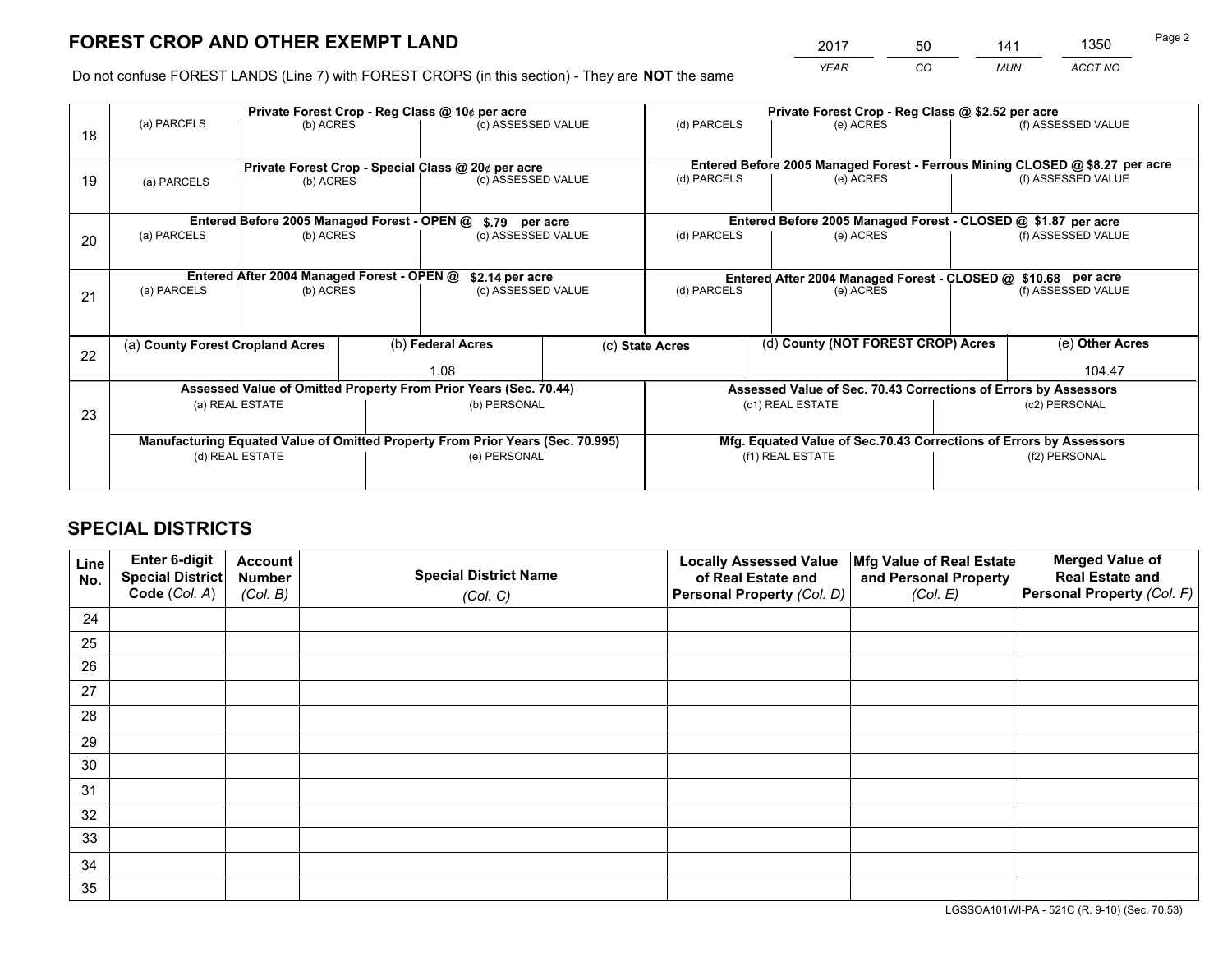|             |                                                                 |                                             |                                                         | <b>YEAR</b>                                                                       | CO<br><b>MUN</b>                                              | ACCT NO                                                                        |
|-------------|-----------------------------------------------------------------|---------------------------------------------|---------------------------------------------------------|-----------------------------------------------------------------------------------|---------------------------------------------------------------|--------------------------------------------------------------------------------|
| Line<br>No. | <b>Enter 6-digit</b><br><b>School District</b><br>Code (Col. A) | <b>Account</b><br><b>Number</b><br>(Col. B) | <b>School District Name</b><br>(Col. C)                 | <b>Locally Assessed Value</b><br>of Real Estate and<br>Personal Property (Col. D) | Mfg Value of Real Estate<br>and Personal Property<br>(Col. E) | <b>Merged Value of</b><br><b>Real Estate and</b><br>Personal Property (Col. F) |
|             | A. SCHOOL DISTRICTS (K-8 and K-12)                              |                                             |                                                         |                                                                                   |                                                               |                                                                                |
| 36          | 504347                                                          | 0299                                        | <b>SCH D OF PHILLIPS</b>                                | 5,484,900                                                                         | 305,400                                                       | 5,790,300                                                                      |
| 37          |                                                                 |                                             |                                                         |                                                                                   |                                                               |                                                                                |
| 38          |                                                                 |                                             |                                                         |                                                                                   |                                                               |                                                                                |
| 39          |                                                                 |                                             |                                                         |                                                                                   |                                                               |                                                                                |
| 40          |                                                                 |                                             |                                                         |                                                                                   |                                                               |                                                                                |
| 41<br>42    |                                                                 |                                             |                                                         |                                                                                   |                                                               |                                                                                |
| 43          |                                                                 |                                             |                                                         |                                                                                   |                                                               |                                                                                |
| 44          |                                                                 |                                             |                                                         |                                                                                   |                                                               |                                                                                |
| 45          |                                                                 |                                             |                                                         |                                                                                   |                                                               |                                                                                |
| 46          |                                                                 |                                             |                                                         |                                                                                   |                                                               |                                                                                |
| 47          |                                                                 |                                             |                                                         |                                                                                   |                                                               |                                                                                |
| 48          |                                                                 |                                             |                                                         |                                                                                   |                                                               |                                                                                |
| 49          |                                                                 |                                             |                                                         |                                                                                   |                                                               |                                                                                |
| 50          |                                                                 |                                             | TOTAL ASSESSED VALUE OF SCHOOL DISTRICTS (K-8 and K-12) | 5,484,900                                                                         | 305,400                                                       | 5,790,300                                                                      |
|             | <b>B. UNION HIGH SCHOOL DISTRICTS</b>                           |                                             |                                                         |                                                                                   |                                                               |                                                                                |
| 51<br>52    |                                                                 |                                             |                                                         |                                                                                   |                                                               |                                                                                |
| 53          |                                                                 |                                             |                                                         |                                                                                   |                                                               |                                                                                |
| 54          |                                                                 |                                             |                                                         |                                                                                   |                                                               |                                                                                |
| 55          |                                                                 |                                             | TOTAL ASSESSED VALUE OF UNION HIGH SCHOOLS              |                                                                                   |                                                               |                                                                                |
|             | C.<br><b>TECHNICAL COLLEGE DISTRICTS</b>                        |                                             |                                                         |                                                                                   |                                                               |                                                                                |
| 56          | 001500                                                          | 0014                                        | NORTH CENTRAL TECHNICAL COLLEGE<br><b>WAUS</b>          | 5,484,900                                                                         | 305,400                                                       | 5,790,300                                                                      |
| 57          |                                                                 |                                             |                                                         |                                                                                   |                                                               |                                                                                |
| 58          |                                                                 |                                             |                                                         |                                                                                   |                                                               |                                                                                |
| 59          |                                                                 |                                             | TOTAL ASSESSED VALUE OF TECHNICAL COLLEGES              | 5,484,900                                                                         | 305,400                                                       | 5,790,300                                                                      |

50

141

 *I hereby certify, to the best of my knowledge and belief, this form is complete and correct.*

**SCHOOL DISTRICTS**

| Print name of preparer | Title                    |                | Date (MM / DD / CCYY) |
|------------------------|--------------------------|----------------|-----------------------|
|                        |                          |                |                       |
| Signature of preparer  | Contact Telephone Number | E-mail address |                       |
|                        | $\sim$                   |                |                       |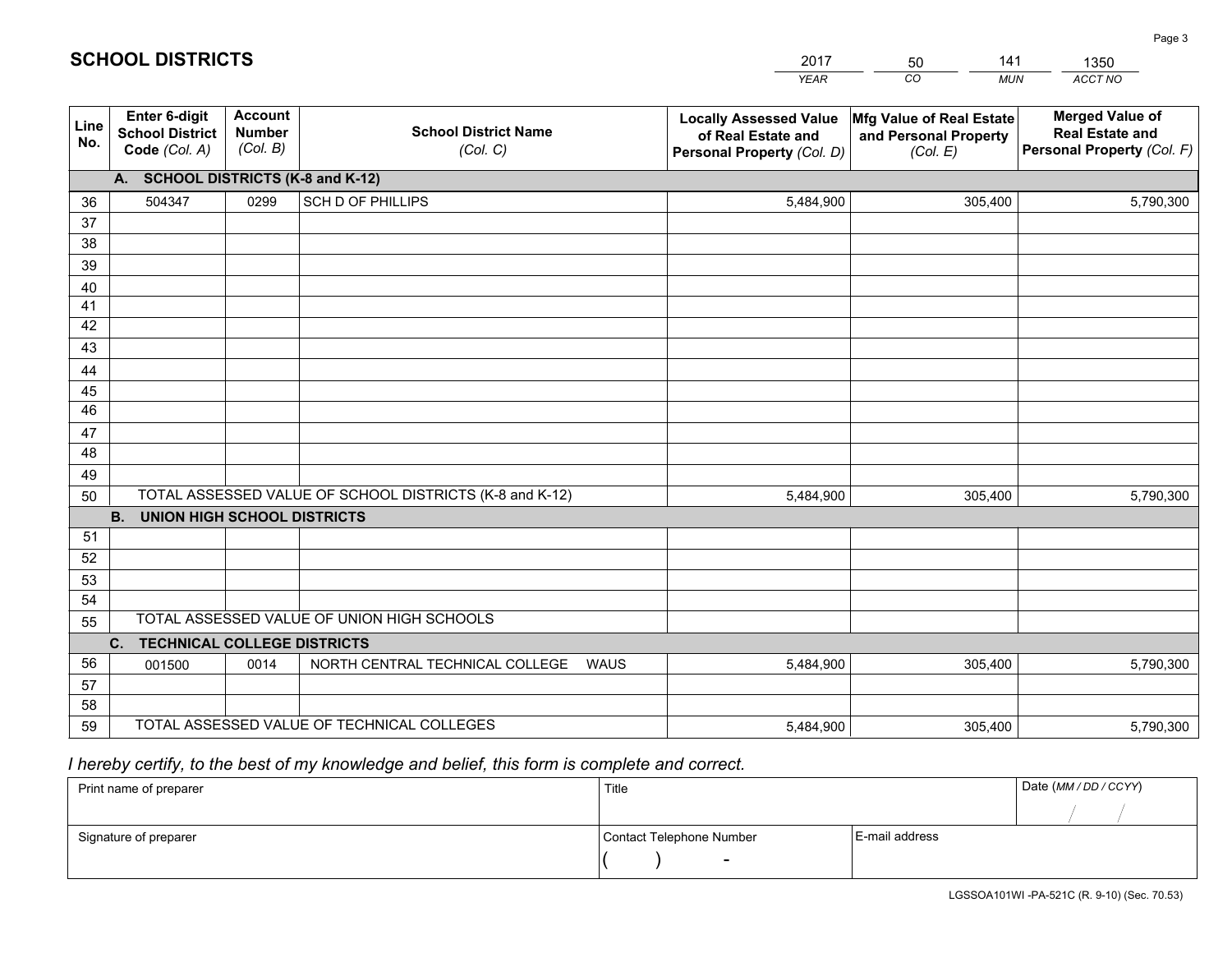## **HIGHLIGHTS**

- 1. Complete the Statement of Assessment after the Board of Review. Reflect any changes made there.
- 2. Use black ink to complete.
- 3. Line 16 must equal Line 50, Col D.
- 4. Line 55 must equal the total of K-8 schools listed on lines 36-49. Do not include K-12 schools in this comparision.
- 5. Line 59, Col. D must equal Line 16.
- 6. Special District, School District and Technical College District values must include both real estate and personal property. Examples of Special districts are: town sanitary districts, public inland lake protection and rehabilitation districts, and metropolitan sewerage districts.
- 7. DO NOT INCLUDE Manufacturing property values.DOR will print these values on the final SOA.
- 8. Accuracy of this form is very important. The values reported directly affect the equalized value DOR calculates for school and special districts.

### **Page 1:**

 If not prefilled, enter the tax year,county and municipal code,municipal type, municipal name and county name on the top of form.

Check the Amended box, if filing an amended / corrected SOA.

 Report the parcel count, acres and assessed value of taxable general property, total parcel count, (real and personal), total acres, and values from final figures set by the Board of Review.

- A. Real Estate land and improvements (buildings, etc.) is reported on lines 1 8, total line 9.
- B. Personal Property is reported on lines 11 14, Column D, total line 15.
- C. To complete this report, use the computer produced summary of the assessment roll that shows these amounts.
- D. Use whole numbers only.
- E. Add each line across and each column down to verify entries.

## **Page 2:**

- A. Report Special Items (not subject to general property tax).
- 1. Private Forest Croplands and Managed Forest Lands are reported on lines 18,19, 20 and 21. Be sure to report assessed values **NOT** taxes.
- 2. You should have copies of the orders of entry, orders of withdrawal, etc., to update your assessment roll.
	- 3. Show hundredths of acres (e.g. 39.75).
- 4. Tax exempt lands are reported on line 22.
- 5. Omitted property and sec. 70.43, Wis. Stats., corrections of errors by assessor are reported on line 23. Report real estate and personal property separately. These should be for **prior years**, not something found on the current assessment roll after the board of review.
- B. Special District (Lines 24-35) Include the value of both real and personal property.

 The Department of Revenue (DOR) preprints much of the information regarding names and codes for schools, special districts,etc. If a district is not listed, enter the name and value only, DOR will enter the proper code.

# **Page 3 School Districts:**

Include the value of both real and personal property.

Report School District (regular, elementary, union high school, and technical college).

- 1. Regular (K-12) and Elementary (K-8) school values are reported on lines 36-49, total on line 50.
- 2. Union High School (UHS) (use only if elementary schools are listed on lines 36-49) are reported on lines 51-54. UHS total value (line 55) must equal to the total **elementary school** values reported on lines 36-49. Do notinclude K-12 schools in this comparison.
- 3. Technical College values are reported on lines 56-58, total on line 59.
- 4. Use the computer summary that shows these amounts to complete this report.

#### **This form is due the second Monday in June. File this report only after your Board of Review is complete.**

 *If you have questions: Return forms to:*

 Email: lgs@wisconsin.gov Wisconsin Department of RevenueCall:  $(608)$  266-2569 or  $(608)$  264-6892 Fax number: (608) 264-6887 PO Box 8971

Local Government Services Section 6-97 Madison WI 53708-8971

 $-0192$ KENNAN, WI 54537 - 0192 VILLAGE OF KENNAN JERRI KRELL<br>VILLAGE OF KENNAN **KENNAN, WI 54537** JERRI KRELL BOX 192 PO BOX 192  $\overline{S}$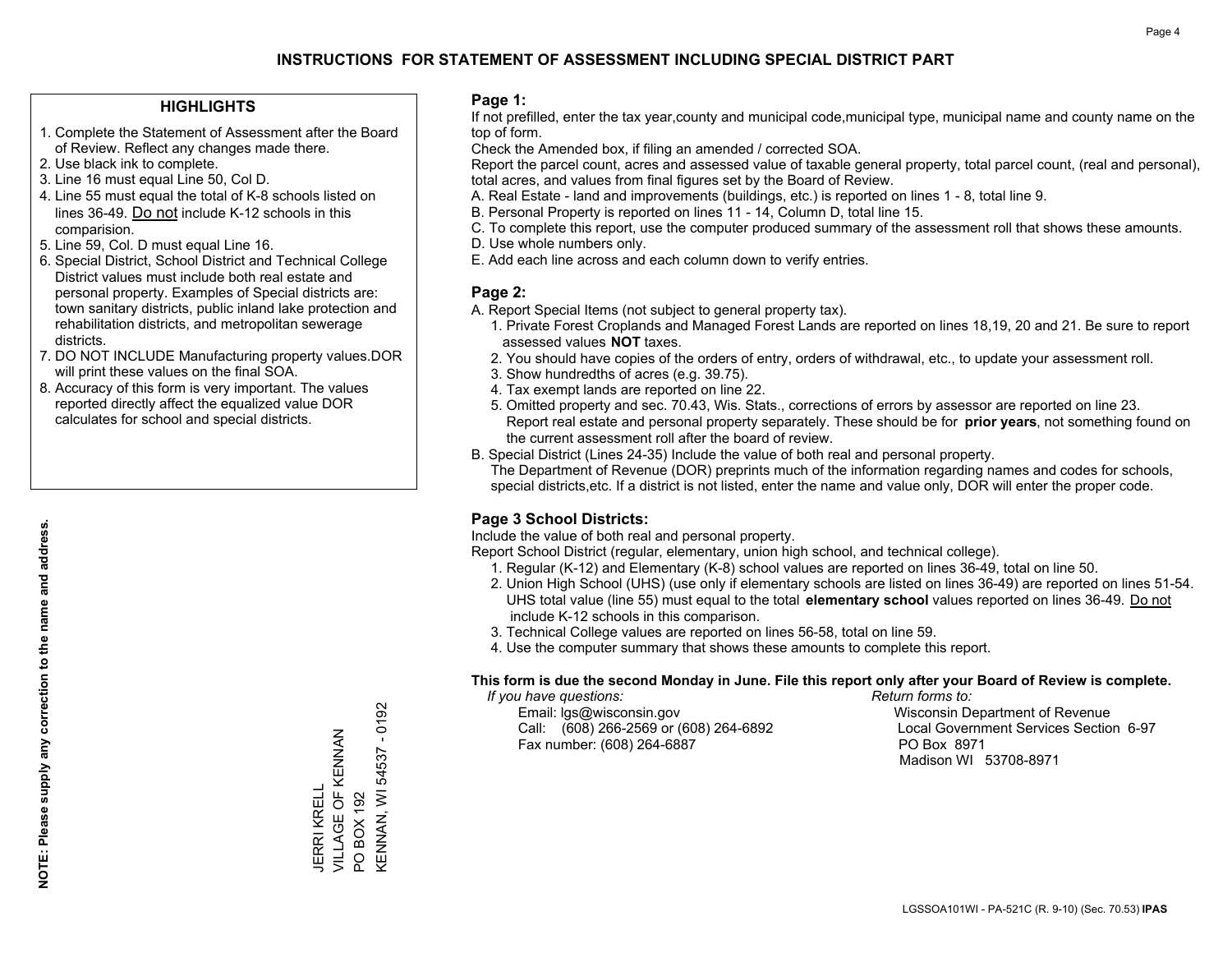**STATEMENT OF ASSESSMENT FOR 2017 FINAL - EQUATED**

| 50 | 171 | 1351    |
|----|-----|---------|
| CO | MUN | ACCT NO |

|                | <b>FOR</b>                                                                                                                                                                                   | <b>VILLAGE OF</b><br><b>OF</b>                               | <b>PRENTICE</b>          |               | <b>PRICE COUNTY</b>                 |                                             |                                        | <b>WHEN COMPLETING THIS DOCUMENT</b>           |
|----------------|----------------------------------------------------------------------------------------------------------------------------------------------------------------------------------------------|--------------------------------------------------------------|--------------------------|---------------|-------------------------------------|---------------------------------------------|----------------------------------------|------------------------------------------------|
|                |                                                                                                                                                                                              | Town - Village - City                                        | <b>Municipality Name</b> |               | <b>County Name</b>                  |                                             |                                        | DO NOT WRITE OVER X's OR IN SHADED AREAS       |
| Line           | <b>REAL ESTATE</b><br>(See Lines 18 - 22 for<br>other Real Estate)                                                                                                                           |                                                              | PARCEL COUNT             |               | NO. OF ACRES<br><b>WHOLE</b>        | <b>VALUE OF</b><br><b>LAND</b>              | <b>VALUE OF</b><br><b>IMPROVEMENTS</b> | <b>TOTAL VALUE OF LAND</b><br>AND IMPROVEMENTS |
| No.            |                                                                                                                                                                                              |                                                              |                          |               | TOTAL LAND MPROVEMENTS NUMBERS ONLY |                                             |                                        |                                                |
| $\mathbf{1}$   |                                                                                                                                                                                              | <b>RESIDENTIAL - Class 1</b>                                 | Col. A<br>306            | Col. B<br>228 | Col. C<br>249                       | Col. D<br>1,653,200                         | Col. E<br>13,891,500                   | Col. F<br>15,544,700                           |
| $\overline{2}$ |                                                                                                                                                                                              | <b>COMMERCIAL - Class 2</b>                                  | 77                       | 51            | 94                                  |                                             |                                        |                                                |
| 3              |                                                                                                                                                                                              |                                                              |                          |               |                                     | 606,500                                     | 4,452,000                              | 5,058,500                                      |
|                |                                                                                                                                                                                              | <b>MANUFACTURING - Class 3</b>                               | 15                       | 10            | 117                                 | 316,600                                     | 6,166,000                              | 6,482,600                                      |
| 4              |                                                                                                                                                                                              | <b>AGRICULTURAL - Class 4</b>                                | 3                        |               | 43                                  | 6,600                                       |                                        | 6,600                                          |
| 5              |                                                                                                                                                                                              | <b>UNDEVELOPED - Class 5</b>                                 | 8                        |               | 79                                  | 30,700                                      |                                        | 30,700                                         |
| 6              |                                                                                                                                                                                              | AGRICULTURAL FOREST - Class 5m                               | 3                        |               | 57                                  | 32,800                                      |                                        | 32,800                                         |
| 7              |                                                                                                                                                                                              | FOREST LANDS - Class 6                                       | 5                        |               | 170                                 | 256,000                                     |                                        | 256,000                                        |
| 8              |                                                                                                                                                                                              | OTHER - Class 7                                              |                          |               |                                     | 3,800                                       |                                        | 11,000<br>7,200                                |
| 9              |                                                                                                                                                                                              | TOTAL - ALL COLUMNS                                          | 418                      | 290           | 810                                 | 2,906,200                                   | 24,516,700                             | 27,422,900                                     |
| 10             |                                                                                                                                                                                              | NUMBER OF PERSONAL PROPERTY ACCOUNTS IN ROLL                 |                          |               | 53                                  | <b>LOCALLY ASSESSED</b>                     | <b>MANUFACTURING</b>                   | <b>MERGED</b>                                  |
| 11             |                                                                                                                                                                                              | BOATS AND OTHER WATERCRAFT NOT EXEMPT - Code 1               |                          |               |                                     | 0                                           |                                        | $\mathbf 0$<br>0                               |
| 12             |                                                                                                                                                                                              | MACHINERY, TOOLS AND PATTERNS - Code 2                       |                          |               |                                     | 598,100                                     | 499,300                                | 1,097,400                                      |
| 13             |                                                                                                                                                                                              | FURNITURE, FIXTURES AND EQUIPMENT - Code 3                   |                          |               |                                     | 184,800                                     | 101,100                                | 285,900                                        |
| 14             |                                                                                                                                                                                              | ALL OTHER PERSONAL PROPERTY NOT EXEMPT - Codes 4A, 4B, 4C    |                          |               |                                     | 50,800                                      | 43,000                                 | 93,800                                         |
| 15             |                                                                                                                                                                                              | TOTAL OF PERSONAL PROPERTY NOT EXEMPT (Total of Lines 11-14) |                          |               |                                     | 833,700                                     | 643,400                                | 1,477,100                                      |
| 16             | AGGREGATE ASSESSED VALUE OF ALL PROPERTY SUBJECT TO THE GENERAL PROPERTY TAX (Total of Lines 9F and 15F)<br>MUST EQUAL TOTAL VALUE OF THE SCHOOL DISTRICTS (K-12 PLUS K-8) - Line 50, Col. F |                                                              |                          |               |                                     |                                             |                                        | 28,900,000                                     |
| 17             |                                                                                                                                                                                              | <b>BOARD OF REVIEW</b>                                       |                          |               | Name of Assessor                    |                                             |                                        | Telephone #                                    |
|                |                                                                                                                                                                                              | DATE OF FINAL ADJOURNMENT                                    | 05/11/2017               |               |                                     | ASSOCIATED APPRAISAL CONSULTANTS, INC. ASSE |                                        | (800) 721-4157                                 |

REMARKS

The Assessment Ratio to be used in calculating the estimated Fair Market Value on tax bills for this tax district is 1.021639578

This ratio should be used to convert assessed values to "Calculate Equalized Values" in Step 1 of the Lottery and Gaming Credit Calculations.<br>This ratio should be used in the "Computation of Tax Equivalent" schedule of the Commission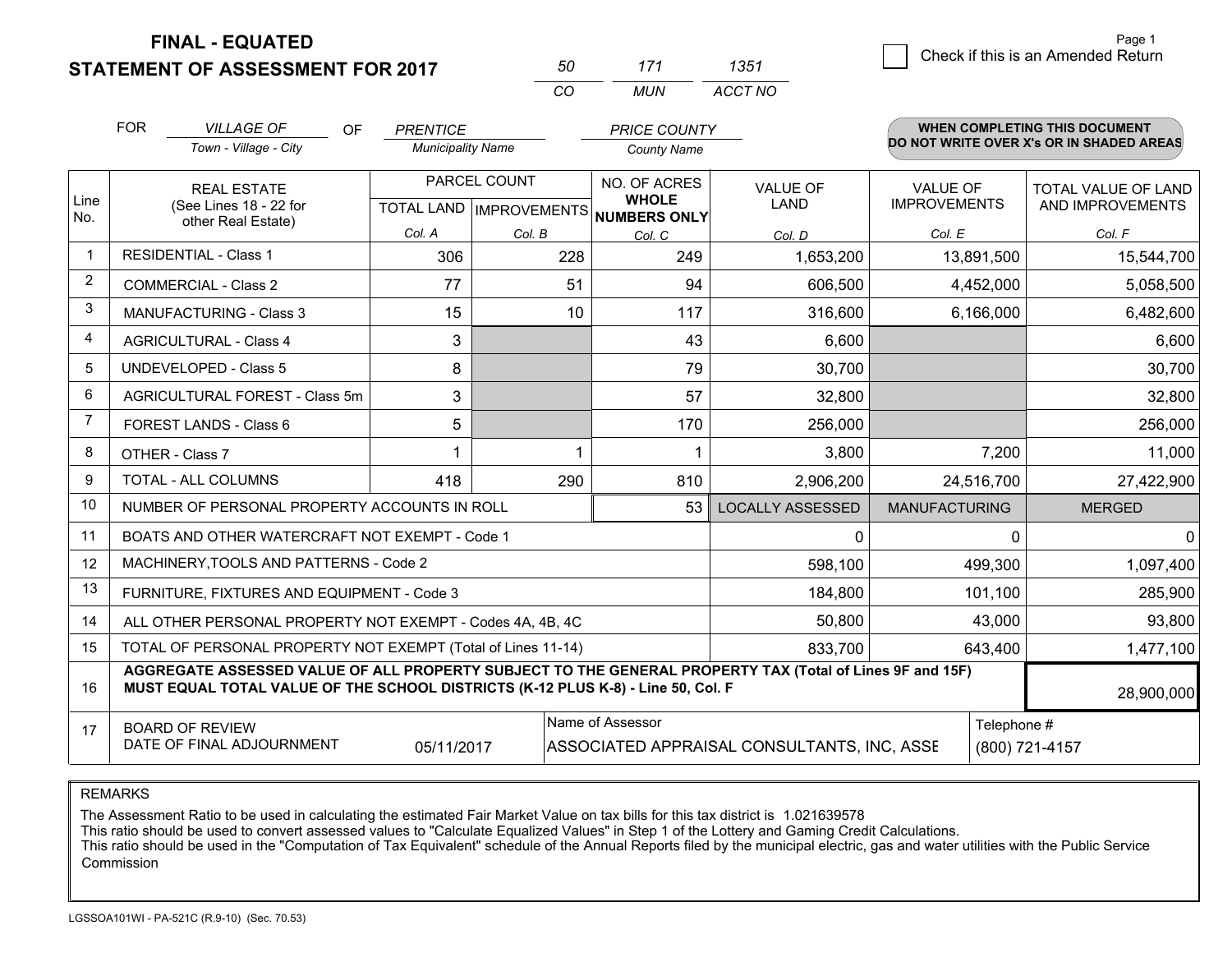*YEAR CO MUN ACCT NO* 2017 50 171 1351 50

Do not confuse FOREST LANDS (Line 7) with FOREST CROPS (in this section) - They are **NOT** the same

|    |                                                               |                                             |  | Private Forest Crop - Reg Class @ 10¢ per acre                                 |  |                                                               | Private Forest Crop - Reg Class @ \$2.52 per acre                  |  |                    |                                                                              |  |
|----|---------------------------------------------------------------|---------------------------------------------|--|--------------------------------------------------------------------------------|--|---------------------------------------------------------------|--------------------------------------------------------------------|--|--------------------|------------------------------------------------------------------------------|--|
| 18 | (a) PARCELS                                                   | (b) ACRES                                   |  | (c) ASSESSED VALUE                                                             |  | (d) PARCELS                                                   | (e) ACRES                                                          |  |                    | (f) ASSESSED VALUE                                                           |  |
|    |                                                               |                                             |  |                                                                                |  |                                                               |                                                                    |  |                    | Entered Before 2005 Managed Forest - Ferrous Mining CLOSED @ \$8.27 per acre |  |
| 19 | (a) PARCELS                                                   | (b) ACRES                                   |  | Private Forest Crop - Special Class @ 20¢ per acre<br>(c) ASSESSED VALUE       |  | (d) PARCELS                                                   | (e) ACRES                                                          |  |                    | (f) ASSESSED VALUE                                                           |  |
|    |                                                               |                                             |  |                                                                                |  |                                                               |                                                                    |  |                    |                                                                              |  |
|    |                                                               | Entered Before 2005 Managed Forest - OPEN @ |  | \$.79 per acre                                                                 |  |                                                               | Entered Before 2005 Managed Forest - CLOSED @ \$1.87 per acre      |  |                    |                                                                              |  |
| 20 | (a) PARCELS                                                   | (b) ACRES                                   |  | (c) ASSESSED VALUE                                                             |  | (d) PARCELS                                                   | (e) ACRES                                                          |  |                    | (f) ASSESSED VALUE                                                           |  |
|    |                                                               |                                             |  |                                                                                |  | 2                                                             | 66                                                                 |  |                    | 41,600                                                                       |  |
|    | Entered After 2004 Managed Forest - OPEN @<br>\$2.14 per acre |                                             |  |                                                                                |  | Entered After 2004 Managed Forest - CLOSED @ \$10.68 per acre |                                                                    |  |                    |                                                                              |  |
| 21 | (a) PARCELS                                                   | (b) ACRES                                   |  | (c) ASSESSED VALUE                                                             |  | (d) PARCELS<br>(e) ACRES                                      |                                                                    |  | (f) ASSESSED VALUE |                                                                              |  |
|    |                                                               |                                             |  |                                                                                |  |                                                               |                                                                    |  |                    |                                                                              |  |
| 22 | (a) County Forest Cropland Acres                              |                                             |  | (b) Federal Acres                                                              |  | (d) County (NOT FOREST CROP) Acres<br>(c) State Acres         |                                                                    |  |                    | (e) Other Acres                                                              |  |
|    |                                                               |                                             |  |                                                                                |  |                                                               | 2.29                                                               |  |                    | 235.68                                                                       |  |
|    |                                                               |                                             |  | Assessed Value of Omitted Property From Prior Years (Sec. 70.44)               |  |                                                               | Assessed Value of Sec. 70.43 Corrections of Errors by Assessors    |  |                    |                                                                              |  |
|    |                                                               | (a) REAL ESTATE                             |  | (b) PERSONAL                                                                   |  |                                                               | (c1) REAL ESTATE                                                   |  |                    | (c2) PERSONAL                                                                |  |
| 23 |                                                               |                                             |  |                                                                                |  |                                                               |                                                                    |  |                    |                                                                              |  |
|    |                                                               |                                             |  | Manufacturing Equated Value of Omitted Property From Prior Years (Sec. 70.995) |  |                                                               | Mfg. Equated Value of Sec.70.43 Corrections of Errors by Assessors |  |                    |                                                                              |  |
|    |                                                               | (d) REAL ESTATE                             |  | (e) PERSONAL                                                                   |  | (f1) REAL ESTATE                                              |                                                                    |  | (f2) PERSONAL      |                                                                              |  |
|    |                                                               |                                             |  |                                                                                |  |                                                               |                                                                    |  |                    |                                                                              |  |

# **SPECIAL DISTRICTS**

| Line<br>No. | Enter 6-digit<br><b>Special District</b> | <b>Account</b><br><b>Number</b> | <b>Special District Name</b> | <b>Locally Assessed Value</b><br>of Real Estate and | Mfg Value of Real Estate<br>and Personal Property | <b>Merged Value of</b><br><b>Real Estate and</b> |
|-------------|------------------------------------------|---------------------------------|------------------------------|-----------------------------------------------------|---------------------------------------------------|--------------------------------------------------|
|             | Code (Col. A)                            | (Col. B)                        | (Col. C)                     | Personal Property (Col. D)                          | (Col. E)                                          | Personal Property (Col. F)                       |
| 24          |                                          |                                 |                              |                                                     |                                                   |                                                  |
| 25          |                                          |                                 |                              |                                                     |                                                   |                                                  |
| 26          |                                          |                                 |                              |                                                     |                                                   |                                                  |
| 27          |                                          |                                 |                              |                                                     |                                                   |                                                  |
| 28          |                                          |                                 |                              |                                                     |                                                   |                                                  |
| 29          |                                          |                                 |                              |                                                     |                                                   |                                                  |
| 30          |                                          |                                 |                              |                                                     |                                                   |                                                  |
| 31          |                                          |                                 |                              |                                                     |                                                   |                                                  |
| 32          |                                          |                                 |                              |                                                     |                                                   |                                                  |
| 33          |                                          |                                 |                              |                                                     |                                                   |                                                  |
| 34          |                                          |                                 |                              |                                                     |                                                   |                                                  |
| 35          |                                          |                                 |                              |                                                     |                                                   |                                                  |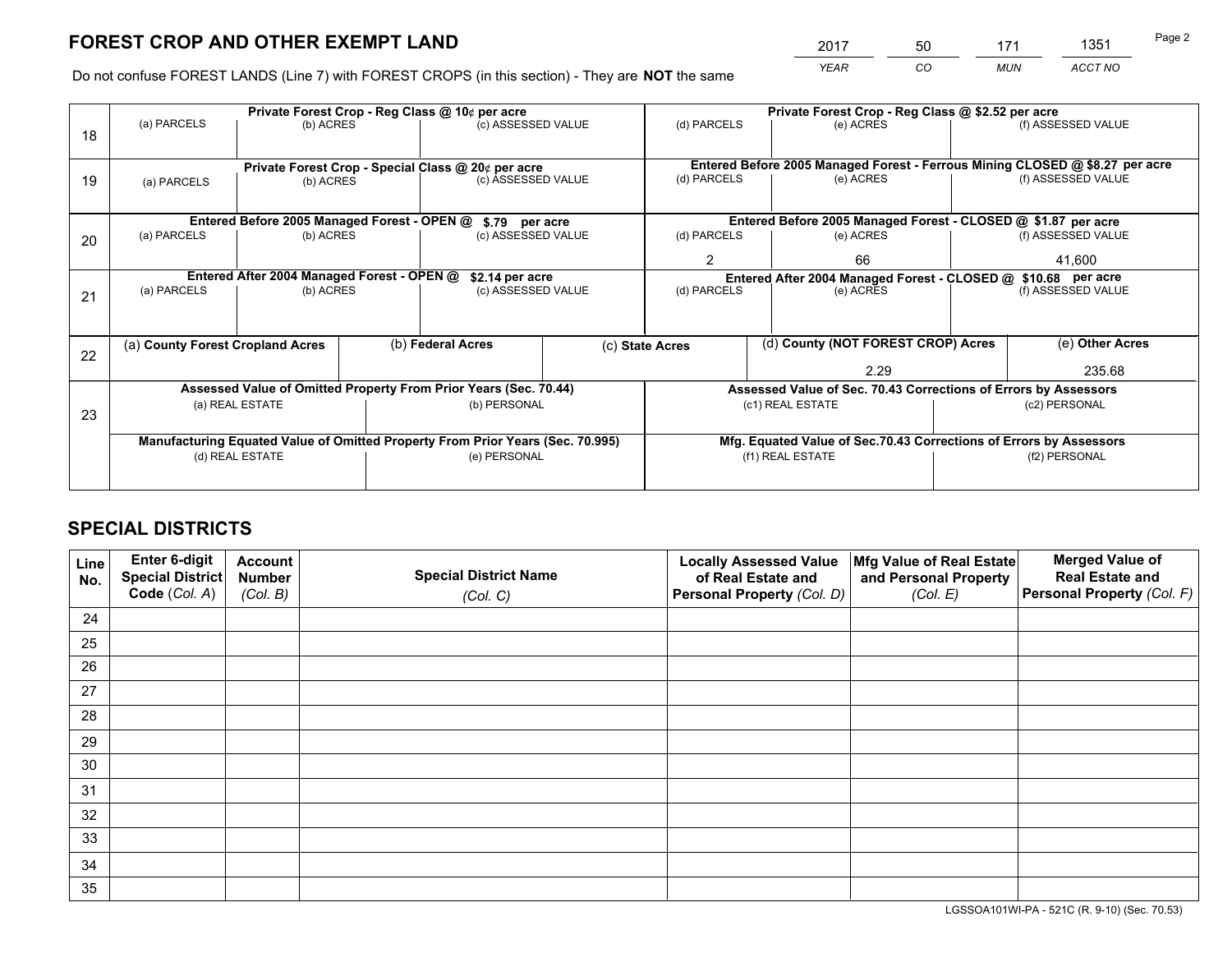|             |                                                          |                                             |                                                         | YEAR                                                                              | CO.<br><b>MUN</b>                                             | ACCT NO                                                                        |
|-------------|----------------------------------------------------------|---------------------------------------------|---------------------------------------------------------|-----------------------------------------------------------------------------------|---------------------------------------------------------------|--------------------------------------------------------------------------------|
| Line<br>No. | Enter 6-digit<br><b>School District</b><br>Code (Col. A) | <b>Account</b><br><b>Number</b><br>(Col. B) | <b>School District Name</b><br>(Col. C)                 | <b>Locally Assessed Value</b><br>of Real Estate and<br>Personal Property (Col. D) | Mfg Value of Real Estate<br>and Personal Property<br>(Col. E) | <b>Merged Value of</b><br><b>Real Estate and</b><br>Personal Property (Col. F) |
|             | A. SCHOOL DISTRICTS (K-8 and K-12)                       |                                             |                                                         |                                                                                   |                                                               |                                                                                |
| 36          | 504571                                                   | 0300                                        | <b>SCH D OF PRENTICE</b>                                | 21,774,000                                                                        | 7,126,000                                                     | 28,900,000                                                                     |
| 37          |                                                          |                                             |                                                         |                                                                                   |                                                               |                                                                                |
| 38          |                                                          |                                             |                                                         |                                                                                   |                                                               |                                                                                |
| 39          |                                                          |                                             |                                                         |                                                                                   |                                                               |                                                                                |
| 40          |                                                          |                                             |                                                         |                                                                                   |                                                               |                                                                                |
| 41<br>42    |                                                          |                                             |                                                         |                                                                                   |                                                               |                                                                                |
| 43          |                                                          |                                             |                                                         |                                                                                   |                                                               |                                                                                |
| 44          |                                                          |                                             |                                                         |                                                                                   |                                                               |                                                                                |
| 45          |                                                          |                                             |                                                         |                                                                                   |                                                               |                                                                                |
| 46          |                                                          |                                             |                                                         |                                                                                   |                                                               |                                                                                |
| 47          |                                                          |                                             |                                                         |                                                                                   |                                                               |                                                                                |
| 48          |                                                          |                                             |                                                         |                                                                                   |                                                               |                                                                                |
| 49          |                                                          |                                             |                                                         |                                                                                   |                                                               |                                                                                |
| 50          |                                                          |                                             | TOTAL ASSESSED VALUE OF SCHOOL DISTRICTS (K-8 and K-12) | 21,774,000                                                                        | 7,126,000                                                     | 28,900,000                                                                     |
|             | <b>B. UNION HIGH SCHOOL DISTRICTS</b>                    |                                             |                                                         |                                                                                   |                                                               |                                                                                |
| 51          |                                                          |                                             |                                                         |                                                                                   |                                                               |                                                                                |
| 52          |                                                          |                                             |                                                         |                                                                                   |                                                               |                                                                                |
| 53<br>54    |                                                          |                                             |                                                         |                                                                                   |                                                               |                                                                                |
| 55          |                                                          |                                             | TOTAL ASSESSED VALUE OF UNION HIGH SCHOOLS              |                                                                                   |                                                               |                                                                                |
|             | $C_{1}$<br><b>TECHNICAL COLLEGE DISTRICTS</b>            |                                             |                                                         |                                                                                   |                                                               |                                                                                |
| 56          | 001500                                                   | 0014                                        | NORTH CENTRAL TECHNICAL COLLEGE<br><b>WAUS</b>          | 21,774,000                                                                        | 7,126,000                                                     | 28,900,000                                                                     |
| 57          |                                                          |                                             |                                                         |                                                                                   |                                                               |                                                                                |
| 58          |                                                          |                                             |                                                         |                                                                                   |                                                               |                                                                                |
| 59          |                                                          |                                             | TOTAL ASSESSED VALUE OF TECHNICAL COLLEGES              | 21,774,000                                                                        | 7,126,000                                                     | 28,900,000                                                                     |

50

171

 *I hereby certify, to the best of my knowledge and belief, this form is complete and correct.*

**SCHOOL DISTRICTS**

| Print name of preparer | Title                    |                | Date (MM / DD / CCYY) |
|------------------------|--------------------------|----------------|-----------------------|
|                        |                          |                |                       |
| Signature of preparer  | Contact Telephone Number | E-mail address |                       |
|                        | $\overline{\phantom{0}}$ |                |                       |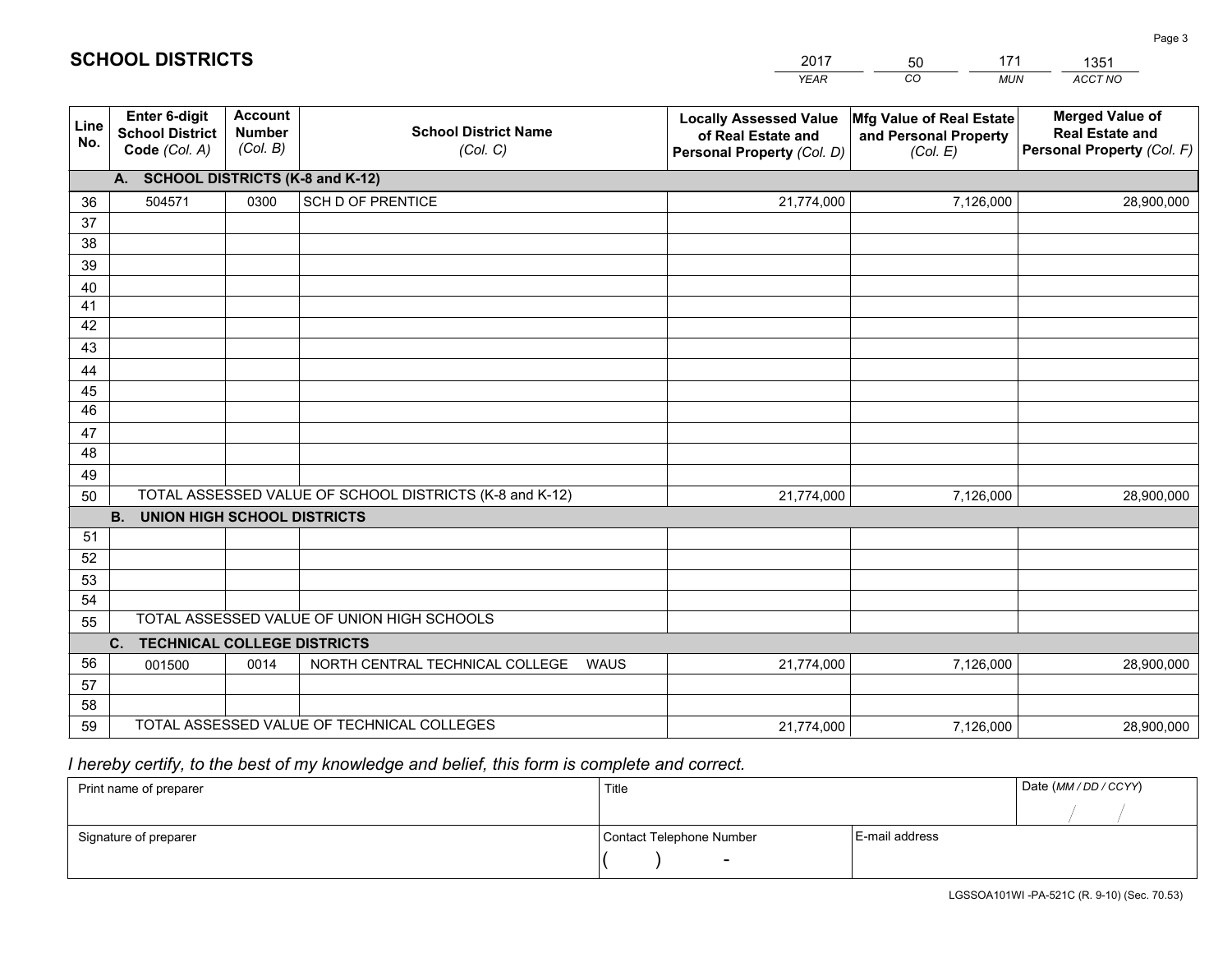## **HIGHLIGHTS**

- 1. Complete the Statement of Assessment after the Board of Review. Reflect any changes made there.
- 2. Use black ink to complete.
- 3. Line 16 must equal Line 50, Col D.
- 4. Line 55 must equal the total of K-8 schools listed on lines 36-49. Do not include K-12 schools in this comparision.
- 5. Line 59, Col. D must equal Line 16.
- 6. Special District, School District and Technical College District values must include both real estate and personal property. Examples of Special districts are: town sanitary districts, public inland lake protection and rehabilitation districts, and metropolitan sewerage districts.
- 7. DO NOT INCLUDE Manufacturing property values.DOR will print these values on the final SOA.
- 8. Accuracy of this form is very important. The values reported directly affect the equalized value DOR calculates for school and special districts.

### **Page 1:**

 If not prefilled, enter the tax year,county and municipal code,municipal type, municipal name and county name on the top of form.

Check the Amended box, if filing an amended / corrected SOA.

 Report the parcel count, acres and assessed value of taxable general property, total parcel count, (real and personal), total acres, and values from final figures set by the Board of Review.

- A. Real Estate land and improvements (buildings, etc.) is reported on lines 1 8, total line 9.
- B. Personal Property is reported on lines 11 14, Column D, total line 15.
- C. To complete this report, use the computer produced summary of the assessment roll that shows these amounts.
- D. Use whole numbers only.
- E. Add each line across and each column down to verify entries.

## **Page 2:**

- A. Report Special Items (not subject to general property tax).
- 1. Private Forest Croplands and Managed Forest Lands are reported on lines 18,19, 20 and 21. Be sure to report assessed values **NOT** taxes.
- 2. You should have copies of the orders of entry, orders of withdrawal, etc., to update your assessment roll.
	- 3. Show hundredths of acres (e.g. 39.75).
- 4. Tax exempt lands are reported on line 22.
- 5. Omitted property and sec. 70.43, Wis. Stats., corrections of errors by assessor are reported on line 23. Report real estate and personal property separately. These should be for **prior years**, not something found on the current assessment roll after the board of review.
- B. Special District (Lines 24-35) Include the value of both real and personal property.

 The Department of Revenue (DOR) preprints much of the information regarding names and codes for schools, special districts,etc. If a district is not listed, enter the name and value only, DOR will enter the proper code.

# **Page 3 School Districts:**

Include the value of both real and personal property.

Report School District (regular, elementary, union high school, and technical college).

- 1. Regular (K-12) and Elementary (K-8) school values are reported on lines 36-49, total on line 50.
- 2. Union High School (UHS) (use only if elementary schools are listed on lines 36-49) are reported on lines 51-54. UHS total value (line 55) must equal to the total **elementary school** values reported on lines 36-49. Do notinclude K-12 schools in this comparison.
- 3. Technical College values are reported on lines 56-58, total on line 59.
- 4. Use the computer summary that shows these amounts to complete this report.

#### **This form is due the second Monday in June. File this report only after your Board of Review is complete.**

 *If you have questions: Return forms to:*

 Email: lgs@wisconsin.gov Wisconsin Department of RevenueCall:  $(608)$  266-2569 or  $(608)$  264-6892 Fax number: (608) 264-6887 PO Box 8971

Local Government Services Section 6-97 Madison WI 53708-8971

LAURIE ANDREAE VILLAGE OF PRENTICE

LAURIE ANDREAE<br>VILLAGE OF PRENTICE

P.O. BOX 78

P.O. BOX 78

PRENTICE, WI 54556 - 0078

PRENTICE, WI 54556

0078

T,

# **NOTE: Please supply any correction to the name and address.** NOTE: Please supply any correction to the name and address.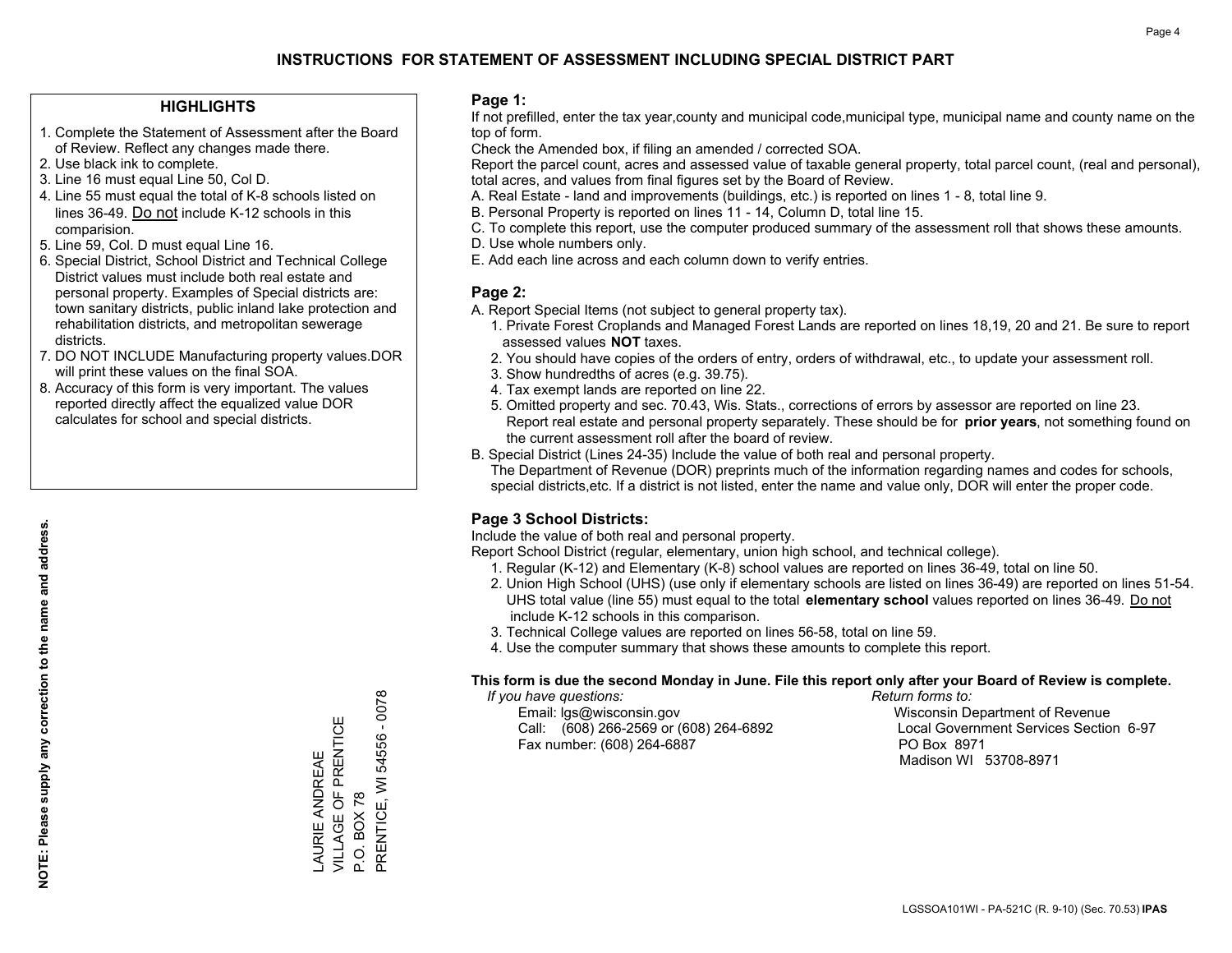**FINAL - EQUATED**

**STATEMENT OF ASSESSMENT FOR 2017** 

| 50  | 271  | 1352    |
|-----|------|---------|
| ΓO. | MUN. | ACCT NO |

|                | <b>FOR</b>                                                                           | CITY OF<br>OF                                                                                                                                                                                | <b>PARK FALLS</b>        |              | <b>PRICE COUNTY</b>                                  |                         |                      | <b>WHEN COMPLETING THIS DOCUMENT</b>     |
|----------------|--------------------------------------------------------------------------------------|----------------------------------------------------------------------------------------------------------------------------------------------------------------------------------------------|--------------------------|--------------|------------------------------------------------------|-------------------------|----------------------|------------------------------------------|
|                |                                                                                      | Town - Village - City                                                                                                                                                                        | <b>Municipality Name</b> |              | <b>County Name</b>                                   |                         |                      | DO NOT WRITE OVER X's OR IN SHADED AREAS |
|                |                                                                                      | <b>REAL ESTATE</b>                                                                                                                                                                           |                          | PARCEL COUNT | NO. OF ACRES                                         | <b>VALUE OF</b>         | <b>VALUE OF</b>      | <b>TOTAL VALUE OF LAND</b>               |
| Line<br>No.    |                                                                                      | (See Lines 18 - 22 for<br>other Real Estate)                                                                                                                                                 |                          |              | <b>WHOLE</b><br>TOTAL LAND IMPROVEMENTS NUMBERS ONLY | <b>LAND</b>             | <b>IMPROVEMENTS</b>  | AND IMPROVEMENTS                         |
|                |                                                                                      |                                                                                                                                                                                              | Col. A                   | Col. B       | Col. C                                               | Col. D                  | Col. E               | Col. F                                   |
| $\mathbf 1$    |                                                                                      | <b>RESIDENTIAL - Class 1</b>                                                                                                                                                                 | 1,117                    | 993          | 792                                                  | 11,662,200              | 59,934,300           | 71,596,500                               |
| $\overline{2}$ |                                                                                      | <b>COMMERCIAL - Class 2</b>                                                                                                                                                                  | 185                      | 158          | 300                                                  | 5,436,100               | 33,649,100           | 39,085,200                               |
| 3              |                                                                                      | <b>MANUFACTURING - Class 3</b>                                                                                                                                                               | 44                       | 21           | 267                                                  | 1,331,500               | 14,042,700           | 15,374,200                               |
| 4              |                                                                                      | <b>AGRICULTURAL - Class 4</b>                                                                                                                                                                | 5                        |              | 69                                                   | 10,500                  |                      | 10,500                                   |
| 5              |                                                                                      | <b>UNDEVELOPED - Class 5</b>                                                                                                                                                                 | 0                        |              | $\Omega$                                             | $\mathbf{0}$            |                      | $\mathbf{0}$                             |
| 6              |                                                                                      | AGRICULTURAL FOREST - Class 5m                                                                                                                                                               | 3                        |              | 51                                                   | 32,900                  |                      | 32,900                                   |
| 7              |                                                                                      | FOREST LANDS - Class 6                                                                                                                                                                       | 0                        |              | 0                                                    | 0                       |                      | 0                                        |
| 8              |                                                                                      | OTHER - Class 7                                                                                                                                                                              | $\Omega$                 | $\Omega$     | $\Omega$                                             | $\Omega$                | $\Omega$             | $\mathbf{0}$                             |
| 9              |                                                                                      | TOTAL - ALL COLUMNS                                                                                                                                                                          | 1,354                    | 1,172        | 1,479                                                | 18,473,200              | 107,626,100          | 126,099,300                              |
| 10             |                                                                                      | NUMBER OF PERSONAL PROPERTY ACCOUNTS IN ROLL                                                                                                                                                 |                          |              | 169                                                  | <b>LOCALLY ASSESSED</b> | <b>MANUFACTURING</b> | <b>MERGED</b>                            |
| 11             |                                                                                      | BOATS AND OTHER WATERCRAFT NOT EXEMPT - Code 1                                                                                                                                               |                          |              |                                                      | 14,500                  | 74,200               | 88,700                                   |
| 12             |                                                                                      | MACHINERY, TOOLS AND PATTERNS - Code 2                                                                                                                                                       |                          |              |                                                      | 1,016,260               | 1,420,600            | 2,436,860                                |
| 13             |                                                                                      | FURNITURE, FIXTURES AND EQUIPMENT - Code 3                                                                                                                                                   |                          |              |                                                      | 3,691,030               | 885,800              | 4,576,830                                |
| 14             |                                                                                      | ALL OTHER PERSONAL PROPERTY NOT EXEMPT - Codes 4A, 4B, 4C                                                                                                                                    |                          |              |                                                      | 947,630                 | 1,282,100            | 2,229,730                                |
| 15             | TOTAL OF PERSONAL PROPERTY NOT EXEMPT (Total of Lines 11-14)<br>5,669,420            |                                                                                                                                                                                              |                          |              |                                                      |                         | 3,662,700            | 9,332,120                                |
| 16             |                                                                                      | AGGREGATE ASSESSED VALUE OF ALL PROPERTY SUBJECT TO THE GENERAL PROPERTY TAX (Total of Lines 9F and 15F)<br>MUST EQUAL TOTAL VALUE OF THE SCHOOL DISTRICTS (K-12 PLUS K-8) - Line 50, Col. F |                          |              |                                                      |                         |                      | 135,431,420                              |
| 17             |                                                                                      | <b>BOARD OF REVIEW</b>                                                                                                                                                                       |                          |              | Name of Assessor                                     |                         | Telephone #          |                                          |
|                | DATE OF FINAL ADJOURNMENT<br>(715) 762-2436<br>05/05/2017<br>PHILIP BOCHLER ASSESSOR |                                                                                                                                                                                              |                          |              |                                                      |                         |                      |                                          |

REMARKS

The Assessment Ratio to be used in calculating the estimated Fair Market Value on tax bills for this tax district is 1.12314147<br>This ratio should be used to convert assessed values to "Calculate Equalized Values" in Step 1 Commission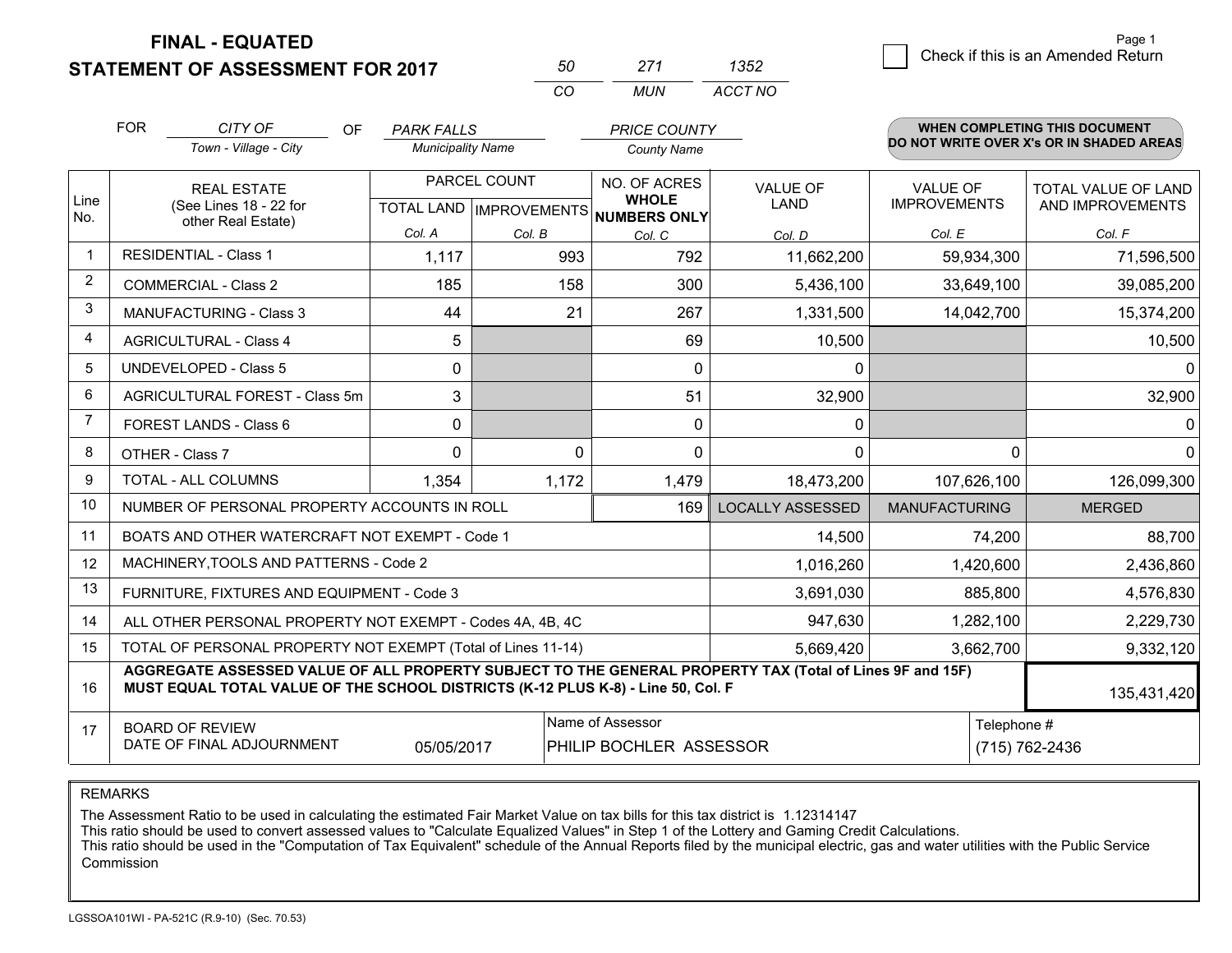*YEAR CO MUN ACCT NO* 2017 50 271 1352

Do not confuse FOREST LANDS (Line 7) with FOREST CROPS (in this section) - They are **NOT** the same

|    | Private Forest Crop - Reg Class @ 10¢ per acre                                 |                                             |  |                                                                  |  |                                                                              | Private Forest Crop - Reg Class @ \$2.52 per acre               |        |                    |  |
|----|--------------------------------------------------------------------------------|---------------------------------------------|--|------------------------------------------------------------------|--|------------------------------------------------------------------------------|-----------------------------------------------------------------|--------|--------------------|--|
| 18 | (a) PARCELS                                                                    | (b) ACRES                                   |  | (c) ASSESSED VALUE                                               |  | (d) PARCELS                                                                  | (e) ACRES                                                       |        | (f) ASSESSED VALUE |  |
|    | Private Forest Crop - Special Class @ 20¢ per acre                             |                                             |  |                                                                  |  | Entered Before 2005 Managed Forest - Ferrous Mining CLOSED @ \$8.27 per acre |                                                                 |        |                    |  |
| 19 | (b) ACRES<br>(a) PARCELS                                                       |                                             |  | (c) ASSESSED VALUE                                               |  | (d) PARCELS                                                                  | (e) ACRES                                                       |        | (f) ASSESSED VALUE |  |
|    |                                                                                | Entered Before 2005 Managed Forest - OPEN @ |  | \$.79 per acre                                                   |  |                                                                              | Entered Before 2005 Managed Forest - CLOSED @ \$1.87 per acre   |        |                    |  |
|    | (a) PARCELS                                                                    | (b) ACRES                                   |  | (c) ASSESSED VALUE                                               |  | (d) PARCELS                                                                  | (e) ACRES                                                       |        | (f) ASSESSED VALUE |  |
| 20 |                                                                                |                                             |  |                                                                  |  |                                                                              |                                                                 |        |                    |  |
|    | Entered After 2004 Managed Forest - OPEN @<br>\$2.14 per acre                  |                                             |  |                                                                  |  | Entered After 2004 Managed Forest - CLOSED @ \$10.68 per acre                |                                                                 |        |                    |  |
| 21 | (a) PARCELS                                                                    | (b) ACRES                                   |  | (c) ASSESSED VALUE                                               |  | (d) PARCELS<br>(e) ACRES                                                     |                                                                 |        | (f) ASSESSED VALUE |  |
|    |                                                                                |                                             |  |                                                                  |  |                                                                              |                                                                 |        |                    |  |
|    |                                                                                |                                             |  |                                                                  |  | 22                                                                           |                                                                 | 48,400 |                    |  |
| 22 | (a) County Forest Cropland Acres                                               |                                             |  | (b) Federal Acres                                                |  | (d) County (NOT FOREST CROP) Acres<br>(c) State Acres                        |                                                                 |        | (e) Other Acres    |  |
|    |                                                                                |                                             |  | 6.7                                                              |  | 6.55                                                                         |                                                                 | 529.92 |                    |  |
|    |                                                                                |                                             |  | Assessed Value of Omitted Property From Prior Years (Sec. 70.44) |  |                                                                              | Assessed Value of Sec. 70.43 Corrections of Errors by Assessors |        |                    |  |
|    |                                                                                | (a) REAL ESTATE                             |  | (b) PERSONAL                                                     |  |                                                                              | (c1) REAL ESTATE                                                |        | (c2) PERSONAL      |  |
| 23 |                                                                                |                                             |  |                                                                  |  |                                                                              |                                                                 |        |                    |  |
|    | Manufacturing Equated Value of Omitted Property From Prior Years (Sec. 70.995) |                                             |  |                                                                  |  | Mfg. Equated Value of Sec.70.43 Corrections of Errors by Assessors           |                                                                 |        |                    |  |
|    |                                                                                | (d) REAL ESTATE                             |  | (e) PERSONAL                                                     |  | (f1) REAL ESTATE                                                             |                                                                 |        | (f2) PERSONAL      |  |
|    |                                                                                |                                             |  |                                                                  |  |                                                                              |                                                                 |        |                    |  |

# **SPECIAL DISTRICTS**

| Line<br>No. | Enter 6-digit<br>Special District<br>Code (Col. A) | <b>Account</b><br><b>Number</b> | <b>Special District Name</b> | <b>Locally Assessed Value</b><br>of Real Estate and | Mfg Value of Real Estate<br>and Personal Property | <b>Merged Value of</b><br><b>Real Estate and</b><br>Personal Property (Col. F) |
|-------------|----------------------------------------------------|---------------------------------|------------------------------|-----------------------------------------------------|---------------------------------------------------|--------------------------------------------------------------------------------|
|             |                                                    | (Col. B)                        | (Col. C)                     | Personal Property (Col. D)                          | (Col. E)                                          |                                                                                |
| 24          |                                                    |                                 |                              |                                                     |                                                   |                                                                                |
| 25          |                                                    |                                 |                              |                                                     |                                                   |                                                                                |
| 26          |                                                    |                                 |                              |                                                     |                                                   |                                                                                |
| 27          |                                                    |                                 |                              |                                                     |                                                   |                                                                                |
| 28          |                                                    |                                 |                              |                                                     |                                                   |                                                                                |
| 29          |                                                    |                                 |                              |                                                     |                                                   |                                                                                |
| 30          |                                                    |                                 |                              |                                                     |                                                   |                                                                                |
| 31          |                                                    |                                 |                              |                                                     |                                                   |                                                                                |
| 32          |                                                    |                                 |                              |                                                     |                                                   |                                                                                |
| 33          |                                                    |                                 |                              |                                                     |                                                   |                                                                                |
| 34          |                                                    |                                 |                              |                                                     |                                                   |                                                                                |
| 35          |                                                    |                                 |                              |                                                     |                                                   |                                                                                |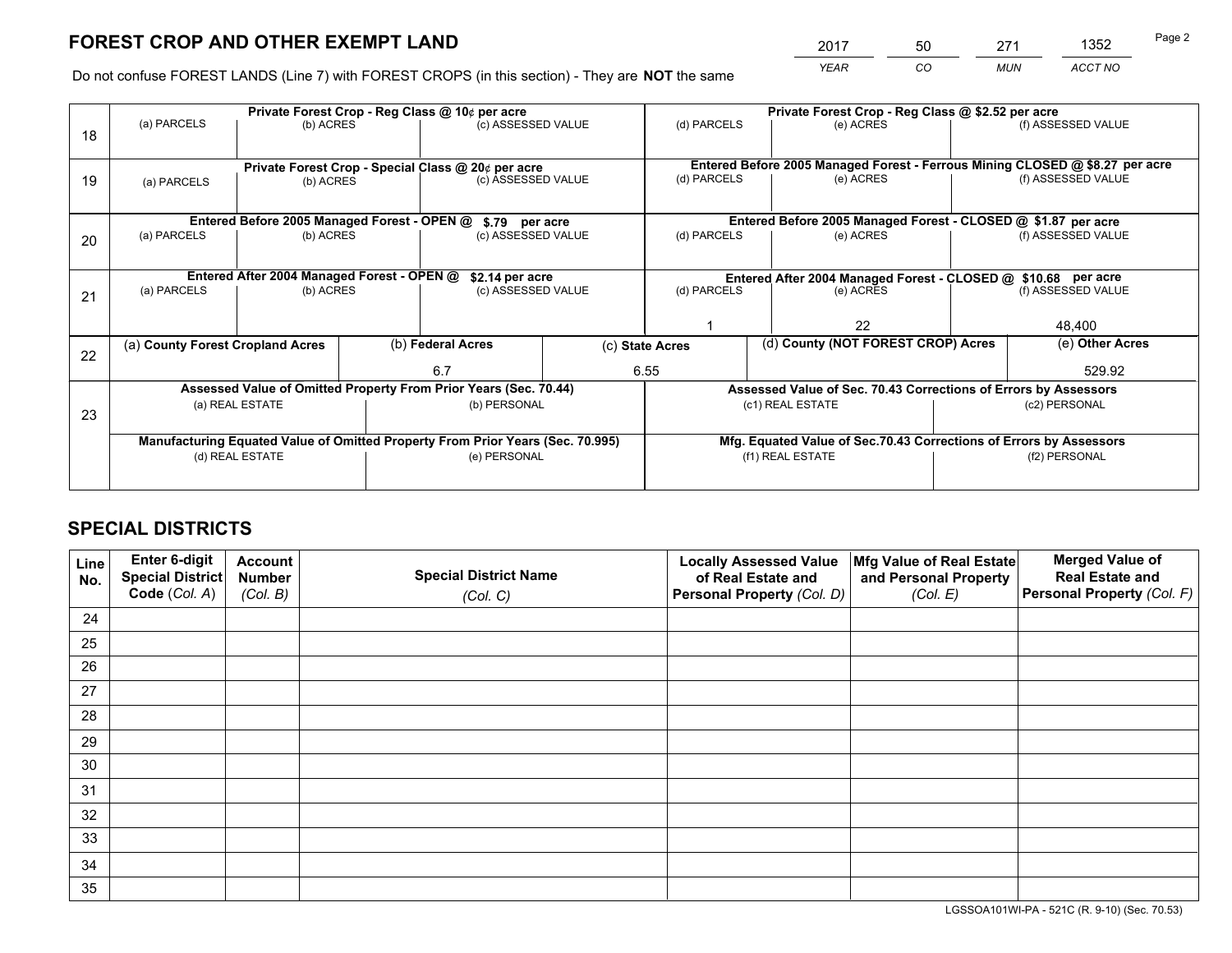|             |                                                                 |                                             |                                                         | <b>YEAR</b>                                                                       | CO<br><b>MUN</b>                                              | <b>ACCT NO</b>                                                                 |
|-------------|-----------------------------------------------------------------|---------------------------------------------|---------------------------------------------------------|-----------------------------------------------------------------------------------|---------------------------------------------------------------|--------------------------------------------------------------------------------|
| Line<br>No. | <b>Enter 6-digit</b><br><b>School District</b><br>Code (Col. A) | <b>Account</b><br><b>Number</b><br>(Col. B) | <b>School District Name</b><br>(Col. C)                 | <b>Locally Assessed Value</b><br>of Real Estate and<br>Personal Property (Col. D) | Mfg Value of Real Estate<br>and Personal Property<br>(Col. E) | <b>Merged Value of</b><br><b>Real Estate and</b><br>Personal Property (Col. F) |
|             | A. SCHOOL DISTRICTS (K-8 and K-12)                              |                                             |                                                         |                                                                                   |                                                               |                                                                                |
| 36          | 501071                                                          | 0447                                        | SCH D OF CHEQUAMEGON                                    | 116,394,520                                                                       | 19,036,900                                                    | 135,431,420                                                                    |
| 37          |                                                                 |                                             |                                                         |                                                                                   |                                                               |                                                                                |
| 38          |                                                                 |                                             |                                                         |                                                                                   |                                                               |                                                                                |
| 39          |                                                                 |                                             |                                                         |                                                                                   |                                                               |                                                                                |
| 40          |                                                                 |                                             |                                                         |                                                                                   |                                                               |                                                                                |
| 41          |                                                                 |                                             |                                                         |                                                                                   |                                                               |                                                                                |
| 42          |                                                                 |                                             |                                                         |                                                                                   |                                                               |                                                                                |
| 43          |                                                                 |                                             |                                                         |                                                                                   |                                                               |                                                                                |
| 44          |                                                                 |                                             |                                                         |                                                                                   |                                                               |                                                                                |
| 45<br>46    |                                                                 |                                             |                                                         |                                                                                   |                                                               |                                                                                |
| 47          |                                                                 |                                             |                                                         |                                                                                   |                                                               |                                                                                |
| 48          |                                                                 |                                             |                                                         |                                                                                   |                                                               |                                                                                |
| 49          |                                                                 |                                             |                                                         |                                                                                   |                                                               |                                                                                |
| 50          |                                                                 |                                             | TOTAL ASSESSED VALUE OF SCHOOL DISTRICTS (K-8 and K-12) | 116,394,520                                                                       | 19,036,900                                                    | 135,431,420                                                                    |
|             | <b>B.</b><br><b>UNION HIGH SCHOOL DISTRICTS</b>                 |                                             |                                                         |                                                                                   |                                                               |                                                                                |
| 51          |                                                                 |                                             |                                                         |                                                                                   |                                                               |                                                                                |
| 52          |                                                                 |                                             |                                                         |                                                                                   |                                                               |                                                                                |
| 53          |                                                                 |                                             |                                                         |                                                                                   |                                                               |                                                                                |
| 54          |                                                                 |                                             |                                                         |                                                                                   |                                                               |                                                                                |
| 55          |                                                                 |                                             | TOTAL ASSESSED VALUE OF UNION HIGH SCHOOLS              |                                                                                   |                                                               |                                                                                |
|             | C.<br><b>TECHNICAL COLLEGE DISTRICTS</b>                        |                                             |                                                         |                                                                                   |                                                               |                                                                                |
| 56          | 001500                                                          | 0014                                        | NORTH CENTRAL TECHNICAL COLLEGE<br><b>WAUS</b>          | 116,394,520                                                                       | 19,036,900                                                    | 135,431,420                                                                    |
| 57          |                                                                 |                                             |                                                         |                                                                                   |                                                               |                                                                                |
| 58          |                                                                 |                                             |                                                         |                                                                                   |                                                               |                                                                                |
| 59          |                                                                 |                                             | TOTAL ASSESSED VALUE OF TECHNICAL COLLEGES              | 116,394,520                                                                       | 19,036,900                                                    | 135,431,420                                                                    |

50

271

# *I hereby certify, to the best of my knowledge and belief, this form is complete and correct.*

**SCHOOL DISTRICTS**

| Print name of preparer | Title                    |                | Date (MM / DD / CCYY) |
|------------------------|--------------------------|----------------|-----------------------|
|                        |                          |                |                       |
| Signature of preparer  | Contact Telephone Number | E-mail address |                       |
|                        | $\overline{\phantom{0}}$ |                |                       |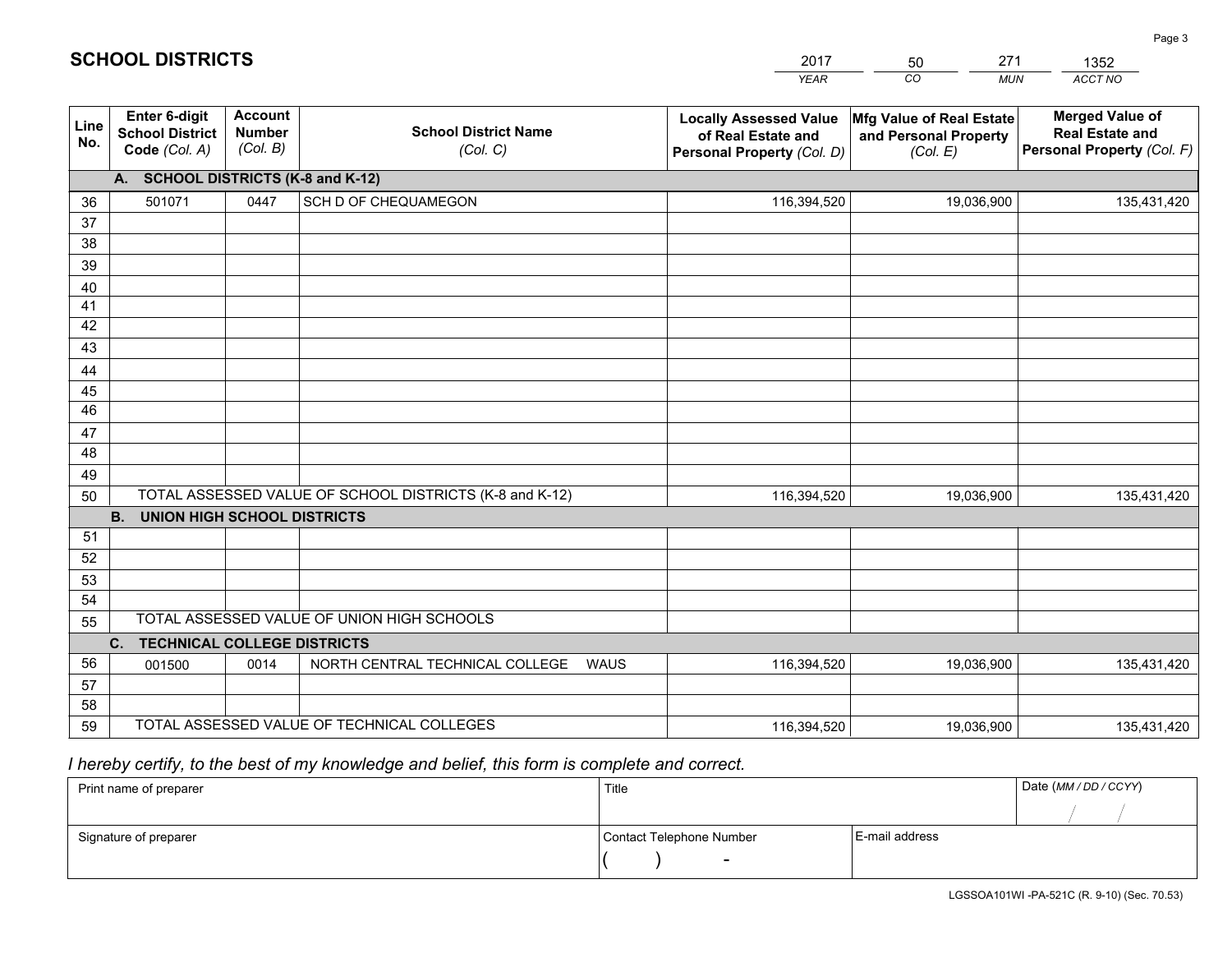## **HIGHLIGHTS**

- 1. Complete the Statement of Assessment after the Board of Review. Reflect any changes made there.
- 2. Use black ink to complete.
- 3. Line 16 must equal Line 50, Col D.
- 4. Line 55 must equal the total of K-8 schools listed on lines 36-49. Do not include K-12 schools in this comparision.
- 5. Line 59, Col. D must equal Line 16.
- 6. Special District, School District and Technical College District values must include both real estate and personal property. Examples of Special districts are: town sanitary districts, public inland lake protection and rehabilitation districts, and metropolitan sewerage districts.
- 7. DO NOT INCLUDE Manufacturing property values.DOR will print these values on the final SOA.

ARLA HOMANN CITY OF PARK FALLS

ARLA HOMANN<br>CITY OF PARK FALLS

PO BOX 146

PARK FALLS, WI 54552 - 0146

PARK FALLS, WI PO BOX 146

54552

 $-0146$ 

 8. Accuracy of this form is very important. The values reported directly affect the equalized value DOR calculates for school and special districts.

### **Page 1:**

 If not prefilled, enter the tax year,county and municipal code,municipal type, municipal name and county name on the top of form.

Check the Amended box, if filing an amended / corrected SOA.

 Report the parcel count, acres and assessed value of taxable general property, total parcel count, (real and personal), total acres, and values from final figures set by the Board of Review.

- A. Real Estate land and improvements (buildings, etc.) is reported on lines 1 8, total line 9.
- B. Personal Property is reported on lines 11 14, Column D, total line 15.
- C. To complete this report, use the computer produced summary of the assessment roll that shows these amounts.
- D. Use whole numbers only.
- E. Add each line across and each column down to verify entries.

### **Page 2:**

- A. Report Special Items (not subject to general property tax).
- 1. Private Forest Croplands and Managed Forest Lands are reported on lines 18,19, 20 and 21. Be sure to report assessed values **NOT** taxes.
- 2. You should have copies of the orders of entry, orders of withdrawal, etc., to update your assessment roll.
	- 3. Show hundredths of acres (e.g. 39.75).
- 4. Tax exempt lands are reported on line 22.
- 5. Omitted property and sec. 70.43, Wis. Stats., corrections of errors by assessor are reported on line 23. Report real estate and personal property separately. These should be for **prior years**, not something found on the current assessment roll after the board of review.
- B. Special District (Lines 24-35) Include the value of both real and personal property.
- The Department of Revenue (DOR) preprints much of the information regarding names and codes for schools, special districts,etc. If a district is not listed, enter the name and value only, DOR will enter the proper code.

# **Page 3 School Districts:**

Include the value of both real and personal property.

Report School District (regular, elementary, union high school, and technical college).

- 1. Regular (K-12) and Elementary (K-8) school values are reported on lines 36-49, total on line 50.
- 2. Union High School (UHS) (use only if elementary schools are listed on lines 36-49) are reported on lines 51-54. UHS total value (line 55) must equal to the total **elementary school** values reported on lines 36-49. Do notinclude K-12 schools in this comparison.
- 3. Technical College values are reported on lines 56-58, total on line 59.
- 4. Use the computer summary that shows these amounts to complete this report.

#### **This form is due the second Monday in June. File this report only after your Board of Review is complete.**

 *If you have questions: Return forms to:*

 Email: lgs@wisconsin.gov Wisconsin Department of RevenueCall:  $(608)$  266-2569 or  $(608)$  264-6892 Fax number: (608) 264-6887 PO Box 8971

Local Government Services Section 6-97 Madison WI 53708-8971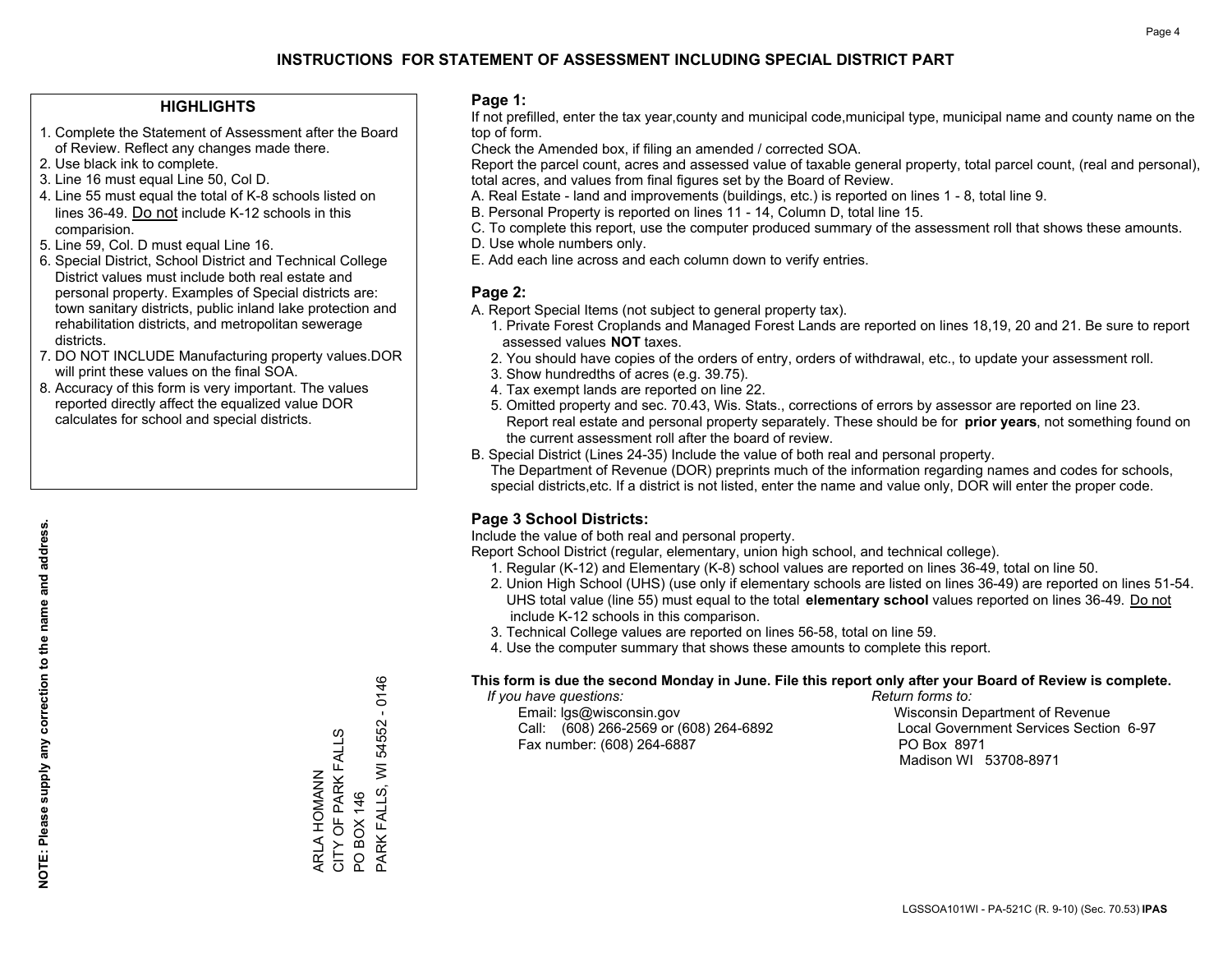**FINAL - EQUATED**

**STATEMENT OF ASSESSMENT FOR 2017** 

| 50 | ンパン   | 1353    |
|----|-------|---------|
| rη | MI IN | ACCT NO |

|                | <b>FOR</b>                                                                                                           | CITY OF<br>OF<br>Town - Village - City                                                                                                                                                       | <b>PHILLIPS</b><br><b>Municipality Name</b> |                                           | <b>PRICE COUNTY</b><br><b>County Name</b> |                         |                                        | WHEN COMPLETING THIS DOCUMENT<br>DO NOT WRITE OVER X's OR IN SHADED AREAS |
|----------------|----------------------------------------------------------------------------------------------------------------------|----------------------------------------------------------------------------------------------------------------------------------------------------------------------------------------------|---------------------------------------------|-------------------------------------------|-------------------------------------------|-------------------------|----------------------------------------|---------------------------------------------------------------------------|
| Line           | <b>REAL ESTATE</b><br>(See Lines 18 - 22 for                                                                         |                                                                                                                                                                                              |                                             | PARCEL COUNT<br>TOTAL LAND   IMPROVEMENTS | NO. OF ACRES<br><b>WHOLE</b>              | <b>VALUE OF</b><br>LAND | <b>VALUE OF</b><br><b>IMPROVEMENTS</b> | TOTAL VALUE OF LAND<br>AND IMPROVEMENTS                                   |
| No.            |                                                                                                                      | other Real Estate)                                                                                                                                                                           | Col. A                                      | Col. B                                    | NUMBERS ONLY<br>Col. C                    | Col. D                  | Col. E                                 | Col. F                                                                    |
| -1             |                                                                                                                      | <b>RESIDENTIAL - Class 1</b>                                                                                                                                                                 | 779                                         | 574                                       | 385                                       | 11,680,800              | 33,664,900                             | 45,345,700                                                                |
| 2              |                                                                                                                      | <b>COMMERCIAL - Class 2</b>                                                                                                                                                                  | 204                                         | 148                                       | 124                                       | 3,857,000               | 17,796,900                             | 21,653,900                                                                |
| 3              |                                                                                                                      | <b>MANUFACTURING - Class 3</b>                                                                                                                                                               | 18                                          | 15                                        | 114                                       | 1,010,600               | 17,287,200                             | 18,297,800                                                                |
| 4              |                                                                                                                      | <b>AGRICULTURAL - Class 4</b>                                                                                                                                                                | 0                                           |                                           | $\mathbf{0}$                              | $\mathbf 0$             |                                        | $\Omega$                                                                  |
| 5              |                                                                                                                      | UNDEVELOPED - Class 5                                                                                                                                                                        | 23                                          |                                           | 279                                       | 159,100                 |                                        | 159,100                                                                   |
| 6              | AGRICULTURAL FOREST - Class 5m                                                                                       |                                                                                                                                                                                              | $\mathbf 0$                                 |                                           | $\Omega$                                  | $\mathbf 0$             |                                        | $\Omega$                                                                  |
| $\overline{7}$ |                                                                                                                      | FOREST LANDS - Class 6                                                                                                                                                                       | 3                                           |                                           | 52                                        | 78,000                  |                                        | 78,000                                                                    |
| 8              |                                                                                                                      | OTHER - Class 7                                                                                                                                                                              | $\Omega$                                    |                                           | $\Omega$<br>$\Omega$                      | $\Omega$                | $\Omega$                               | 0                                                                         |
| 9              |                                                                                                                      | TOTAL - ALL COLUMNS                                                                                                                                                                          | 1,027                                       | 737                                       | 954                                       | 16,785,500              | 68,749,000                             | 85,534,500                                                                |
| 10             |                                                                                                                      | NUMBER OF PERSONAL PROPERTY ACCOUNTS IN ROLL                                                                                                                                                 |                                             |                                           | 164                                       | <b>LOCALLY ASSESSED</b> | <b>MANUFACTURING</b>                   | <b>MERGED</b>                                                             |
| 11             |                                                                                                                      | BOATS AND OTHER WATERCRAFT NOT EXEMPT - Code 1                                                                                                                                               |                                             |                                           |                                           | 3,700                   | 0                                      | 3,700                                                                     |
| 12             |                                                                                                                      | MACHINERY, TOOLS AND PATTERNS - Code 2                                                                                                                                                       |                                             |                                           |                                           | 438,700                 | 1,218,100                              | 1,656,800                                                                 |
| 13             |                                                                                                                      | FURNITURE, FIXTURES AND EQUIPMENT - Code 3                                                                                                                                                   |                                             |                                           |                                           | 1,023,700               | 995,500                                | 2,019,200                                                                 |
| 14             |                                                                                                                      | ALL OTHER PERSONAL PROPERTY NOT EXEMPT - Codes 4A, 4B, 4C                                                                                                                                    |                                             |                                           |                                           | 1,444,700               | 61,300                                 | 1,506,000                                                                 |
| 15             |                                                                                                                      | TOTAL OF PERSONAL PROPERTY NOT EXEMPT (Total of Lines 11-14)                                                                                                                                 |                                             |                                           | 2,910,800                                 | 2,274,900               | 5,185,700                              |                                                                           |
| 16             |                                                                                                                      | AGGREGATE ASSESSED VALUE OF ALL PROPERTY SUBJECT TO THE GENERAL PROPERTY TAX (Total of Lines 9F and 15F)<br>MUST EQUAL TOTAL VALUE OF THE SCHOOL DISTRICTS (K-12 PLUS K-8) - Line 50, Col. F |                                             |                                           |                                           |                         |                                        | 90,720,200                                                                |
| 17             | Name of Assessor<br><b>BOARD OF REVIEW</b><br>DATE OF FINAL ADJOURNMENT<br>05/11/2017<br><b>ASSOCIATED APPRAISAL</b> |                                                                                                                                                                                              |                                             |                                           |                                           | Telephone #             | (800) 721-4157                         |                                                                           |

REMARKS

The Assessment Ratio to be used in calculating the estimated Fair Market Value on tax bills for this tax district is 1.007218055<br>This ratio should be used to convert assessed values to "Calculate Equalized Values" in Step Commission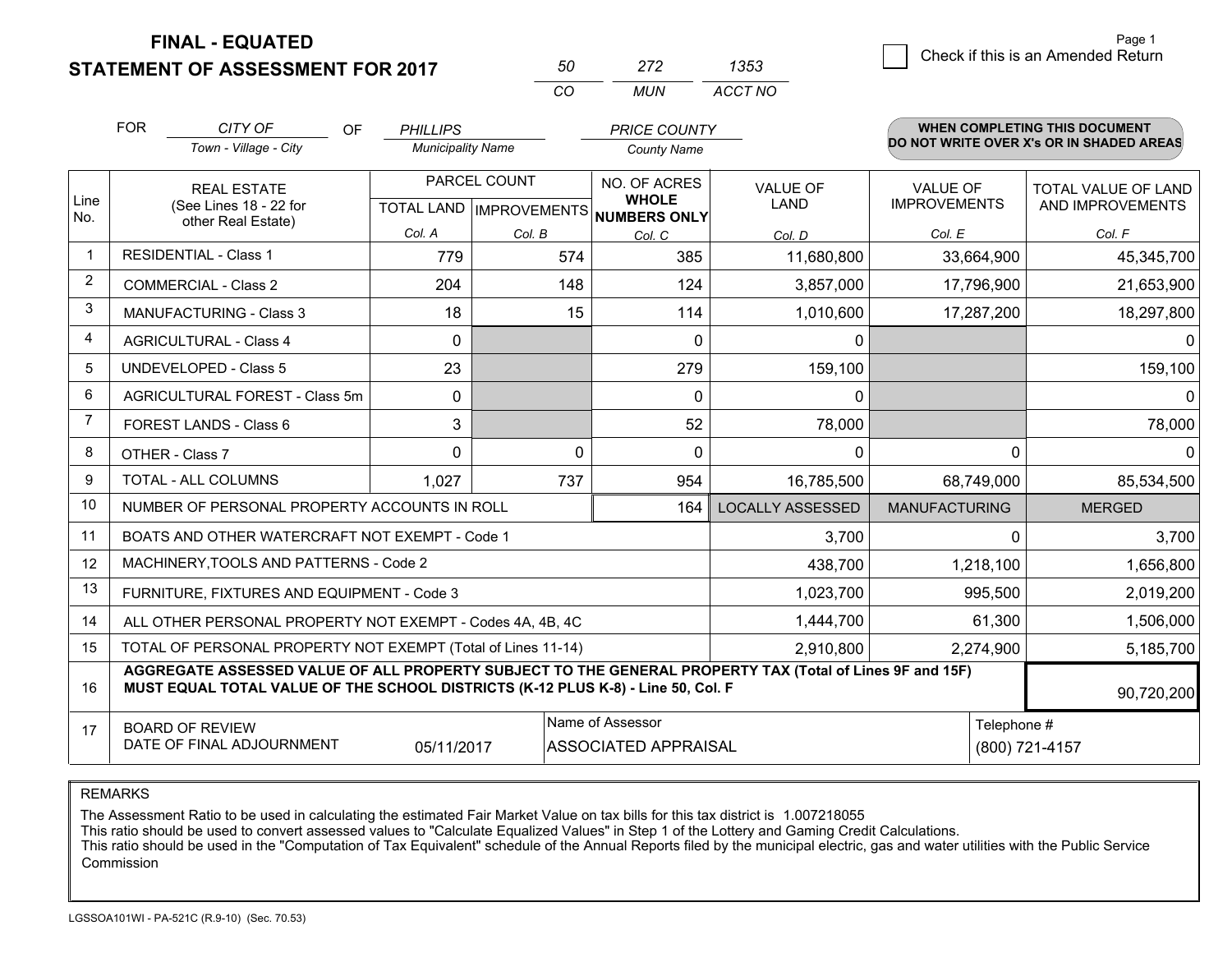*YEAR CO MUN ACCT NO* 2017 50 272 1353<br>————————————————————

Do not confuse FOREST LANDS (Line 7) with FOREST CROPS (in this section) - They are **NOT** the same

|    | Private Forest Crop - Reg Class @ 10¢ per acre                                 |                                             |                   |                                                                  |                    |                                                               | Private Forest Crop - Reg Class @ \$2.52 per acre                            |                 |                    |  |
|----|--------------------------------------------------------------------------------|---------------------------------------------|-------------------|------------------------------------------------------------------|--------------------|---------------------------------------------------------------|------------------------------------------------------------------------------|-----------------|--------------------|--|
| 18 | (a) PARCELS                                                                    | (b) ACRES                                   |                   | (c) ASSESSED VALUE                                               |                    | (d) PARCELS                                                   | (e) ACRES                                                                    |                 | (f) ASSESSED VALUE |  |
|    | Private Forest Crop - Special Class @ 20¢ per acre                             |                                             |                   |                                                                  |                    |                                                               | Entered Before 2005 Managed Forest - Ferrous Mining CLOSED @ \$8.27 per acre |                 |                    |  |
| 19 | (b) ACRES<br>(a) PARCELS                                                       |                                             |                   | (c) ASSESSED VALUE                                               |                    | (d) PARCELS                                                   | (e) ACRES                                                                    |                 | (f) ASSESSED VALUE |  |
|    |                                                                                | Entered Before 2005 Managed Forest - OPEN @ |                   | \$.79 per acre                                                   |                    |                                                               | Entered Before 2005 Managed Forest - CLOSED @ \$1.87 per acre                |                 |                    |  |
| 20 | (a) PARCELS<br>(b) ACRES                                                       |                                             |                   |                                                                  | (c) ASSESSED VALUE |                                                               | (d) PARCELS<br>(e) ACRES                                                     |                 | (f) ASSESSED VALUE |  |
|    |                                                                                | Entered After 2004 Managed Forest - OPEN @  |                   | \$2.14 per acre                                                  |                    | Entered After 2004 Managed Forest - CLOSED @ \$10.68 per acre |                                                                              |                 |                    |  |
| 21 | (a) PARCELS                                                                    | (b) ACRES                                   |                   | (c) ASSESSED VALUE                                               |                    | (d) PARCELS                                                   | (e) ACRES                                                                    |                 | (f) ASSESSED VALUE |  |
| 22 | (a) County Forest Cropland Acres                                               |                                             | (b) Federal Acres |                                                                  | (c) State Acres    | (d) County (NOT FOREST CROP) Acres                            |                                                                              | (e) Other Acres |                    |  |
|    |                                                                                |                                             |                   | .34                                                              |                    | 246.12                                                        |                                                                              |                 | 391.16             |  |
|    |                                                                                |                                             |                   | Assessed Value of Omitted Property From Prior Years (Sec. 70.44) |                    |                                                               | Assessed Value of Sec. 70.43 Corrections of Errors by Assessors              |                 |                    |  |
| 23 | (a) REAL ESTATE                                                                |                                             |                   | (b) PERSONAL                                                     |                    | (c1) REAL ESTATE                                              |                                                                              |                 | (c2) PERSONAL      |  |
|    | Manufacturing Equated Value of Omitted Property From Prior Years (Sec. 70.995) |                                             |                   |                                                                  |                    |                                                               | Mfg. Equated Value of Sec.70.43 Corrections of Errors by Assessors           |                 |                    |  |
|    | (d) REAL ESTATE                                                                |                                             |                   | (e) PERSONAL                                                     |                    | (f1) REAL ESTATE                                              |                                                                              | (f2) PERSONAL   |                    |  |
|    |                                                                                |                                             |                   |                                                                  |                    |                                                               |                                                                              |                 |                    |  |

# **SPECIAL DISTRICTS**

| Line<br>No. | Enter 6-digit<br>Special District<br>Code (Col. A) | <b>Account</b><br><b>Number</b> | <b>Special District Name</b> | <b>Locally Assessed Value</b><br>of Real Estate and | Mfg Value of Real Estate<br>and Personal Property | <b>Merged Value of</b><br><b>Real Estate and</b><br>Personal Property (Col. F) |
|-------------|----------------------------------------------------|---------------------------------|------------------------------|-----------------------------------------------------|---------------------------------------------------|--------------------------------------------------------------------------------|
|             |                                                    | (Col. B)                        | (Col. C)                     | Personal Property (Col. D)                          | (Col. E)                                          |                                                                                |
| 24          |                                                    |                                 |                              |                                                     |                                                   |                                                                                |
| 25          |                                                    |                                 |                              |                                                     |                                                   |                                                                                |
| 26          |                                                    |                                 |                              |                                                     |                                                   |                                                                                |
| 27          |                                                    |                                 |                              |                                                     |                                                   |                                                                                |
| 28          |                                                    |                                 |                              |                                                     |                                                   |                                                                                |
| 29          |                                                    |                                 |                              |                                                     |                                                   |                                                                                |
| 30          |                                                    |                                 |                              |                                                     |                                                   |                                                                                |
| 31          |                                                    |                                 |                              |                                                     |                                                   |                                                                                |
| 32          |                                                    |                                 |                              |                                                     |                                                   |                                                                                |
| 33          |                                                    |                                 |                              |                                                     |                                                   |                                                                                |
| 34          |                                                    |                                 |                              |                                                     |                                                   |                                                                                |
| 35          |                                                    |                                 |                              |                                                     |                                                   |                                                                                |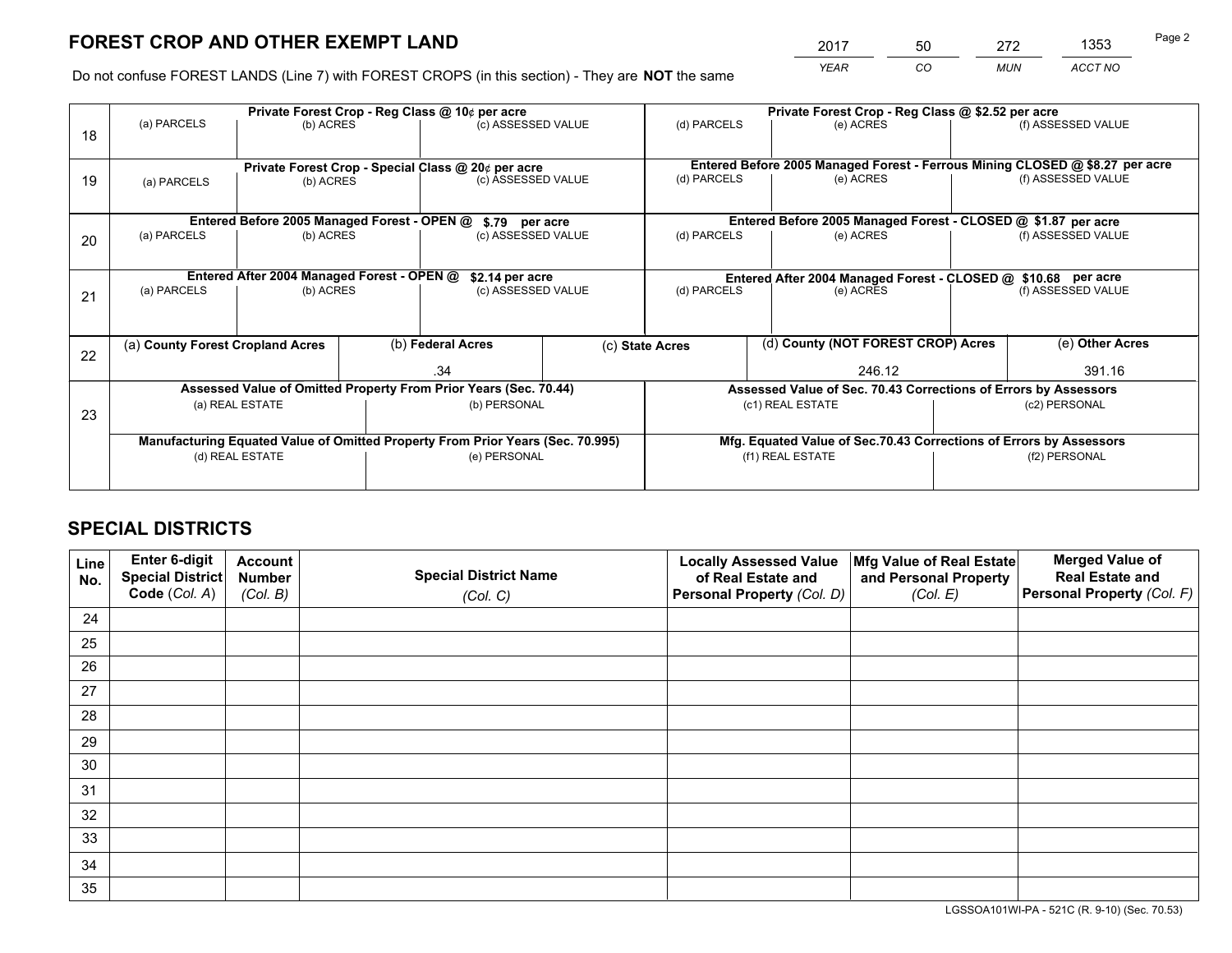|             |                                                                 |                                             |                                                         | <b>YEAR</b>                                                                       | CO<br><b>MUN</b>                                              | ACCT NO                                                                        |
|-------------|-----------------------------------------------------------------|---------------------------------------------|---------------------------------------------------------|-----------------------------------------------------------------------------------|---------------------------------------------------------------|--------------------------------------------------------------------------------|
| Line<br>No. | <b>Enter 6-digit</b><br><b>School District</b><br>Code (Col. A) | <b>Account</b><br><b>Number</b><br>(Col. B) | <b>School District Name</b><br>(Col. C)                 | <b>Locally Assessed Value</b><br>of Real Estate and<br>Personal Property (Col. D) | Mfg Value of Real Estate<br>and Personal Property<br>(Col. E) | <b>Merged Value of</b><br><b>Real Estate and</b><br>Personal Property (Col. F) |
|             | A. SCHOOL DISTRICTS (K-8 and K-12)                              |                                             |                                                         |                                                                                   |                                                               |                                                                                |
| 36          | 504347                                                          | 0299                                        | SCH D OF PHILLIPS                                       | 70,147,500                                                                        | 20,572,700                                                    | 90,720,200                                                                     |
| 37          |                                                                 |                                             |                                                         |                                                                                   |                                                               |                                                                                |
| 38          |                                                                 |                                             |                                                         |                                                                                   |                                                               |                                                                                |
| 39          |                                                                 |                                             |                                                         |                                                                                   |                                                               |                                                                                |
| 40          |                                                                 |                                             |                                                         |                                                                                   |                                                               |                                                                                |
| 41<br>42    |                                                                 |                                             |                                                         |                                                                                   |                                                               |                                                                                |
| 43          |                                                                 |                                             |                                                         |                                                                                   |                                                               |                                                                                |
| 44          |                                                                 |                                             |                                                         |                                                                                   |                                                               |                                                                                |
| 45          |                                                                 |                                             |                                                         |                                                                                   |                                                               |                                                                                |
| 46          |                                                                 |                                             |                                                         |                                                                                   |                                                               |                                                                                |
| 47          |                                                                 |                                             |                                                         |                                                                                   |                                                               |                                                                                |
| 48          |                                                                 |                                             |                                                         |                                                                                   |                                                               |                                                                                |
| 49          |                                                                 |                                             |                                                         |                                                                                   |                                                               |                                                                                |
| 50          |                                                                 |                                             | TOTAL ASSESSED VALUE OF SCHOOL DISTRICTS (K-8 and K-12) | 70,147,500                                                                        | 20,572,700                                                    | 90,720,200                                                                     |
|             | <b>B. UNION HIGH SCHOOL DISTRICTS</b>                           |                                             |                                                         |                                                                                   |                                                               |                                                                                |
| 51          |                                                                 |                                             |                                                         |                                                                                   |                                                               |                                                                                |
| 52          |                                                                 |                                             |                                                         |                                                                                   |                                                               |                                                                                |
| 53<br>54    |                                                                 |                                             |                                                         |                                                                                   |                                                               |                                                                                |
| 55          |                                                                 |                                             | TOTAL ASSESSED VALUE OF UNION HIGH SCHOOLS              |                                                                                   |                                                               |                                                                                |
|             | C.<br><b>TECHNICAL COLLEGE DISTRICTS</b>                        |                                             |                                                         |                                                                                   |                                                               |                                                                                |
| 56          | 001500                                                          | 0014                                        | NORTH CENTRAL TECHNICAL COLLEGE<br><b>WAUS</b>          | 70,147,500                                                                        | 20,572,700                                                    | 90,720,200                                                                     |
| 57          |                                                                 |                                             |                                                         |                                                                                   |                                                               |                                                                                |
| 58          |                                                                 |                                             |                                                         |                                                                                   |                                                               |                                                                                |
| 59          |                                                                 |                                             | TOTAL ASSESSED VALUE OF TECHNICAL COLLEGES              | 70,147,500                                                                        | 20,572,700                                                    | 90,720,200                                                                     |

50

272

 *I hereby certify, to the best of my knowledge and belief, this form is complete and correct.*

**SCHOOL DISTRICTS**

| Print name of preparer | Title                    |                | Date (MM / DD / CCYY) |
|------------------------|--------------------------|----------------|-----------------------|
|                        |                          |                |                       |
| Signature of preparer  | Contact Telephone Number | E-mail address |                       |
|                        | $\overline{\phantom{0}}$ |                |                       |